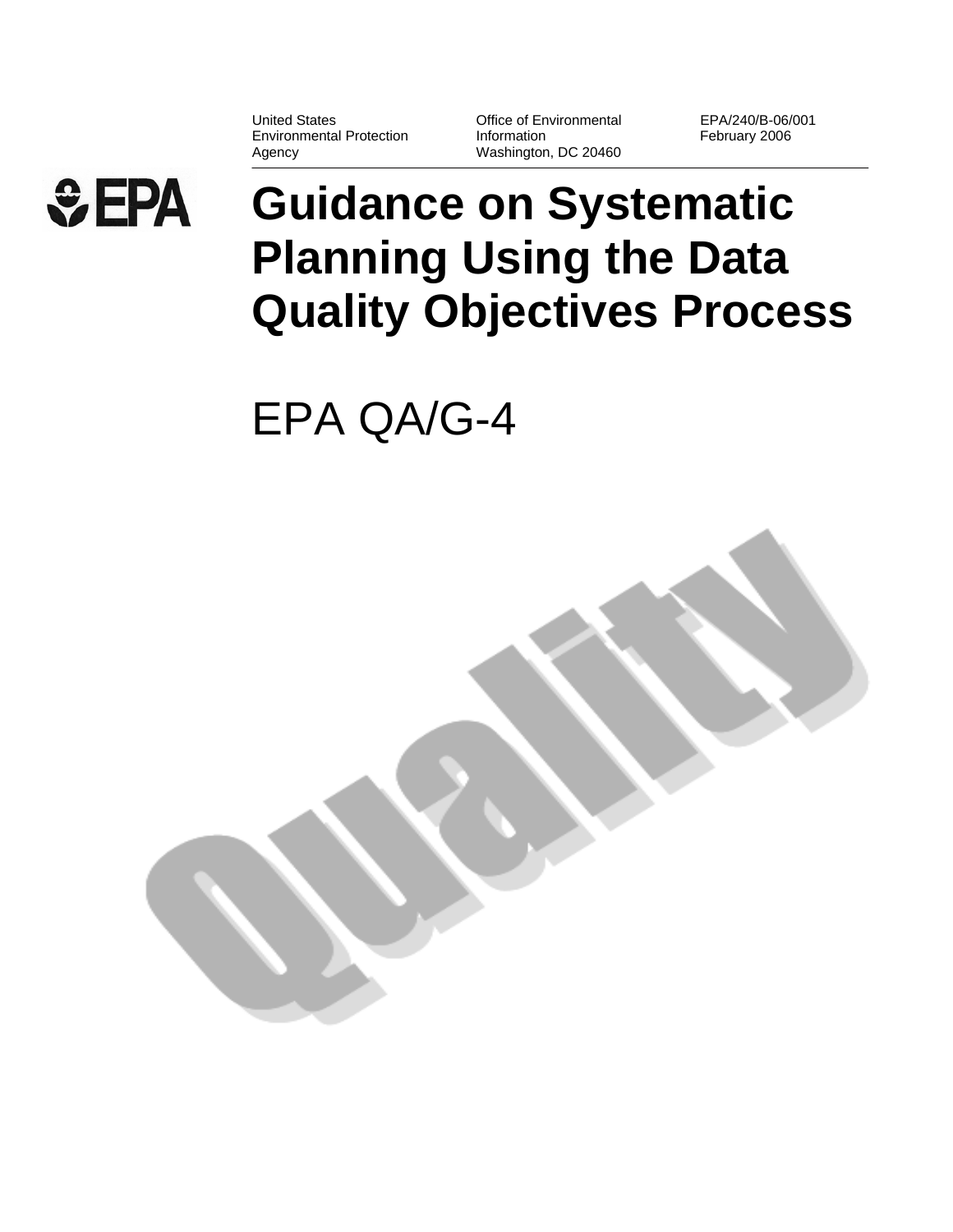#### **FOREWORD**

The U.S. Environmental Protection Agency (EPA) has developed the Data Quality Objectives (DQO) Process as the Agency's recommended planning process when environmental data are used to select between two alternatives or derive an estimate of contamination. The DQO Process is used to develop performance and acceptance criteria (or data quality objectives) that clarify study objectives, define the appropriate type of data, and specify tolerable levels of potential decision errors that will be used as the basis for establishing the quality and quantity of data needed to support decisions. This document, *Guidance on Systematic Planning Using the Data Quality Objectives Process (EPA QA/G-4)*, provides a standard working tool for project managers and planners to develop DQO for determining the type, quantity, and quality of data needed to reach defensible decisions or make credible estimates. It replaces EPA's August 2000 document, *Guidance for the Data Quality Objectives Process (EPA QA/G-4),* (U.S. EPA, 2000a) that considered decision-making only. Its presentation and contents are consistent with other guidance documents associated with implementing the Agency's Quality System, all of which are available at EPA's Quality System support Web site (<http://www.epa.gov/quality>).

As provided by *EPA Quality Manual for Environmental Programs, EPA Manual 5360*  (U.S. EPA, 2000c), this guidance is valid for a period of up to five years from the official date of publication. After five years, it will be reissued without change, revised, or withdrawn from the EPA Quality System series documentation.

*Guidance on Systematic Planning Using the Data Quality Objectives Process* provides guidance to EPA program managers and planning teams as well as to the general public where appropriate. It does not impose legally binding requirements and may not apply to a particular situation based on the circumstances. EPA retains the discretion to adopt approaches on a caseby-case basis that differ from this guidance if necessary. Additionally, EPA may periodically revise the guidance without public notice.

This document is one of the *EPA Quality System Series* documents which describe EPA policies and procedures for planning, implementing, and assessing the effectiveness of a quality system. Questions regarding this document or other *EPA Quality System Series* documents should be directed to:

> U.S. EPA Quality Staff (2811R) 1200 Pennsylvania Ave, NW Washington, DC 20460 Phone: (202) 564-6830 Fax: (202) 565-2441 e-mail: [quality@epa.gov](mailto:quality@epa.gov)

Copies of *EPA Quality System Series* documents may be obtained from the Quality Staff or by downloading them from the Quality Staff Home Page: [www.epa.gov/quality](http://www.epa.gov/quality)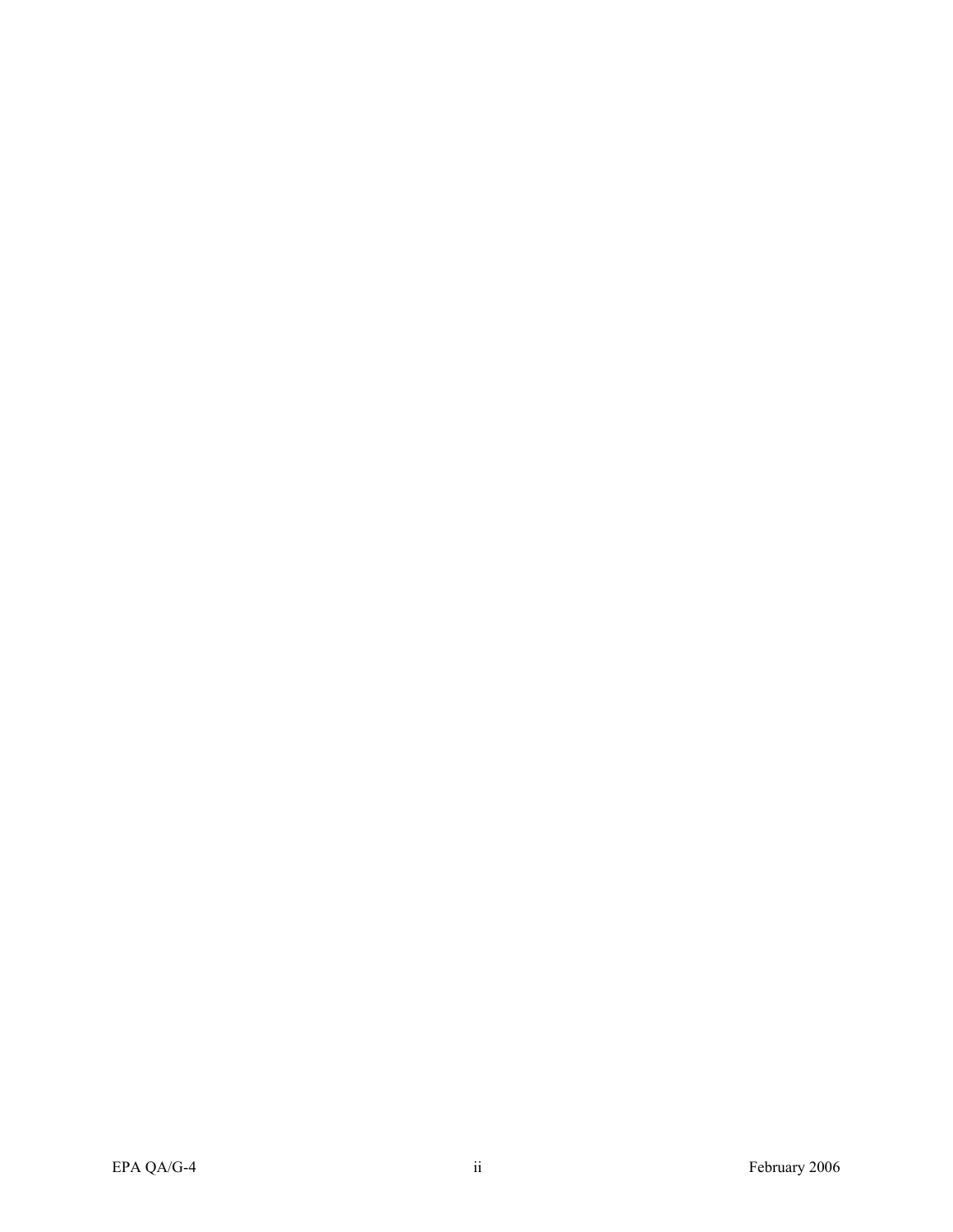#### **PREFACE**

*Systematic Planning Using the Data Quality Objectives Process* provides information on how to apply systematic planning to generate performance and acceptance criteria for collecting environmental data. The type of systematic planning described is known as the Data Quality Objectives (DQO) Process. This process fully meets all aspects of the EPA Order 5360.1 A2, 2000, that establishes a Quality System for the Agency and organizations funded by EPA.

The DQO Process is a series of logical steps that guides managers or staff to a plan for the resource-effective acquisition of environmental data. It is both flexible and iterative, and applies to both decision-making (e.g., compliance/non-compliance with a standard) and estimation (e.g., ascertaining the mean concentration level of a contaminant). The DQO Process is used to establish performance and acceptance criteria, which serve as the basis for designing a plan for collecting data of sufficient quality and quantity to support the goals of the study. Use of the DQO Process leads to efficient and effective expenditure of resources; consensus on the type, quality, and quantity of data needed to meet the project goal; and the full documentation of actions taken during the development of the project.

This guidance document is intended for use by technical managers and Quality Assurance staff responsible for collecting data by: (1) providing basic guidance on applicable practices; (2) outlining systematic planning and developing performance or acceptance criteria; and (3) identifying resources and references that may be utilized by environmental professionals during the application of systematic planning.

The guidance discussed is non-mandatory and is intended to be a QA guide for project managers and QA staff in environmental programs to help them to better understand when and how quality assurance practices should be applied to the collection of environmental data.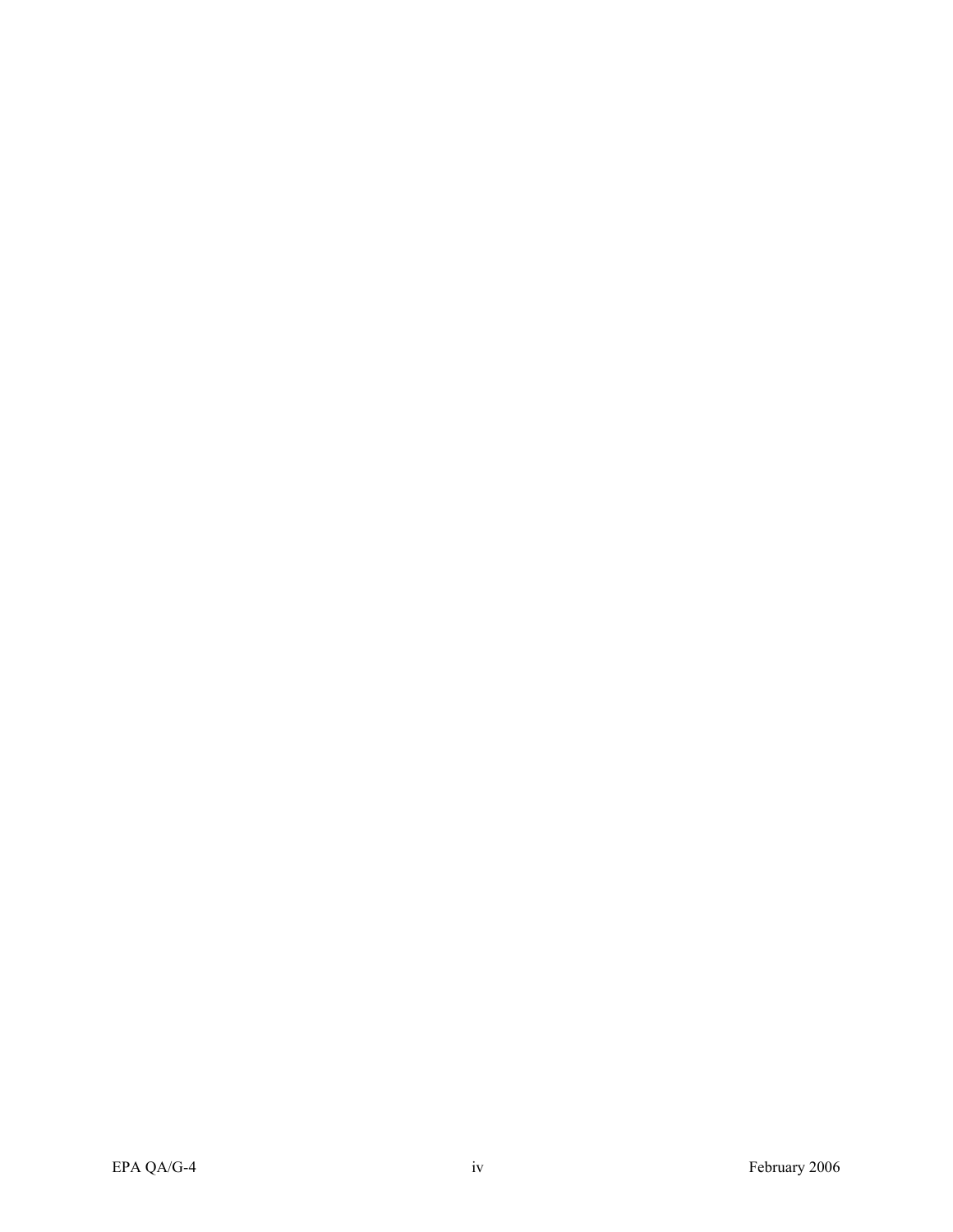#### **TABLE OF CONTENTS**

|      |                                                                | Page |
|------|----------------------------------------------------------------|------|
|      |                                                                |      |
| 0.1  |                                                                |      |
| 0.2  | SYSTEMATIC PLANNING FOR ENVIRONMENTAL DATA                     |      |
|      |                                                                |      |
| 0.3  |                                                                |      |
| 0.4  |                                                                |      |
| 0.5  | SYSTEMATIC PLANNING AND THE EPA INFORMATION QUALITY            |      |
|      |                                                                |      |
| 0.6  |                                                                |      |
| 0.7  |                                                                |      |
| 0.8  |                                                                |      |
| 0.9  | CATEGORIES OF INTENDED USE FOR ENVIRONMENTAL DATA 11           |      |
| 0.10 |                                                                |      |
|      |                                                                |      |
| 1.1  |                                                                |      |
| 1.2  |                                                                |      |
| 1.3  |                                                                |      |
| 1.4  |                                                                |      |
|      |                                                                |      |
|      | CHAPTER 2. STEP 2: IDENTIFY THE GOALS OF THE STUDY 21          |      |
| 2.1  |                                                                |      |
| 2.2  |                                                                |      |
| 2.3  |                                                                |      |
| 2.4  |                                                                |      |
|      |                                                                |      |
| 3.1  |                                                                |      |
| 3.2  |                                                                |      |
| 3.3  |                                                                |      |
| 3.4  |                                                                |      |
|      | <b>CHAPTER 4. STEP 4: DEFINE THE BOUNDARIES OF THE STUDY31</b> |      |
| 4.1  |                                                                |      |
| 4.2  |                                                                |      |
| 4.3  |                                                                |      |
| 4.4  |                                                                |      |
|      |                                                                |      |
|      | CHAPTER 5. STEP 5: DEVELOP THE ANALYTIC APPROACH39             |      |
| 5.1  |                                                                |      |
| 5.2  |                                                                |      |
| 5.3  |                                                                |      |
| 5.4  |                                                                |      |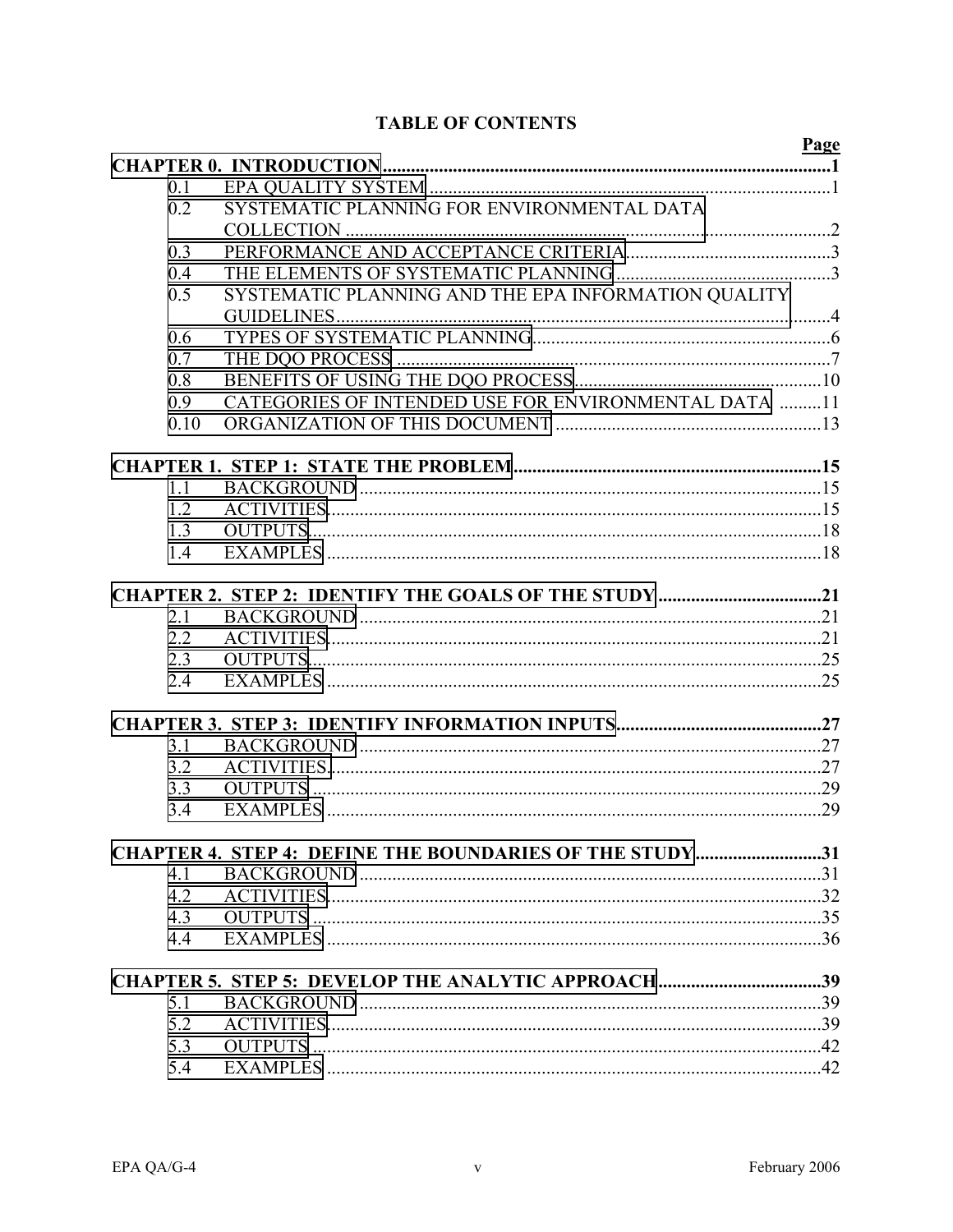|     |                                                                      | Page |
|-----|----------------------------------------------------------------------|------|
|     | <b>CHAPTER 6. STEP 6: SPECIFY PERFORMANCE OR ACCEPTANCE CRITERIA</b> | 45   |
| 6.1 |                                                                      |      |
| 6.2 |                                                                      |      |
|     | 6.2.1 STATISTICAL HYPOTHESIS TESTING (STEP 6A) 47                    |      |
|     |                                                                      |      |
| 6.3 |                                                                      |      |
| 6.4 |                                                                      |      |
|     | <b>CHAPTER 7. STEP 7: DEVELOP THE PLAN FOR OBTAINING DATA71</b>      |      |
| 7.1 |                                                                      |      |
| 7.2 |                                                                      |      |
| 7.3 |                                                                      |      |
| 7.4 |                                                                      |      |
|     |                                                                      |      |
| 8.1 |                                                                      |      |
| 8.2 |                                                                      |      |
| 8.3 |                                                                      |      |
|     |                                                                      |      |
| 9.1 |                                                                      |      |
| 9.2 | ESTIMATING MEAN DRINKING WATER CONSUMPTION RATES FOR                 |      |
|     |                                                                      |      |
| 9.3 | HOUSEHOLD DUST LEAD HAZARD IN ATHINGTON PARK                         |      |
|     |                                                                      |      |
|     | APPENDIX: DERIVATION OF SAMPLE SIZE FORMULA FOR TESTING MEAN         |      |
|     | <b>OF NORMAL DISTRIBUTION VERSUS AN ACTION LEVEL 107</b>             |      |
|     |                                                                      |      |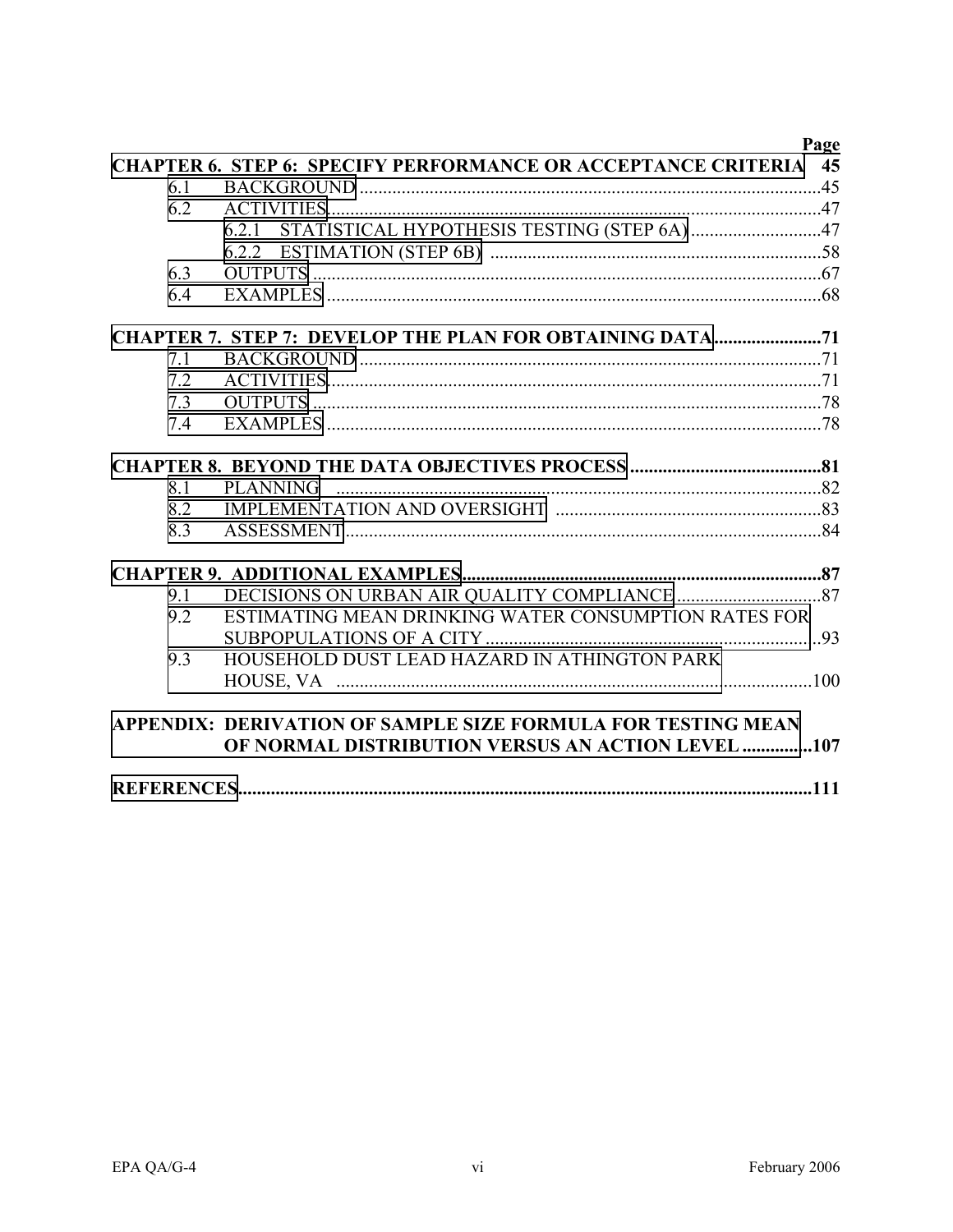#### **LIST OF FIGURES**

|                                                                                      | Page |
|--------------------------------------------------------------------------------------|------|
|                                                                                      |      |
|                                                                                      |      |
| Figure 3. How the DQO Process Can be Iterated Sequentially through the               |      |
|                                                                                      | -9   |
| Figure 4. How Multiple Decisions May Be Organized to Solve a Hazard                  |      |
| Waste Investigation Problem                                                          | .24  |
| Figure 5. Influence Diagram Showing the Relationship of Estimated Lead Concentration |      |
| In Tap Water With other Important Study Inputs In Solving an Estimation Problem25    |      |
| Figure 6. An Example of How Total Study Error Can be Broken Down by Components47     |      |
|                                                                                      |      |
| Figure 8. An Example of a Decision Performance Goal Diagram Where the Alternative    |      |
|                                                                                      | .54  |
| Figure 9. An Example of a Decision Performance Goal Diagram Where the Alternative    |      |
|                                                                                      | .54  |
|                                                                                      |      |
|                                                                                      |      |
| Figure 12. Decision Performance Goal Diagram For the Urban Air Quality Compliance    |      |
| Case Study.                                                                          | .92  |
|                                                                                      | 104  |

#### **LIST OF TABLES**

|                                                                                            | Page |
|--------------------------------------------------------------------------------------------|------|
|                                                                                            |      |
|                                                                                            |      |
| Table 3. Commonalities Between EPA's General Assessment for Evaluating the Quality of      |      |
|                                                                                            |      |
| Table 4. When Activities Performed Within the Systematic Planning Process Occur within the |      |
|                                                                                            |      |
|                                                                                            |      |
| Table 6. Examples of Population Parameters and their Applicability to a Decision or        |      |
|                                                                                            |      |
|                                                                                            |      |
|                                                                                            |      |
|                                                                                            |      |
| Table 10. Number of Samples Required for Determining if the True Median Dust Lead          |      |
|                                                                                            | .104 |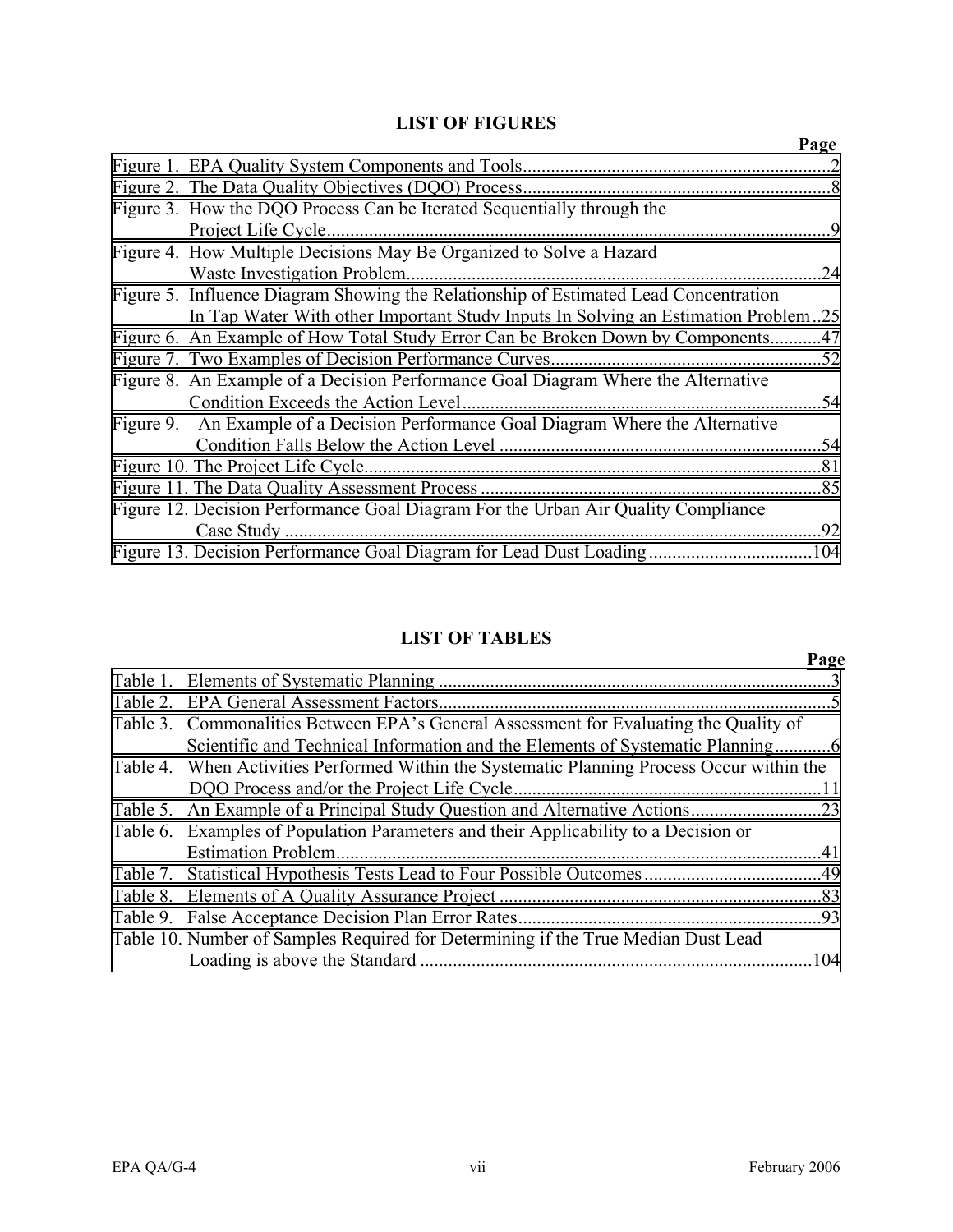#### **GLOSSARY**

| AI           | <b>Action Level</b>                               |  |  |  |
|--------------|---------------------------------------------------|--|--|--|
| <b>CFR</b>   | Code of Federal Regulations                       |  |  |  |
| <b>DEFT</b>  | <b>Decision Error Feasibility Trials</b>          |  |  |  |
| <b>DQA</b>   | Data Quality Assessment                           |  |  |  |
| <b>DQI</b>   | Data Quality Indicator                            |  |  |  |
| <b>DQO</b>   | Data Quality Objective                            |  |  |  |
| <b>EPA</b>   | <b>Environmental Protection Agency</b>            |  |  |  |
| <b>GAF</b>   | <b>General Assessment Factor</b>                  |  |  |  |
| <b>HVAC</b>  | Heating, Ventilation and Air Conditioning         |  |  |  |
| <b>IQG</b>   | <b>Information Quality Guideline</b>              |  |  |  |
| <b>MCL</b>   | Maximum Contaminant Level                         |  |  |  |
| <b>MQO</b>   | <b>Measurement Quality Objective</b>              |  |  |  |
| <b>NAAQ</b>  | National Ambient Air Quality                      |  |  |  |
| <b>NLLAP</b> | National Lead Laboratory Accreditation Program    |  |  |  |
| <b>OMB</b>   | Office of Management and Budget                   |  |  |  |
| <b>PBMS</b>  | Performance-Based Measurement Systems             |  |  |  |
| <b>PMSA</b>  | Primary Metropolitan Statistical Area             |  |  |  |
| <b>PMx</b>   | Particulate Matter ( $\geq x \mu m$ )             |  |  |  |
| ppb          | Parts per billion                                 |  |  |  |
| ppm          | Parts per million                                 |  |  |  |
| QA           | <b>Quality Assurance</b>                          |  |  |  |
| <b>QAPP</b>  | <b>Quality Assurance Project Plan</b>             |  |  |  |
| QC           | <b>Quality Control</b>                            |  |  |  |
| <b>RCRA</b>  | Resource Conservation Recovery Act                |  |  |  |
| <b>SIP</b>   | <b>State Implementation Plan</b>                  |  |  |  |
| <b>SOP</b>   | <b>Standard Operating Procedure</b>               |  |  |  |
| <b>SPC</b>   | <b>Science Policy Council</b>                     |  |  |  |
| <b>TCLP</b>  | <b>Toxicity Characteristic Leaching Procedure</b> |  |  |  |
| UCL          | <b>Upper Confidence Limit</b>                     |  |  |  |
| <b>VOC</b>   | <b>Volatile Organic Compound</b>                  |  |  |  |
| <b>VSP</b>   | Visual Sample Plan                                |  |  |  |
| <b>WHO</b>   | World Health Organization                         |  |  |  |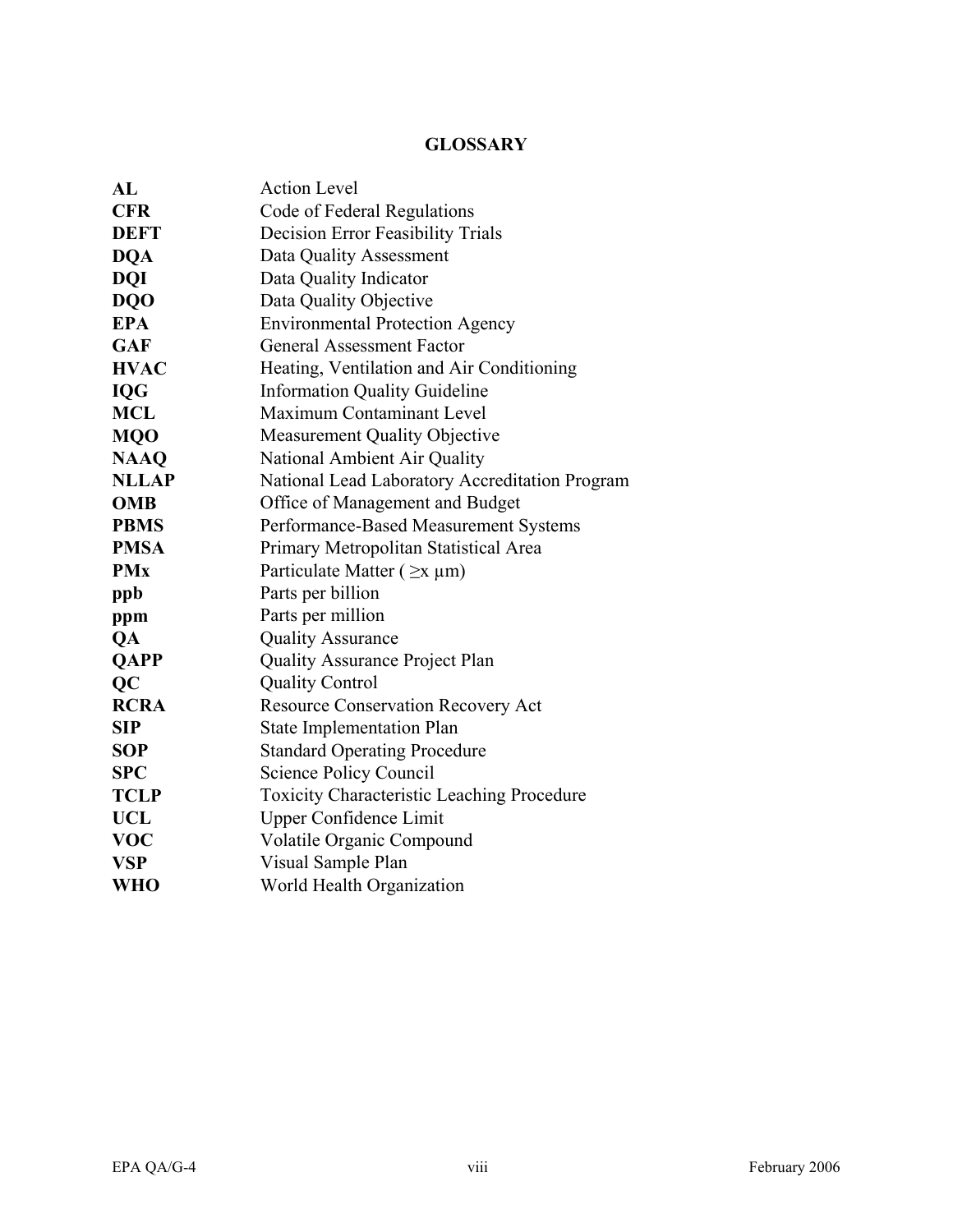#### **CHAPTER 0**

#### **INTRODUCTION**

<span id="page-9-0"></span>*After reading this chapter, you should understand the basic structure of EPA's Quality System, the general concepts of EPA's Information Quality Guidelines, the role of systematic planning in the Quality System, the steps of the Data Quality Objectives (DQO) Process, and the benefits of applying the DQO Process for an environmental data collection project.* 

Unless some form of planning is conducted prior to investing the necessary time and resources to collect data; the chances can be unacceptably high that these data will not meet specific project needs. The hallmark of all successful projects, studies, and investigations is a planned data collection process that is conducted following the specifications given by an organization's Quality System<sup>1</sup>. The Environmental Protection Agency (EPA) has established policy which states that before information or data are collected on Agency-funded or regulated environmental programs and projects, a systematic planning process must occur during which performance or acceptance criteria are developed for the collection, evaluation, or use of these data. For this reason, systematic planning is a key component of EPA's Quality System.

The Agency has issued *Guidelines for Ensuring and Maximizing the Quality, Objectivity, Utility, and Integrity of Information Disseminated by the Environmental Protection Agency*  (IQGs) (U.S. EPA, 2002a), an integral component of the EPA's Quality Program. The IQGs were developed by the Agency to comply with the 2001 Data Quality Act (February 2002), which directs OMB to provide "policy and procedural guidance to Federal Agencies for ensuring and maximizing the quality, objectivity, utility, and integrity of information, including statistical information, disseminated by Federal Agencies." (Office of Management and Budget, 2001). Data collected according to the IQGs are in compliance with the Quality System and information on the guidelines may be obtained from [www.epa.gov/quality/informationguidelines.](http://www.epa.gov/quality/informationguidelines)

#### **0.1 EPA Quality System**

*Policy and Program Requirements for the Mandatory Agency-Wide Quality System, EPA Order 5360.1 A2* (U.S. EPA, 2000b) and the applicable Federal regulations establish a Quality System that applies to all EPA organizations as well as those funded by EPA. It directs organizations to ensure that when collecting data to characterize environmental processes and conditions, these data are of the appropriate type and quality for their intended use. In addition, it directs that environmental technologies be designed, constructed, and operated according to defined expectations. In accordance with EPA Order 5360.1 A2, the Agency directs that:

Environmental programs performed for, or by, the Agency be supported by environmental data of an appropriate type and quality for their expected use. EPA

 $<sup>1</sup>$  A Quality System is the means by which an organization ensures the quality of the products or services it provides</sup> and includes a variety of management, technical, and administrative elements such as policies and objectives, procedures and practices, organizational authority, responsibilities, and accountability.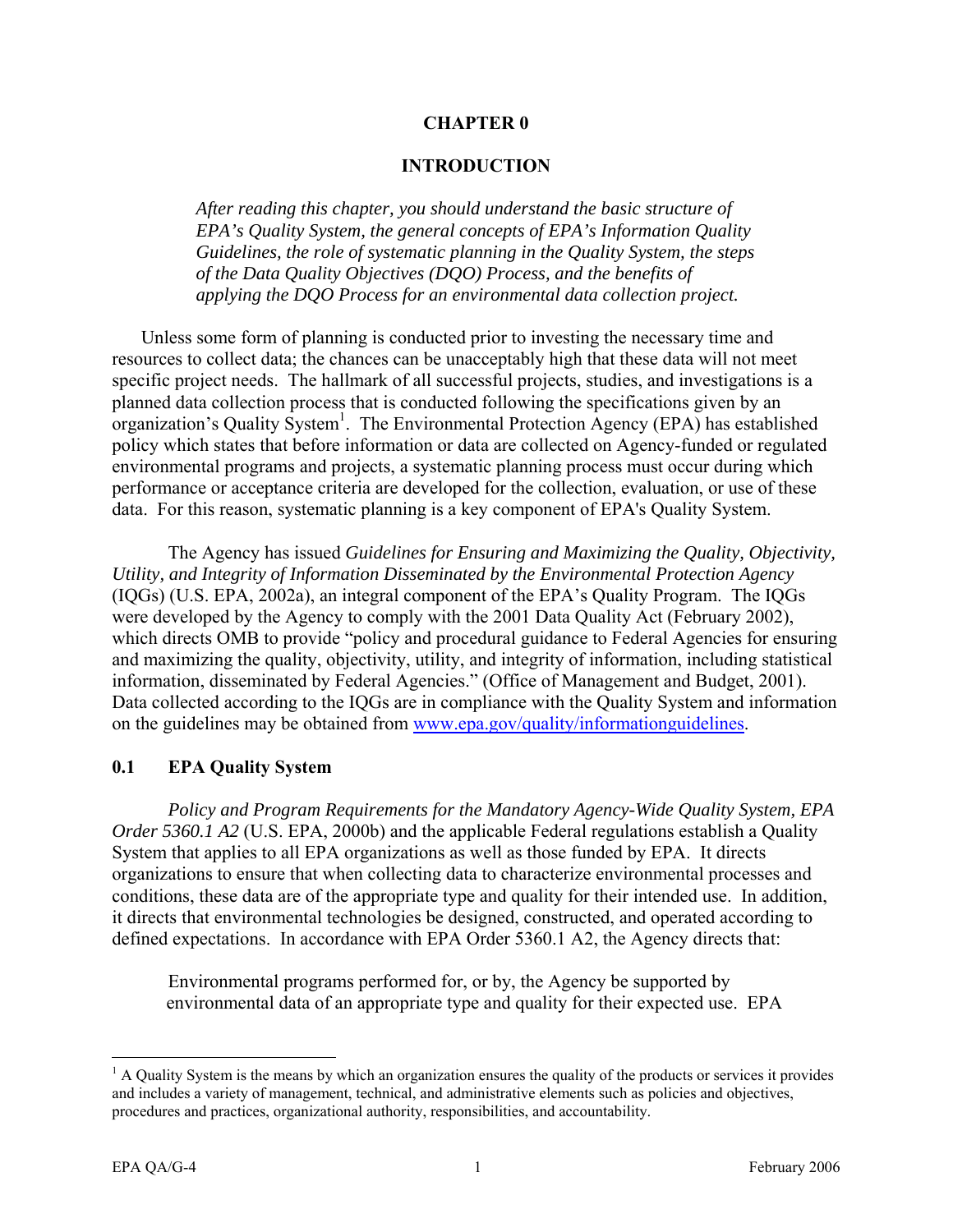<span id="page-10-0"></span>defines environmental data as information collected directly from measurements, produced from models, or compiled from other sources such as databases or literature.

Decisions involving the design, construction, and operation of environmental technology be supported by appropriate quality-assured engineering standards and practices. Environmental technology includes treatment systems, pollution control systems and devices, waste remediation, and storage methods.

The Order is supported by the *EPA Quality Manual for Environmental Programs, EPA Manual 5360 A1* (U.S. EPA, 2000c), which implements EPA's Quality System*.* 

EPA's Quality System is divided into three types of components: Policy, Organization/ Program, and Project. Figure 1 illustrates the Project components, which include activities and tools which are applied or prepared for individual data collection projects to ensure that project objectives are achieved. More information on EPA's Quality System is found in *Overview of the EPA Quality System for Environmental Data and Technology* (U.S. EPA, 2002b).



**Figure 1. Project Life Cycle Components** 

#### **0.2 Systematic Planning for Environmental Data Collection**

Systematic planning is a process based on the widely-accepted "scientific method" and includes concepts such as objectivity of approach and acceptability of results. The process uses a common-sense approach to ensure that the level of documentation and rigor of effort in planning is commensurate with the intended use of the information and the available resources. The systematic planning approach includes well-established management and scientific elements that result in a project's logical development, efficient use of scarce resources, transparency of intent and direction, soundness of project conclusions, and proper documentation to allow determination of appropriate level of peer review.

*Policy and Program Requirements for the Mandatory Agency-Wide Quality System, EPA Order 5360.1 A2* (U.S. EPA, 2000b) demands that systematic planning be used to develop "acceptance or performance criteria" for the collection, evaluation, or use of environmental data or information generated by, or on behalf of, the Agency. The document *EPA Quality Manual for Environmental Programs, EPA Manual 5360 A1* (U.S. EPA, 2000c) further details the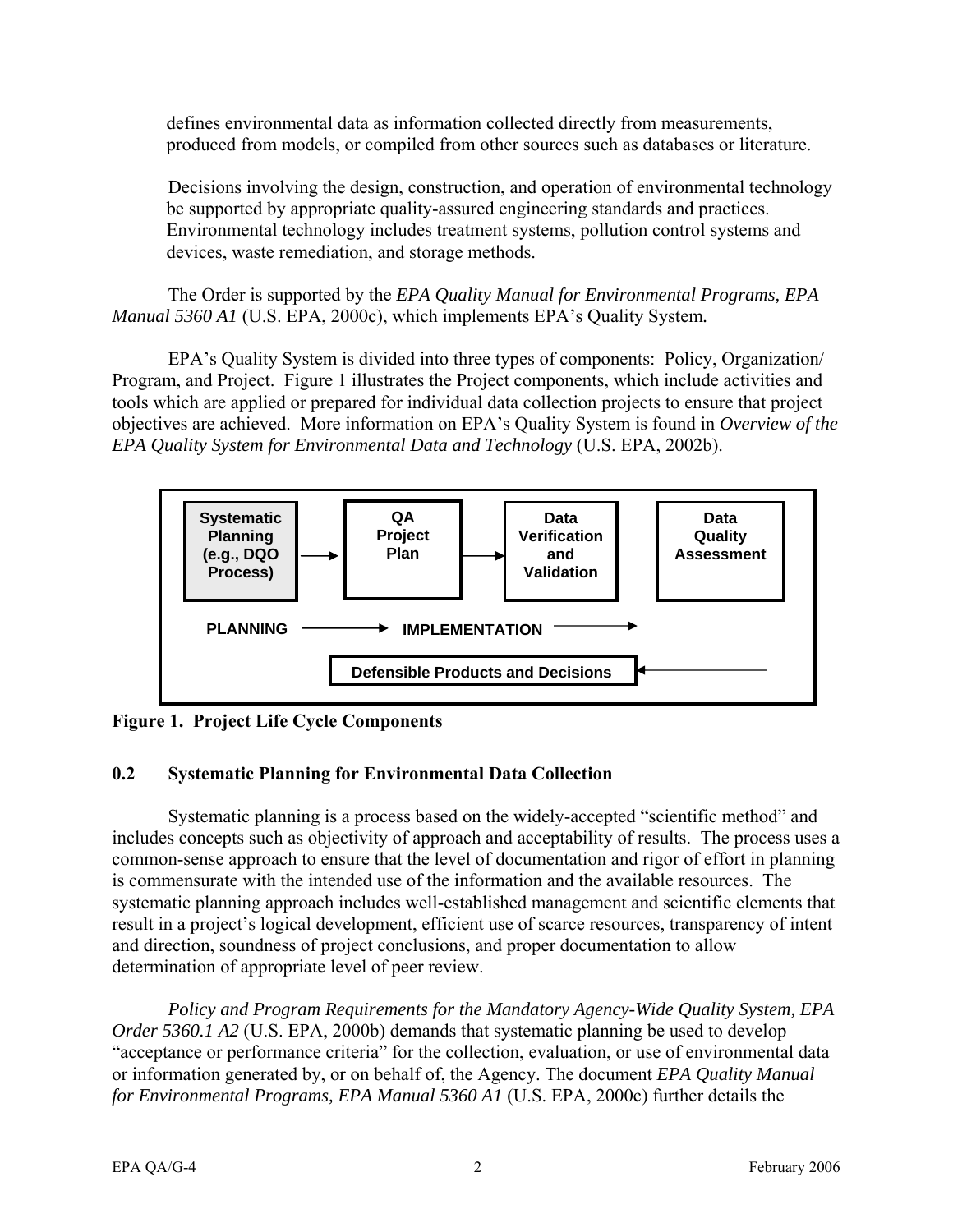<span id="page-11-0"></span>elements of a systematic planning process and forms of documentation for the process, and it emphasizes the "specification of performance criteria for measuring quality" in the context of planning activities.

#### **0.3 Performance and Acceptance Criteria**

In general, *performance criteria* represent the full set of specifications that are needed to design a data or information collection effort such that, when implemented, generate *newlycollected* data that are of sufficient quality and quantity to address the project's goals. *Acceptance criteria* are specifications intended to evaluate the adequacy of one or more *existing*  sources of information or data as being acceptable to support the project's intended use.

The DQO process is designed to generate performance criteria for the collection of new data. The generation of acceptance criteria will be discussed in the development of QA Project Plans (*Guidance for Quality Assurance Project Plans* EPA QA/G-5) (U.S. EPA, 2002d).

#### **0.4 The Elements of Systematic Planning**

The elements of systematic planning are stated in Chapter 3 *EPA Quality Manual for Environmental Programs, EPA Manual 5360 A1* (U.S. EPA, 2000c) and are listed in Table 1.

| <b>Table 1. Elements of Systematic Planning</b>                                                                                                                                                                                                                |  |  |
|----------------------------------------------------------------------------------------------------------------------------------------------------------------------------------------------------------------------------------------------------------------|--|--|
| <b>Elements</b>                                                                                                                                                                                                                                                |  |  |
| <b>Organization:</b> Identification and involvement of the project manager, sponsoring organization and<br>responsible official, project personnel, stakeholders, scientific experts, etc. (e.g., all customers and<br>suppliers).                             |  |  |
| <b>Project Goal:</b> Description of the project goal, objectives, and study questions and issues.                                                                                                                                                              |  |  |
| <b>Schedule:</b> Identification of project schedule, resources (including budget), milestones, and any<br>applicable requirements (e.g., regulatory requirements, contractual requirements).                                                                   |  |  |
| <b>Data Needs:</b> Identification of the type of data needed and how the data will be used to support the<br>project's objectives.                                                                                                                             |  |  |
| Criteria: Determination of the quantity of data needed and specification of performance criteria for<br>measuring quality.                                                                                                                                     |  |  |
| Data Collection: Description of how and where the data will be obtained (including existing data) and<br>identification of any constraints on data collection.                                                                                                 |  |  |
| <b>Quality Assurance (QA):</b> Specification of needed QA and quality control (QC) activities to assess the<br>quality performance criteria (e.g., QC samples for both field and laboratory, audits, technical<br>assessments, performance evaluations, etc.). |  |  |
| <b>Analysis:</b> Description of how the acquired data will be analyzed (either in the field or the laboratory),<br>evaluated (i.e., QA review/verification/validation), and assessed against its intended use and the quality<br>performance criteria.         |  |  |
|                                                                                                                                                                                                                                                                |  |  |

When specifying the project goal (element #2 in Table 1), a key activity is to determine the key questions which the study will address once data and information are properly collected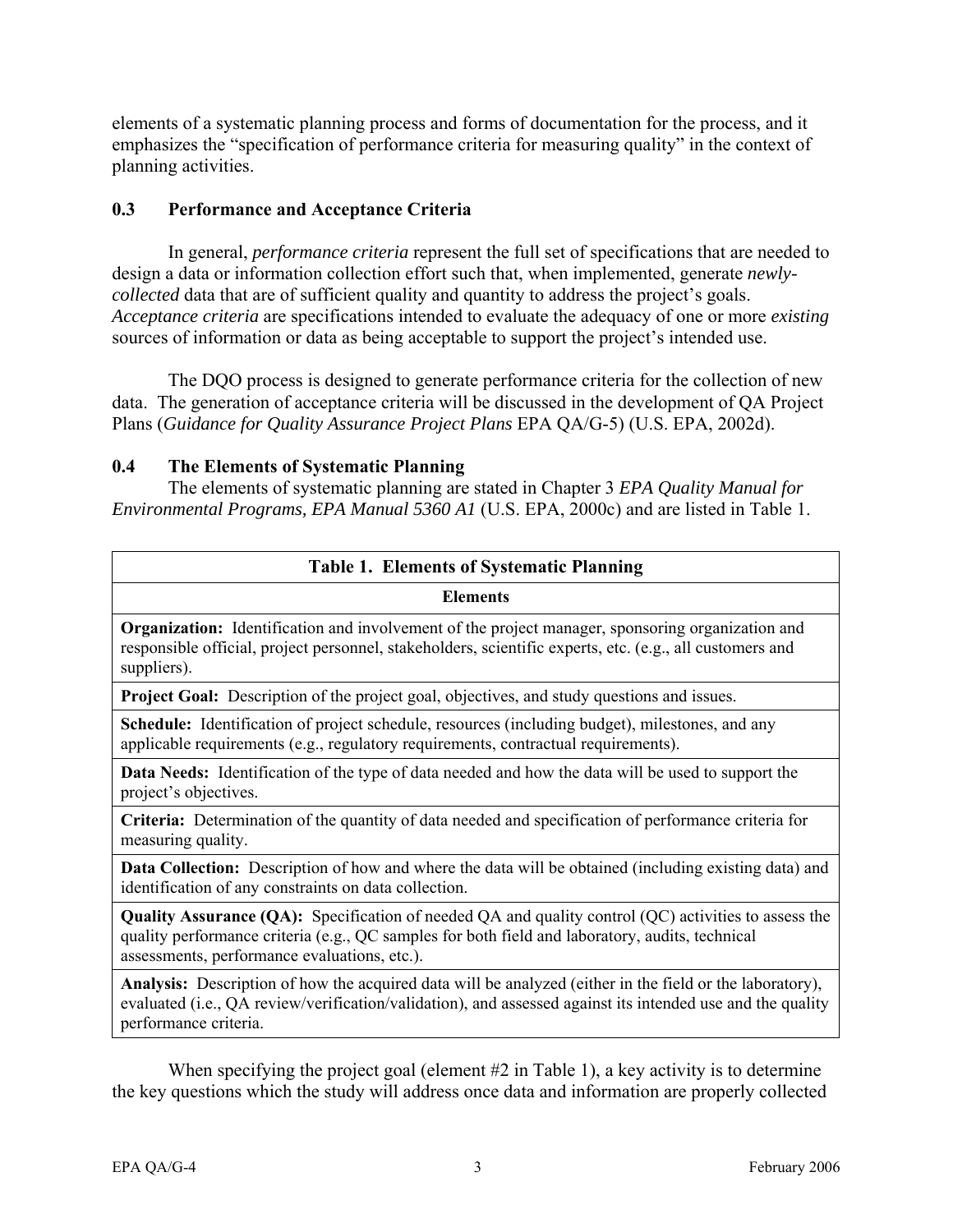<span id="page-12-0"></span>and analyzed. The manner in which study questions are framed will differ depending on whether the study is qualitative or descriptive in nature, will support the quantitative estimation of some unknown parameter, or will provide information for decision-making.

For qualitative projects, the study question may simply address what the information will be used to describe, for example:

- What is the state of nature in a particular location?
- What species of invertebrates, emergent plants and algae are present in specified locations along a watershed?

For quantitative projects involving estimation studies, the study question should include a statement of the unknown environmental (or other) characteristics (e.g., mean, median concentration) which will be estimated from the collected data. Choosing a well-defined parameter of interest leads to simplicity in data collection design. For example, to investigate what organic and inorganic air toxicants are present downwind from a smelter, the question should be framed in terms of the summary statistic (e.g. median) to be estimated.

For quantitative projects intended to test a specific preconceived theory, framing the study question typically leads to some type of statistical hypothesis test. For example, rather than using a model to estimate the mean concentration of air toxicants, the project may want to compare that concentration over time, or after some new pollution control device has been installed.

In all projects, it is important to concisely describe all information related to the project and to provide a conceptual model that summarizes information that is currently known and how this relates to the project's goal. A concise summary of the underlying scientific or engineering theory should be appended to the information that describes the project's goal to help facilitate any necessary peer review.

#### **0.5 Systematic Planning and the EPA Information Quality Guidelines**

The collection, use, and dissemination of environmental data and information of known and appropriate quality are integral to the Agency's mission. The IQGs describe the Agency's policies about the quality of information that the Agency disseminates. The IQGs apply to information generated by or for the Agency and also to information the Agency endorses, uses to develop a regulation or decision, or uses to support an Agency position. The IQGs also describe the administrative mechanisms by which affected parties may seek correction of information which they believe does not comply with OMB or EPA guidelines (U.S. EPA, 2002).

In order to assist in applying these guidelines, the EPA Science Policy Council (SPC) published A *Summary of General Assessment Factors for Evaluating the Quality of Scientific and Technical Information* (U.S. EPA, 2003) as part of the Agency's commitment to enhance the transparency of EPA's quality expectations for its information.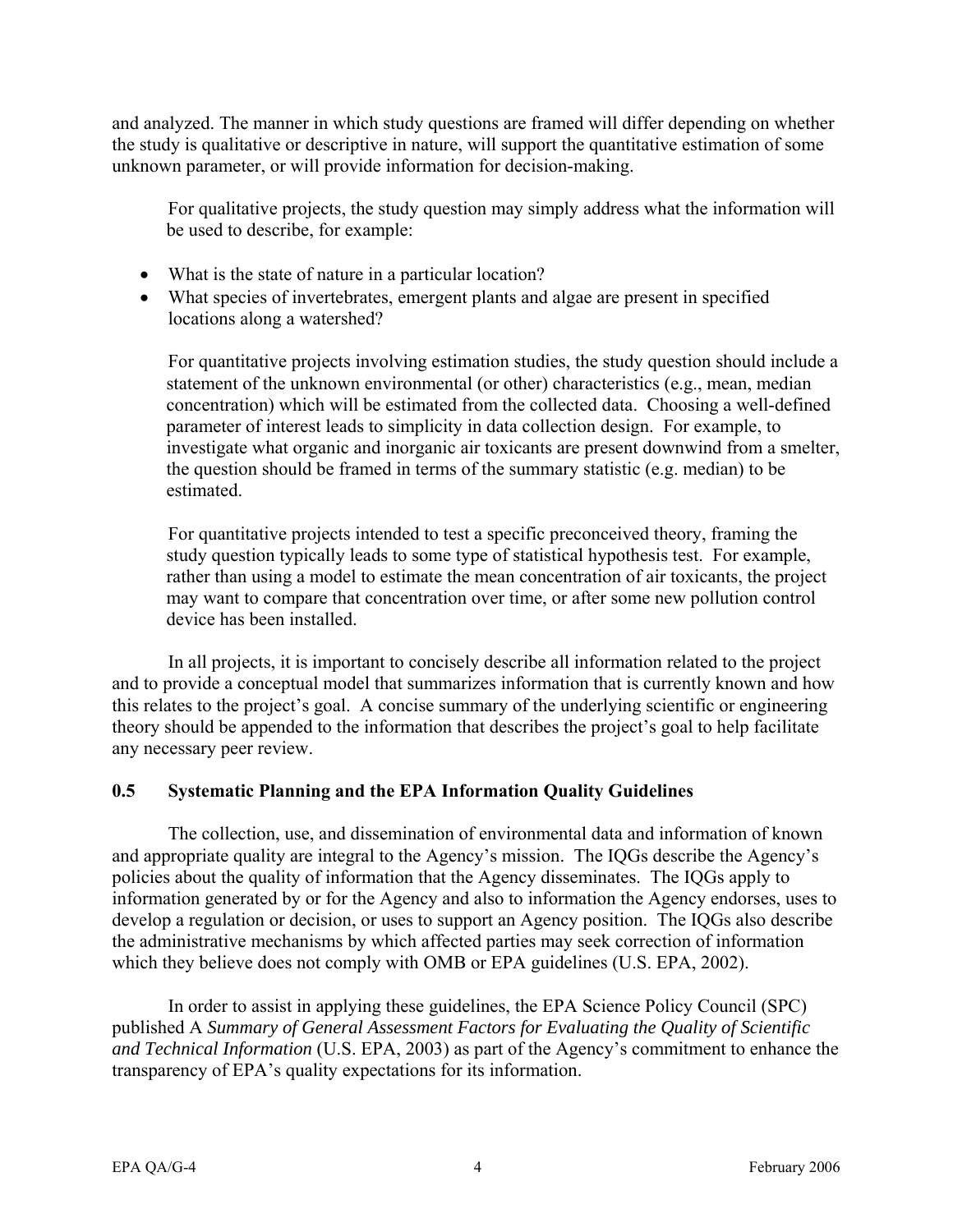<span id="page-13-0"></span>These factors apply to data and information generated under EPA's Quality System as well as data and information voluntarily submitted by or collected from external sources. Although data from external sources may not have been collected according to specifications existing within EPA's Quality System, EPA does apply appropriate quality controls when evaluating this information for use in Agency actions (U.S. EPA, 2003). When evaluating scientific and technical information, the SPC recommends using the five General Assessment Factors (GAFs) documented in Table 2.

#### **Table 2. EPA General Assessment Factors**

**Soundness:** The extent to which the scientific and technical procedures, measures, methods or models employed to generate the information are reasonable for, and consistent with, the intended application.

**Applicability and Utility:** The extent to which the information is relevant for the Agency's intended use.

**Clarity and Completeness:** The degree of clarity and completeness with which the data, assumptions, methods, quality assurance, sponsoring organizations and analyses employed to generate the information are documented.

**Uncertainty and Variability:** The extent to which the variability and uncertainty (quantitative and qualitative) in the information or the procedures, measures, methods or models are evaluated and characterized.

**Evaluation and Review:** The extent of independent verification, validation, and peer review of the information or of the procedures, measures, methods or models.

Using systematic planning to collect environmental information and data allows the project team to address all of the GAFs cited in Table 2. Although there is no direct one-to-one mapping between the eight elements of systematic planning (Table 1) and these five GAFs (Table 2), considerable commonalities do exist between them. Table 3 shows these major areas of commonality.

Some of these commonalities lead to the conclusions that:

- Achieving clarity in a project's development becomes straightforward when using systematic planning, as almost every element of the planning process contributes to understanding how the project's assumptions, methods, and proposed analyses will be conducted.
- Planning for analyzing the data and information before collection clearly meets the intent of the GAFs.
- Clear statements on the goals of the project developed through systematic planning leads to a better understanding of purpose and credibility of the results.
- Systematic planning leads to a clear statement of information needs and how the information will be collected, and leads to transparency in data quality.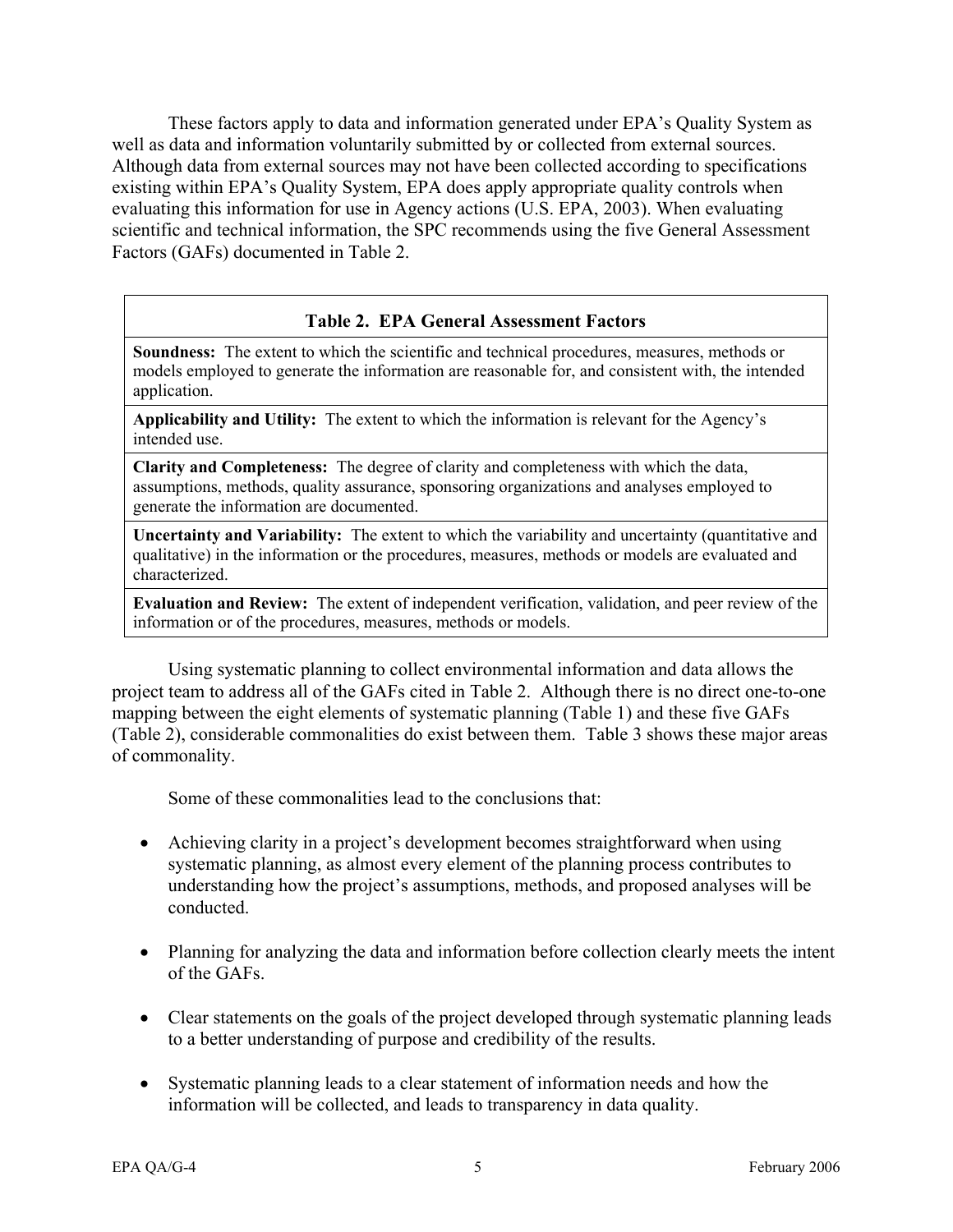<span id="page-14-0"></span>• When performed correctly, systematic planning can fully address all questions raised by the GAFs, and it enables a project to fully meet the needs established by peer review policies.

| $\cdots$<br>Scientific and Technical Information and the Elements of Systematic Planning |                        |                  |                                     |                                    |                                |                                 |  |
|------------------------------------------------------------------------------------------|------------------------|------------------|-------------------------------------|------------------------------------|--------------------------------|---------------------------------|--|
|                                                                                          |                        |                  | <b>GAFs</b>                         |                                    |                                |                                 |  |
|                                                                                          |                        | <b>Soundness</b> | <b>Applicability</b><br>and Utility | <b>Clarity and</b><br>Completeness | Uncertainty and<br>Variability | <b>Evaluation</b><br>and Review |  |
|                                                                                          | Organization           |                  |                                     | T                                  |                                |                                 |  |
|                                                                                          | <b>Project Goal</b>    | T                | T                                   | T                                  |                                |                                 |  |
| <b>Elements of Systematic Planning</b>                                                   | <b>Schedule</b>        |                  | T                                   |                                    |                                |                                 |  |
|                                                                                          | <b>Data Needs</b>      |                  | T                                   | T                                  |                                | T                               |  |
|                                                                                          | Criteria               |                  |                                     | T                                  | T                              |                                 |  |
|                                                                                          | <b>Data Collection</b> | T                |                                     | T                                  | T                              | T                               |  |
|                                                                                          | QA                     | T                |                                     | T                                  | T                              |                                 |  |
|                                                                                          | <b>Analysis</b>        | T                |                                     | T                                  | T                              | T                               |  |

### **Table 3. Commonalities Between EPA's GAFs for Evaluating the Quality of**

#### **0.6 Types of Systematic Planning**

Various government agencies and scientific disciplines have established and adopted different variations to systematic planning, each tailoring their specific application areas. For example, the Observational Method is a variation on systematic planning that is used by many engineering professions. The Triad Approach, developed by EPA's Technology Innovation Program, combines systematic planning with more recent technology advancements, such as techniques that allow for results of early sampling to inform the direction of future sampling. However, it is the Data Quality Objectives (DQO) Process that is the most commonly-used application of systematic planning in the general environmental community. Different types of tools exist for conducting systematic planning. The DQO Process is the Agency's recommendation when data are to be used to make some type of decision (e.g., compliance or non-compliance with a standard) or estimation (e.g., ascertain the mean concentration level of a contaminant).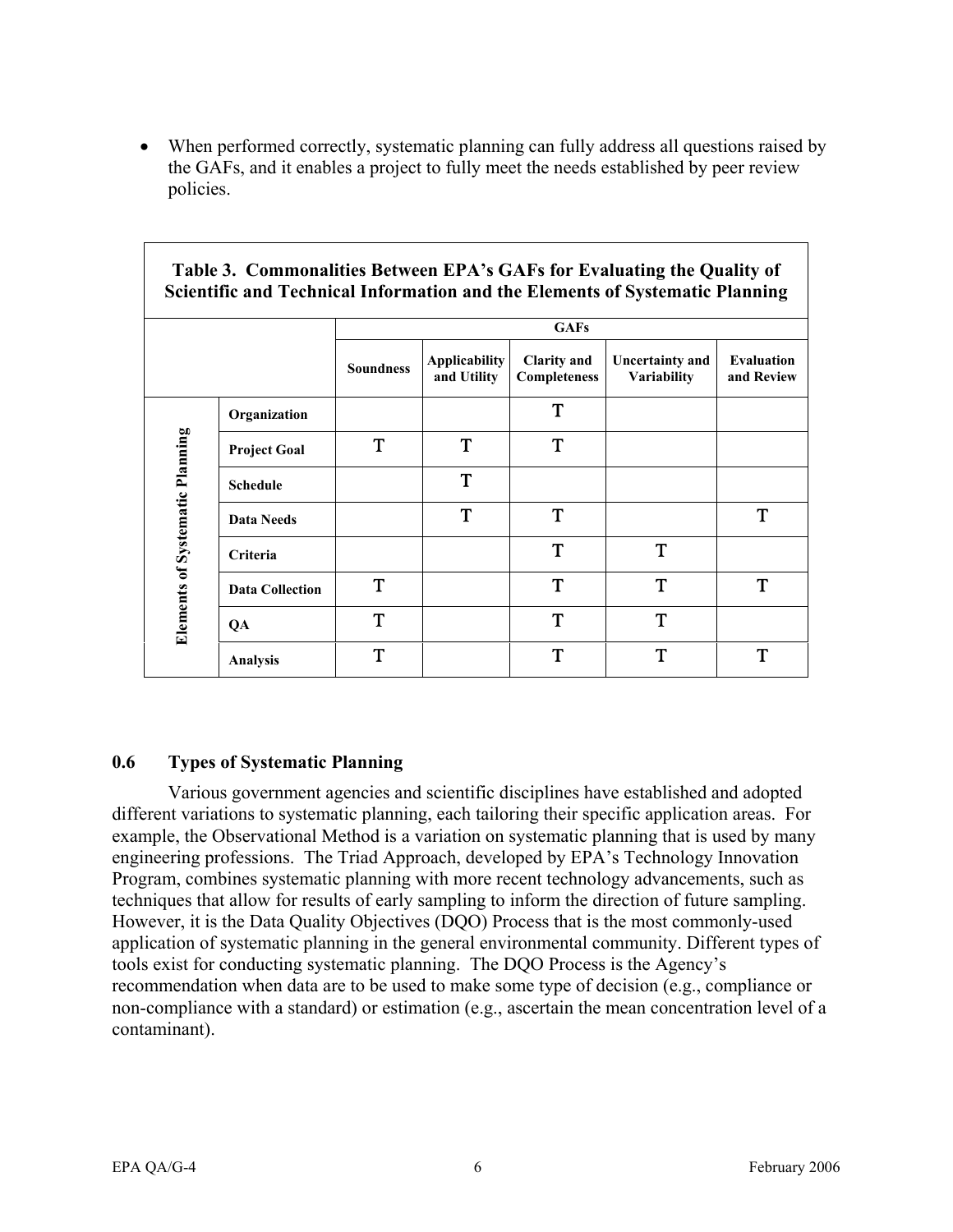#### <span id="page-15-0"></span>**0.7 The DQO Process**

The DQO Process is used to establish performance or acceptance criteria, which serve as the basis for designing a plan for collecting data of sufficient quality and quantity to support the goals of a study. The DQO Process consists of seven iterative steps that are documented in Figure 2. While the interaction of these steps is portrayed in Figure 2 in a sequential fashion, the iterative nature of the DQO Process allows one or more of these steps to be revisited as more information on the problem is obtained.

Each step of the DQO Process defines criteria that will be used to establish the final data collection design. The first five steps are primarily focused on identifying qualitative criteria, such as:

- the nature of the problem that has initiated the study and a conceptual model of the environmental hazard to be investigated;
- the decisions or estimates that need to be made and the order of priority for resolving them;
- the type of data needed; and
- an analytic approach or decision rule that defines the logic for how the data will be used to draw conclusions from the study findings.

The sixth step establishes acceptable quantitative criteria on the quality and quantity of the data to be collected, relative to the ultimate use of the data. These criteria are known as performance or acceptance criteria, or DQOs. For decision problems, the DQOs are typically expressed as tolerable limits on the probability or chance (risk) of the collected data leading you to making an erroneous decision. For estimation problems, the DQOs are typically expressed in terms of acceptable uncertainty (e.g., width of an uncertainty band or interval) associated with a point estimate at a desired level of statistical confidence.

• In the seventh step of the DQO Process, a data collection design is developed that will generate data meeting the quantitative and qualitative criteria specified at the end of Step 6. A data collection design specifies the type, number, location, and physical quantity of samples and data, as well as the QA and QC activities that will ensure that sampling design and measurement errors are managed sufficiently to meet the performance or acceptance criteria specified in the DQOs. The outputs of the DQO Process are used to develop a QA Project Plan and for performing Data Quality Assessment (Chapter 8).

The DQO Process may be applied to all programs involving the collection of environmental data and apply to programs with objectives that cover decision making, estimation, and modeling in support of research studies, monitoring programs, regulation development, and compliance support activities. When the goal of the study is to support decision making, the DQO Process applies systematic planning and statistical hypothesis testing methodology to decide between alternatives. When the goal of the study is to support estimation, modeling, or research, the DQO Process develops an analytic approach and data collection strategy that is effective and efficient.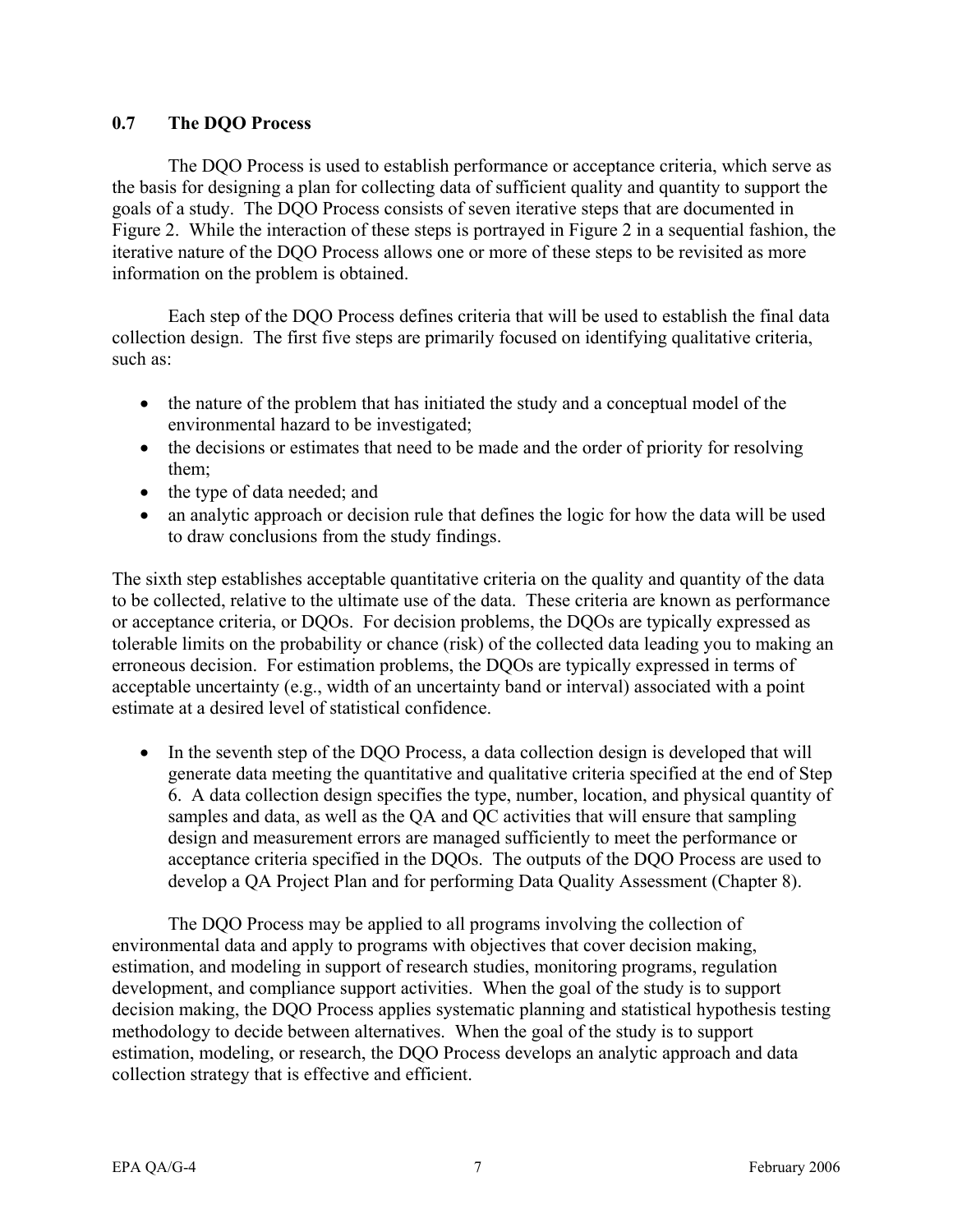<span id="page-16-0"></span>

**Figure 2. The Data Quality Objective Process**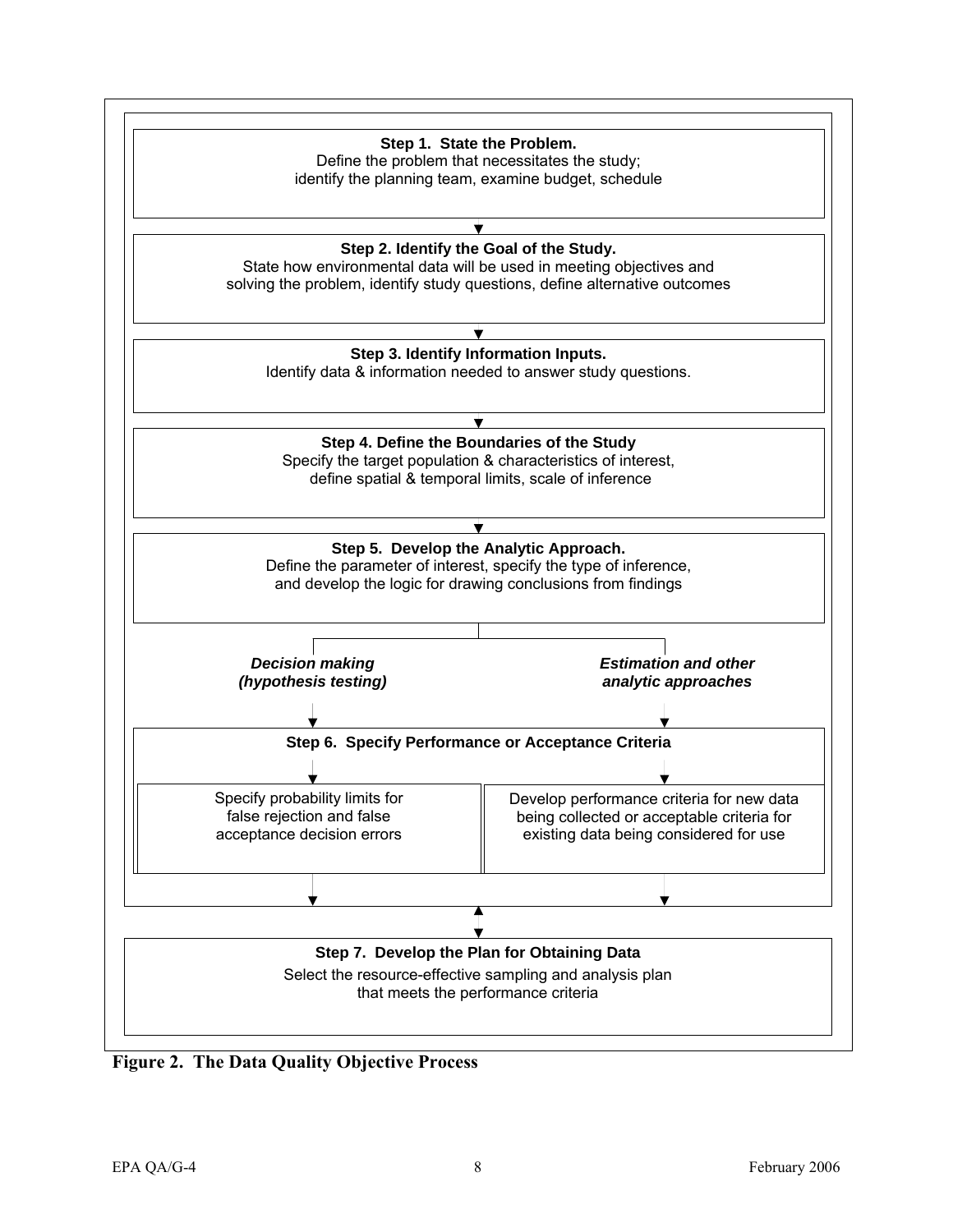<span id="page-17-0"></span>The DQO Process is flexible to meet the needs of any study, regardless of its size. Reflecting the common-sense approach to systematic planning, the depth and detail to which the DQO Process will be executed is dependent on the study objectives. For example, on a study having multiple phases, the DQO Process will allow the planning team to clearly separate and delineate data requirements for each phase.

For projects that require answers to multiple study questions, the resolution of one key question may support the evaluation of subsequent questions. In these cases, the DQO Process can be used repeatedly throughout the Project Life Cycle (Chapter 8). Often, the conclusions that are drawn early in such projects will be preliminary in nature, thereby requiring only limited initial planning and evaluation efforts. However, as the study nears completion and the consequences of drawing an incorrect conclusion become more critical, the level of effort needed to resolve the study questions generally will become greater. This iterative application of the DQO Process is illustrated in Figure 3.



#### **Figure 3. How the DQO Process Can be Iterated Sequentially Through the Project Life Cycle**

Although statistical methods for developing the data collection design in Step 7 are strongly encouraged, not every problem can be resolved with probability-based sampling designs. On such studies, the DQO Process is still recommended as a planning tool, and the planning team is encouraged to seek expert advice on how to develop a non-statistical data collection design and how to evaluate the results of the data collection.

All of the activities that occur among the eight elements of the systematic planning process (Table 1) occur at some point within the DQO Process or later in the Project Life Cycle Components (Figure 1 and Chapter 8) as a result of performing the DQO Process, see Table 4.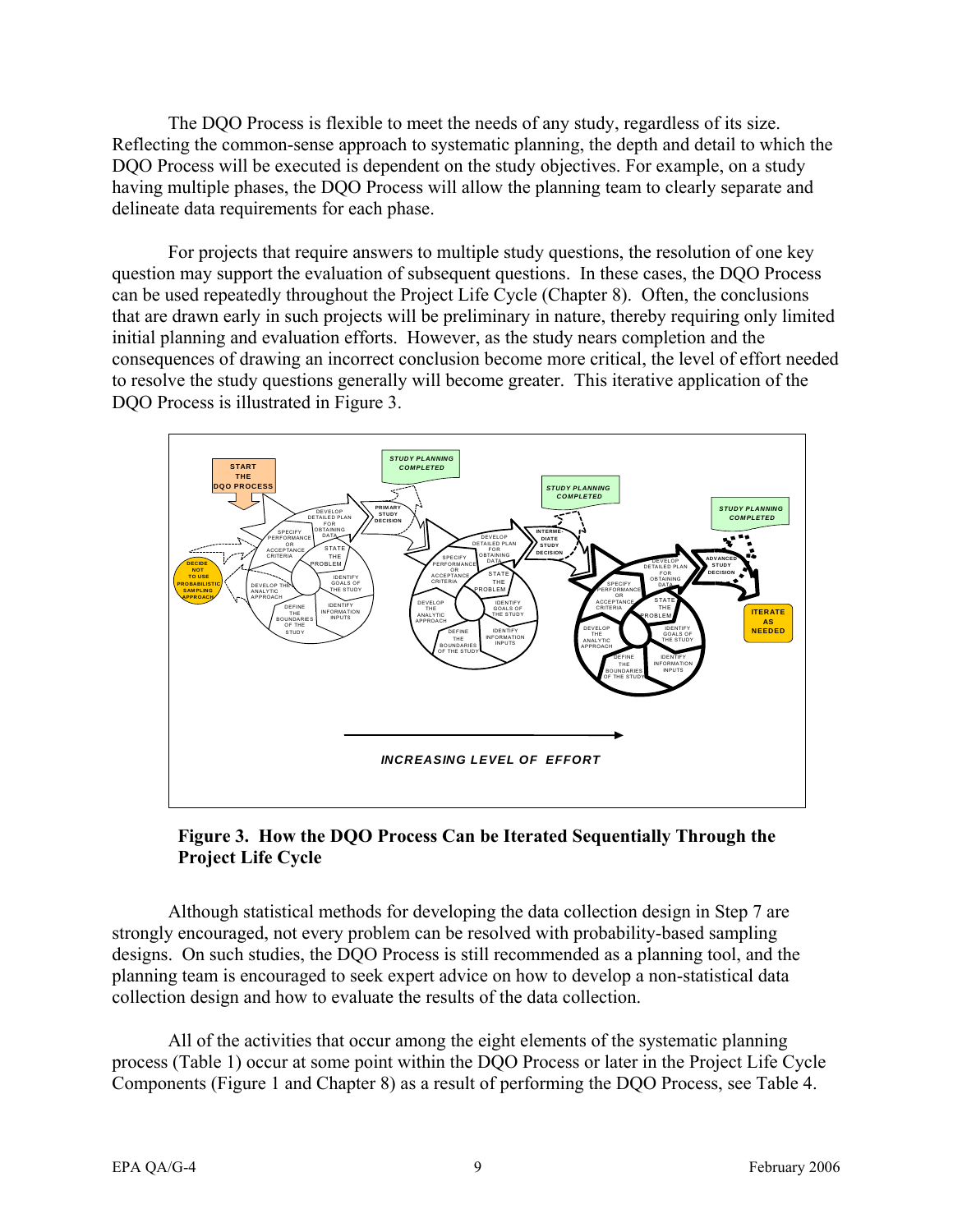#### <span id="page-18-0"></span>**0.8 Benefits of Using the DQO Process**

During initial planning stages, a planning team can concentrate on developing requirements for collecting the data and work to reach consensus on the type, quantity, and quality of data needed to support Agency goals. The interaction amongst a multidisciplinary team results in a clear understanding of the problem and the options available. Organizations that have used the DQO Process have found the structured format facilitated good communications, documentation, and data collection design, all of which facilitated rapid peer review and approval.

- The structure of the DOO Process provides a convenient way to document activities and decisions and to communicate the data collection design to others.
- The DQO Process is an effective planning tool that can save resources by making data collection operations more resource-effective.
- The DQO Process enables data users and technical experts to participate collectively in planning and to specify their needs prior to data collection. The DQO Process helps to focus studies by encouraging data users to clarify vague objectives and document clearly how scientific theory motivating this project is applicable to the intended use of the data.
- The DQO Process provides a method for defining performance requirements appropriate for the intended use of the data by considering the consequences of drawing incorrect conclusions and then placing tolerable limits on them.
- The DQO Process encourages good documentation for a model-based approach to investigate the objectives of a project, with discussion on how the key parameters were estimated or derived, and the robustness of the model to small perturbations.

Upon implementing the DQO Process, your environmental programs can be strengthened in many ways, such as the following:

- Focused data requirements and an optimized design for data collection
- Well documented procedures and requirements for data collection and evaluation
- Clearly developed analysis plans with sound, comprehensive, QA Project Plans
- Early identification of the sampling design and data collection process.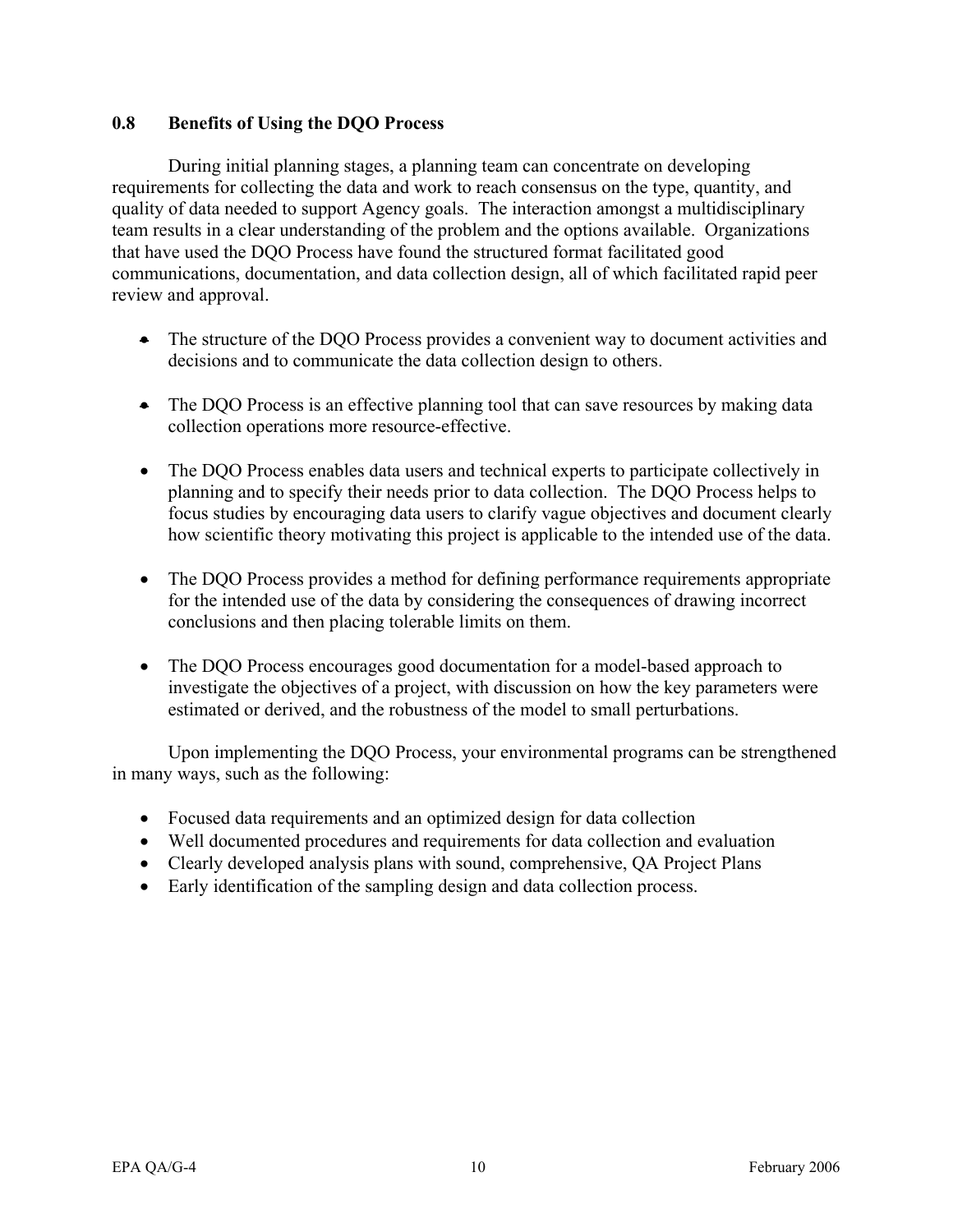<span id="page-19-0"></span>

| Table 4. When Activities Performed Within the Systematic Planning Process Occur<br>Within the DQO Process and/or the Project Life Cycle             |                                                                                                                                            |  |  |
|-----------------------------------------------------------------------------------------------------------------------------------------------------|--------------------------------------------------------------------------------------------------------------------------------------------|--|--|
| <b>Activities Performed within the</b><br><b>Systematic Planning Process</b> (as featured<br>among the eight elements in Table 1)                   | When These Activities Occur Within the DQO<br>Process and/or the Project Life Cycle                                                        |  |  |
| Identifying and involving the project<br>manager/decision maker, and project<br>personnel                                                           | Step 1. Define the problem<br>Part A of the Project Plan (Chapter 8)                                                                       |  |  |
| Identifying the project schedule, resources,<br>milestones, and requirements                                                                        | Step 1. Define the problem                                                                                                                 |  |  |
| Describing the project goal and objectives                                                                                                          | Step 2. Identify the goal of the study                                                                                                     |  |  |
| Identifying the type of data needed                                                                                                                 | Step 3. Identify information needed for the study                                                                                          |  |  |
| Identifying constraints to data collection                                                                                                          | Step 4. Define the boundaries of the study                                                                                                 |  |  |
| Determining the quality of the data needed                                                                                                          | Step 5. Develop the analytic approach<br>Step 6. Specify performance or acceptance criteria<br>Step 7. Develop the plan for obtaining data |  |  |
| Determining the quantity of the data needed                                                                                                         | Step 7. Develop the plan for obtaining data                                                                                                |  |  |
| Describing how, when, and where the data<br>will be obtained                                                                                        | Step 7. Develop the plan for obtaining data                                                                                                |  |  |
| Specifying quality assurance and quality<br>control activities to assess the quality<br>performance criteria                                        | Part B of the QA Project Plan (Chapter 8)<br>Part C of the QA Project Plan (Chapter 8)                                                     |  |  |
| Describing methods for data analysis,<br>evaluation, and assessment against the<br>intended use of the data and the quality<br>performance criteria | Part D of the QA Project Plan (Chapter 8)<br>The Data Quality Assessment Process (Chapter 8)                                               |  |  |

#### **0.9 Categories of Intended Use for Environmental Data**

Throughout this document, the concept of *intended use* of the data is used to set the context for planning activities and focus the attention of the planning team. This guidance focuses on two primary types of intended use: decision-making and estimation. Details on each type and how they are related to some common analytic approaches (i.e., methodologies for using data to draw conclusions in support of the intended use) are as follows:

*Decision making.* Perhaps the most common category of intended use is decision making. In this context, decision making is defined as making a choice between two alternative conditions. At the time a decision maker chooses a course of action, the resulting consequences are usually unknown (to a greater or lesser degree) due to the uncertainty of future events. Therefore, a good decision maker should evaluate the likelihood of various future events and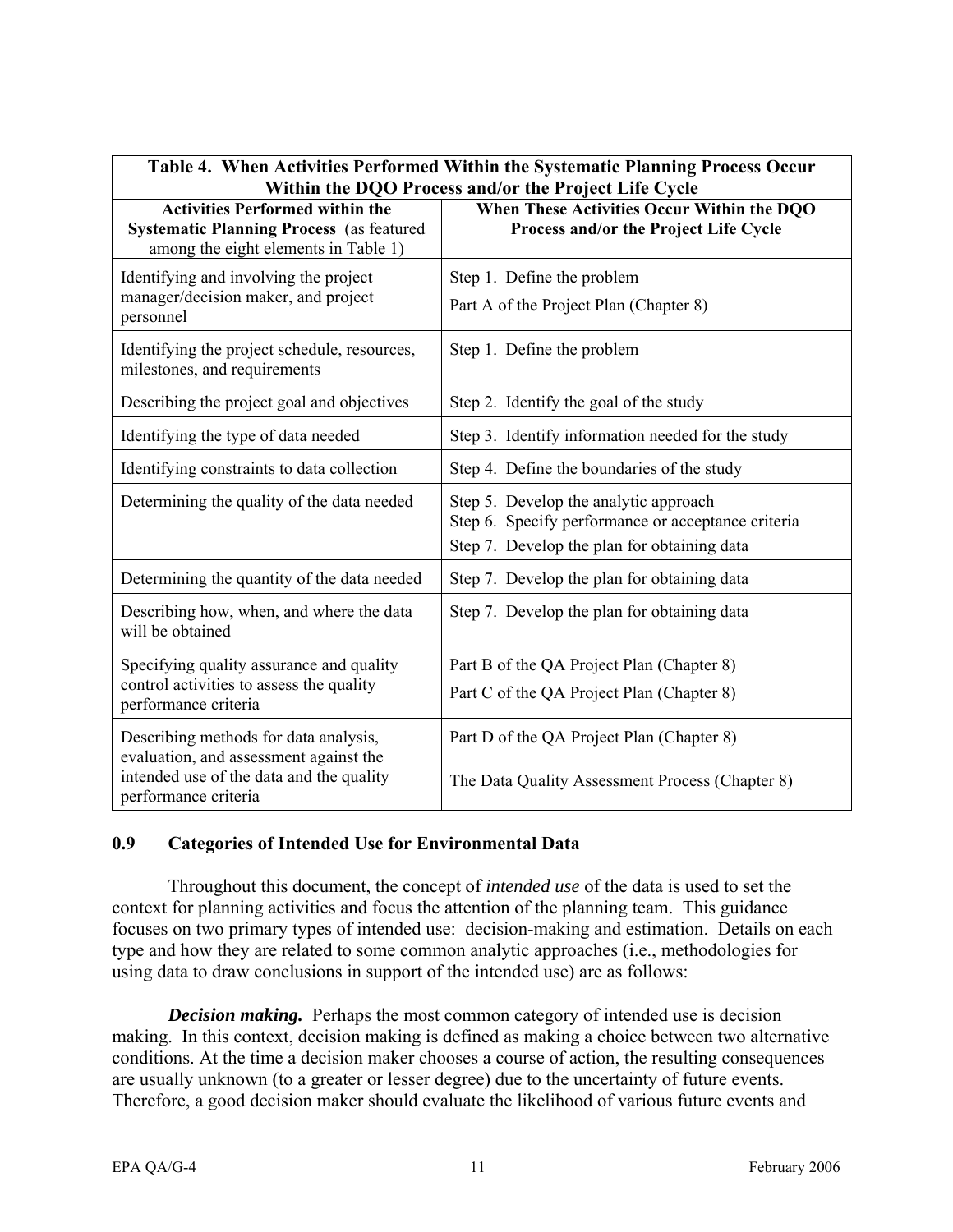assess how they might influence the consequences or "payoffs" of each alternative. This is where statistical methods help a decision maker structure the decision problem. The methodology of "classical" Neyman-Pearson statistical hypothesis testing provides a framework for setting up a statistical hypothesis, designing a data collection program that will test that hypothesis, evaluating the resulting data, and drawing a conclusion about whether the evidence is sufficiently strong to reject or (by default) accept the hypothesis, given the uncertainties in the data and assumptions underlying the methodology. The DQO Process has been designed to support a statistical hypothesis testing approach to decision making.

Other statistical methods can be used to support decision making. For example, Bayesian decision analysis provides a coherent framework for structuring a decision problem, eliciting a decision maker's value preferences about uncertain outcomes, evaluating evidence from new data and information, and deciding whether to choose one of the alternatives now or continue to collect more information to reduce the uncertainty before deciding. This approach uses probabilities to express uncertainty and applies Bayes' Rule to update the probabilities based on new information.

*Estimation.* Often the goal of a study is to evaluate the magnitude of some environmental parameter or characteristic, such as the concentration of a toxic substance in water, or the average rate of change in long-term atmospheric temperature. The resulting estimate may be used in further research, input to a model, or perhaps eventually to support decision making. However, the defining characteristic of an estimation problem versus a decision-making problem is that the intended use of the estimate is not directly associated with a well-defined decision.

Uncertainty in estimates is unavoidable due to a variety of factors, such as imperfect measurements, inherent variability in the characteristics of interest of the target population, and limits on the number or samples that can be collected. Statistical methods provide quantitative tools for characterizing the uncertainty in an estimate, and therefore play an important role in designing a study that will generate data of the right type, quality, and quantity.

The final sections of Chapters 1 through 7 illustrate how to apply each step of the DQO Process within the context of two examples that have been derived from real-life DQO development efforts. The same two examples are used within each chapter. Some background:

#### *Example 1. Making Decisions About Incinerator Fly Ash for RCRA Waste Disposal*

*A waste incineration facility located in the Midwest routinely removes waste fly ash from its flue gas scrubber system and disposes of it in a municipal landfill. Previously the fly ash was determined not to be hazardous according to RCRA program regulations. The incinerator, however, recently began accepting and treating a new waste stream which may include, among other things, electrical appliances and batteries. For this reason, along with a recent change occurring in the incinerator process, the representatives of the incineration company are concerned that the fly ash associated with the new waste stream could contain hazardous levels of toxic metals, including cadmium. They have*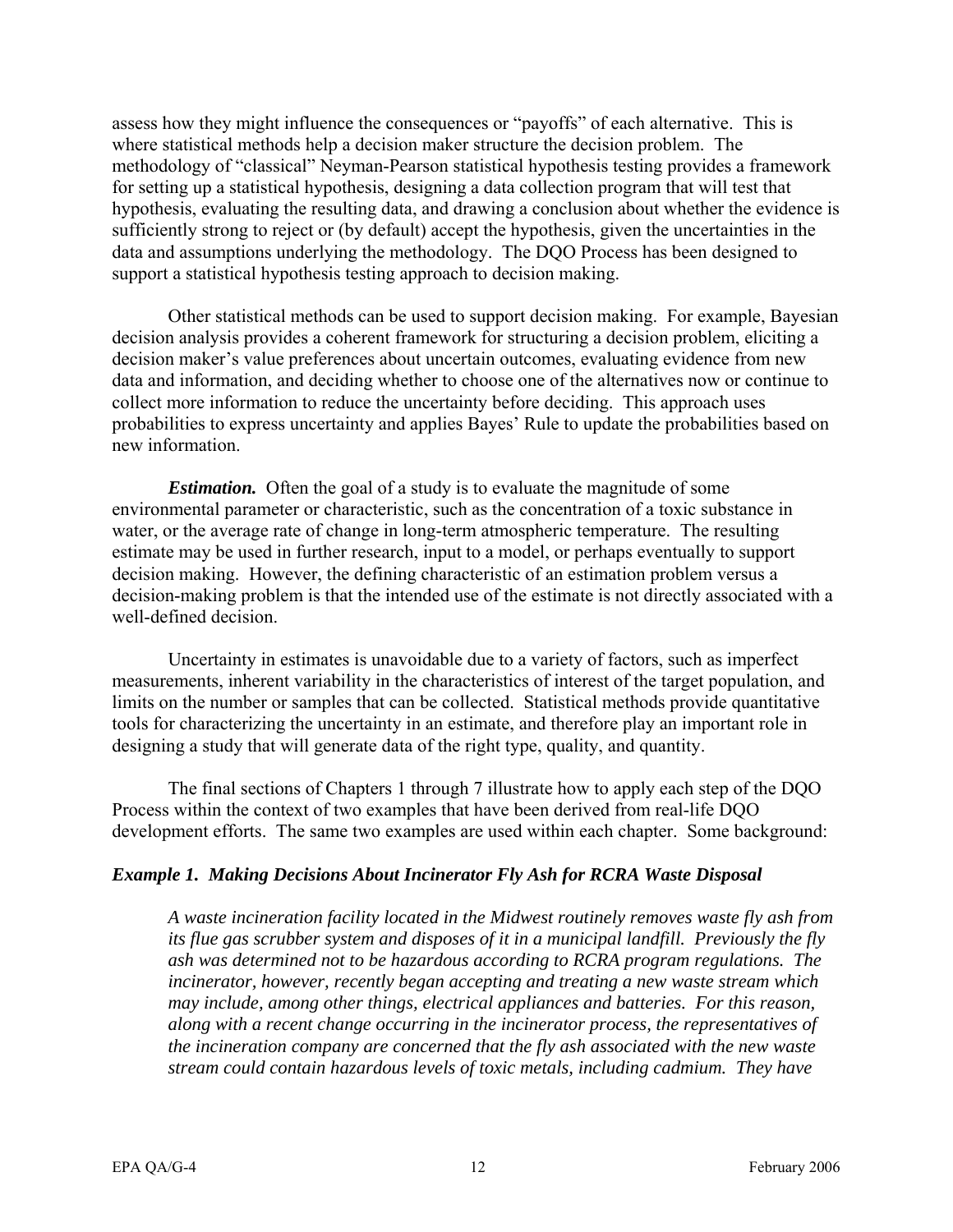<span id="page-21-0"></span>*decided to test the fly ash to determine whether it now needs to be sent to a hazardous waste landfill, or whether it can continue to be sent to the municipal landfill.* 

*As a precursor to the DQO Process, the incineration company conducted a pilot study to determine the variability in the concentration of cadmium within loads of waste fly ash leaving the facility. From this pilot study, the company determined that each load is fairly homogeneous, but there is considerable variability among loads due to the nature of the waste stream. Therefore, the company decided that testing each container load before it leaves the facility would be an economical approach to evaluating the potential hazard. If the estimated mean cadmium level in a given container load was significantly higher than the regulated standards, then the container would be sent to a higher-cost RCRA landfill. Otherwise, the container would be sent to the municipal landfill.* 

#### *Example 2. Monitoring Bacterial Contamination at Alki Beach*

*Citizens, city officials, and environmental regulators are concerned that individuals using a recreational beach (Alki Beach) on a river that flows through the city may be exposed to unacceptable levels of pathogens (disease-causing microorganisms) at certain points in time. A chicken farm is located close to the river about one mile upriver from Alki Beach. There is concern that heavy rainfall or other adverse events at this farm could result in discharge of chicken wastes into the river, and as a result, individuals using Alki Beach have the potential of being exposed to pathogens at health-threatening levels if there is inadequate monitoring of the beach waters.* 

*At the present time, there is no beach water sampling program in place for Alki Beach. However, there is strong community support for developing a sampling program that would specify the type, number, location, and frequency of Alki Beach water samples to be collected and analyzed in order to yield an estimate of the density of pathogens present in beach waters (counts per 100mL).* 

*This study will require the development of a beach water sampling plan and a means of estimating a specified parameter, calculated from the measured pathogen levels, which city health department staff can use with a predictive model to determine future actions. The scope of the DQO Process will focus on collecting information needed to estimate this parameter within an acceptable range of uncertainty.* 

#### **0.10 Organization of This Document**

The objective of this document is to describe how a planning team can use the DQO Process to generate a plan to collect data of appropriate quality and quantity for their intended use, whether it involves decision-making or simple estimation.

Following this introductory chapter, this document presents seven chapters (Chapters 1 through 7), each devoted to one of the seven steps of the DQO Process (Figure 2). Each chapter is divided into four sections: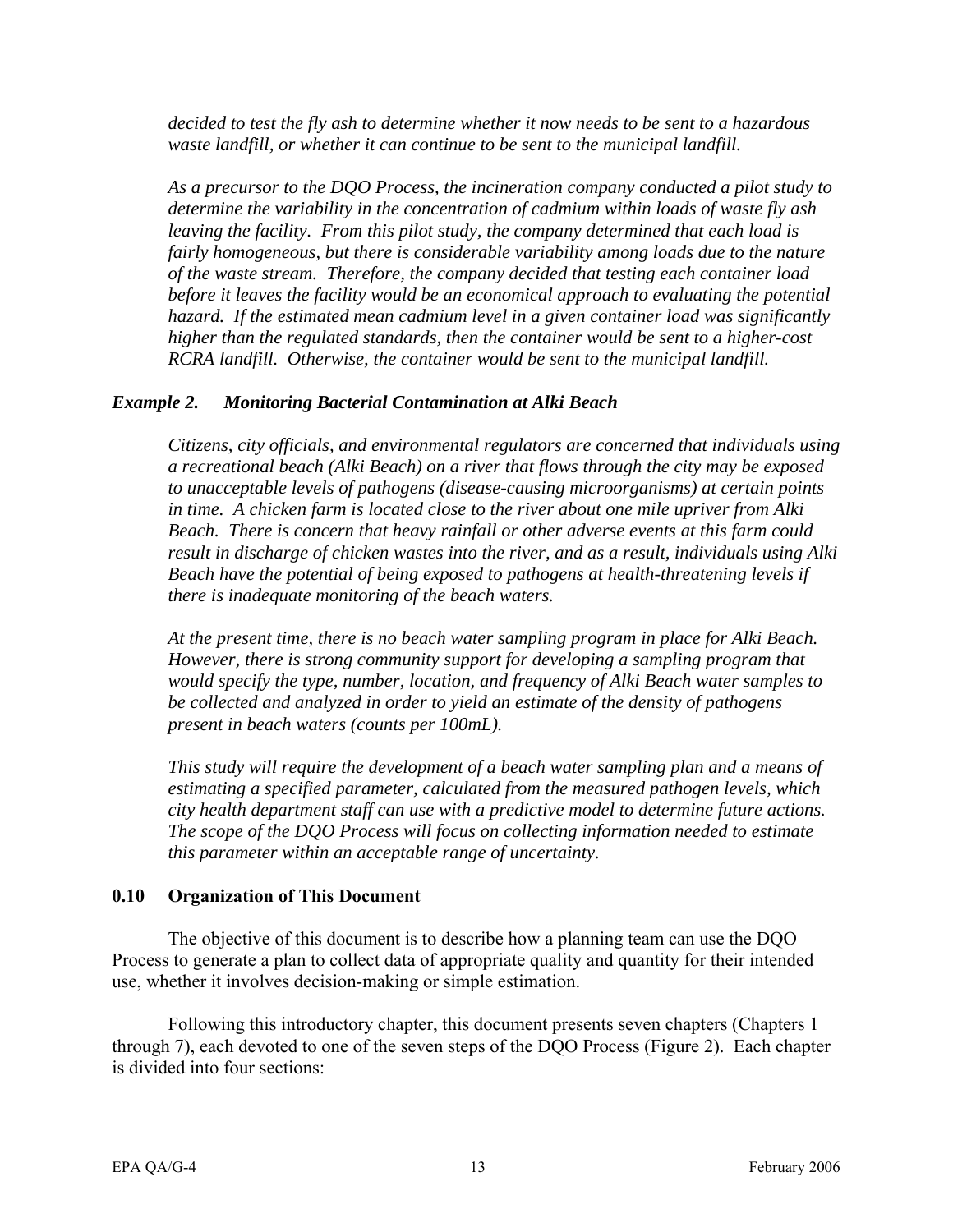Background — Provides background information on the specific step, including the rationale for the activities in that step and the objectives of the chapter. Activities — Describes the activities recommended for completing that step, including how inputs to the step are used. Outputs — Identifies the results that may be achieved by completing that step.

Examples — Presents how the step is applied in the context of two different data collection examples, each focused on a different intended use (Section 0.11).

Chapter 8 shows how outputs of the DQO Process are used to develop a QA Project Plan and serves as important input to completing the remainder of the Project Life Cycle. Chapter 9 provides additional examples of implementing the DQO Process.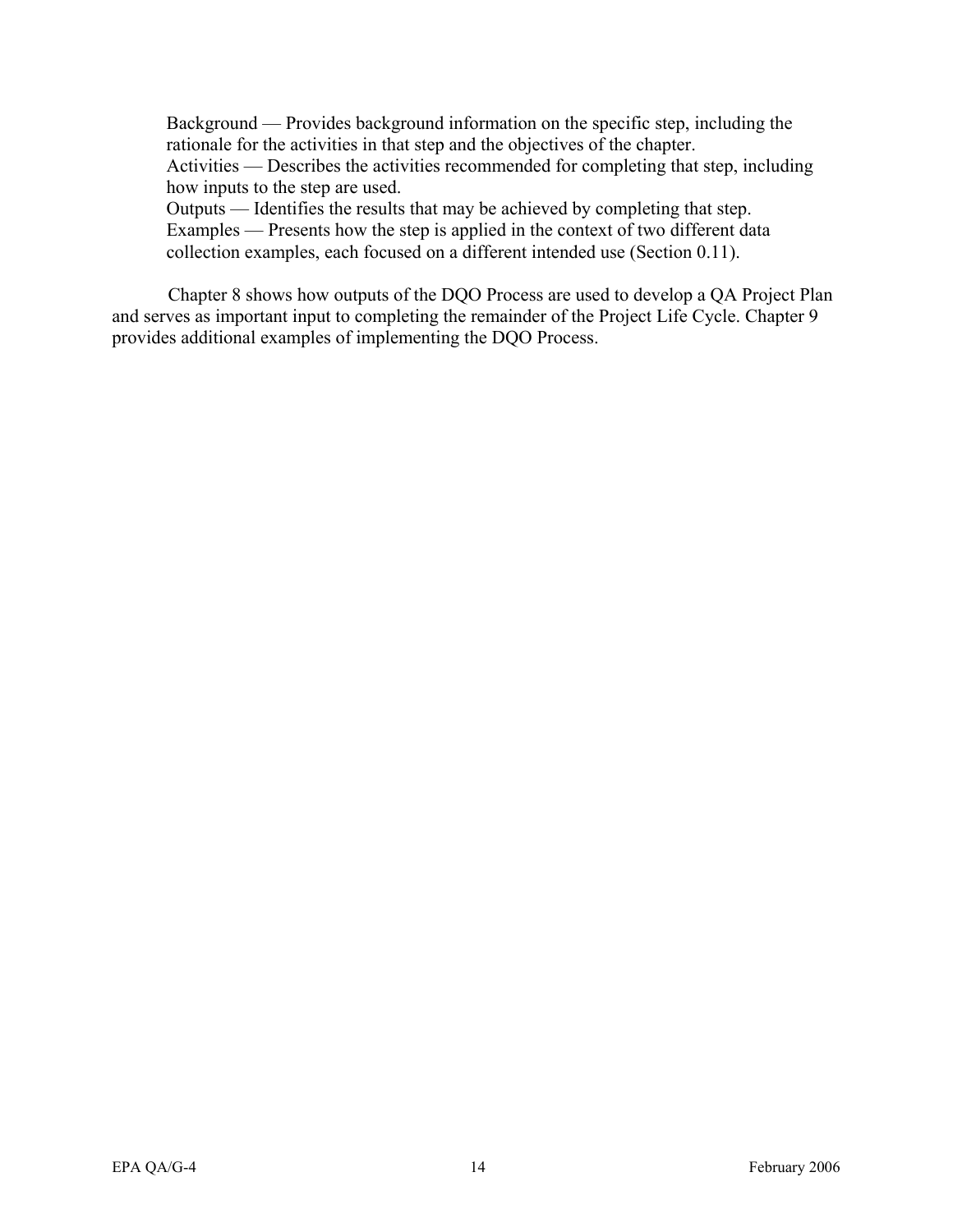#### **CHAPTER 1**

#### **STATE THE PROBLEM**

<span id="page-23-0"></span>

*After reading this chapter you should understand how to assemble an effective planning team and how to describe the problem and examine your resources for investigating it.* 

#### **1.1 Background**

The first step in any systematic planning process, and therefore the DQO Process, is to define the problem that has initiated the study. As environmental problems are often complex combinations of technical, economic, social, and political issues, it is critical to the success of the process to separate each problem, define it completely, and express it in an uncomplicated format. A proven effective approach to formulating a problem and establishing a plan for obtaining information that is necessary to resolve the problem is to involve a team of experts and stakeholders that represent a diverse, multidisciplinary background. Such a team would provide:

the ability to develop a concise description of complex problems, and multifaceted experience and awareness of potential data uses.

#### **1.2 Activities**

The most important activities in this step are to:

- describe the problem, develop a conceptual model of the environmental hazard to be investigated, and identify the general type of data needed;
- establish the planning team and identify the team's decision makers;
- discuss alternative approaches to investigation and solving the problem;
- identify available resources, constraints, and deadlines associated with planning, data collection, and data assessment.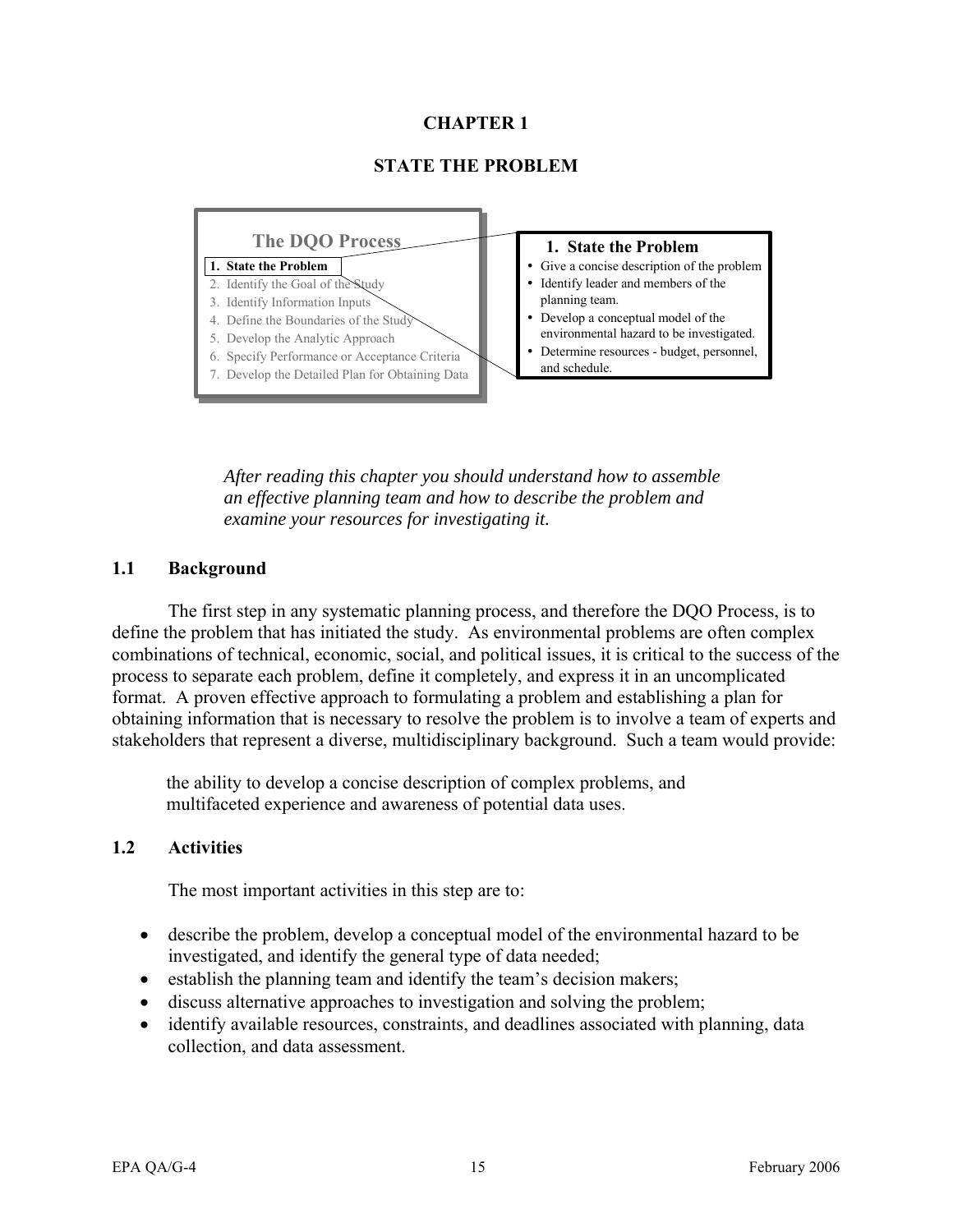The planning team will typically begin by developing a conceptual model of the problem, which summarizes the key environmental release, transport, dispersion, transformation, deposition, uptake, and behavioral aspects of the exposure scenario which underlies the problem. The conceptual model is an important tool for organizing information about the current state of knowledge and understanding of the problem, as well as for documenting key theoretical assumptions underlying an exposure assessment.

*How do you establish the planning team and decision makers?* The DQO planning team is typically composed of the project manager, technical staff, data users, and stakeholders. The development of a set of data quality objectives does not necessarily require a large planning team, particularly if the problem is straightforward. The size of the planning team is usually directly proportional to the complexity and importance of the problem. As the DQO Process is iterative, team members may be added to address areas of expertise not initially considered.

As the project manager is familiar with the problem and the budgetary/time constraints the team is facing, this person will usually serve as one of the decision makers and actively participate in all steps of the DQO Process. In cases where the decision makers or principal data users cannot attend team meetings, alternate staff members should attend and keep the decision makers informed of important planning issues.

Technical staff should include individuals who are knowledgeable about technical issues (such as geographical layout, sampling constraints, analysis, statistics, and data interpretation). Depending on the particular project, the planning team of multidisciplinary experts may include Quality Assurance managers, chemists, modelers, soil scientists, engineers, geologists, health physicists, risk assessors, field personnel, regulators, and data analysts with statistical experience. Often, a single person will have more than one required scientific background, and therefore, can represent multiple disciplines on the team.

Stakeholders are individuals or organizations that are directly affected by a decision or study result, may be interested in a problem, and want to be involved, offer input, or seek information. The involvement of stakeholders early in the DQO Process can provide a forum for communication as well as foster trust in the research or decision making process. The identification of stakeholders is influenced by the issues under consideration, but because EPA is organized into multiple program areas that are concerned with different environmental media that address different regulatory areas, identification of stakeholders is often not easy. EPA provides online guidance regarding stakeholder and public involvement in data collection programs at [http://www.epa.gov/stakeholders.](http://www.epa.gov/stakeholders) 

*How do you characterize the problem?* As the problem is defined, important information from previous studies that solved similar problems, such as the performance of sampling and analytical methods, should be identified and documented. This information may prove to be particularly valuable later in the DQO Process. All relevant information and assumptions should be organized, reviewed, identified according to its source, and evaluated for its reliability. The planning team should be considerate of issues such as the regulatory requirements, organizations having an interest in the study, potential political issues associated with the study, non-technical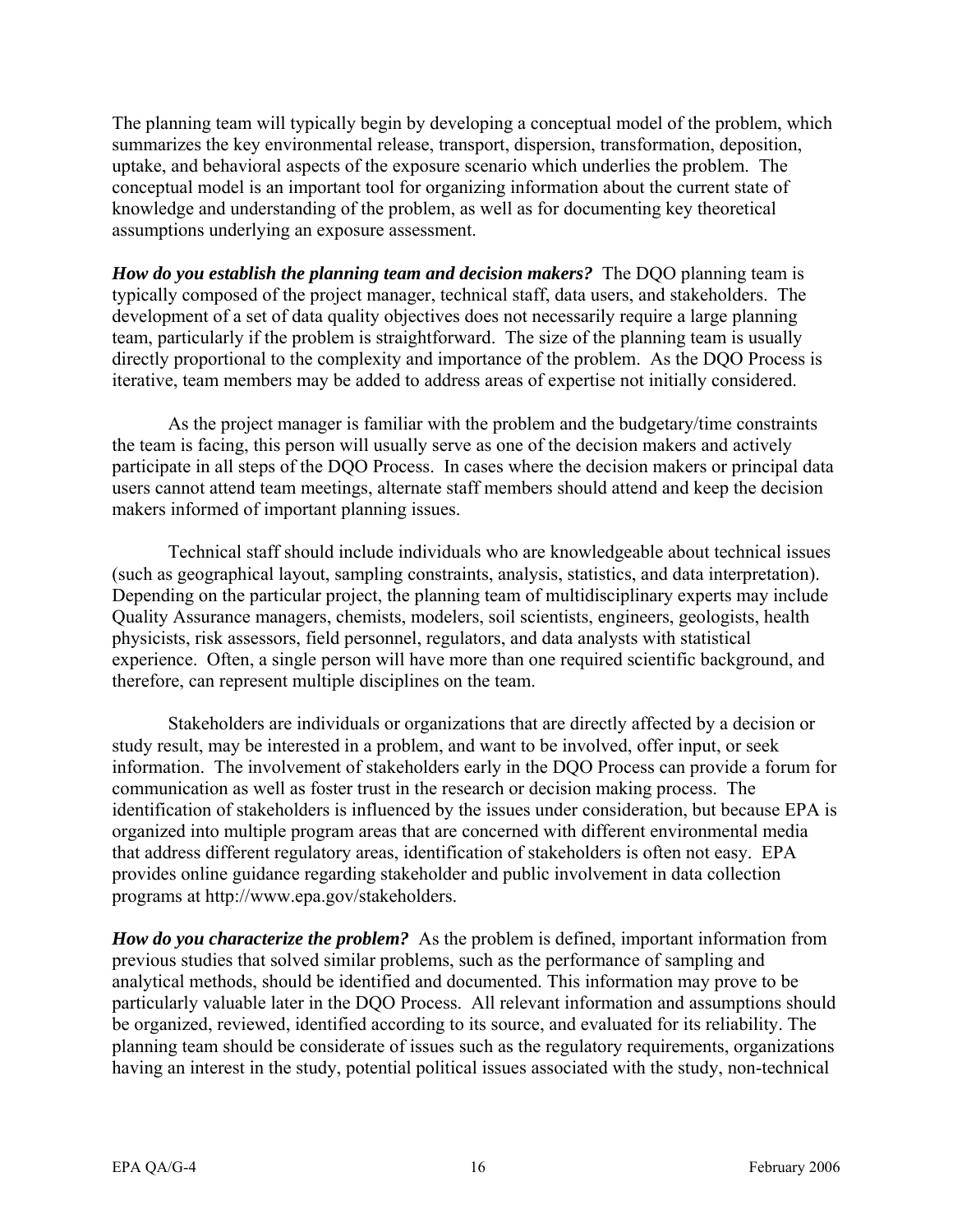issues that may influence the sample design, and possible future uses of the data to be collected (e.g., the data to be collected may be eventually linked to an existing database).

It is critical to carefully develop an accurate conceptual model of the environmental problem, as this model will serve as the basis for all subsequent inputs and decisions. The conceptual model is often portrayed as a diagram that shows:

- known or expected locations of contaminants,
- potential sources of contaminants,
- media that are contaminated or may become contaminated, and
- exposure scenarios (location of human health or ecological receptors).

Errors in the development of the conceptual model will be perpetuated throughout the other steps of the DQO Process and are likely to result in developing a sampling and analysis plan that may not achieve the data required to address the relevant issues.

It is important to identify theories and assumptions underlying the conceptual model to ensure adequate transparency. If the problem is complex, the team may consider breaking it into more manageable pieces, which might be addressed by separate studies. Priorities may be assigned to individual segments of the problem and the relationship between the segments examined.

*What should be considered when identifying available resources, constraints, and deadlines?*  The planning team should identify and examine limitations that would be present on resources

and time constraints associated with the process of collecting data and conducting activities that constitute the Project Life Cycle (Chapter 8). These activities would include completing the DQO Process (e.g., developing performance or acceptance criteria), preparing the QA Project Plan for collecting and analyzing samples, and interpreting and assessing the collected data. As far as possible, practical constraints such as right of entry, seasonality, or physical location affecting the taking of samples should be documented. The planning team should also examine available personnel and contracts (if applicable) and identify deadlines for collecting data.

*How do you identify the type of intended use for the study data?* At this point in the project, the planning team may be able to make a preliminary determination of the type of data needed and how it will be used. The two primary types of intended uses are *decision making* and *estimation*.

Sometimes the type of intended use will be obvious, such as when data are needed to determine whether a facility is in compliance with a regulatory limit. It is clear that these data would be used for decision making purposes. However, in other instances, the type of intended use may be difficult to identify this early in the process. For example, consider the situation where data are needed to support development of a regulation, which ultimately may involve making decisions about regulatory thresholds that reflect acceptable public health risks, as well as regulatory implementation structures. However, this early in the DQO Process, many of the regulatory alternatives may not yet be developed, and in fact, may depend on the findings of the study. Consequently, the intended use of the collected data may be to generate a set of estimates that will provide the scientific context in which alternatives can be developed later.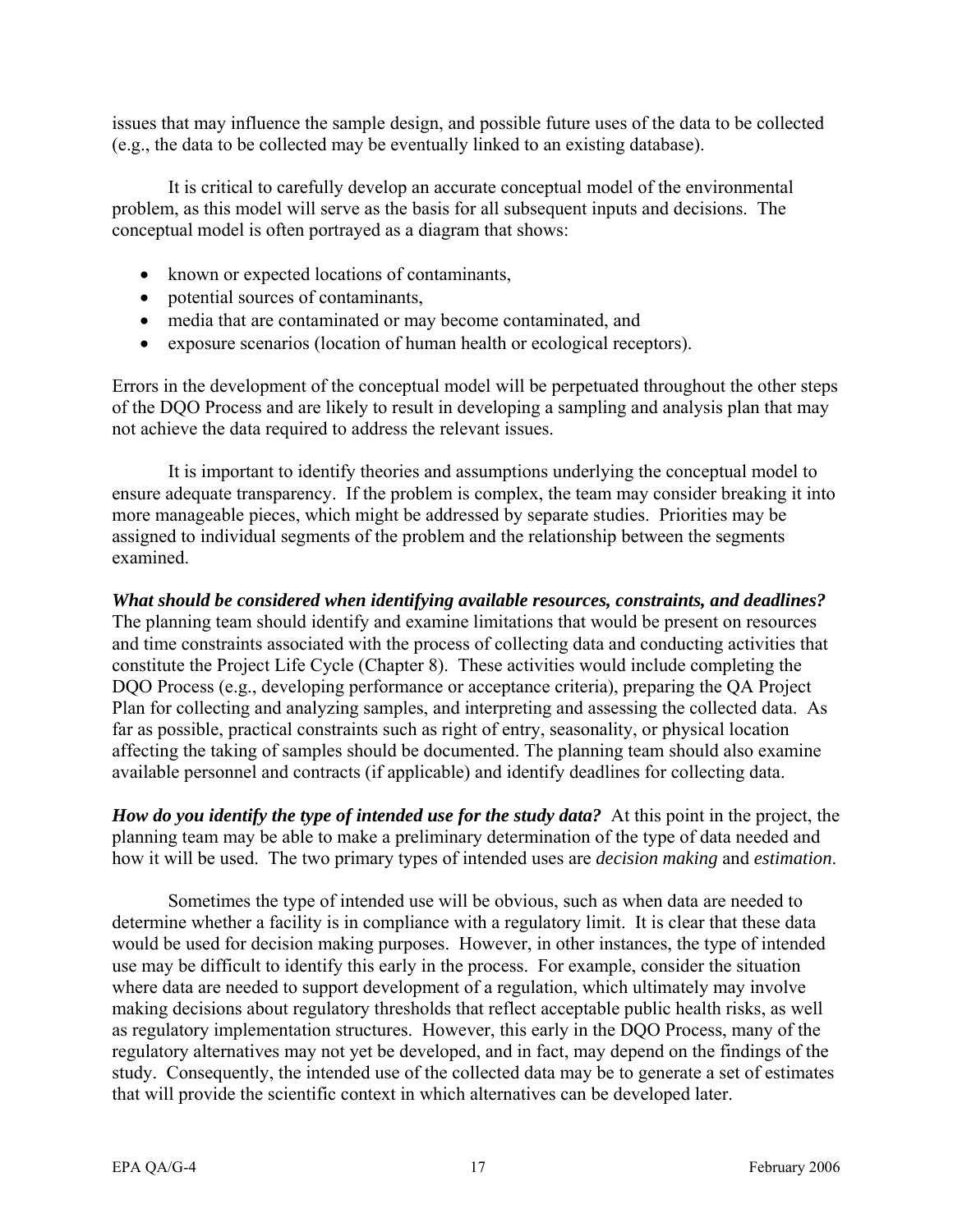<span id="page-26-0"></span>When identifying the intended use of the data, you may find it useful to consider the following questions:

- Are there alternative actions that can be clearly defined at this stage of the project, where the study results will guide the choice among those alternatives? If so, it is likely that this is a decision problem.
- Is this a research study that is trying to advance the state of knowledge by characterizing environmental conditions or trends? If so, this may be an estimation problem.
- Is this a study that will provide information about environmental conditions or trends to support the framing of regulatory alternatives? If so, this may be an estimation problem, although care should be taken to identify potential decisions that the study will directly support.
- Is this an environmental survey that is attempting to characterize levels of exposure for specific populations or areas? If so, and there are no existing statutes or regulations that will be applied to the results, then this may be an estimation problem. However, if the exposure levels will be compared to acceptable risk-based thresholds, then this may be a decision problem.

The project team also should try to identify whether the study will consider more sophisticated analytic approaches, such as Bayesian statistical methods or geostatistics. Those methods often involve adjustments to the activities within the DQO Process, which result in equivalent but different outputs. The earlier these methods are identified within the DQO Process, the more efficient the process will be.

#### **1.3 Outputs**

The major outputs of this step are:

- a concise description of the problem
- a conceptual model of the environmental problem to be investigated with a preliminary determination of the type of data needed and how it will be used;
- a list of the planning team members and identification of decision makers or principal data users within the planning team; and,
- a summary of available resources and relevant deadlines for the study, including budget, availability of personnel, and schedule.

#### **1.4 Examples**

Step 1 of the DQO Process for the two examples:

#### *Example 1. Making Decisions About Incinerator Fly Ash for RCRA Waste Disposal Describing the problem. The problem is that a cost effective process needs to be developed to determine, on a container by container basis, whether fly ash generated*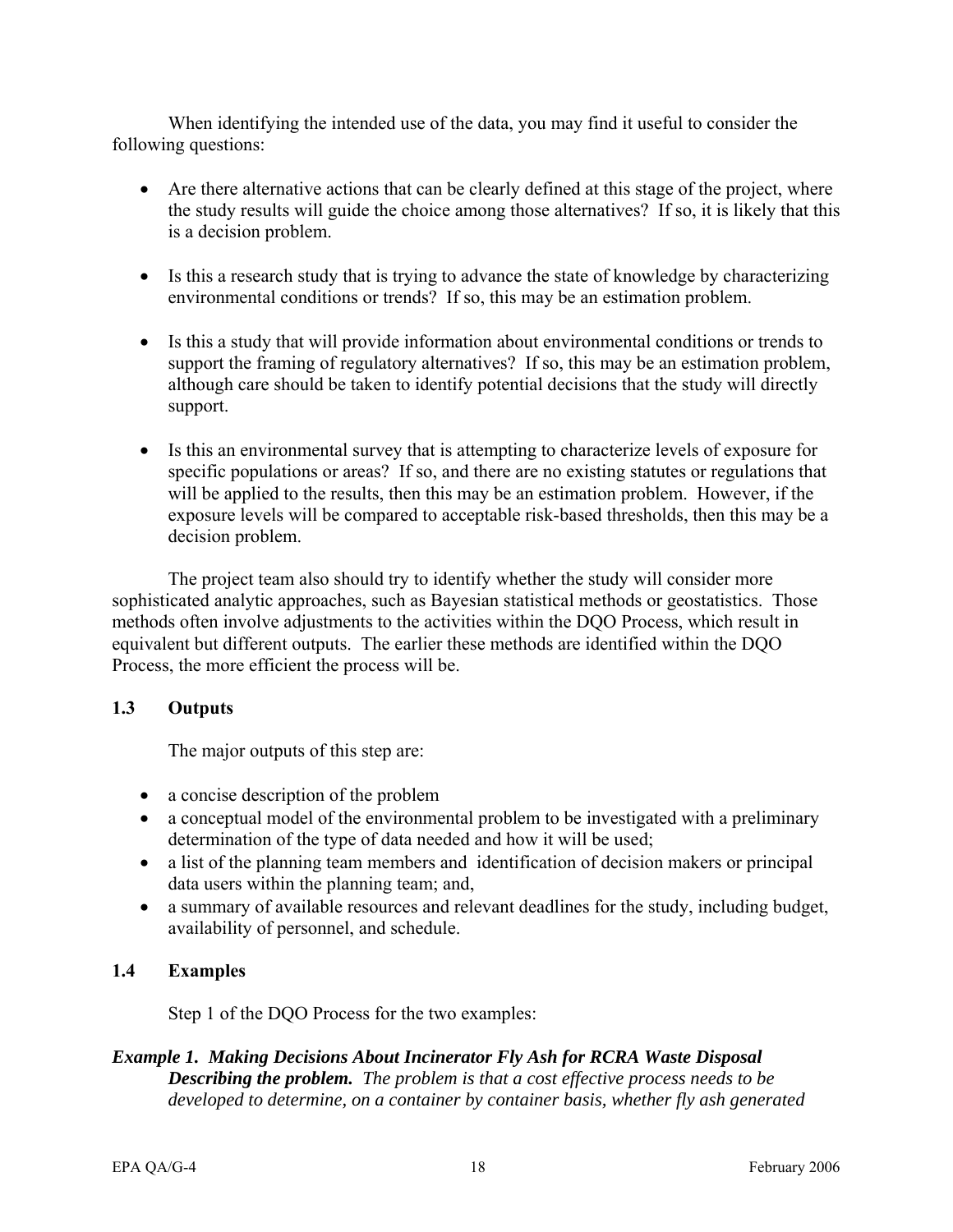*from the new waste stream needs to be sent to a RCRA landfill due to high levels of cadmium. The plant manager wants to avoid expensive RCRA disposal of waste, if possible, but also needs to comply with regulations and permits.* 

*Establishing the planning team. The planning team includes the incineration plant manager (who will lead the team and be a decision-maker), a plant engineer, a quality assurance specialist with some statistical background, and a chemist with sampling experience in the RCRA program.* 

*Describing the conceptual model of the potential hazard. The conceptual model describes waste fly ash that is created from industrial waste incineration and is a potential source of toxic metals that include cadmium. Fly ash is transferred to large disposal containers via a conveyer belt. These containers are filled and trucked to a disposal site. If the fly ash contains hazardous levels of toxic metals but is disposed in a municipal (sanitary) landfill, then these metals can leach into ground water and create runoff to streams and other surface water bodies, which could pose a hazard to human health and ecological receptors. If the hazardous waste were to be disposed in a RCRA approved landfill instead, then any such hazards would be contained.* 

*The plant manager has determined that measurements of cadmium content of the waste fly ash need to be collected for each container load which the plant generates. These measurements will be used to make a decision on whether to have the load sent to a RCRA landfill or to the municipal landfill. The cost of sending a container to a municipal landfill is far less than a RCRA landfill, and this difference well exceeds the cost of data collection and analysis.* 

*Identifying available resources, constraints, and deadlines. Although the project is not constrained by cost, the waste generator (the incineration company) wishes to hold sampling costs to below \$2,500. The planning team has determined that company staff are available to perform the sampling, but they need to be properly trained in the techniques for performing this work. The company will need to contract with a laboratory that is qualified to perform the analysis using techniques that will be specified in Step 3 to determine cadmium levels in the collected ash samples and report results of the testing within one week.* 

#### *Example 2. Monitoring Bacterial Contamination at Alki Beach*

*Describing the problem. The primary problem is how to make timely (within 24 hours) and accurate assessments of the density of waterborne pathogens (bacteria, viruses, parasites) in Alki Beach waters on a routine basis. Data on the density of pathogens will be used to generate an estimate of a parameter which represents average pathogen level in the beach water.* 

*Establishing the planning team. A five-member team has been selected to participate in the DQO Process, including the head of the city health department (who will lead the team), the staff member from the city health department who will be responsible for*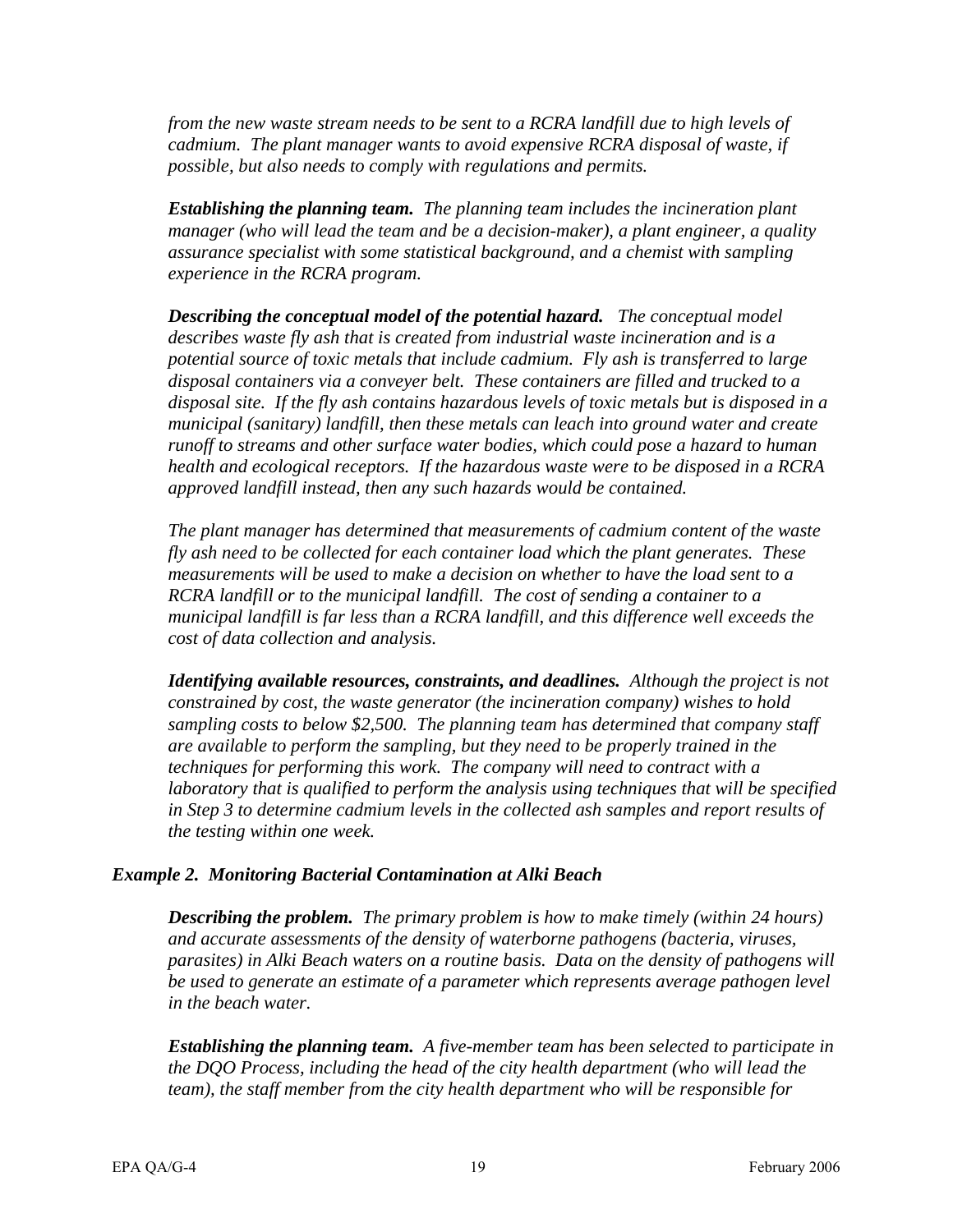*managing the water monitoring program, a representative of the local citizens group, a biologist with experience in methods for collecting and measuring water samples for pathogens and indicators of pathogens, and the Deputy Manager of a local chicken farm having knowledge of operations which could lead to discharges into the river.* 

*Describing the conceptual model of the potential hazard. The most likely source of potential acute pathogen contamination of beach waters is a chicken farm located one mile up-river from Alki Beach. Secondary sources may include unintentional sewer overflows, malfunctioning septic systems, and fecal contamination from other animals, all of which may have some access to the river. It is known that high rainfall can flush these pathogens from their source (e.g., chicken wastes and feces) into the river, thereby increasing the levels of pathogens present in river water. These levels arrive in waters at the beach area at a rate determined by the flow rate and depth of the river and flooding events can result in pathogens reaching greater areas of the beach.* 

*People who use the beach following such contamination events include swimmers, boaters, and water skiers. However, swimmers are the focus of this sampling program due to their larger numbers and potential to be at greatest risk thorough accidental ingestion of the contaminated beach water.* 

*Identifying available resources, constraints, and deadlines. The planning team determined that approved water sampling plan and pathogen estimation procedures need to be in place to allow the plan to be implemented by May 1 (i.e., the start of the recreational beach season). As Alki Beach is the only public-use beach on the river within city limits, sampling will be restricted to within the confines of the public beach area. Sampling methods and analysis will be conducted by city health department employees under a financial budget which city government has allocated to operate the monitoring program through September 15 (the end of the recreational beach season).* 

#### **Looking Ahead to other DQO Steps:**

- Step 2 will clarify the principal study question and Step 3 will consider additional uses of the data (e.g., links to databases).
- The conceptual model will be used in Step 4, when establishing spatial boundaries and considering regulatory and practical constraints for sampling.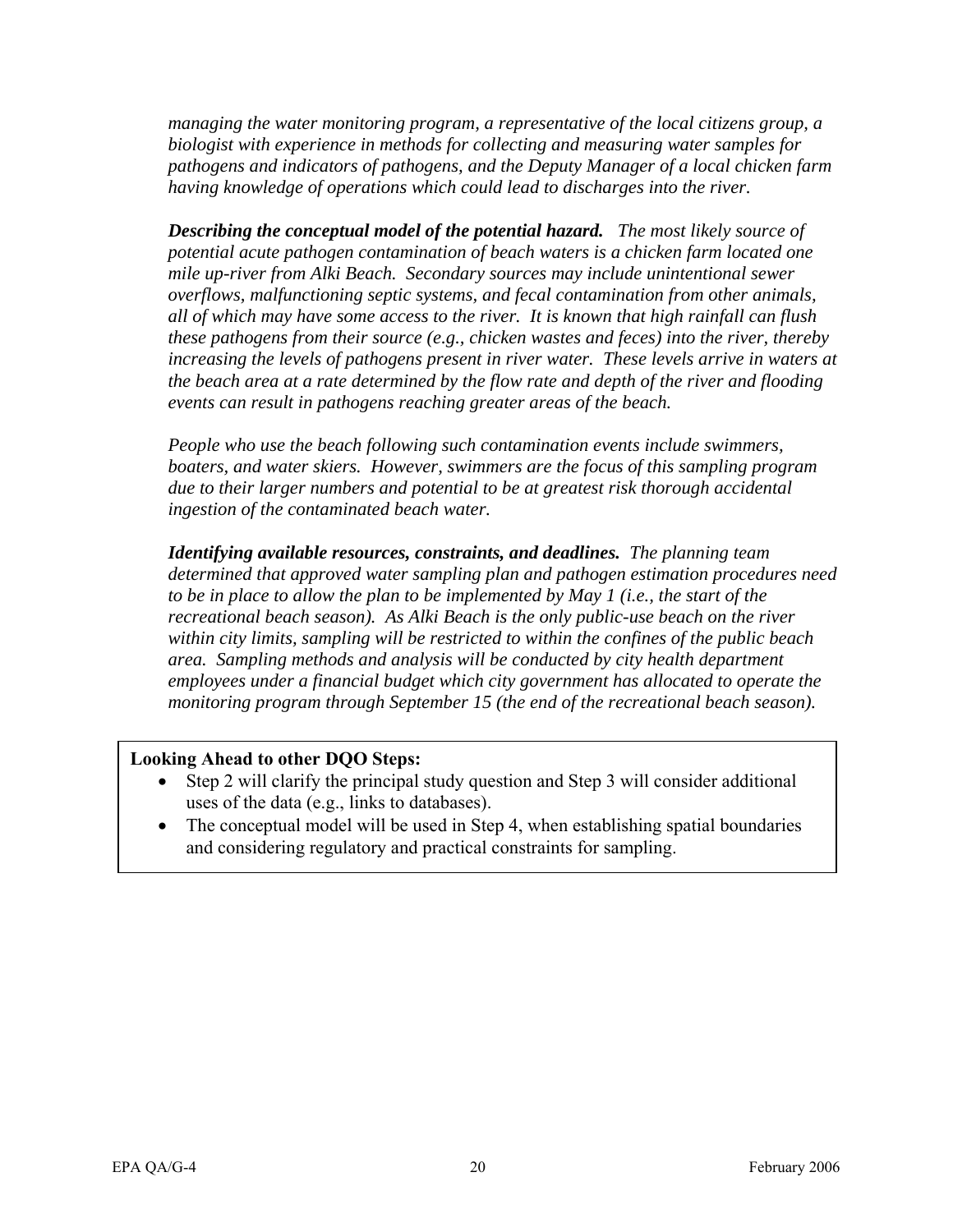#### **CHAPTER 2**

<span id="page-29-0"></span>

#### **STEP 2. IDENTIFY THE GOALS OF THE STUDY**

*After reading this chapter, you should know how to identify the principal study question, identify potential alternative actions with implications, and combine these to make statements on the decision or estimation problem.* 

#### **2.1 Background**

Step 2 of the DQO Process involves identifying the key questions that the study attempts to address, along with alternative actions or outcomes that may result based on the answers to these key questions. For decision-making problems, you should combine the information from these two items to develop a decision statement, which is critical for defining decision performance criteria later in Step 6. For estimation problems, you should frame the study with an estimation statement from which a set of assumptions, inputs, and methods are referenced.

On complex decision problems, you may identify multiple decisions that need to be made. These decisions are organized in a sequential or logical fashion within Step 2 and are examined to ensure consistency with the problem statement from Step 1. Similarly, large-scale or complex research studies may involve multiple estimators, and you will begin to determine how the different estimators relate to each other and to the overall study goal.

#### **2.2 Activities**

In this step you should:

- identify the principal study question and define alternative actions that may be taken based upon the range of possible outcomes that result from answering the principal study question;
- use the principal study question and alternative actions to make either a decision statement or estimation statement (whichever is relevant to the particular problem); and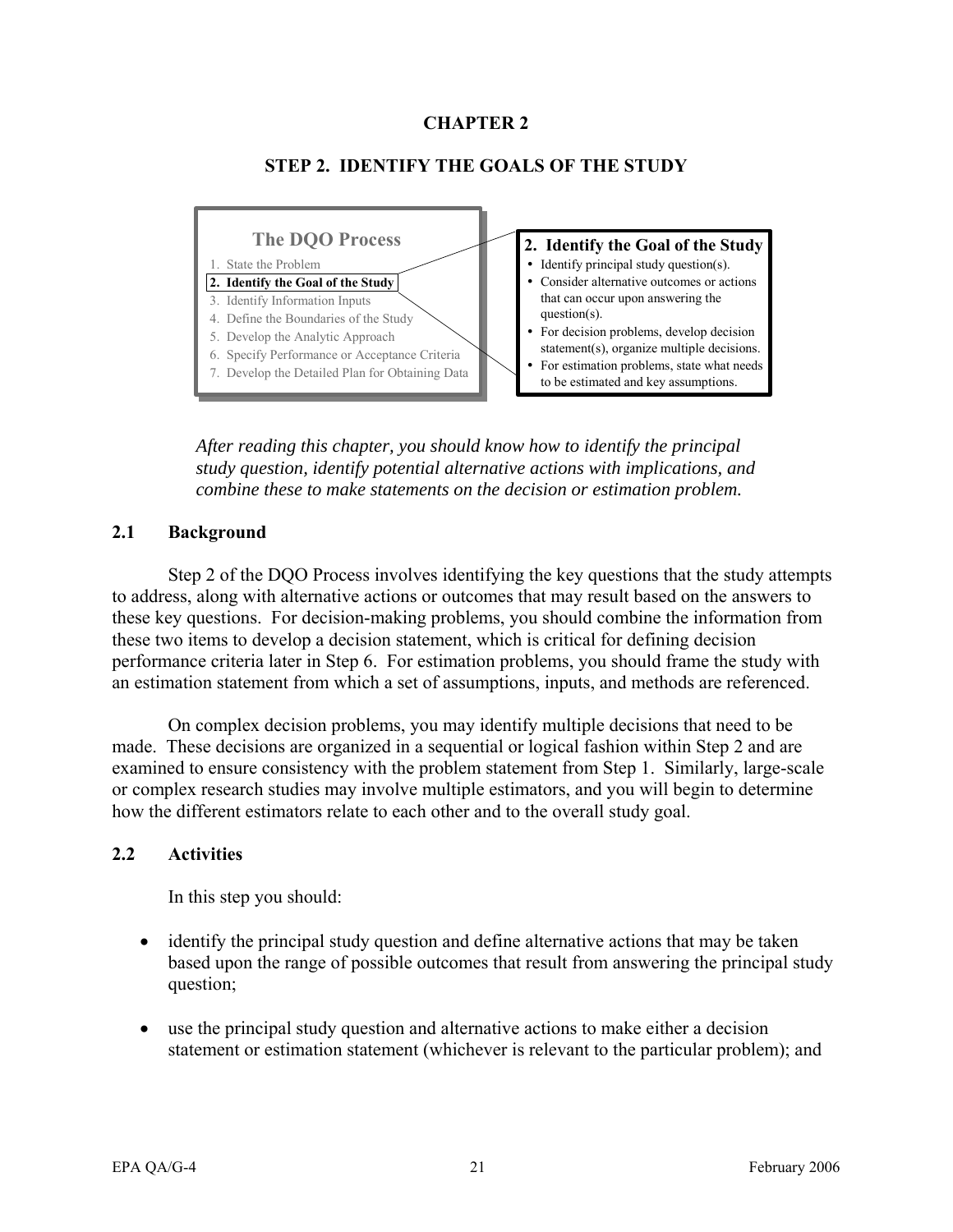• organize multiple decisions into an order of sequence or priority, and organize multiple estimation problems according to their influence on each other and their contribution to the overall study goals.

*How do you identify the principal study question?* Once the problem has been specified, you should formulate a principal study question. The principal study question will help focus the search for information that will address the study problem, and therefore, should be stated as specifically as possible. It will also help identify key unknown conditions or unresolved issues that will lead to finding a solution to the problem. The answer to the principal study question will provide the basis for deciding on a proper course of action to solve a decision problem or provide the missing information needed to make an accurate estimate on an estimation problem.

Initially, you should concentrate on specifying one principal study question, then later in the planning process, expand your consideration to other issues and questions. The following are examples of typical principal study questions:

#### *Decision problems*

- Does the concentration of contaminants in ground water exceed acceptable levels?
- Does the pollutant concentration exceed the NAAQ Standard?
- Does a contaminant pose a human health or ecological risk?
- Is the contaminant concentration significantly above background levels?

#### *Estimation problems*

- What is the average rate of ground water flow in the aquifer?
- What is the distribution of pollutant air concentrations over space and time?
- What are the sizes of endangered species populations within the habitat of concern?
- How many children in urban environments are exposed to unhealthy levels of airborne pollutants?
- How do the background contaminant concentrations vary over space and time?

*What are alternative actions and how should you define them?* Once the principal study question has been formulated, the planning team should identify a series of possible actions that may be taken once the question has been answered. In essence, the planning team will consider the range of potential answers to the principal study question, and then for each possible answer, will identify a logical course of action in response to that particular outcome. One such alternative may be to take no action. The team should confirm that the alternative actions can resolve the problem (if it exists) and determine whether the actions satisfy regulations. Table 5 gives an example of a principal study question and accompanying list of alternative actions.

*For decision problems, how do you develop a decision statement?* Once a list of alternative actions is compiled for a decision problem, this list and the principal study question are brought together to arrive at one or more decision statements that express choices to be made among alternative actions. The following template may be helpful in drafting a decision statement: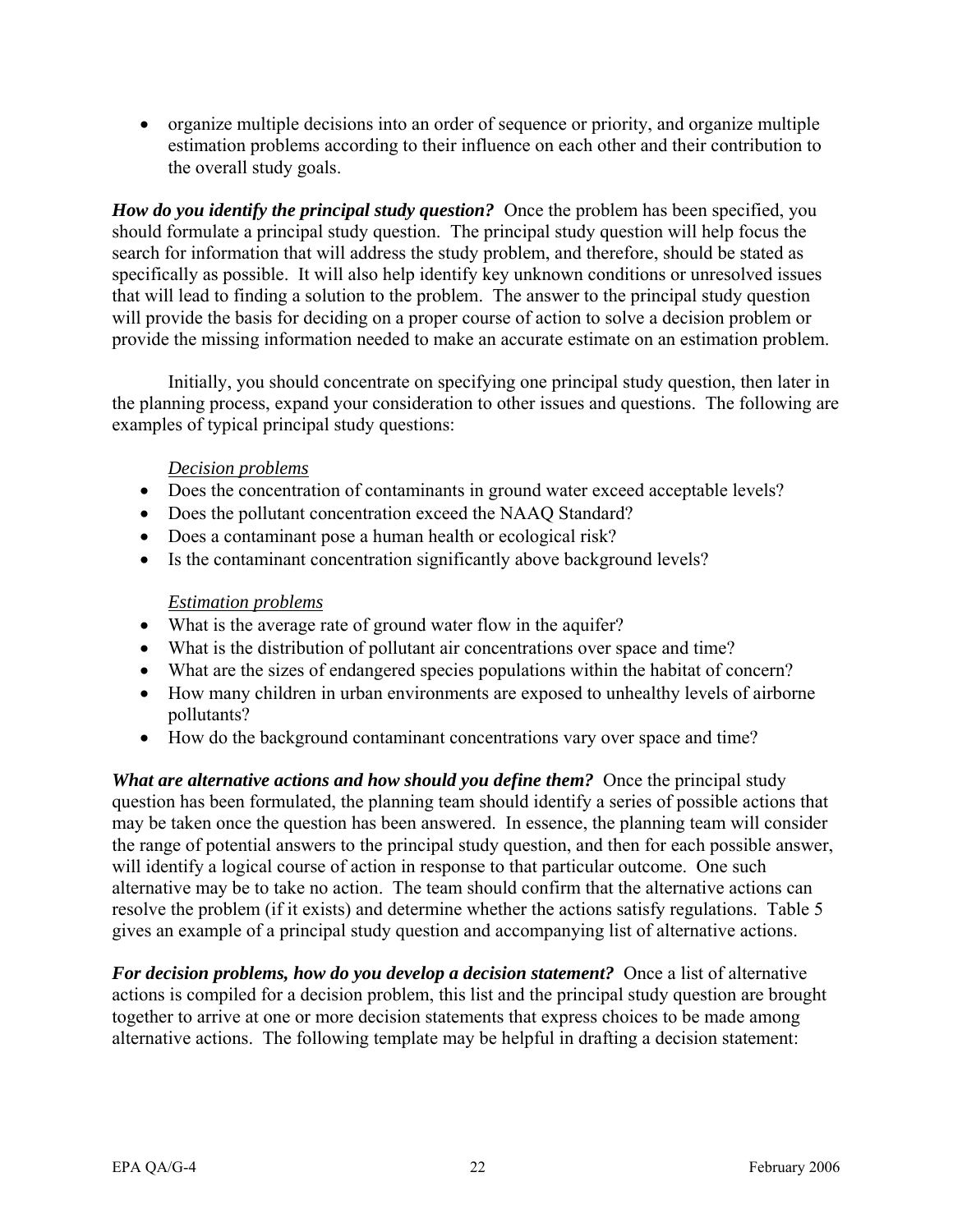<span id="page-31-0"></span>*Determine whether* **…**[some unknown environmental conditions/issues/criteria addressed by the principal study question] *require (or support) …*[taking one or more alternative actions].

| Table 5. An Example of a Principal Study Question and Alternative Actions |                                                                                                                                                                                                                                  |  |  |
|---------------------------------------------------------------------------|----------------------------------------------------------------------------------------------------------------------------------------------------------------------------------------------------------------------------------|--|--|
| <b>Principal Study Question</b>                                           | <b>Alternative Actions</b>                                                                                                                                                                                                       |  |  |
| Are there significant levels of lead<br>in floor dust at a residence,     | Remove any children from the residence and initiate lead-based<br>paint abatement activities by certified workers.                                                                                                               |  |  |
| accompanied by deteriorated lead-<br>based paint?                         | Conduct lead-based paint interventions on selected painted<br>building components followed by extensive dust cleaning.                                                                                                           |  |  |
|                                                                           | Conduct specialized dust cleaning, provide educational materials<br>to the household on cleaning techniques and other actions that<br>will keep lead in dust to acceptable levels, and return in six<br>months for more testing. |  |  |
|                                                                           | Take no action.                                                                                                                                                                                                                  |  |  |

*For estimation problems, how do you develop an estimation statement?* For an estimation problem, one considers a range of potential outcomes associated with estimating some unknown entity that will address the study question. These outcomes may not directly lead to specific actions being taken, as in a decision problem, but they may be used to improve interpretation of other study results or to guide the subsequent investigation of other research or regulatory development issues. The spectrum of possible applications is so broad that a template for an estimation statement is not practical. Instead, these examples are offered as models:

- The principal quantity to be estimated is the distribution of concentrations of lead contamination in household tap water across a metropolitan area. We anticipate that there will be a significant proportion of non-detects, and that the highest concentrations will be correlated with the existence of lead service lines to the home. We do not anticipate any first-draw concentrations to exceed 1,000 ppm.
- Following an extensive renovation to a large apartment complex which occurred three years ago, it is desired to estimate the amount of time for which formaldehyde and other volatile organic compounds (VOCs) are now present at unhealthy levels in the air within selected housing units of the complex. We assume that levels will be at their peak in the early morning, when ventilation systems are on decreased rates during sleep periods. Measurements will be highly dependent on a building's HVAC system, certain unitspecific properties such as relative humidity, and the behavior patterns of the occupants. We do not anticipate levels will exceed regulatory standards.
- A State wishes to assess a given water body relative to the presence of nutrient impairment and how average nutrient concentrations are changing over time. Seasonal peaks occur in nutrient concentrations and will need to be considered in the sampling and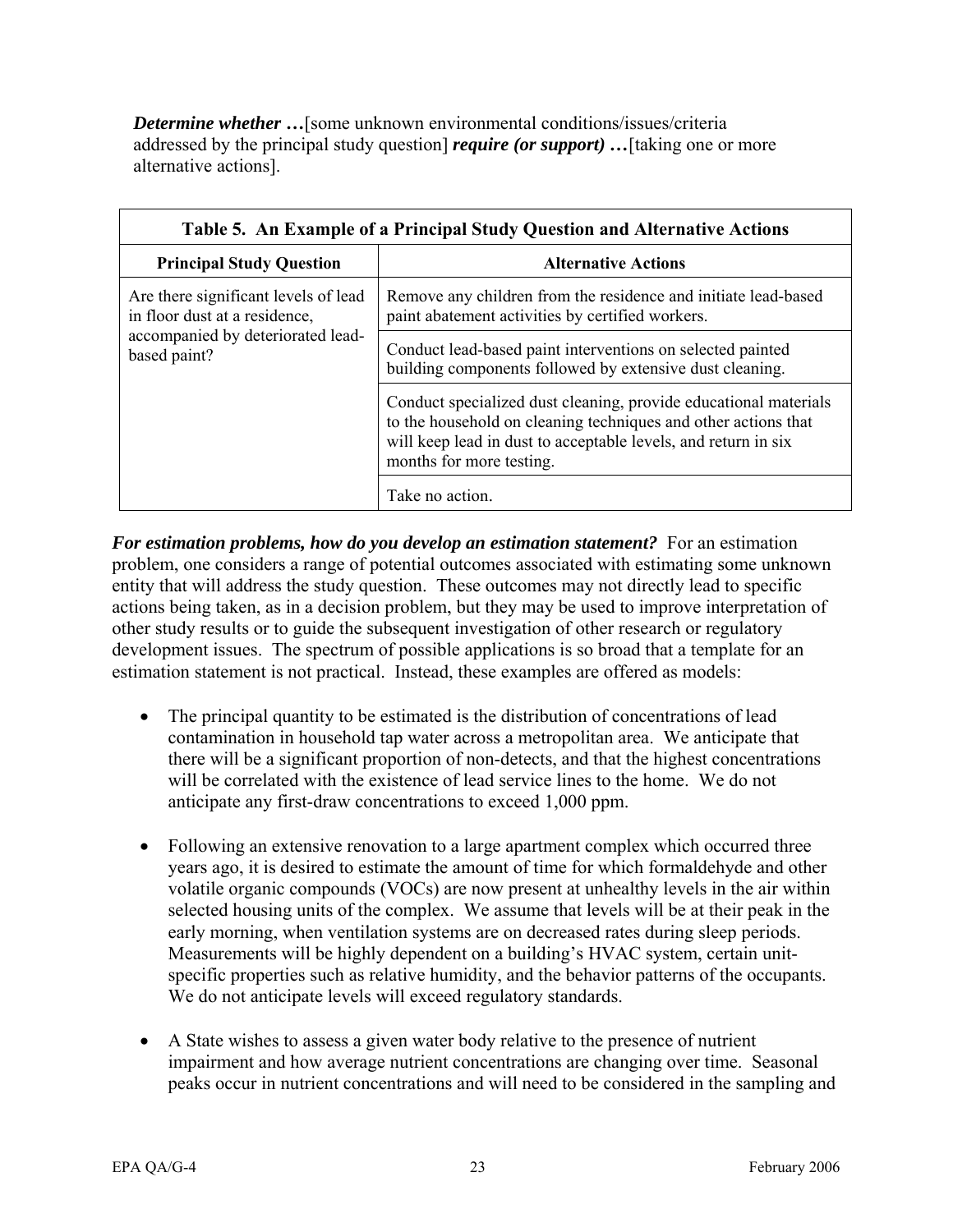<span id="page-32-0"></span>estimation process, along with other climatic impacts. Estimation techniques will need to address nutrient measurements that cover several orders of magnitude.

*Does the DQO Process address multiple decisions?* For some complex decision problems, more than one decision statement may be necessary to formulate, implying that several decisions would need to be made in order to solve the problem. You need to examine how each decision relates to others and make a list of priorities for resolving the problem. An example of the prioritizing process associated with a hazardous waste investigation is presented in Figure 4.



**Figure 4. How Multiple Decisions Can Solve a Hazard Waste Investigation Problem** 

*Does the DQO Process address multiple estimates?* Similarly, large and/or complex estimation problems may require that estimates be made of multiple parameters and combined to address the overall problem. Depending on the nature of the problem and how the estimates need to be combined with other important information, more information and precision may be required for certain estimates. It may be helpful to show the relationships among the different estimators and input variables by developing a diagram, such as the influence diagram in Figure 5.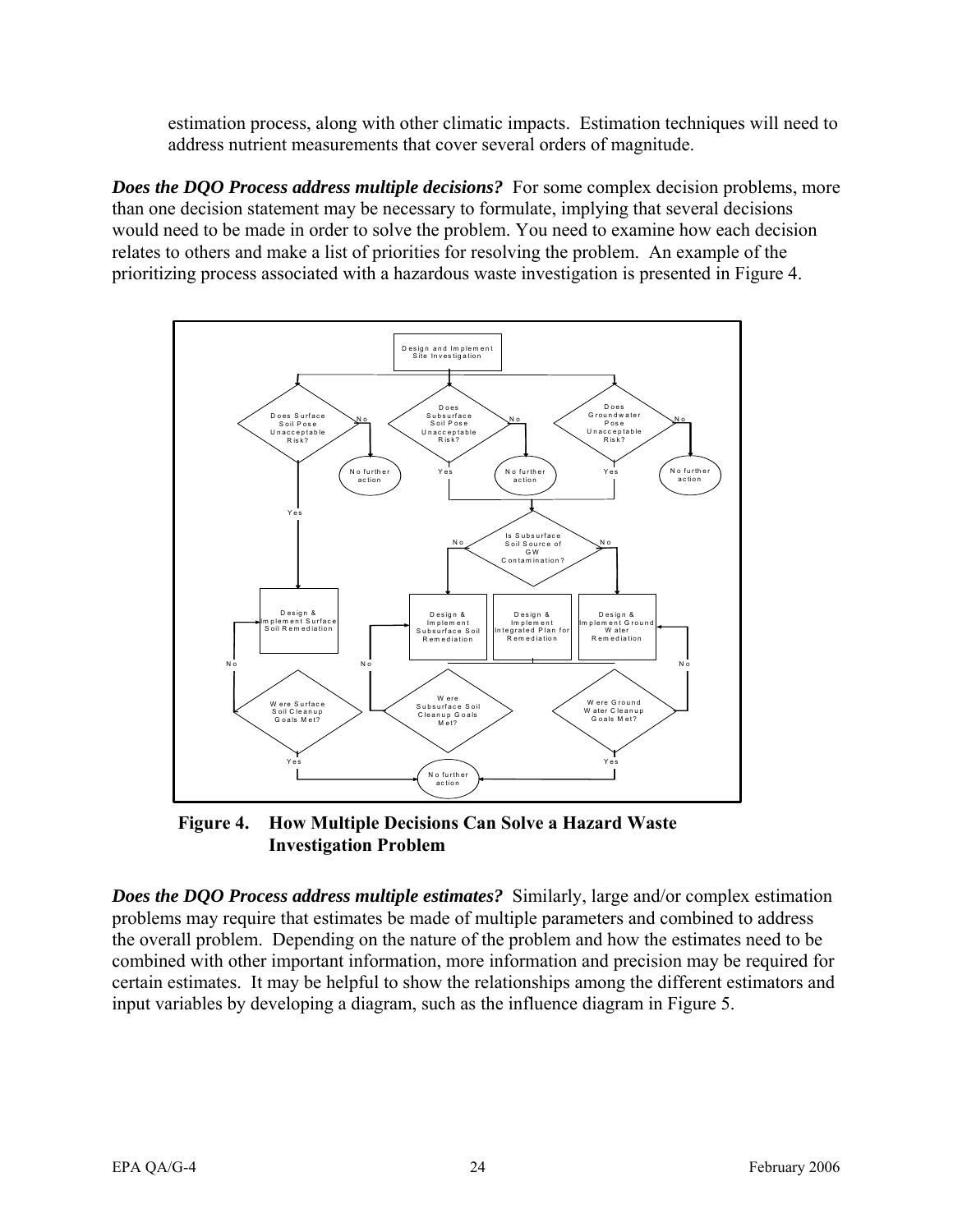<span id="page-33-0"></span>

**Figure 5. Influence Diagram Showing the Relationship of Estimated Lead Concentration in Tap Water with Other Important Study Inputs in Solving an Estimation Problem** 

#### **2.3 Outputs**

The principal outputs at the end of this step are:

- A well-defined principal study question,
- A listing of alternative outcomes or actions as a result of addressing the principal study questions,
- For decision problems, a list of decision statements that address the study question, and
- For estimation problems, a list of estimation statements that address the study question.

#### **2.4 Examples**

The specific decision and estimation statements that result from Step 2 are: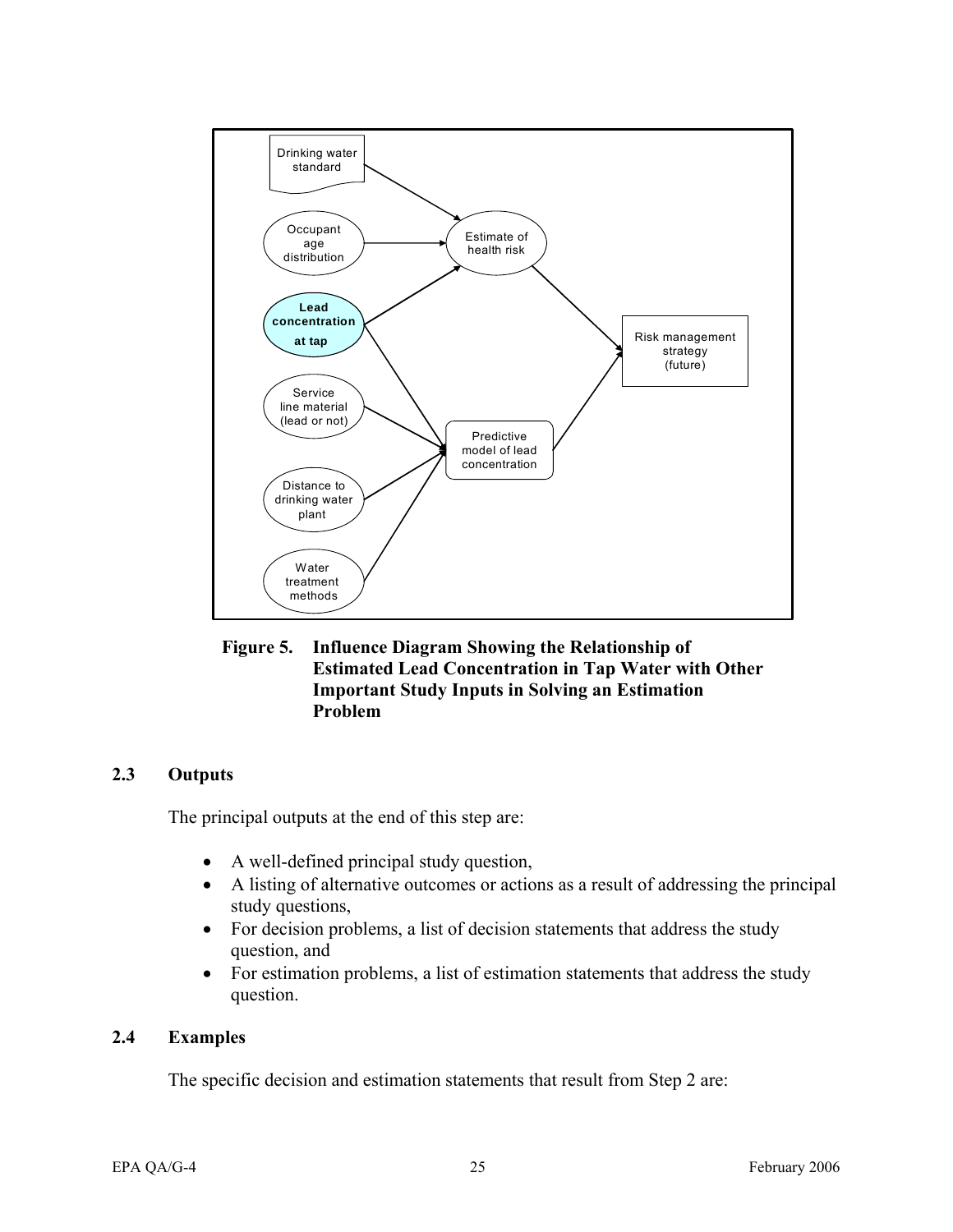#### *Example 1. Making Decisions About Incinerator Fly Ash for RCRA Waste Disposal*

#### *Specifying the primary question. The primary question to be addressed is the following:*

Does a given container of waste fly ash contain mean levels of cadmium that exceed the regulatory standard, thereby requiring it to be disposed in a RCRA landfill?

*Determining alternative actions. Possible alternative actions are as follows:* 

- Take no action (e.g., data are inconclusive)
- Dispose of the container in a RCRA landfill.
- Dispose of the container in a sanitary landfill.

*Specifying the decision statement. The decision statement is as follows:* 

• Determine whether the container of fly ash is required to be sent to the RCRA landfill or can be disposed in the municipal landfill.

#### *Example 2. Monitoring Bacterial Contamination at Alki Beach*

*Specifying the principal study question. After receiving input from citizens, the planning team developed and documented the primary study question:* 

• At various times during the study timeframe,, what is a reasonable estimate of the density of aquatic pathogens present in the water at Alki Beach?

*Specifying the estimation statement. The principal estimation measure will be some average measure of the pathogen density, along with an upper confidence limit calculated on this measure to reflect uncertainty. The upper confidence limit provides additional assurance that the magnitude of the pathogen level in the water is properly captured. The process of estimating these parameters will need to properly account for the underlying distribution of measurements and the handling not-detected measures.* 

#### **Looking Ahead to other DQO Steps:**

- The principal study question is used to determine appropriate inputs needed to resolve the problem in Step 3 and to identify the specific population parameters in Step 5.
- On decision problems, the principal study question also helps determine the baseline and alternative conditions in Step 6.
- On decision problems, alternative actions will form the basis for determining the potential consequences of committing a decision error, as addressed in Step 6.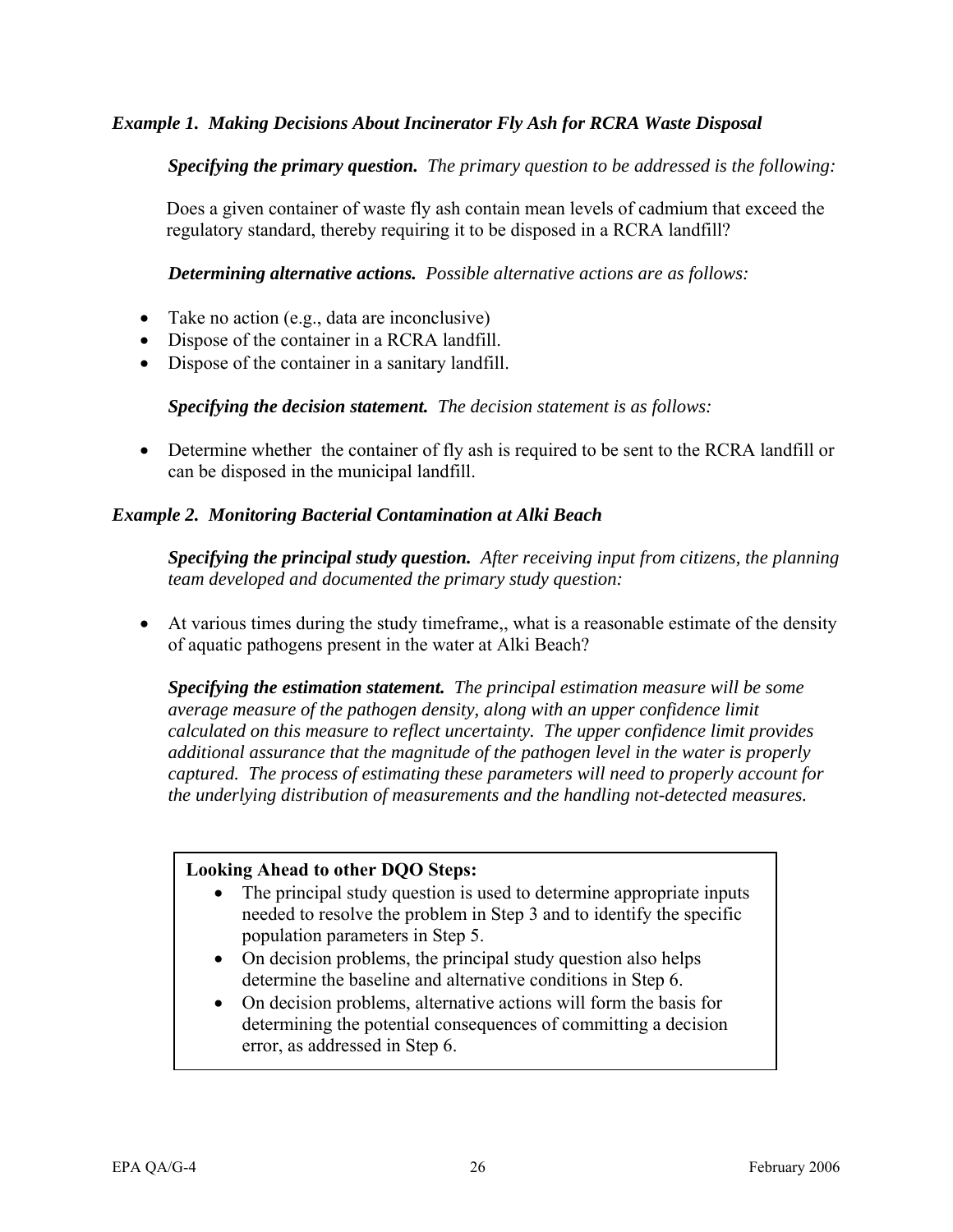#### **CHAPTER 3 STEP 3. IDENTIFY INFORMATION INPUTS**

<span id="page-35-0"></span>

*After reading this chapter, you should know the kinds of information needed to formulate and investigate the problem, and whether appropriate sampling and analytical methods are available.* 

#### **3.1 Background**

The third step of the DQO Process determines the types and sources of information needed to resolve the decision statement or produce the desired estimates; whether new data collection is necessary; the information basis the planning team will need for establishing appropriate analysis approaches and performance or acceptance criteria; and whether appropriate sampling and analysis methodology exists to properly measure environmental characteristics for addressing the problem. Once you have determined what needs to be measured, you may refine the criteria for these measurements in later steps of the DQO Process.

#### **3.2 Activities**

In this step you should identify and confirm:

- the types and potential sources of information needed;
- information basis for specifying performance or acceptance criteria; and
- the availability of appropriate sampling and analyses methods.

*How do you identify the kinds of information that you will need?* When determining how to address the problem statement and its associated study questions, it is useful for the planning team to prepare a list of characteristics that will need to be measured to address the problem statement. Additionally, the team can identify your needs for collecting information by asking the following types of questions:

• Is information on the physical properties of the media required?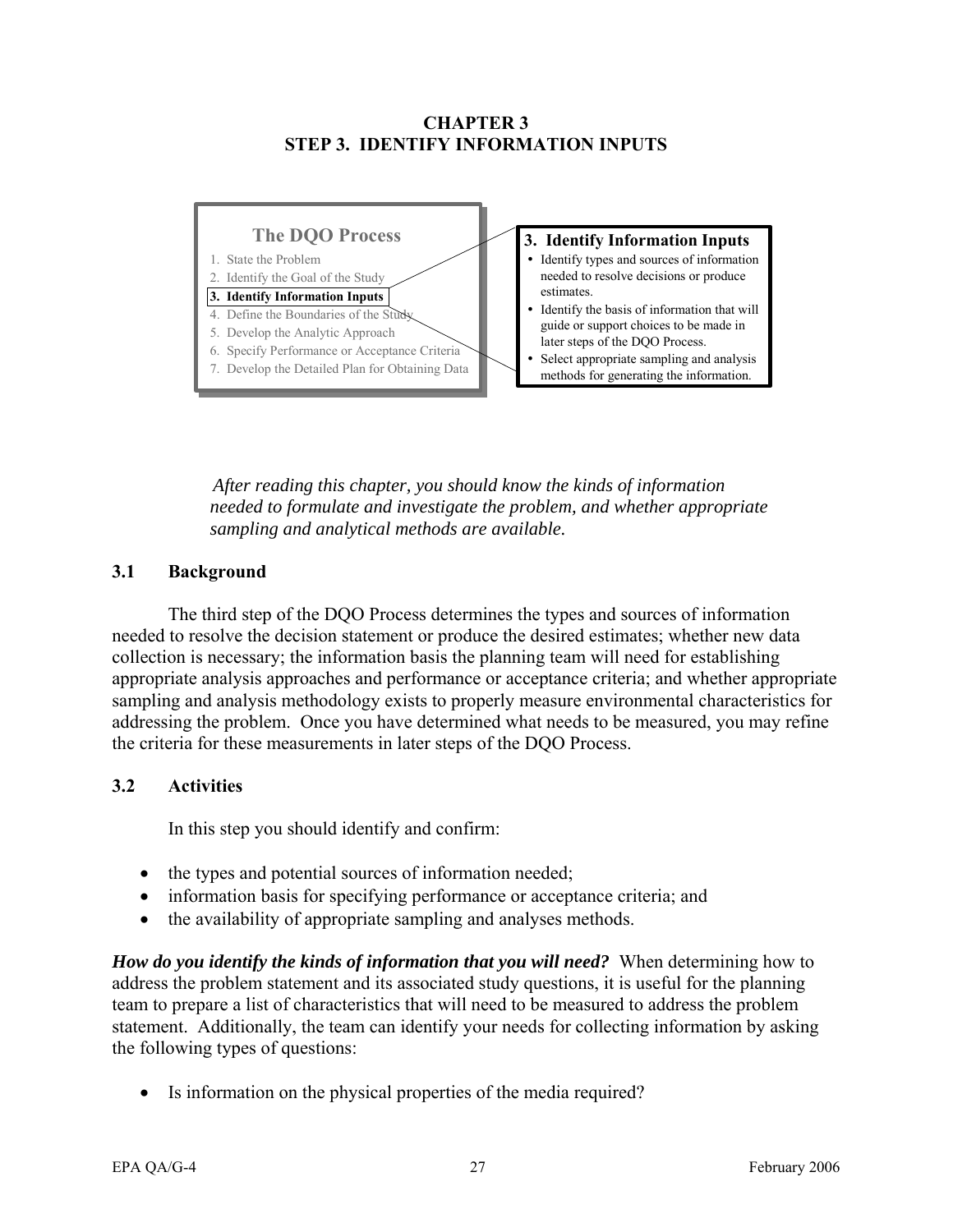- Is information on the chemical characteristics of the matrix needed?
- Can existing data be used to make the decision or produce the estimate?
- Do we need to collect new measurements on environmental characteristics?

*What issues should you consider when determining whether existing data may possibly serve as a source of information?* If you can address your problem in part through the use of an existing data set, then you should inquire about its quality assurance and control information to assess whether the data will satisfy your needs. If you integrate newly-collected data with existing data, then the methods used to generate the existing data will need to be examined in order to ensure that new data are generated using appropriate methods.

*How do you identify the information basis for later specification of performance or acceptance criteria?* In Step 5 of the DQO Process, the planning team should agree upon an approach to analyzing information obtained when studying and drawing conclusions from this analysis; while in Step 6, the team should specify the performance or acceptance criteria which the data need to achieve for your particular intended use on the study. At these stages, you will need to identify the basis for the information that will guide or support the specific choices and decisions which the planning team will make in these later steps.

On decision problems, the analytic approach will involve developing a decision rule that incorporates some type of Action Level. An Action Level represents a threshold value that is primarily used to determine which Step 2 alternative actions should be pursued. The specific information source for determining the Action Level is identified within this step of the DQO Process. The actual numerical value of the Action Level need not be specified until Step 5.

If instead of an Action Level, a decision will be made relative to some type of background concentration, then you should determine the information basis for characterizing background. These characteristics need to be consistent with those of the area to be investigated.

*What types of considerations should be noted when identifying and evaluating appropriate sampling and analysis methods?* Using the list of environmental characteristics that are necessary for addressing a particular decision or estimate, the planning team should develop a list of existing physical sampling and analytical methods that would be appropriate for obtaining the necessary information. If no such methods can be identified, then it may be necessary for the planning team to return to Step 2 to determine a slightly different set of goals.

On decision problems, the decision performance goals to be established in Step 6 will rely on bias being kept to a minimum. Major causes of bias for environmental sampling and analysis include (1) non-representative sampling; (2) instability or contamination of samples between sampling and analysis; (3) interferences and matrix effects in analysis; (4) inability to determine the relevant forms of the parameter being measured; (5) calibration; and (6) failure to blank-correct. Some methods are particularly subject to bias in calibration and should be avoided if possible. The use of certified personnel and accredited laboratories or Performance-Based Measurement Systems (PBMS) is also noted in this step.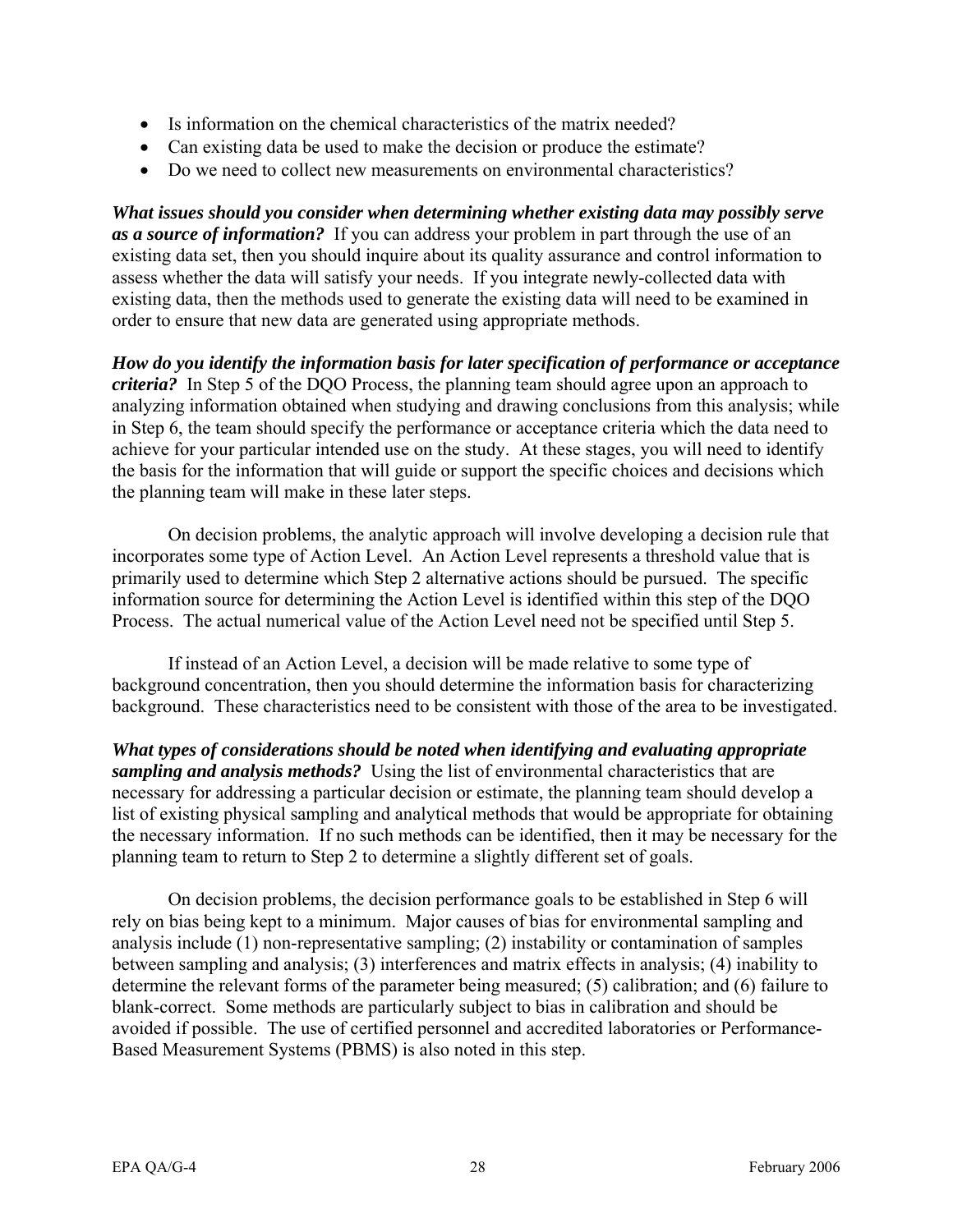# **3.3 Outputs**

The outputs from Step 3 are:

- lists of environmental characteristics that will resolve the decision or estimate and potential sources for the desired information inputs;
- information on the number of variables that will need to be collected;
- the type of information needed to meet performance or acceptance criteria;
- information on the performance of appropriate sampling and analysis methods.

# **3.4 Examples**

For the two examples, the Step 3 activities are:

# *Example 1. Making Decisions About Incinerator Fly Ash for RCRA Waste Disposal*

*Identifying the type of information that is needed to resolve the decision statement. This is a new data collection effort, with analyses being performed on fly ash samples collected from newly-generated container loads. The planning team has decided to measure cadmium concentration in samples which have gone through the EPA's standard Toxicity Characteristic Leaching Procedure (TCLP) extraction technique.* 

*Identifying the source of information. Data from the existing pilot study will provide preliminary information on within-container and between-container variability in sample measurements which will be important to preparing a sampling plan.* 

*Identifying how the Action Level will be determined. In addition to impacting the analytic approach to be used, RCRA solid and hazardous waste program regulations will dictate the Action Level which will lead to resolution of the decision statement. The Action Level will be based on RCRA toxicity regulations for cadmium in TCLP leachate.* 

*Identifying appropriate sampling and analysis methods. Cadmium will be measured in TCLP leachate according to the method specified in 40 CFR 261, App. II. The detection limit associated with this method is expected to be well below the Action Level that will be used.* 

# *Example 2. Monitoring Bacterial Contamination at Alki Beach*

*Identifying the types of information that are needed. As Alki Beach is a fresh water body, the planning team used recommendations from EPA to decide that measurements on the density of*  Escherichia coli (E. coli) *and* enterococci *in collected water samples would be used as indicators when estimating the density of pathogens in Alki Beach waters. Additional information which the planning team determined were needed to develop the sampling plan includes:*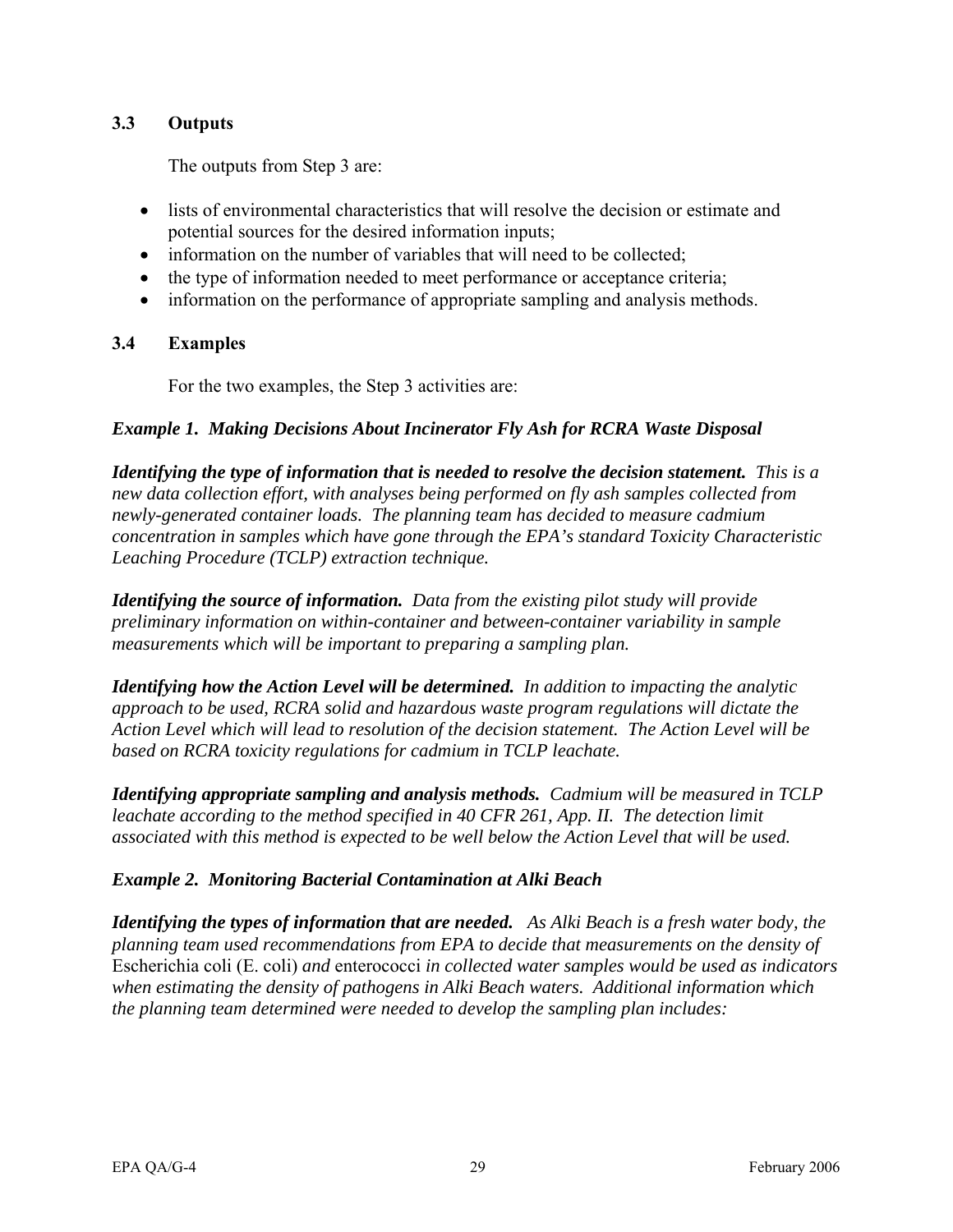- regulatory guidance on the average densities of *E. coli* and *enterococci*,
- EPA-recommended methods for collecting and analyzing samples of beach water,
- the speed and route of major currents and physical characteristics of the beach,
- density data for *E. coli* and *enterococci* that are available for similar beaches.

*Identifying the source of information. Information beyond the collection of new data will be obtained from various data sources including city and state agencies, the EPA, and members of the planning team.* 

*Identifying appropriate sampling and analysis methods. Sample and analytical specifications must be appropriate to ensure that measurements can be quantified accurately at levels below the water quality criteria that the EPA or state previously issued under Section 304 of the Clean Water Act.* 

*Each water sample bottle will be one liter in volume and will be filled with beach water such that water enters the bottle at a specified depth below the surface of the water. Studies conducted at river beaches similar to Alki Beach indicate that measurements of pathogens at a 0.3 meter depth correlate well with health effects.* 

*The planning team indicated that it would be highly desirable for the laboratory to process, measure and report the density measurements for all samples collected on a given day within 24 hours. This rapid turn-around of information will facilitate the city health department's use of the predictive model for the users of Alki Beach. Therefore, an analytical method based on molecular polymerase chain reaction was chosen to ensure that samples can be analyzed and measurements of the two indicators reported within the desired time period.* 

# **Looking Ahead to other DQO Steps:**

- The parameter of interest will be selected in Step 5 together with the type of inference needed. These issues are also considered in Steps 7.
- Criteria for existing data will be examined in Step 7.
- Method detection limit and method quantification limits identified in this step will be revisited in Step 7.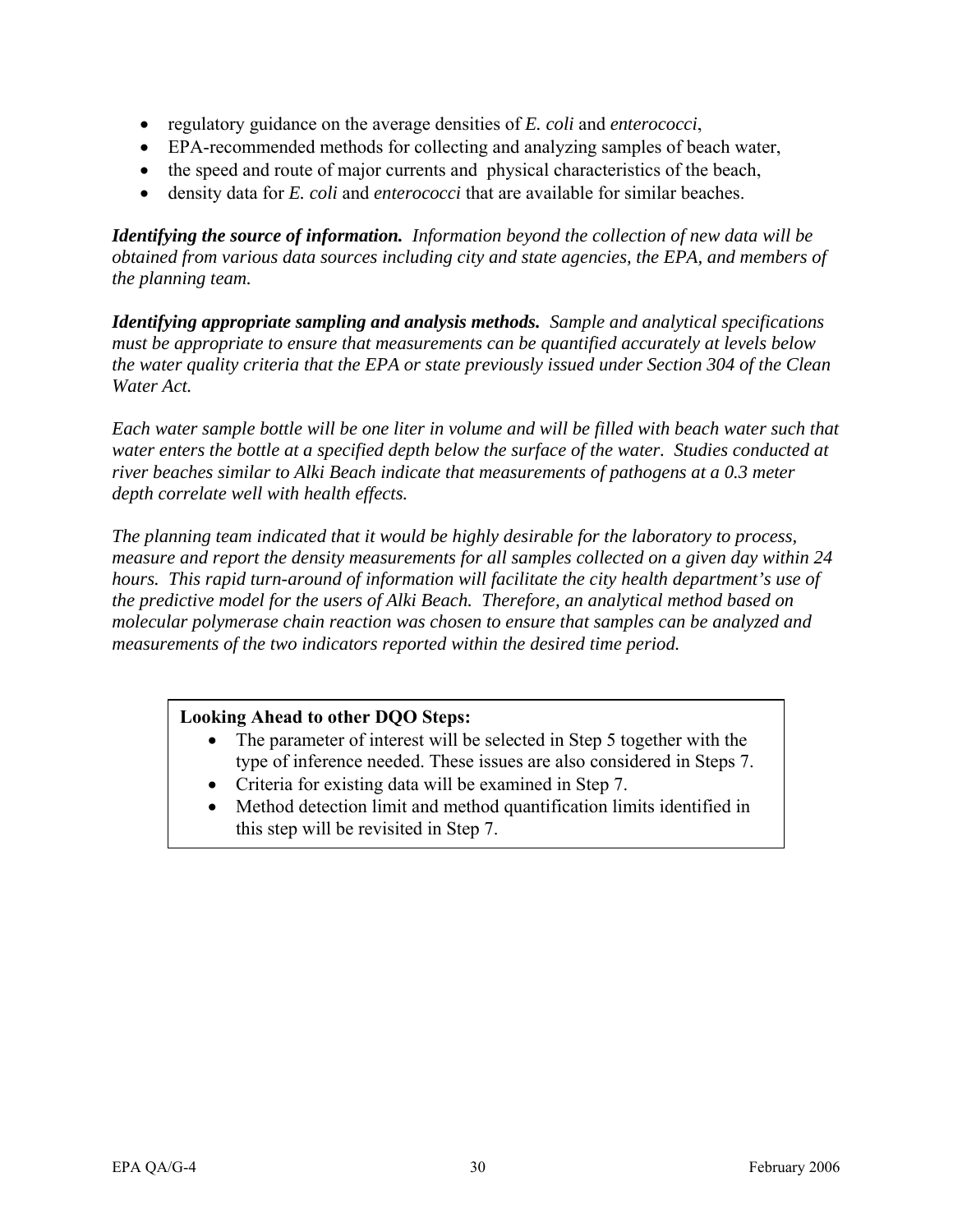# **CHAPTER 4**



*After reading this chapter you should understand how to define the target population, the geographic (spatial) and temporal boundaries associated with the population, how to examine any practical constraints to collecting data, and factors that affect your selection of the unit which defines the scale of sampling and the scale of decision making or estimation.* 

#### **4.1 Background**

In Step 4 of the DQO Process, you should identify the target population of interest and specify the spatial and temporal features pertinent for decision making or estimation.

The target population refers to the total collection or universe of sampling units to be studied and from which samples will be drawn. If the target population consists of "natural" entities (e.g., people, plants, or fish), then the definition of sampling unit is straightforward, it is the entity itself. When the target population consists of continuous media, such as air, water, or soil, the sampling unit must be defined as some area, volume, or mass that may be selected from the target population. When defining sampling units, you should ensure that the sampling units are mutually exclusive (i.e., they do not overlap), and are collectively exhaustive (i.e., the sum of all sampling units covers the entire target population). The actual determination of the appropriate size of a sampling unit, and of an optimal quantity of sample support for environmental data collection efforts can be complicated, and usually will be addressed as a part of the sampling design in Step 7. Here in Step 4, the planning team should be able to provide a first approximation of the sampling unit definition when specifying the target population.

Practical constraints that could interfere with sampling should also be identified in this step. A practical constraint is any hindrance or obstacle (such as fences, property access, water bodies) that may interfere with collecting a complete data set. These constraints may limit the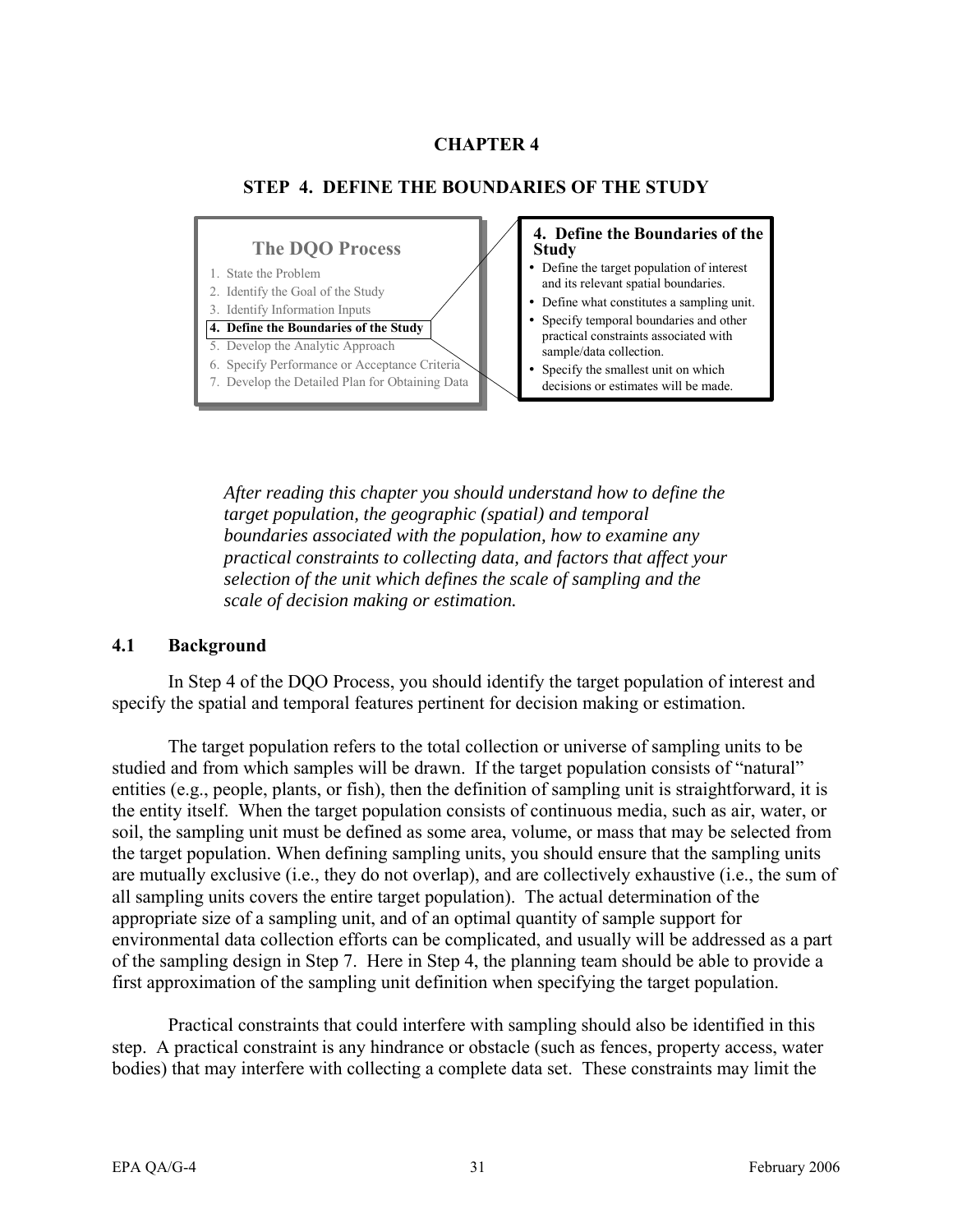spatial and/or temporal boundaries or regions that will be included in the study population and hence, the inferences (conclusions) that can be made with the study data.

You also should determine the scale of inference for decisions or estimates. The scale of inference is the area or volume, from which the data will be aggregated to support a specific decision or estimate. For example, a decision about the average concentration of lead in surface soil will depend on area over which the data are aggregated, so you should identify the size of decision units for this problem. A decision or estimate on each piece of land may lead to the recommendation of a specific size such as a half-acre area (equivalent to a semi-urban home area) for the sampling unit.

# **4.2 Activities**

In this step you should:

- define the target population,
- determine the spatial and temporal boundaries,
- identify practical constraints, and
- define the scale of inference (i.e., decision unit or scale of estimation).

*How do you define the target population?* This is the total collection of sample units. It may be helpful to "work backwards" and think of how you would define an individual sampling unit when trying to develop a clear definition of the target population. For example, if a 6 inch core is to be sent to the laboratory for analysis, the target population would be all possible 6 inch cores from the area under investigation.

*What types of boundaries on sampling from the target population are important to characterize?* As the target population is defined, two types of boundaries that must be considered when sampling from this target population are characterized:

- spatial boundaries that define the physical area to be studied and generally where samples will be collected, and
- temporal boundaries that describe the time frame that the study will represent and when the samples should be taken.

Defining boundaries carefully can also prevent the inappropriate combining of disparate data sets that could mask useful information.

*How do you determine spatial boundaries on the target population?* The conceptual model developed in Step 1 of the DQO Process will provide essential input into defining the spatial boundaries. Important considerations for defining the spatial boundaries are:

*1. Define the geographic area applicable for the decision making or estimation.* 

You should define the entire geographical area where the data are to be collected using unambiguous location coordinates (such as latitude, longitude, and elevation) or distinctive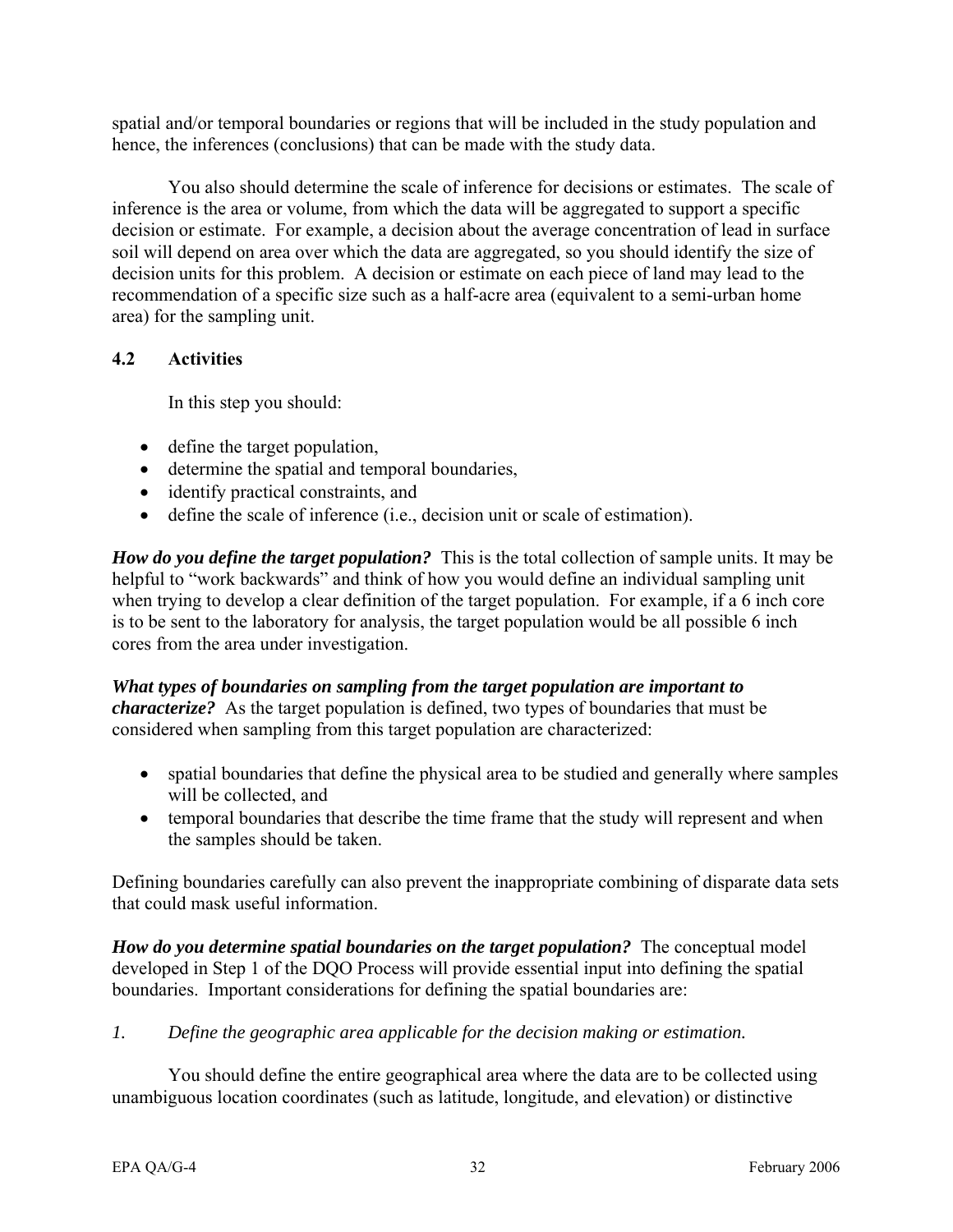physical features described in terms of length, area, volume, or legal boundaries. It is important to state as definitively as possible the media and geographic area; this statement may include soil depth, water depth, or distance inside a fence line. Some examples of geographic areas are the soil within the property boundaries down to a depth of 6 inches, a specific water body, or the natural habitat range of a particular animal species. You should be careful when designating areas that are on the periphery of the geographic area because peripheral samples are subject to edge effects (the influence of factors not under this investigation upon the sampling units).

# *2. Divide the population into subsets that have relatively homogeneous characteristics.*

It is often appropriate to consider dividing the target population into subpopulations that are relatively homogeneous within each area or subunit. The planning team should use its knowledge of the conceptual model (Step 1) to consider how the characteristics of interest for the target population vary or change over space and time. When combined with an appropriate sampling design in Step 7, this approach can reduce the number of samples required to meet the performance or acceptance criteria (Step 6), and, thus, allow more efficient use of resources.

# *How do you determine the temporal boundaries of the decision statement?* Important considerations for defining the temporal boundaries are:

# *1. Determine the period of time the data should represent.*

Conditions may vary over the course of a study because of time-related phenomena such as weather conditions, seasons, operation of equipment under different environmental conditions, or activity patterns. Examples of these variations include seasonal ground water levels, daily or hourly airborne contaminant levels in metropolitan areas, and fluctuations in pollutant discharges from industrial sources. You should determine when conditions are most favorable for collecting data that are representative of the target population, and select the most appropriate time period to collect data. For example,

- measurement of lead in dust on window sills may show higher concentrations during the summer when windows are raised and paint/dust accumulates on the window sill;
- measurement of pesticides on surfaces may show greater variations in the summer because of higher temperatures and volatilization;
- measurements of airborne particulate matter may not be accurate if the sampling is conducted in the wetter winter months rather than the drier summer months.

## *2. Determine the time frame for which the decision or estimate is relevant*.

It may not be possible to collect data over the full time period to which the decision or estimate will apply. This is particularly true when data are used to make decisions that impact the future of the target population, such as the future use of a brownfield (i.e., an inactive property being put back into productive economic use after the contaminants once present at the property no longer pose an unacceptable risk to human health or to the environment). You should evaluate the population and determine the optimum time frame for collecting data, given that the medium may change over time, or the time constraints of the study relative to the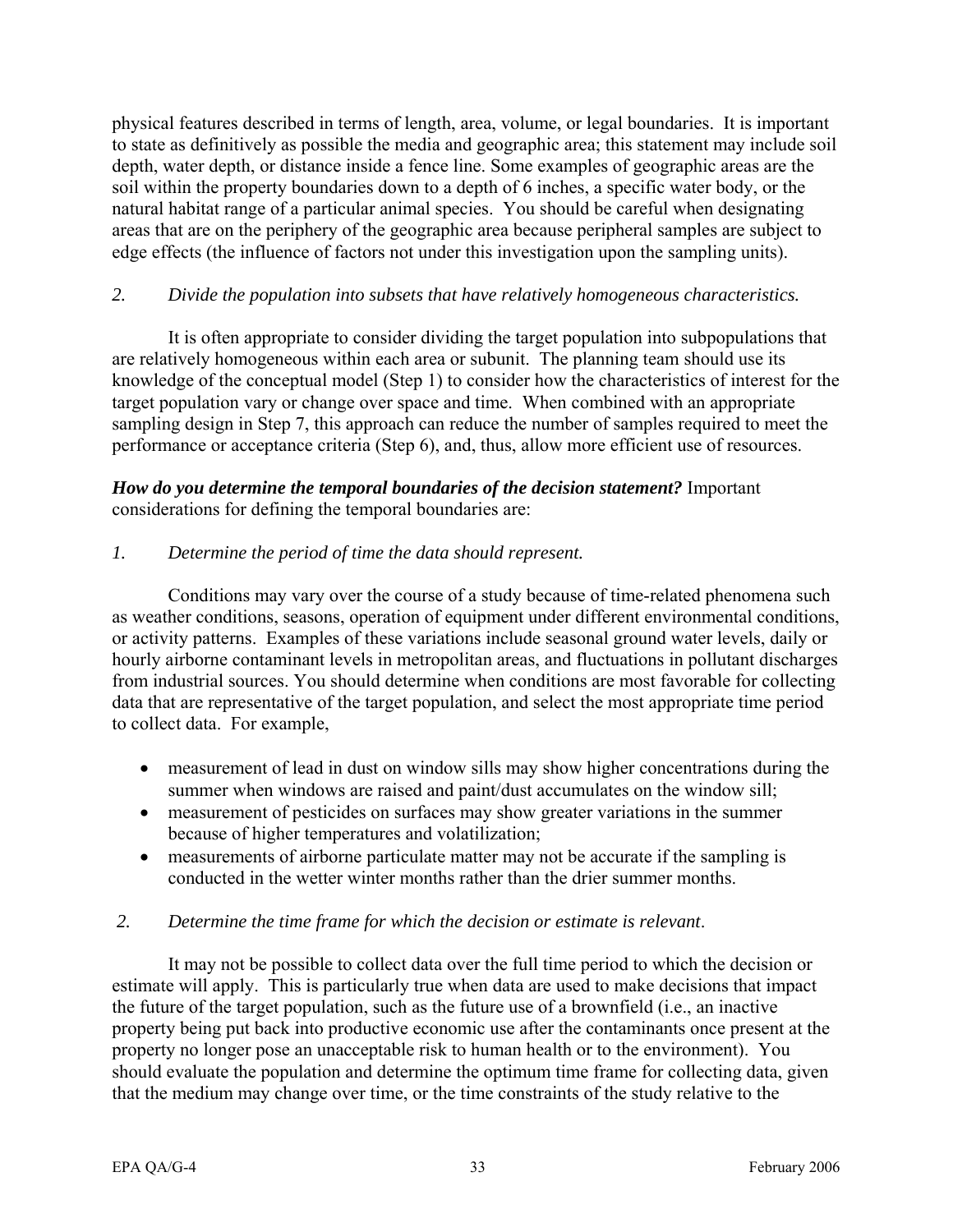decision or estimate to be made. You should define time frames for the overall population and for any subpopulation of interest, then address discrepancies that may arise from the short time frame of data collection relative to the long time periods for implementing decisions. For example, you may develop a decision or estimation statement that is based on:

- the condition of contaminant leaching into ground water over a period of a hundred years, or
- the risk conditions of an average resident over their average length of residence, which is estimated to be eight years.

*What kinds of practical constraints on collecting data should you identify?* These constraints could include access to the property, availability and operation of equipment, and environmental conditions when sampling is not possible (high humidity, freezing temperatures). For example, it may not be possible to take surface soil samples beyond the boundaries of a property under investigation because permission has not been granted by the owner of the adjacent property. As another example, it may not be possible to collect dust wipe samples for lead analysis if certified inspectors are not available to supervise the sampling.

*How do you define the scale of inference for decision or estimation problems?* The scale of inference refers to the manner to which the planning team has delineated the smallest unit of area, volume, or time over which data will be collected, analyzed, aggregated, and interpreted to make a decision (and therefore control decision errors) or to produce an estimate (and therefore control the precision of the estimate). The consequences of making incorrect decisions or arriving at estimates with unacceptable uncertainty (Step 6) are linked to the size, location, and shape of the decision unit or scale of estimation.

For decision problems, it is important to consider present and future uses for the decision unit, where the decision unit is located (remote area versus densely populated area) and requirements for potential remediation. The consequences of a wrong decision (even if quite small) should be carefully considered. For example, if collected data lead to a decision to clean a large land area (soil removed to a certified disposal area), then if true (unknown) conditions would not have warranted such an action, the decision maker would incur a large cost unnecessarily. The area of land being sampled (i.e., the size of the decision unit) should match the potential risk associated with making an incorrect decision. Therefore, when establishing the scale of decision making, the scale should not be set so large that an incorrect decision could result in an unacceptable resource expense, or so small that an incorrect decision would pose an unacceptable threat to human health or the environment.

For estimation problems, the scale of inference usually will be linked to the goals of the study and potential uses of the study results, in terms of either follow-on research or subsequent decision making. While it may be difficult to identify the specific consequences of making inaccurate estimates, usually you can express an amount of lost time and resources that would occur if a particular estimate is found to be inadequate, and as a result, a certain component of the study needs to be redone.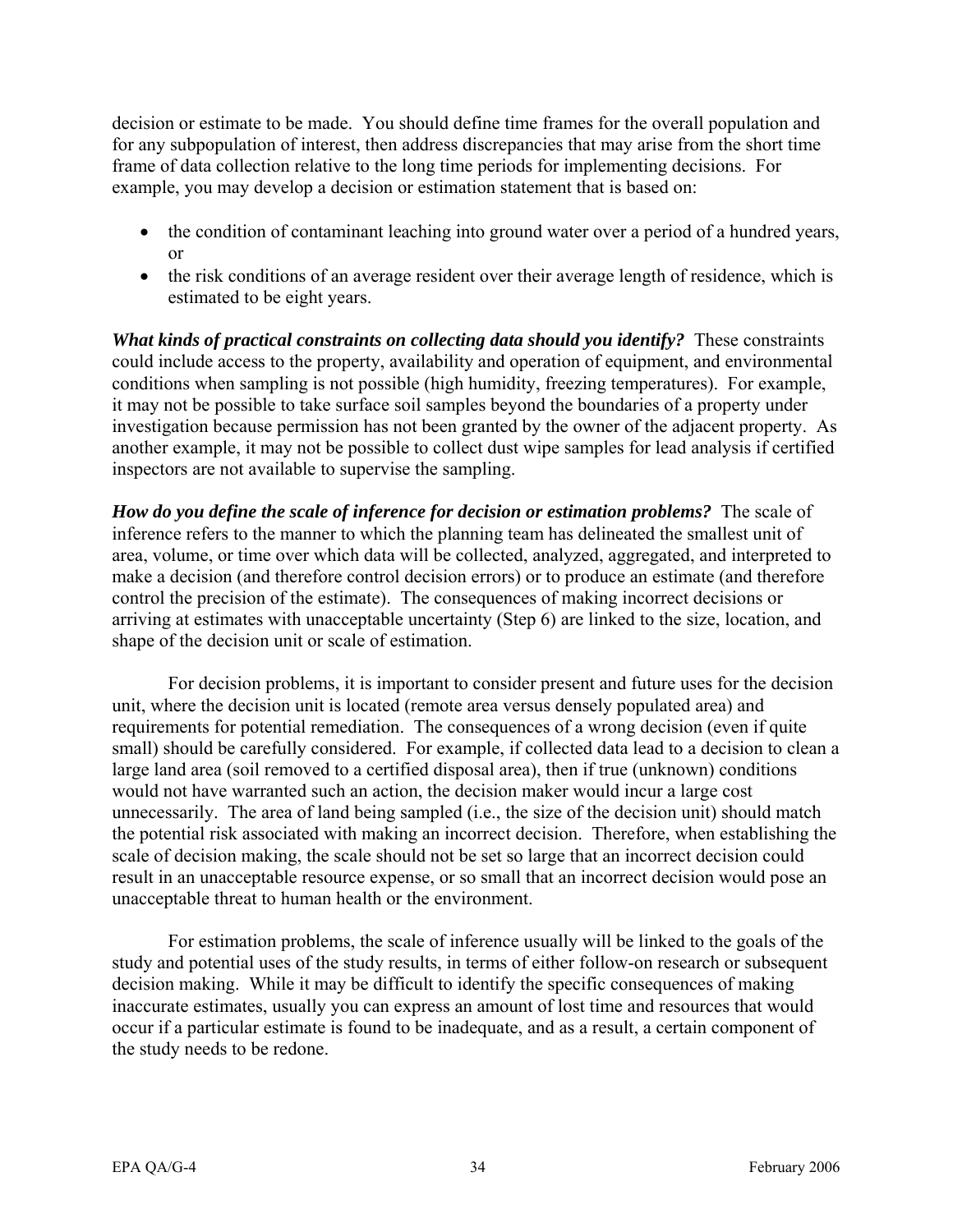*What more guidance can you provide on establishing a scale of decision making?* For a decision making problem that involves multiple decisions, the planning team should address the question of how properly to control the error rate associated with making multiple decisions.

The planning team may establish decision units based on several considerations:

- Risk The scale of decision making based on risk is determined by the potential exposure that an area presents. For example, a geographic area may defined as the top six inches of soil within the property boundaries, and the population would be the collection of individual volumes of soil that could be selected for inclusion in a sample. The scale of decision making could be the size that corresponds to the area where children derive the majority of their exposure, such as a play area or an average residential lot size if the future land use will be residential. Studying the area at this scale would be sufficiently protective of children, given their classification as a sensitive population in risk assessment.
- Technological Considerations A technological scale for decision making is defined as the most efficient area or volume that can be remediated using a selected technology. An example of a remediation unit would be the area of soil that can be removed by available technology under estimated working conditions if the decision will be made on the basis of bulldozer-pass-volume.
- Temporal Considerations A temporal scale of decision making is based on exposure from constituents in media that change over time. For example, in order to regulate water quality, it would be useful to set a scale of decision making that reduces the time between sampling events. Using this scale, the planning team could minimize the potential adverse effects in case the water quality changed between sampling events.
- Financial Scale A financial scale of decision making is based on the actual cost to remediate a specified decision unit. For example, if a large individual unit of exposure is identified, the costs of remediation could be prohibitive. In this case, the planning team may want to develop a different scale to narrow the data collection process and identify the distinct areas of contamination.
- Other The possibility of "hot spots" (areas of high concentration of a contaminant) may be apparent to the planning team from the history of the property. In cases where previous knowledge or conceptual site model includes identification of areas that have a higher potential for contamination, a scale may be developed to specifically represent these areas.

# **4.3 Outputs**

The outputs of this step are:

• Definition of the target population with detailed descriptions of geographic limits (spatial boundaries),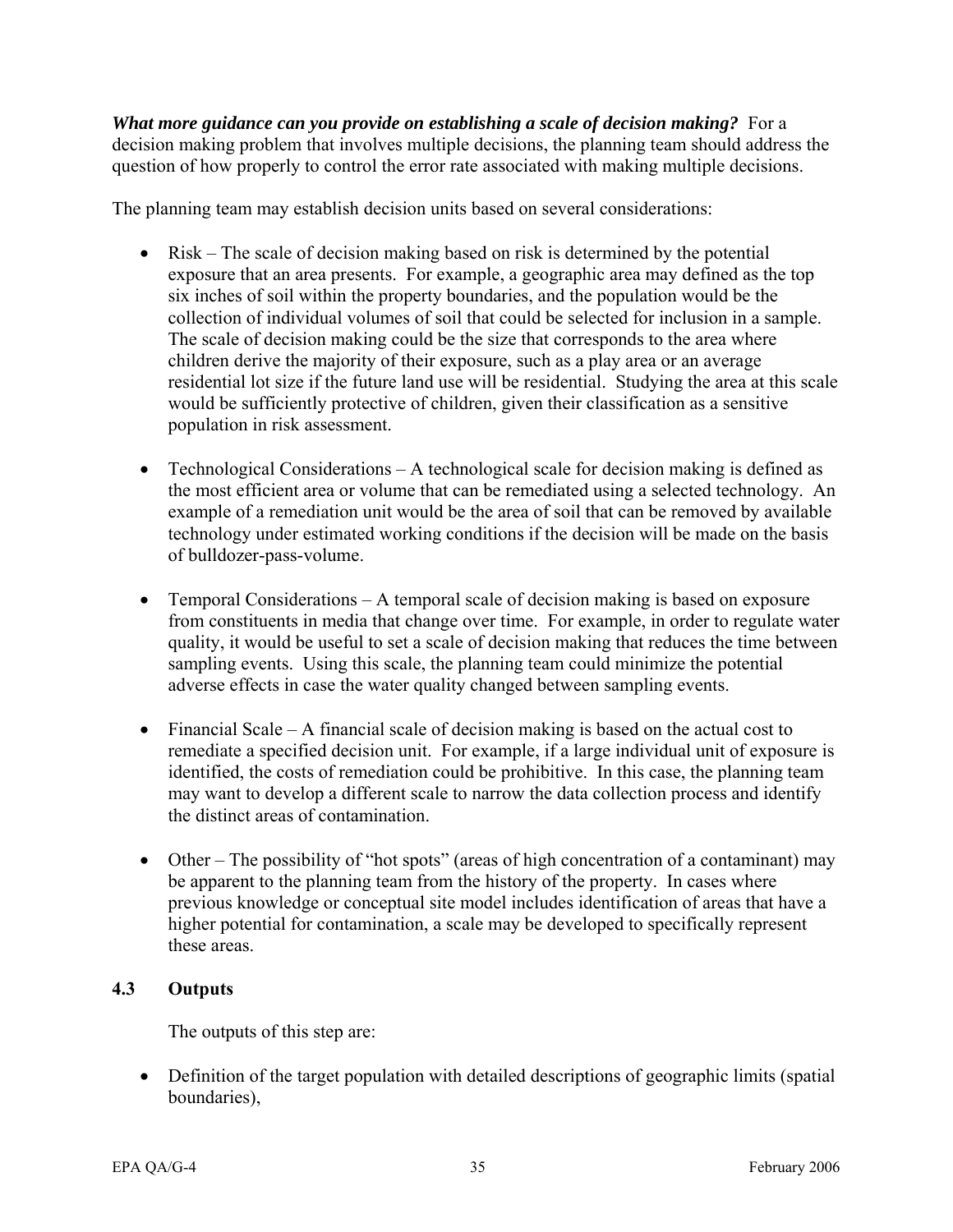- detailed descriptions of what constitutes a sampling unit
- time frame appropriate for collecting data and making the decision or estimate, together with those practical constraints that may interfere with data collection, and
- the appropriate scale for decision making or estimation.

## **4.4 Examples**

For the two examples, Step 4 activities include:

## *Example 1. Making Decisions About Incinerator Fly Ash for RCRA Waste Disposal*

*Specifying the target population. The target population consists of all possible samples of fly ash that comprise the total volume of a given waste container. (Note that each container will be filled to capacity before it is considered ready for disposal, and therefore, ready to sample for cadmium measurement.) The fly ash will not be mixed with any other constituents except water, which is used for dust control. A sampling unit from this target population would correspond to a one-pound individual sample of fly ash to accommodate the TCLPanalysis.* 

*Specifying spatial and temporal boundaries and other practical constraints. The physical container holding a given load of fly ash serves as a natural spatial boundary to the target population of fly ash within that container. Fly ash stored in these containers at the incineration company does not pose a threat to humans or the environment. As the fly ash is not subject to change, disintegration, or alteration over the period of time that the ash is in the custody of the incineration company, the measured cadmium concentrations from each container are not influenced by temporal constraints. To expedite decision making, however, the planning team specified temporal deadlines in order to ensure timely sampling and decision-making. The waste fly ash will be tested within 48 hours of being loaded onto waste containers. The analytical results from each sampling round will be completed and reported within five working days of sampling. The container will not be accessed until analysis is completed and evaluated.* 

*While the containers will have open access, the sampling process will follow approved EPA sampling protocols which specify taking samples at various depths within the container to ensure a representative sample is obtained.* 

*Specifying the scale of inference for decision making. A decision unit corresponds to a specific container of waste fly ash which the incineration company produces for disposal.* 

## *Example 2. Monitoring Bacterial Contamination at Alki Beach*

*Specifying the target population. The target population is the set of all possible sampling units (water samples) of one-liter volume to which users of Alki Beach could be exposed (within the specified geographical and time boundaries) that can be collected and measured in the specified manner for* E. coli *and* enterococci*.*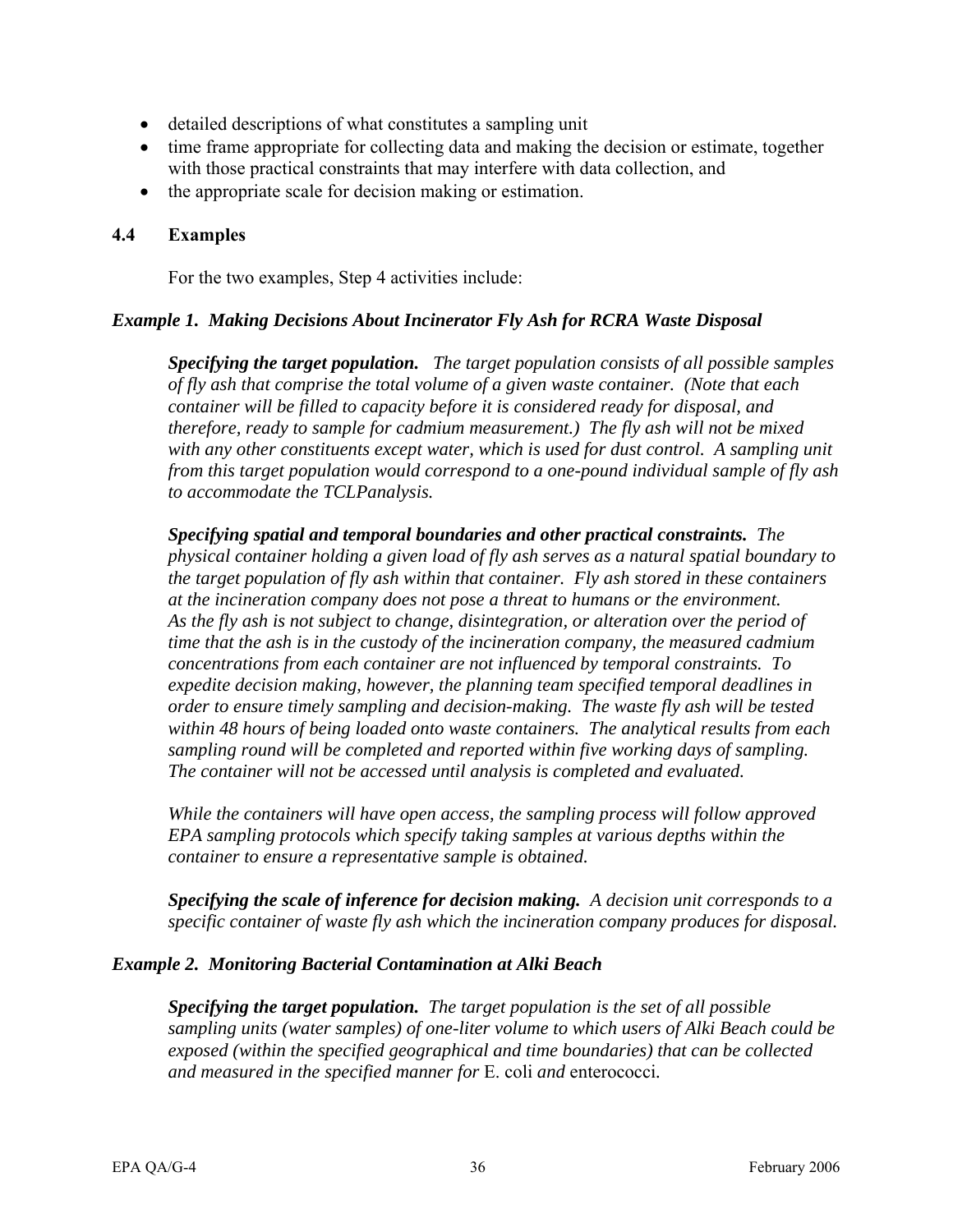*Specifying spatial and temporal boundaries and other practical constraints. The spatial boundaries of Alki Beach are the width and extent (perpendicular distance out from the shore to the point in the river that swimmers are not permitted to cross) of the public section of the beach, from the surface of the water to the sediment. The width of Alki beach is 200 meters and the extent is 60 meters from the river's shore. The water depth is determined by a gradual grade from the beach to a maximum depth of eight feet. If the depth of the water at the specified sampling location is less than knee deep, then the sample shall be collected at about 0.075 meters from the water surface. If the depth of water is between knee and chest depth, the sample shall be collected at about 0.3 meters from the water surface. The temporal boundaries are from 7am to 7pm daily from April 24 (i.e., seven days prior to when the recreational swimming season opens) to September 15 (i.e., the last day of the swimming season).* 

*An additional practical constraint associated with sampling is the need to ensure that sampling conditions are safe for field staff. Therefore, sampling may not occur (or may be reduced or delayed) on days where atmospheric or flooding conditions raise a safety concern (e.g., thunderstorms, gales, rushing currents). It can be assumed that the density of the two indicators will not drastically change within a 24-hour period.* 

*Specifying the scale of estimates to be made. Pathogen density estimates will be made on a daily basis during the swimming season for the entire Alki Beach and not made for sub-regions of this area. It is suspected that the entire beach area is relatively homogeneous with respect to pathogen levels, and no locations within this area would have "hot spots" with very high pathogen densities.* 

## **Looking Ahead to other DQO Steps:**

- The method for dividing the target population into subpopulations, or strata, may affect the sampling design that is selected within Step 7, including the number of samples that would be required to achieve the decision performance goals (on a decision problem) or uncertainty specifications (on an estimation problem) addressed in Step 6.
- The scale of decision making or estimation is used to arrive at a theoretical decision rule or specification of the estimator within Step 5. It also may have an impact on the performance or acceptance criteria to be specified in Step 6.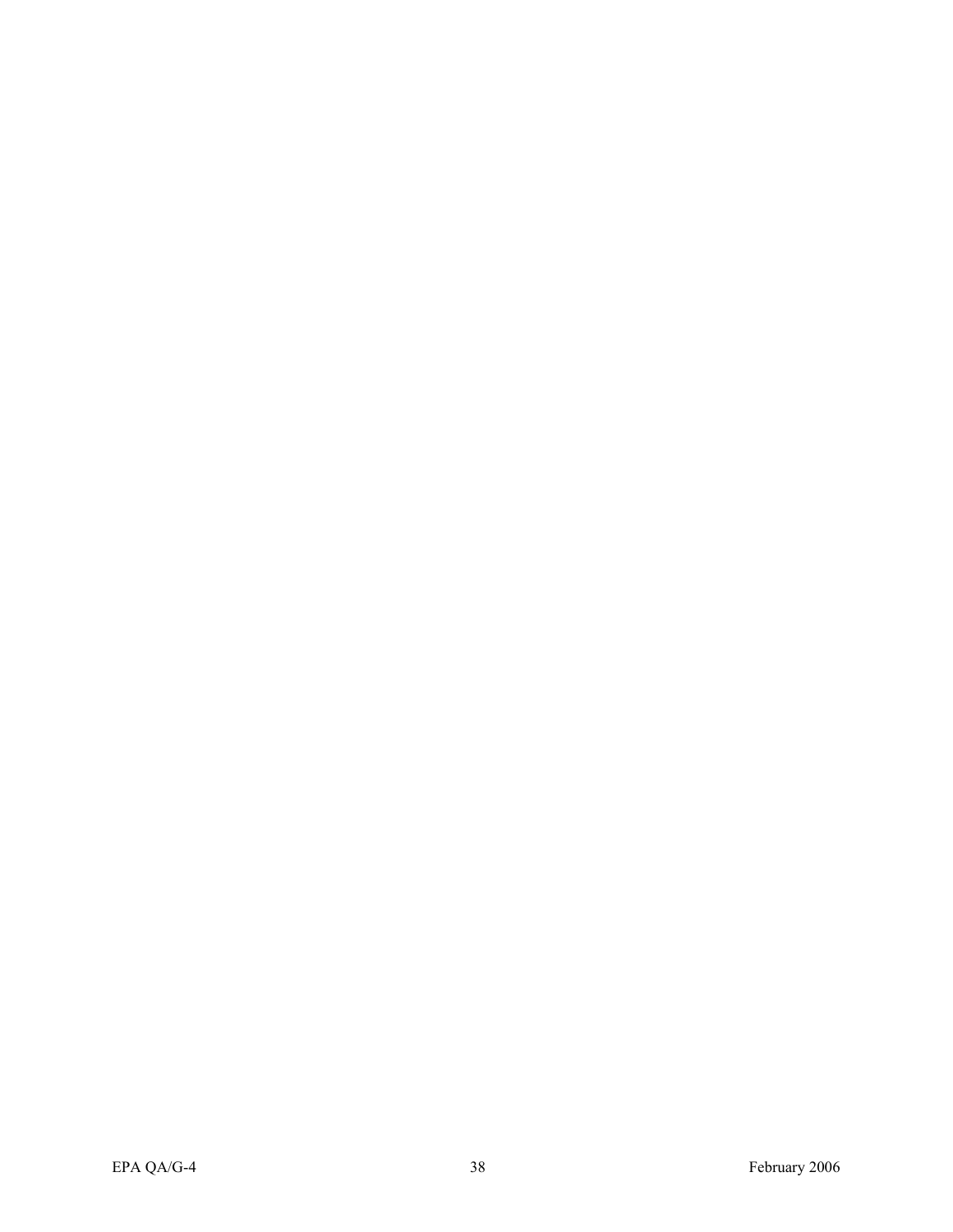# **CHAPTER 5**



## **STEP 5. DEVELOP THE ANALYTIC APPROACH**

*After reading this chapter, you should know how to specify the analytic approach to be used to draw conclusions from the study results. For decision problems, you should know how to construct a theoretical "If...then...else..." decision rule that defines how the decision maker would choose among alternative actions if the true state of nature could be known with certainty. For estimation problems, you should be able to give a clear specification of the estimator.* 

#### **5.1 Background**

Step 5 of the DQO Process involves developing an analytic approach that will guide how you analyze the study results and draw conclusions from the data. To clarify what you would truly like to learn from the study results, you should imagine in Step 5 that perfect information will be available for making decisions or estimates, thereby allowing you to focus on the underlying "true" conditions of the environment or system under investigation. (This assumption will be relaxed in Step 6, allowing you to manage the practical concerns associated with inherent uncertainty in the data.)

The planning team should integrate the outputs from the previous four steps with the parameters (i.e., mean, median, or percentile) developed in this step. For decision problems, the theoretical decision rule is an unambiguous "*If...then...else...*" statement. For estimation problems, this will result in a clear specification of the *estimator* (statistical function) to be used to produce the estimate from the data.

## **5.2 Activities**

This step generally involves the following activities:

• specify the population parameter (e.g., mean, median or percentile) considered to be important to make inferences about the target population;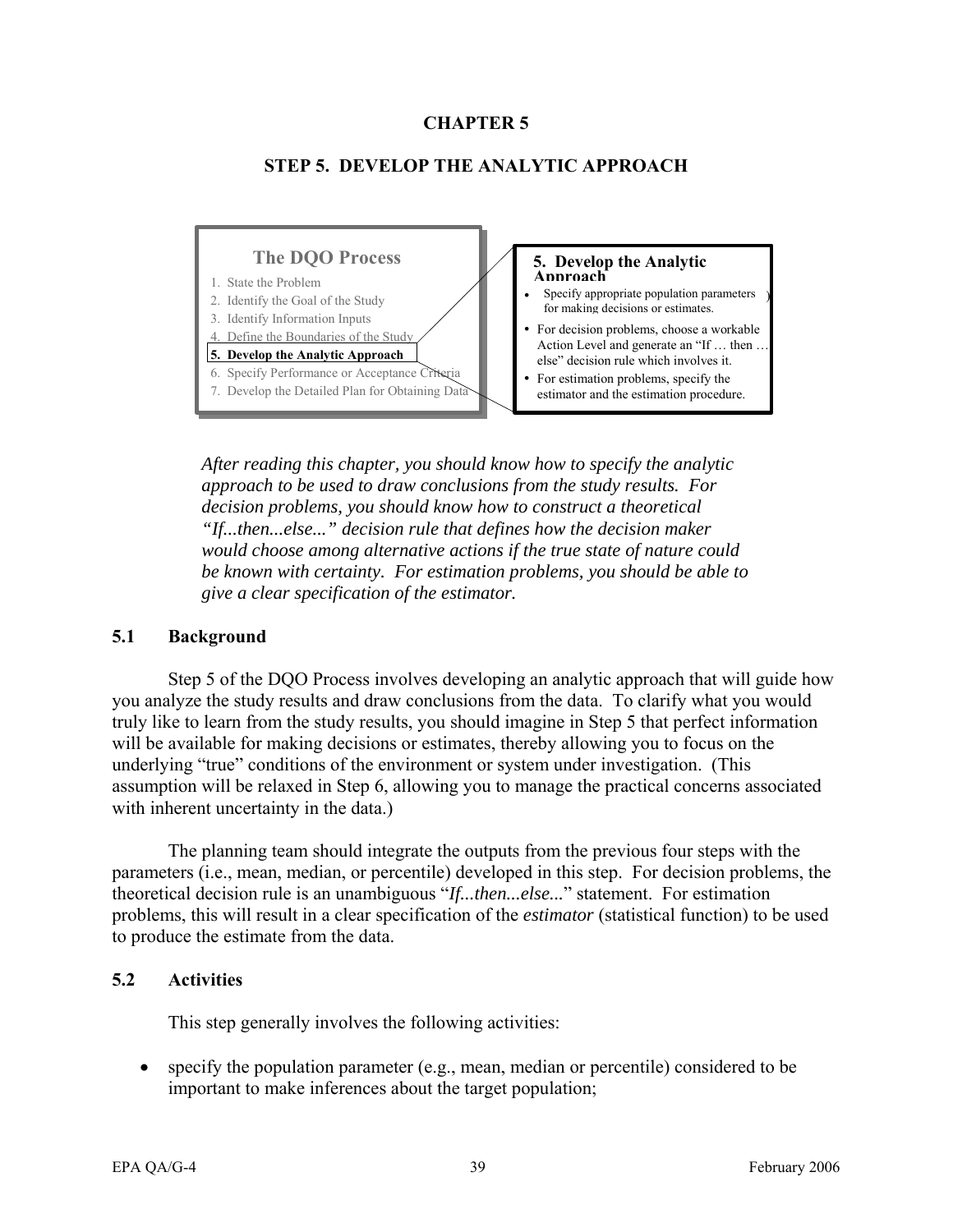- for decision problems, choose an Action Level (using information identified in Step 3) that sets the boundary between one outcome of the decision process and an alternative, and verify that there exist sampling and analysis methods that have detection limits below the Action Level;
- for decision problems, construct the theoretical "If...then...else..." decision rule by combining the true value of the selected population parameter; the Action Level; the scale of decision making (Step 4), and the alternative actions (Step 2);
- for estimation problems, develop the specification of the estimator by combining the true value of the selected population parameter with the scale of estimation and other boundaries (Step 4).

*What population parameter will be used for the decision or estimate?* In this step, the planning team chooses the population parameter (e.g., the true mean, median, or percentile) that summarizes the critical characteristic or feature of the population that will be used with the decision or estimate statement specified in Step 2. In some cases, the parameter may be specified within relevant regulation (as noted in Step 3), otherwise, the selection of parameters is based on project-specific needs and considerations.

The most commonly-selected parameter to characterize is the population mean, because it is frequently used to model random exposure to environmental contamination. Aside from scientific or policy considerations, the mathematical and statistical properties of the mean are well understood. Examples of different population parameters and their applicability to a decision or estimation problem are presented in Table 6. It must be noted, however, that the more complex the parameter chosen, the more complex will be the decision rule or estimator, and therefore, the accompanying data collection design. You should consult a statistician if you are uncertain as to the choice of an appropriate parameter.

*When preparing a decision rule on decision problems, what types of Action Levels may be considered?* With decision problems, in addition to specifying the population parameter, you should specify an Action Level that will be used to choose between alternative courses of action. For example, one action may be taken if the true value of the parameter exceeds a specified value (i.e., the Action Level) and a different action otherwise. There are two primary types of Action Levels: predetermined Action Levels and investigation-specific Action Levels that are determined during the DQO Process

. Examples of predetermined Action Levels are fixed standards such as drinking water standards or technology-based standards. For example, in the area of childhood lead poisoning prevention, EPA's Office of Pollution Prevention and Toxics has proposed hazard levels for lead in residential dust and soil to protect children from significant lead exposures (40 CFR 745).

Examples of investigation-specific Action Levels are background standards or specific riskbased standards. When the planning team considers an investigation-specific Action Level, one consideration will be the desired degree of conservatism. The team will need to decide whether to set the Action Level at a threshold of real concern, or at a lower (more conservative) value that, if exceeded to some degree, may not necessarily pose a serious risk. Note that a more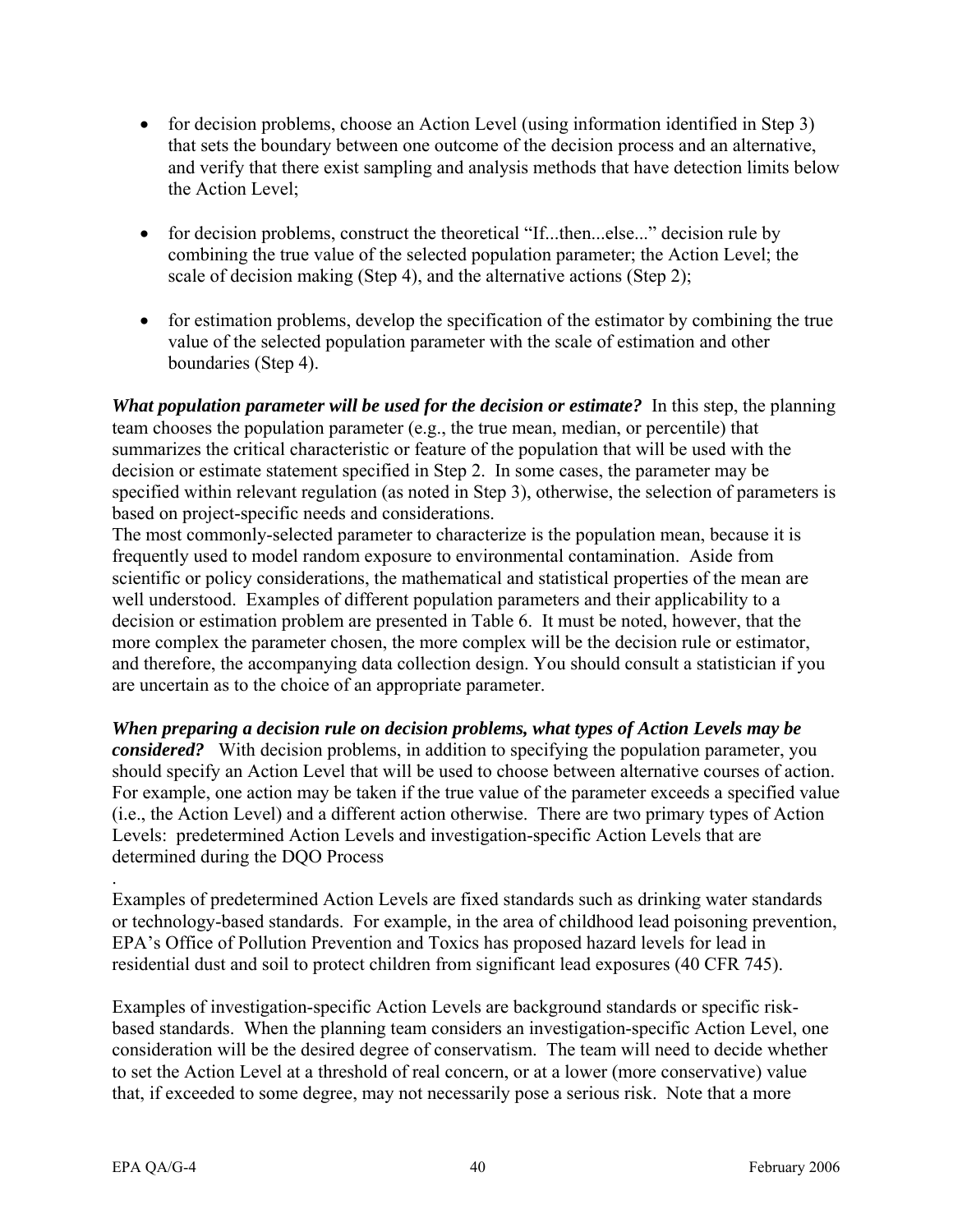conservative Action Level may require a more sensitive analytical method that has appropriate detection limits.

*When may an Action Level be relevant to an estimation problem?* In some instances, it may be relevant to consider a type of Action Level, or threshold, with estimation problems. For example, scientific studies may indicate, or regulations may specify a threshold value of exposure, above which some adverse effects are expected. In this case, the key parameter of interest to be estimated would be the proportion of a population that is exposed to conditions above that threshold value.

*How are measurement detection limits important to selecting an Action Level?* You should document the detection limit for each potential measurement method identified in Step 3. If the detection limit for a measurement method exceeds or is very close to the Action Level, then a more sensitive method should be specified or a different analytical approach should be used.

| Table 6. Examples of Population Parameters and Their Applicability<br>to a Decision or Estimation Problem |                                                                                                                                                                                                                          |                                                                                                                                                                                                                                                                                                                                                                                                                                                                                                                                                                                                                                                                                                       |  |
|-----------------------------------------------------------------------------------------------------------|--------------------------------------------------------------------------------------------------------------------------------------------------------------------------------------------------------------------------|-------------------------------------------------------------------------------------------------------------------------------------------------------------------------------------------------------------------------------------------------------------------------------------------------------------------------------------------------------------------------------------------------------------------------------------------------------------------------------------------------------------------------------------------------------------------------------------------------------------------------------------------------------------------------------------------------------|--|
| Parameter                                                                                                 | <b>Definition</b>                                                                                                                                                                                                        | <b>Example of Use</b>                                                                                                                                                                                                                                                                                                                                                                                                                                                                                                                                                                                                                                                                                 |  |
| Mean<br>(arithmetic or<br>geometric)                                                                      | Average                                                                                                                                                                                                                  | Central tendency: Comparison of middle part of population to<br>Action Level. Appropriate for chemicals that could cause<br>cancer after a long-term chronic exposure. Use of the mean<br>and the total amount of media (e.g., mass of soil or water)<br>allows a planning team to estimate the total amount of a<br>contaminant contained in the soil or water body. The<br>arithmetic mean is greatly influenced by extremes in the<br>contaminant distribution. Thus, for skewed distributions with<br>long right tails, the geometric mean may be more relevant than<br>the arithmetic mean. Either may not be useful, however, if a<br>large proportion of values are below the detection limit. |  |
| Median                                                                                                    | Middle observation of<br>distribution; $50th$<br>percentile; half of data<br>is above and half is<br>below                                                                                                               | Better estimate of central tendency for a population that is<br>highly skewed (nonsymmetrical). Also may be preferred if the<br>population contains many values that are less than the<br>measurement detection limit. The median is not a good choice<br>if more than 50% of the population is less than the detection<br>limit because a true median does not exist in this case. The<br>median is not influenced by the extremes of the contaminant<br>distribution.                                                                                                                                                                                                                               |  |
| Percentile                                                                                                | Specifies percent of<br>sample that is below<br>the given value; e.g.,<br>the 80 <sup>th</sup> percentile<br>should be chosen if<br>you are interested in<br>the value that is<br>greater than 80% of<br>the population. | For cases where only a small portion of the population can be<br>allowed to exceed the Action Level. Sometimes selected if the<br>decision rule is being developed for a chemical that can cause<br>acute health effects. Also useful when a large part of the<br>population contains values less than the detection limit. Often<br>requires larger sample sizes than mean or median.                                                                                                                                                                                                                                                                                                                |  |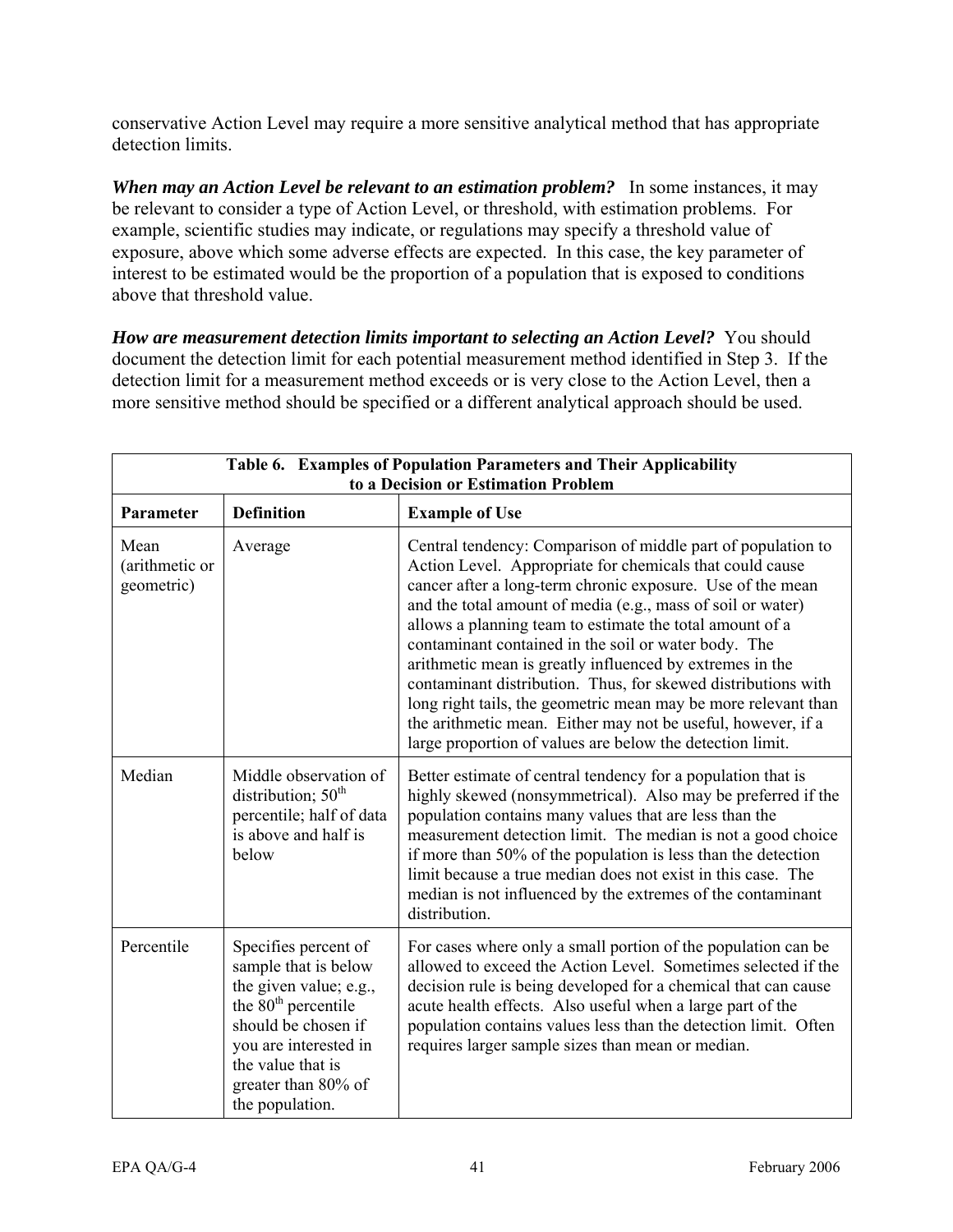*On a decision problem, how do I develop a theoretical decision rule?* After the selection of population parameter and any Action Level, this information should be combined with the scale of decision making (Step 4) and the alternative actions (Step 2) to construct the theoretical *"If...then...else...*" decision rule. An example of a theoretical decision rule is as follows:

*If* the true mean dioxin concentration in the surface 2 inches of soil of a decision unit (20 ft. by 100 ft.) exceeds 1 ppb, *then* remove a 6 inch layer of soil, *else* leave the soil intact.

The "*If...then...else...*" decision rule is a theoretical rule because it is stated in terms of the *true* value of the population parameter, even though, in reality, the true value is never known. The reason for specifying the theoretical rule in Step 5 is to focus the planning team's attention on how decisions would be made if they had perfect knowledge of the population. This helps clarify what the team really needs to know in order to arrive at an appropriate decision.

*How do I develop a specification of the estimator?* If you will use the collected data to arrive at an estimate of the population parameter rather than to make a decision, you can specify the estimator by combining the selected population parameter with the scale of estimation and other population boundaries (Step 4). Two examples of specifications of estimators are:

The study will estimate the total annual mass of nitrogen deposition along Highway 101 between Morgan Hill and Gilroy, California, within 500 meters of the road centerline.

The study will estimate the true proportion of households in the District of Columbia that exhibit "first-draw" concentrations of lead in tapwater exceeding the EPA MCL.

# **5.3 Outputs**

The outputs of Step 5 are:

- identification of the population parameters most relevant for making inferences and conclusions on the target population;
- for decision problems, the "if..., then...else..." theoretical decision rule based upon a chosen Action Level; and
- for estimation problems, the specification of the estimator to be used.

# **5.4 Examples**

For the two examples, the outcome of implementing Step 5 are:

# *Example 1. Making Decisions About Incinerator Fly Ash for RCRA Waste Disposal*

*Specifying the Action Level. RCRA regulations specify a concentration of 1.0 mg/L for cadmium in TCLP leachate, and sothis becomes the Action Level.* 

*Specifying the theoretical decision rule. The theoretical decision rule is as follows:*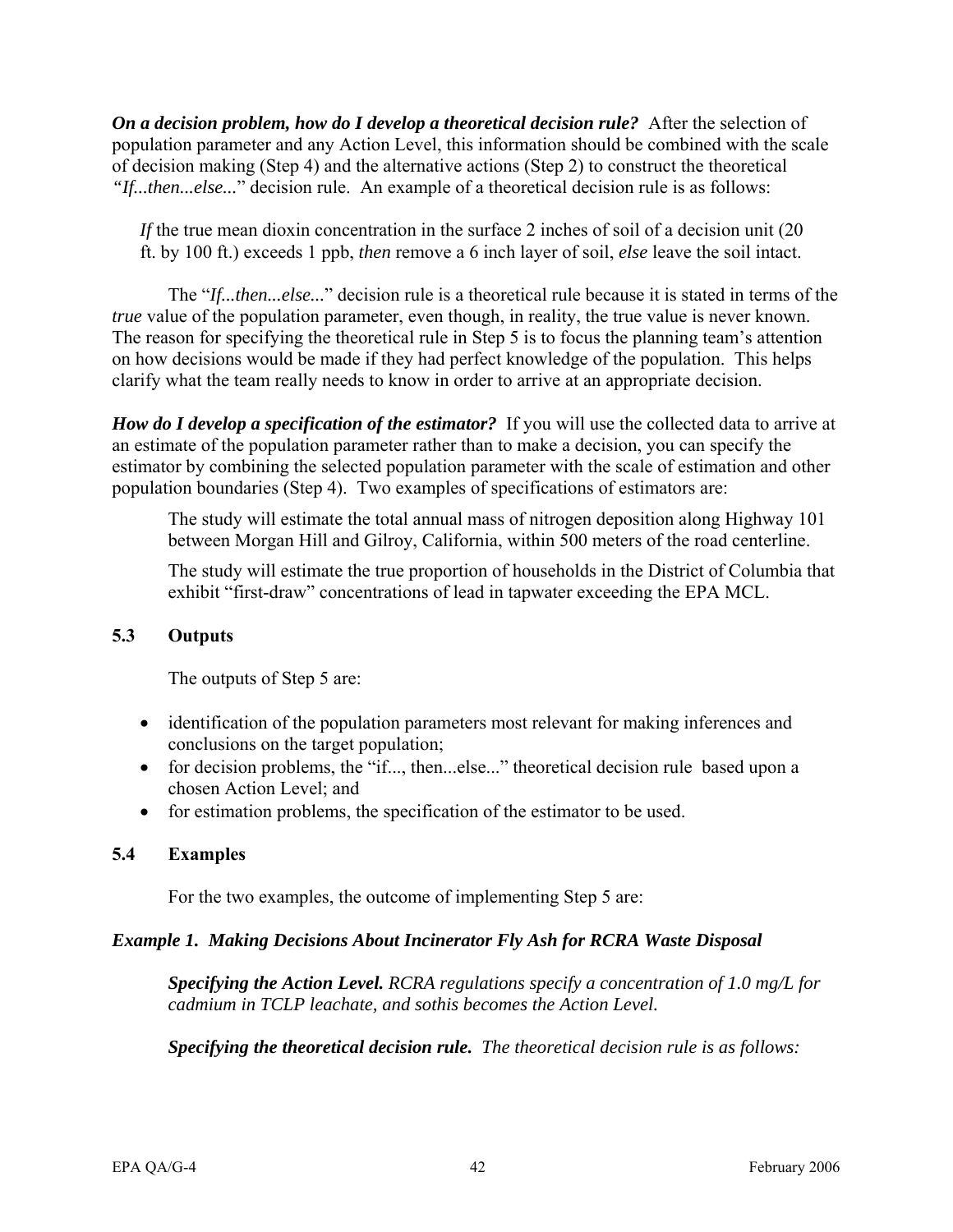If the mean concentration of cadmium TCLP leachate from the fly ash at or above 1.0 mg/L, then the fly ash will be considered hazardous, and the container will be shipped for disposal to a RCRA landfill. Otherwise, the fly ash will be considered nonhazardous, and the container will be shipped to a sanitary landfill for disposal.

# *Example 2. Monitoring Bacterial Contamination at Alki Beach*

*Determining the key study parameter and a specification of the estimator. The planning team determined that for both* E. coli *and* enterococci*, the parameter which will be estimated is the true geometric mean count per mL of water from the beach area on a given day. A geometric mean was selected rather than an arithmetic mean due to the distribution of pathogen densities more closely resembling a lognormal distribution than a normal distribution. It is a better estimate of the central tendency of the distribution (represented by the median) compared to the arithmetic mean.* 

# **Looking Ahead to other DQO Steps:**

- The outputs of this step provide key information for arriving at the performance or acceptance criteria within Step 6.
- On decision problems, an operational decision rule to accompany the theoretical decision rule (Step 7).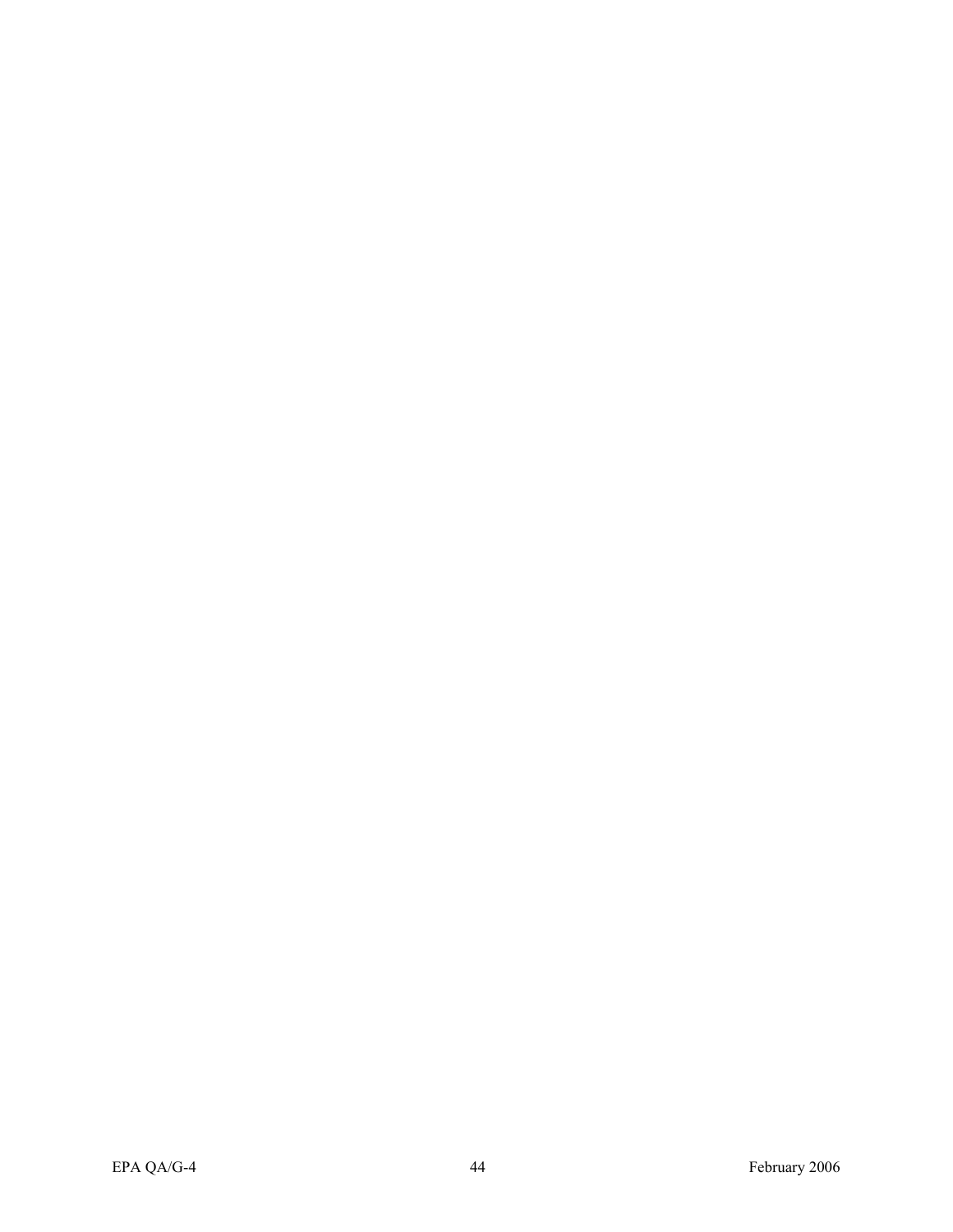# **CHAPTER 6**

# **STEP 6. SPECIFY PERFORMANCE OR ACCEPTANCE CRITERIA**

#### **6. Specify Performance or Acceptance Criteria The DQO Process 6. Specify Performance or Acceptance Criteria**  For decision problems, specify the decision rule as a statistical hypothesis test, examine consequences of making incorrect decisions from the test, and place acceptable limits on the likelihood of making decision errors. For estimation problems, specify acceptable limits on estimation uncertainty. 1. State the Problem 2. Identify the Goal of the Study 3. Identify Information Inputs 4. Define the Boundaries of the Study 5. Develop the Analytic Approach 7. Develop the Plan for Obtaining Data

*After reading this chapter, you should better understand what is meant by "performance or acceptance criteria" that your data will need to achieve and how to determine the appropriate set of criteria within your particular data collection effort.* 

In Step 6 of the DQO Process, you no longer imagine that you have access to perfect information on unlimited data as you did in Step 5. You now face the reality that you will not have perfect information from which to formulate your conclusions. Furthermore, these data are subject to various types of errors due to such factors as how samples were collected, how measurements were made, etc. As a result, estimates or conclusions that you make from the collected data may deviate from what is actually true within the population. Therefore, there is a chance that you will make erroneous conclusions based on your collected data or that the uncertainty in your estimates will exceed what is acceptable to you.

In Step 6, you should derive the *performance or acceptance criteria* that the collected data will need to achieve in order to minimize the possibility of either making erroneous conclusions or failing to keep uncertainty in estimates to within acceptable levels. Performance criteria, together with the appropriate level of Quality Assurance practices, will guide your design of new data collection efforts, while acceptance criteria will guide your design of procedures to acquire and evaluate existing data relative to your intended use. Therefore, the method you use and the type of criteria that you set will, in part, be determined based on the intended use of your data.

## **6.1 Background**

Your intended use of the data defines the type of problem and the approach needed:

• Decision-making problems generally are addressed by performing statistical hypothesis tests on the collected data. As will be discussed in Section 6.2.1, a decision is made on whether the data provide sufficient evidence to allow a baseline condition ("null hypothesis") to be rejected in favor of a specified alternative condition ("alternative hypothesis"). The limited nature and underlying variability of the collected data can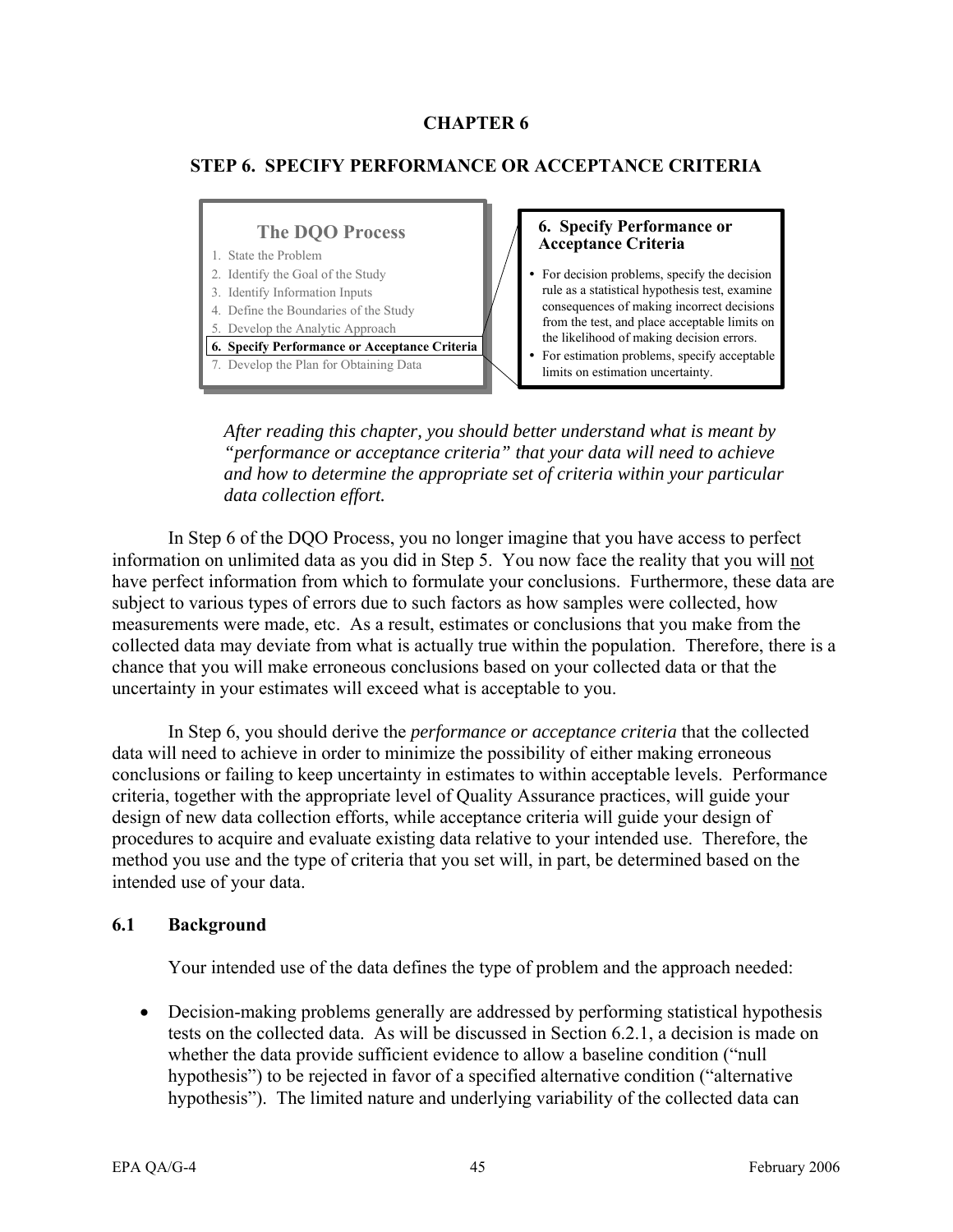occasionally result in either a "false rejection" of the baseline condition (i.e., rejecting the null hypothesis when, in fact, it is true) or a "false acceptance" of the baseline condition (i.e., failing to reject the null hypothesis when, in fact, it is false).

• Estimation problems involve using the collected data to estimate some unknown population parameter together with some reported measure of uncertainty in the estimate, such as a standard error or confidence interval. As discussed in Section 6.2.2, conclusions will be made on the magnitude of the variability of the estimate, either in absolute terms or relative to the value of the estimate. As some uncertainty in the estimate is inevitable, a maximum level of uncertainty is generally adopted as representing an acceptable level.

Decision-making problems represent a considerably different type of intended use of the data compared to estimation and other types of problems. The approach to handling and controlling for error and uncertainty associated with the collected data also differs considerably between these two types of problems. As a result, once Step 5 of the DOO Process is completed, one of two "branches" is taken in proceeding to Step 6, based upon your intended use of the data:

- **Step 6A: Specify Probability Limits for False Rejection and False Acceptance Decision Errors** – Relevant when decisions will be made from the collected data based upon the outcome of statistical hypothesis tests performed on these data.
- **Step 6B**: **Specify Performance Metrics and Acceptable Levels of Uncertainty**  Relevant when collected data will be used to make conclusions that do not necessarily result in decision-making, such as estimating population parameters or in modeling situations.

This branching concept is seen in the DQO Process diagram, Figure 2, Chapter 0.

*What are some of the different sources of error (variability) in my collected data?* Even though you may use unbiased data collection methods, the resulting data will be subject to random and systematic errors at different stages of the collection process (e.g., from field collection to sample analysis). The combination of all these errors is called "total study error" (or "total variability") associated with the collected data. There can be many contributors to total study error, but there are typically two main components:

• Sampling error. Sometimes called Statistical Sampling Error, this is influenced by the inherent variability of the population over space and time, the sample collection design, and the number of samples taken. It is usually impractical to measure the entire population space, and limited sampling may miss some features of the natural variation of the measurement of interest. Sampling design error occurs when the data collection design does not capture the complete variability within the population space, to the extent appropriate for making conclusions. Sampling error can lead to random error (i.e., random variability or imprecision) and systematic error (bias) in estimates of population parameters.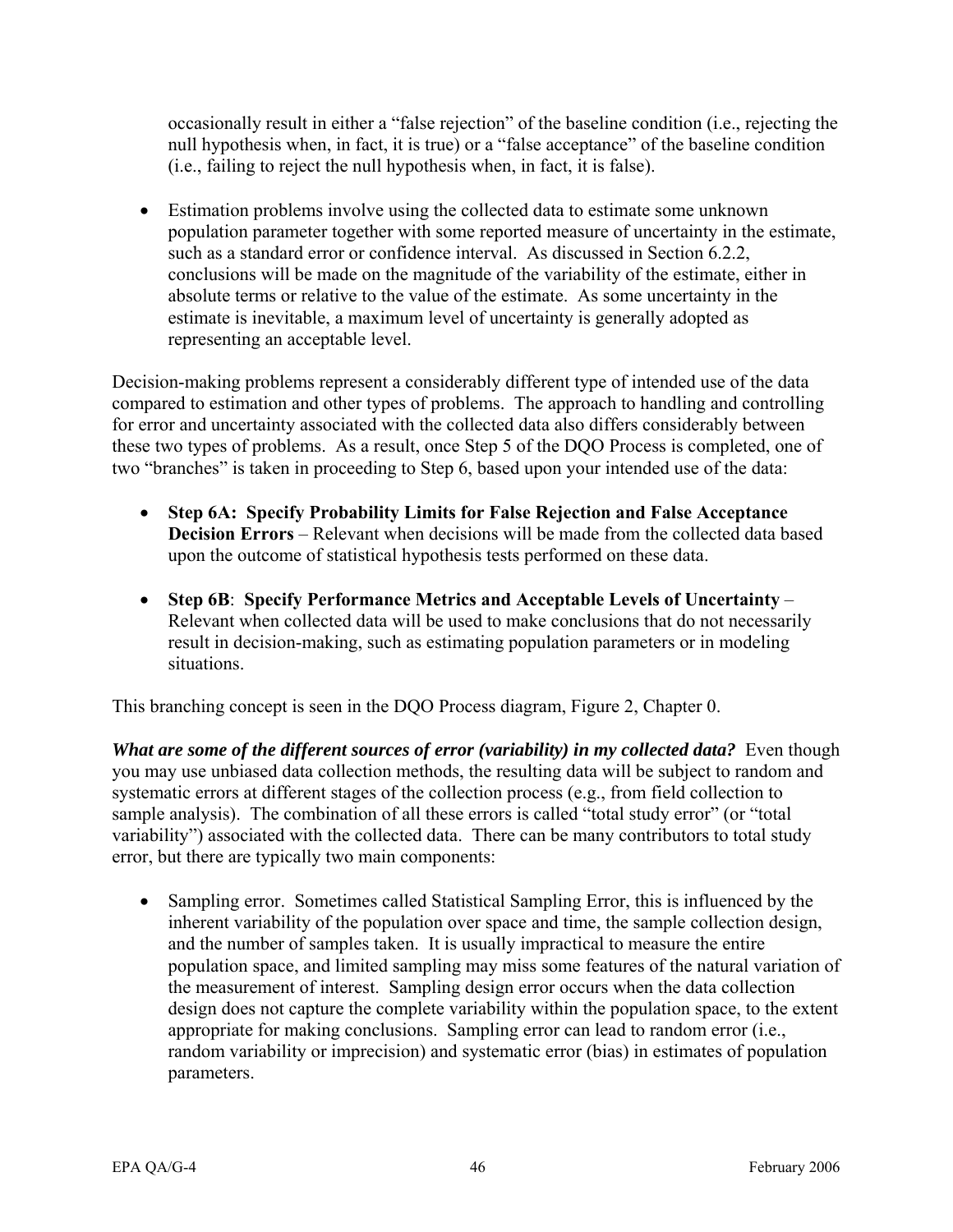• Measurement error. Sometimes called Physical Sampling Error, this is influenced by imperfections in the measurement and analysis system. Random and systematic measurement errors are introduced in the measurement process during physical sample collection, sample handling, sample preparation, sample analysis, data reduction, transmission, and storage.

In general, sampling error is much larger than measurement error and consequently needs a

larger proportion of resources to control. Figure 6 shows an example of how total study error can be broken down into components that are associated with various activities that occur during the data collection process.

*How is total study error controlled?* You can control the magnitude of total study error by generating an appropriate sampling design and choosing accurate measurement techniques. By doing so, you can control the likelihood of making incorrect conclusions from the data, such as the probability of making an incorrect conclusion from a statistical hypothesis test, while keeping the level of variability associated with parameter estimates to within acceptable levels. Thus, your initial understanding of possible sources of error in your collected data will allow you to control decision or estimation error to within acceptable levels by specifying criteria on an appropriate sampling design, data collection, how much data to collect, etc. Determining the requirements for the individual components becomes part of the construction of the QA Project Plan.



The activities you perform under Step 6 will

depend on whether you proceed with Step 6A or Step 6B, according to your specific intended use of the data.

# **6.2.1 Statistical Hypothesis Testing (Step 6A)**

Decision making problems are often transformed into one or more statistical hypothesis tests that are applied to the collected data. Data analysts make assumptions on the underlying distribution of the parameters addressed by these hypothesis tests, in order to identify appropriate statistical procedures for performing the chosen statistical tests.

**6.2 Activities Figure 6. An Example of How total Study Error Can be Broken Down by Components**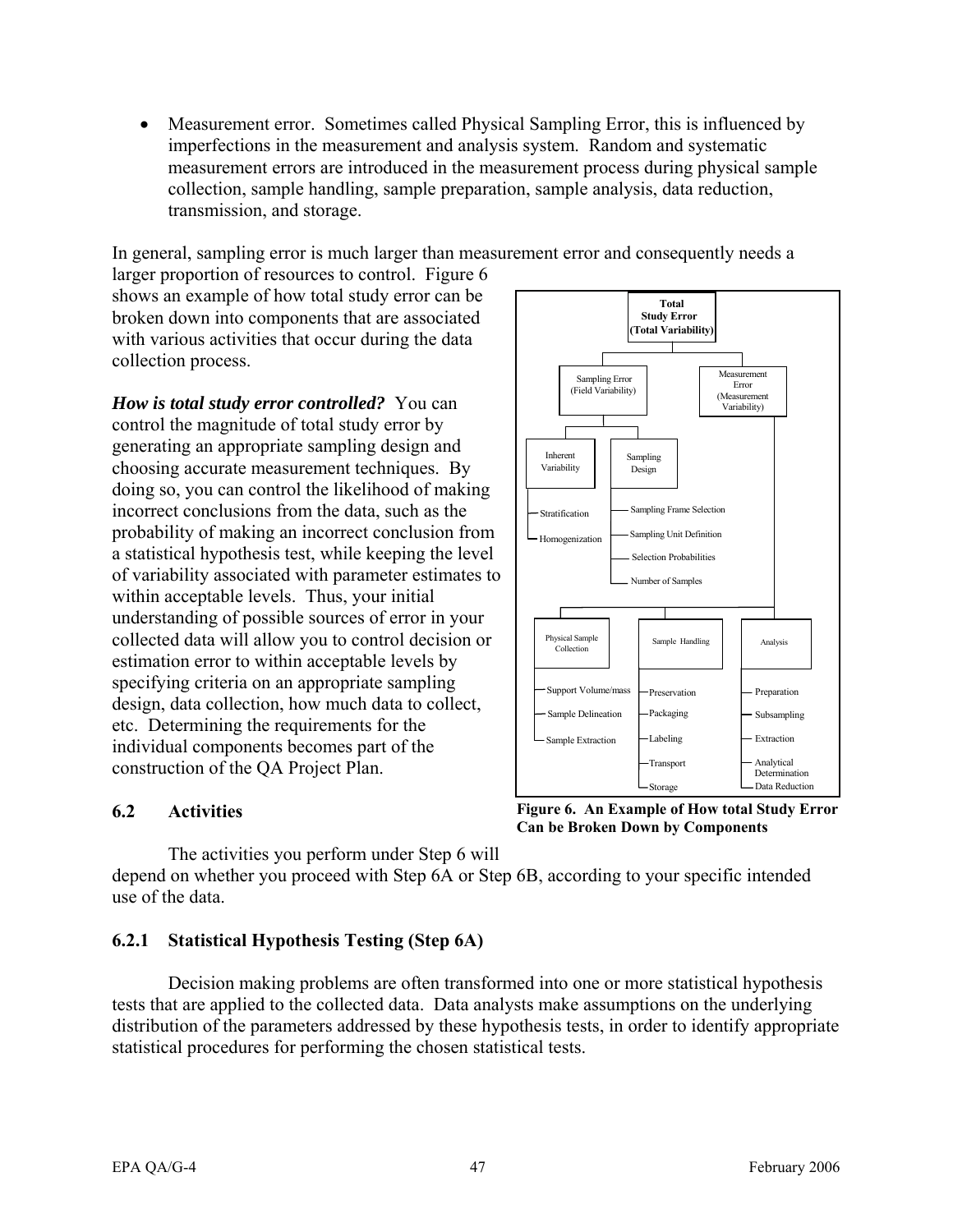*How can statistical hypothesis testing lead me to make an incorrect conclusion or decision?*  Due to the inherent uncertainty associated with the collected data, the results of statistical hypothesis tests cannot tell you with certainty whether a given situation is true. You must be willing to accept some likelihood that the outcome of the test will lead you to make an erroneous conclusion, i.e. a decision error*.* 

When a decision needs to be made, there are typically two possible outcomes: either a given situation is true, or it is not. We will never know which outcome is true in reality, but we collect data and perform a statistical hypothesis test on the data so that an informed decision could be made on which outcome is more likely to hold. In formulating the statistical hypothesis test, one of the two outcomes is labeled the baseline condition and is assumed to represent the *de facto*, true condition going into the test (for example, the permitting release level is being met). The other situation is labeled the alternative condition (for example, the permitting level is being exceeded). You retain the baseline condition until the information (data) from the sample indicates that it is highly unlikely to be true. Then, once a statistical test has been applied to the data, the outcome of this test will lead you to make a decision:

- There is insufficient evidence from the data to indicate that the baseline condition is false, and therefore, you conclude that the baseline condition remains true, or
- There is sufficient evidence from the data to indicate that the baseline condition is false beyond a reasonable doubt, and therefore, you conclude that the assumption that the baseline condition holds can be rejected in favor of the alternative condition being true.
- The standard presumption is in favor of the baseline condition and so carefully defining this baseline condition is important to the outcome of the decision process. Guidance is provided later in this section on selecting an appropriate baseline condition.

The statistical theory behind hypothesis testing allows you to quantify the probability of making decision errors given the data that you will collect. Therefore, by specifying the hypothesis testing procedures during the design phase of your project, you can also specify performance or acceptance criteria associated with your collected data that will lead to controlling the chance of making decision errors.

*What types of decision errors could I make in a statistical hypothesis test?* Table 7 illustrates that there are four possible outcomes of a statistical hypothesis test. These four outcomes are determined according to:

- Which condition is true in reality (i.e., last two columns of the table), and
- Which of these two conditions you decide is true based on the outcome of the test applied to your collected data (i.e., last two rows of the table).

Obviously, two of the four outcomes lead to no decision error: when the results of the test lead you to correctly adopt the true condition, whether it be the baseline or alternative condition. The remaining two outcomes (i.e., the shaded cells within Table 7) represent the two possible decision errors: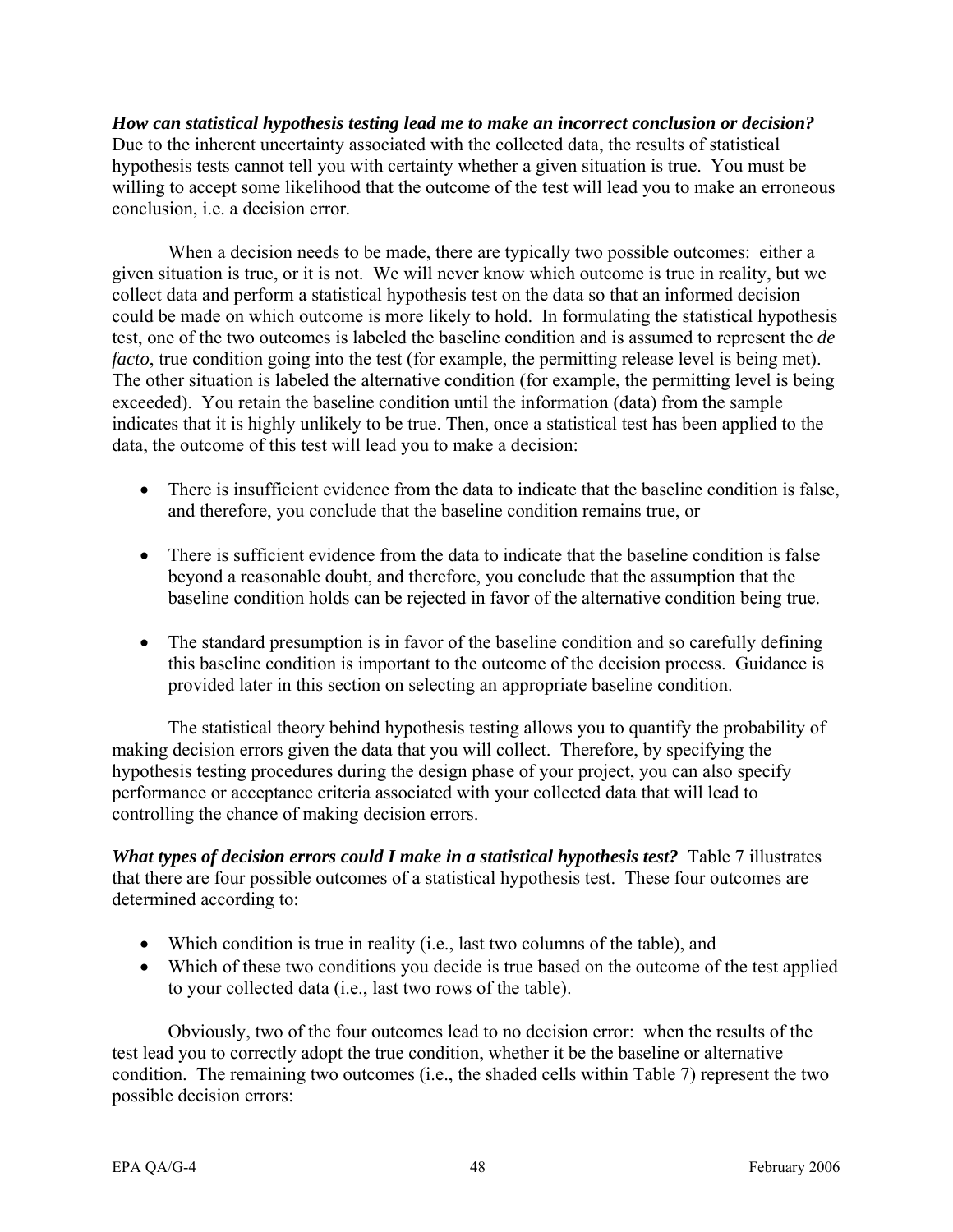| Table 7. Statistical Hypothesis Tests Lead to Four Possible Outcomes |                                 |                              |  |  |
|----------------------------------------------------------------------|---------------------------------|------------------------------|--|--|
| <b>Decision You Make by Applying the</b>                             | <b>True Condition (Reality)</b> |                              |  |  |
| <b>Statistical Hypothesis Test to the</b>                            | <b>Baseline Condition</b>       | <b>Alternative Condition</b> |  |  |
| <b>Collected Data</b>                                                | is True                         | is True                      |  |  |
| Decide that the                                                      | <b>Correct Decision</b>         | <b>Decision Error</b>        |  |  |
| Baseline Condition is True                                           |                                 | (False Acceptance)           |  |  |
| Decide that the                                                      | <b>Decision Error</b>           | <b>Correct Decision</b>      |  |  |
| Alternative Condition is True                                        | (False Rejection)               |                              |  |  |

- A false rejection decision error occurs when your data lead you to decide that the baseline condition is false when, in reality, it is true.
- A false acceptance decision error occurs when your data are insufficient to change your belief that the baseline condition is true when, in reality, it is false.

The primary aim of Step 6A of the DQO Process is to arrive at upper limits on the probabilities of each of these two types of decision errors that you and the planning team find acceptable.

As an example, consider a regulatory situation in which the mean concentration of a contaminant in an effluent discharge should not exceed the permitted level. Your baseline condition would be that the true mean concentration of the effluent is less than or equal to the permitted level, while your alternative condition would be that the true mean exceeds the permitted level. If the baseline condition was actually correct, but your sample data happened to have a preponderance of high values which resulted in a high sample mean, the outcome of the statistical hypothesis test may lead you to conclude that the effluent exceeds the permitted level. Thus, your data would lead to rejecting the baseline condition in favor of the alternative condition, although in reality, the baseline condition was true. This is an example of making a false rejection decision error.

If a statistician is part of the team or is being consulted, a slightly different terminology is used. In the statistical language of hypothesis testing, the baseline condition is called the *null hypothesis*  $(H_0)$  and the alternative condition is called the *alternative hypothesis*  $(H_a)$ . Statisticians interpret decision errors as follows:

- A false rejection decision error, or a Type I error, occurs when you reject the null hypothesis when it is actually true. The probability of this error occurring is called alpha  $(\alpha)$  and is called the hypothesis test's level of significance.
- A false acceptance decision error, or a Type II error, occurs when you fail to reject the null hypothesis when it is actually false. The probability that this error will occur is called beta (β).
- Frequently, a false rejection decision error is the more severe decision error, and therefore, criteria placed on an acceptable value of alpha  $(\alpha)$  are typically more stringent than for beta  $(β)$ .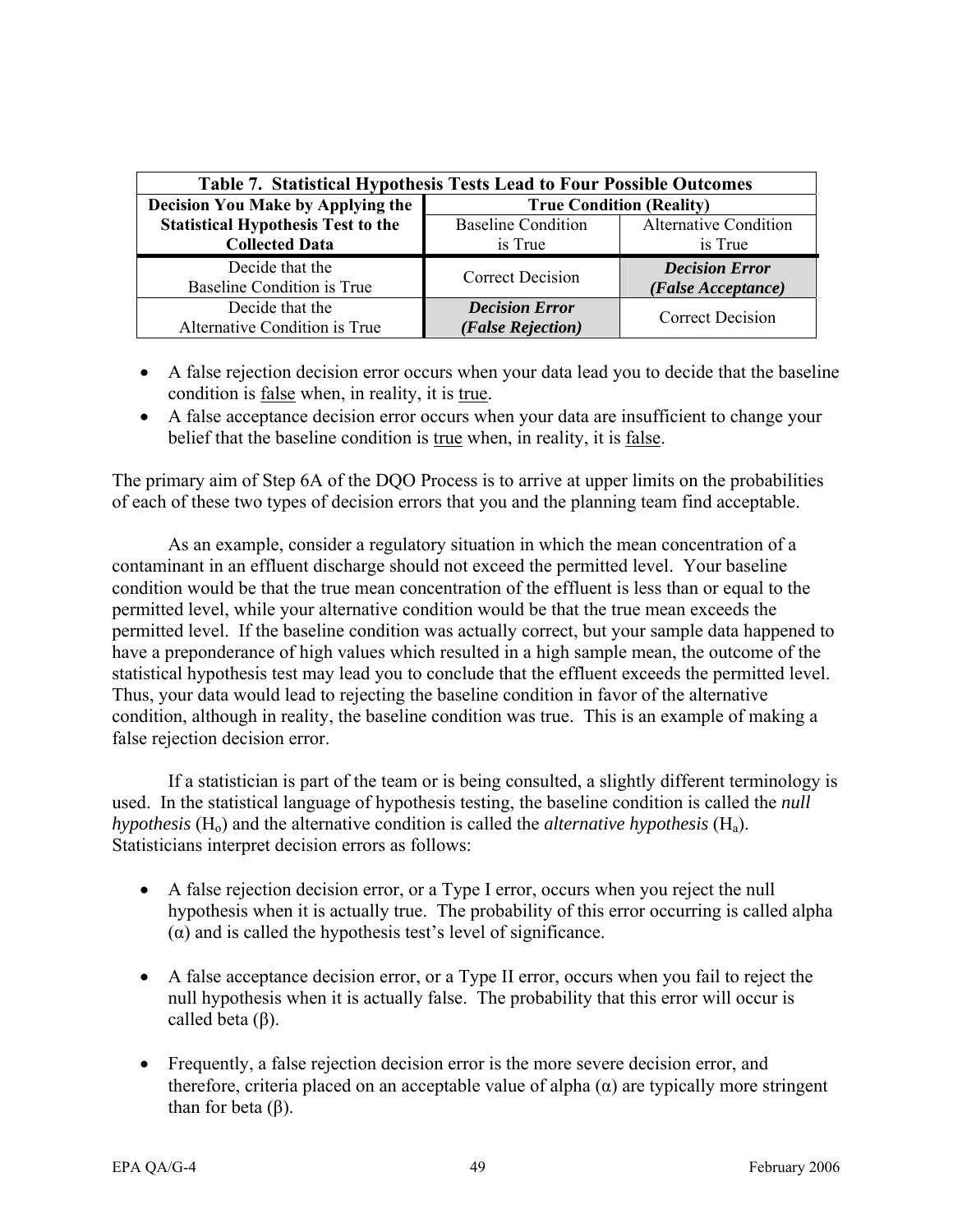• Statisticians call the probability of rejecting the null hypothesis when it is actually false (i.e., the bottom right corner of Table 7) the *statistical power* of the hypothesis test. Statistical power is a measure of how likely the collected data will allow you to make the correct conclusion that the alternative condition is true rather than the default baseline condition and is a key concept in determining DQOs for decision-making problems. Note that statistical power represents the probability of "true rejection" (i.e., the opposite of false acceptance) and, therefore, is equal to 1-β.

*How can you control the probability of making decision errors?* You can never totally eliminate the possibility that you will make a decision error from your data when performing a statistical hypothesis test. However, if you set criteria within your study design that control the largest components of total study error in your data, you will also be controlling the likelihood of making decision errors. For example, if you expect sampling design error to be a relatively large component of total study error, you can control the probability of making a decision error by collecting a larger number of samples or by developing a better sampling design (i.e., a better way of deciding where and when to sample). If the analytical component of the measurement error is believed to be relatively large, you can control the probability of making a decision error by analyzing multiple individual samples and then using the mean of these samples, or by using more precise analytical methods. In some instances, your planning team will actually be able to address both components of total error.

In some cases, it is unnecessary for the planning team to place very stringent controls on both types of decision errors (i.e., placing very small limits on the range of acceptable decision error probabilities) in order for the hypothesis test to yield a defensible decision. If the consequences associated with making one type of decision error are relatively minor, it may be possible to make a defensible decision despite collecting relatively imprecise data or a small amount of data. For example, in a particular hazardous site assessment, the site would be assumed hazardous unless data can demonstrate otherwise. The consequence of retaining the assumption that the site is hazardous when, in reality it is not, may be relatively minor under these circumstances. Specifying that only a moderate number of samples will be collected from the site, analyzed using a field screening analytical method, using only a limited number of confirmatory analyses could be satisfactory.

Conversely, if the consequences of making decision errors are severe (e.g., would lead to increasing the likelihood of adverse human health effects), you will want to develop a data collection design that exercises more control over sampling and measurement errors. For example, in a waste discharge investigation, deciding that a discharge is not hazardous when it truly is hazardous may have serious consequences because the discharge may pose a risk to human health and to the environment. Therefore, to the extent that you need to place very stringent limits on the probability of making this type of decision error, can lead to a large number of samples being collected and possibly the use very precise analytical methods.

The DQOs that you establish will specify requirements that the collected data will need to satisfy in order to ensure that the likelihood of making decision errors meet your needs. As you complete Steps 6 and 7 of the DQO Process, you will need to strike a balance between the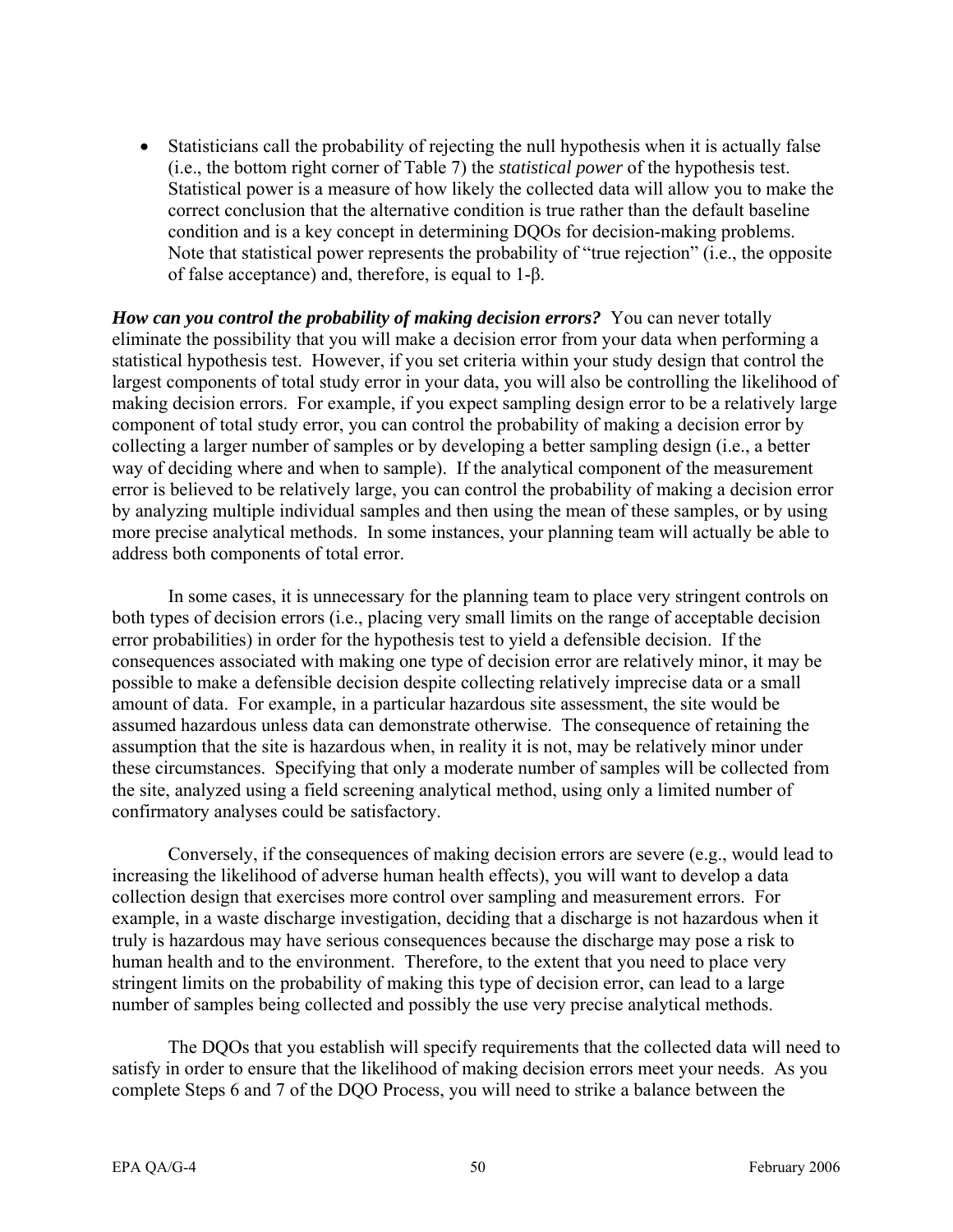consequences of making decision errors and the costs that you will incur in collecting data that achieve the performance and acceptance criteria (data quality objectives) that you set. It may be necessary to iterate between Step 6 and Step 7 several times before this balance is achieved. This is not an easy part of the DQO Process. Rather than specifying arbitrary limits (e.g., "probability of a false rejection decision error will not exceed 0.05; probability of a false acceptance decision error will not exceed 0.20"), your planning team should fully explore balancing the risk of making incorrect decisions with the potential consequences associated with these risks. In the early stages of DQO development, it is recommended that a very stringent choice be made initially so that the planning team can investigate the resulting consequences of that choice during their activities under Step 7 of the DQO Process. As the process is iterated in arriving at an acceptable balance, the planning team gains the information they need to determine whether the requirements should be relaxed. Software that enables the planning team to investigate alternatives is discussed in Step 7 of the DQO Process.

When multiple decisions units exist and, therefore, multiple decisions are to be made, then the team needs to consider whether they want to limit the probability of making at least one incorrect decision (e.g., leaving at least one contaminated unit unremediated), rather than the probability of making an incorrect decision for a particular sampling unit. The probability of making at least one incorrect decision increases exponentially with the number of decisions to be made. In statistical language this is known as controlling the "experiment-wise" error rate, while controlling for the probability of making an incorrect decision for a particular unit corresponds to controlling the "comparison-wise" error rate. If multiple decisions are expected and the planning team wishes to control the experiment-wise error rate, then it is necessary to implement appropriate multiple comparison procedures within the statistical analysis of the data.

*How do you express "quality" with regard to making a decision from a statistical hypothesis test?* A graphical tool called a Decision Performance Curve is used to characterize the desired level of quality associated with applying a statistical hypothesis test to collected data in order to make a decision. Statisticians refer to this curve as an "operating characteristic curve" or a "power curve." Figure 7 depicts two examples of a Decision Performance Curve when testing the null hypothesis that the true (unknown) value of a parameter falls below some Action Level (baseline condition) versus an alternative hypothesis that it exceeds the Action Level (alternative condition). The horizontal axis (x-axis) of Figure 7 lists the range of possible true values for the parameter (which includes the Action Level), while the vertical axis (y-axis) lists the range of probabilities (from 0 to 1) of deciding from the test that the true value of the parameter exceeds the Action Level (i.e., the alternative condition is true). Intuitively, when the true value of the parameter is very low, the chance any collected data will lead you to decide that the true value exceeds the Action Level will be low. This chance increases when the true value of the parameter becomes close to the Action Level.

If you had perfect knowledge of the true value of the parameter of interest (purely hypothetically) you would never make an incorrect decision. Therefore, for all values of the xaxis that fall at or below the Action Level (i.e., the baseline condition), the Decision Performance Curve would specify a probability of 0 (i.e., no possibility of rejecting this hypothesis). For all values of the x-axis that fall above the Action Level (i.e., the alternative condition), the Decision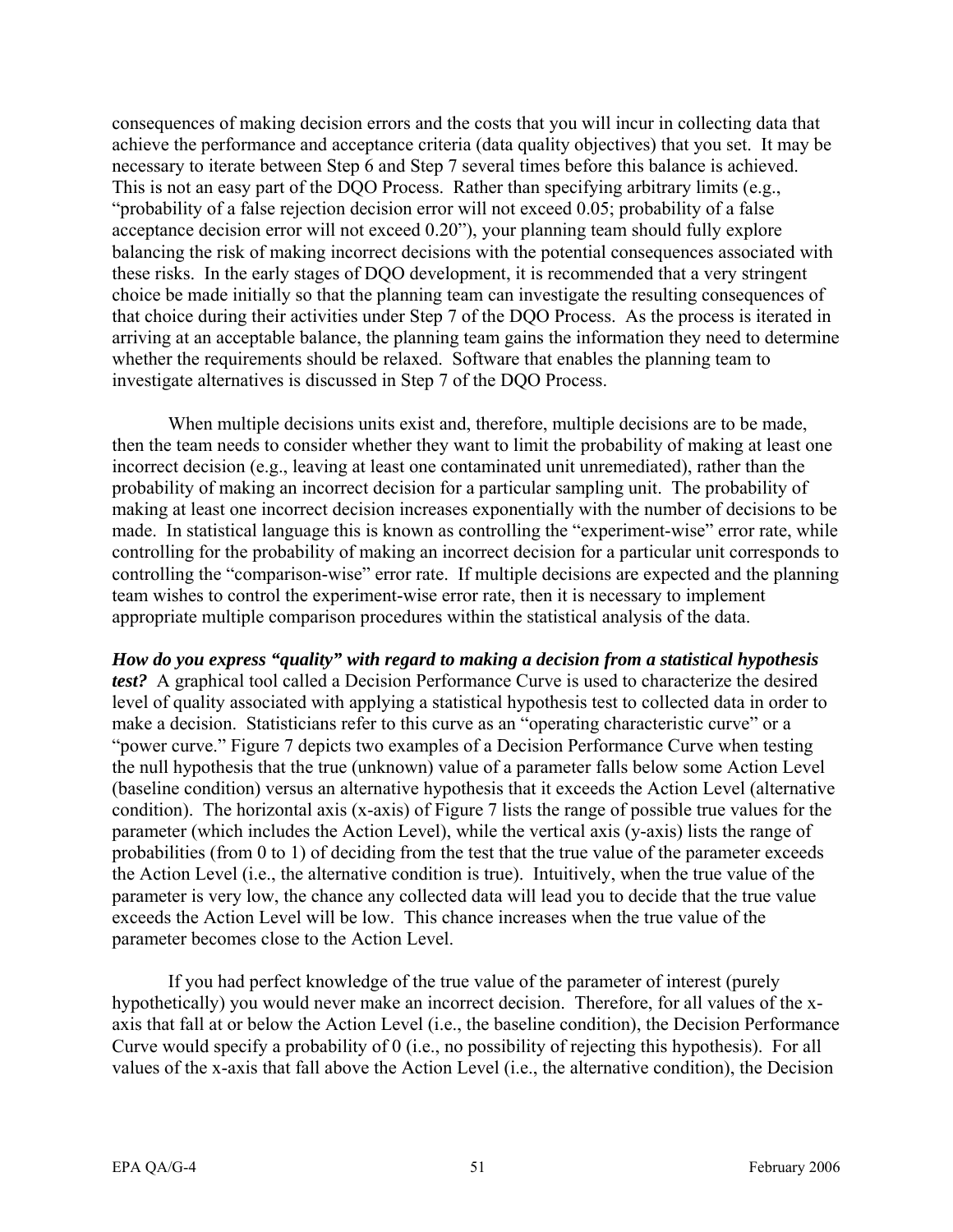Performance Curve would specify a probability of 1 (i.e., certain rejection). This scenario is represented by the "ideal" Decision Performance Curve in Figure 7. However, because you will



**Figure 7. Two Examples of Decision Performance Curves** 

perform this hypothesis test using collected data having inherent variability and uncertainty, the chance of rejecting this hypothesis will more realistically increase gradually from near 0 for true values far below the Action Level, to near 1 for true values far above the Action Level. This is represented by the "realistic" Decision Performance Curve in Figure 7. The shape and steepness of the Decision Performance Curve is a consequence of a number of factors, including the sample design, the precision associated with the collected data, and the number of samples taken.

As seen in the remaining discussion in this section, Step 6A of the DQO Process involves defining the baseline condition for your test and establishing tolerable limits on decision error probabilities at a few critical points along the x-axis of Figure 7 (i.e., possible true values of the parameter of interest). This will result in *Decision Performance Goals* which, when plotted, will approximate a Decision Performance Curve and specify your tolerable risks of making decision errors.

*How do I define the baseline condition for my test?* The baseline condition (i.e., null hypothesis) is assumed to hold unless convincing information from your collected data to make you reject it in favor of the alternative condition. Together, the baseline and alternative conditions cover the entire range of possible true values of the parameter being characterized (i.e., the x-axis in Figure 7). For this discussion, we will continue to use the term *Action Level* to represent the value in this range of possible true values that serves as the dividing line between the baseline and alternative conditions (this was determined in Step 5 of the DQO Process).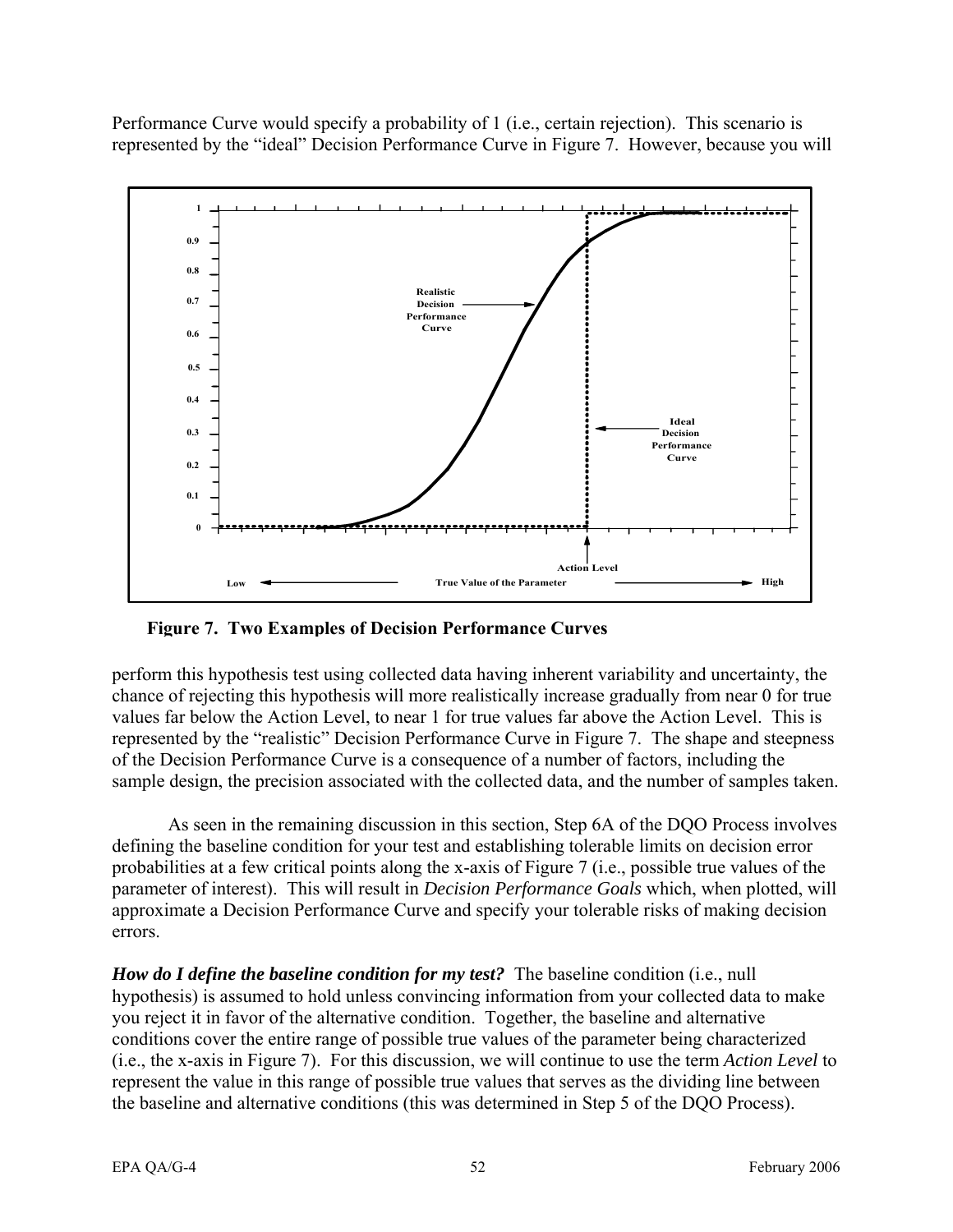In certain instances, the baseline condition may be prescribed for you in regulations. For example, the baseline condition in RCRA facility ground water monitoring is that the concentration is within background levels (i.e. the true parameter value is below the action level). In the absence of regulatory considerations, the planning team should define the baseline condition by evaluating the potential consequences of making decision errors based on the outcome of the statistical hypothesis test, and as a result, taking the wrong actions. For example, incorrectly accepting a baseline condition that remediation of a contaminated site is unnecessary could result in adverse health effects from the continued exposure, and a loss of integrity if the error is later discovered. In contrast, incorrectly concluding that this baseline condition be rejected could lead to unnecessary remediation costs and a diversion of resources from more urgent problem areas. You need to determine which of these two types of decision errors has the more severe consequences, especially when the true value of the parameter is near the Action Level. For example, if false rejection is the more severe decision error, then you would define the baseline condition to represent a range of possible true values for the parameter for which the probability of a false rejection is likely to be low. Finally, defining the baseline condition can be done, in part, based on prior knowledge. For example, you may have good cause to believe that the true value for the parameter is above some specified level, and therefore, you define the baseline condition to correspond to this situation and require your data to demonstrate otherwise.

*What is a "gray region," and how does it enter into determining data quality criteria?* Within the possible values that makes up the alternative condition is a set of values that start at the Action Level and extends to the left or right of the Action Level depending on the choice of baseline condition; it is called the gray region. This region is really where it is "too close to call", where the consequences of making a decision error are relatively minor. The gray region is illustrated by shaded areas within Figures 8 and 9, which represent the following two scenarios:

Figure 8: When the alternative condition represents all possible parameter values above an Action Level:

- $\bullet$  H<sub>0</sub>: the parameter is equal to or less than the Action Level
- $\bullet$  H<sub>A</sub>: the parameter exceeds the Action Level

Figure 9: When the alternative condition represents all possible parameter values below an Action Level:

- $\bullet$  H<sub>0</sub>: the parameter equal to or exceeds the Action Level
- $\bullet$  H<sub>A</sub>: the parameter is less than the Action Level

Note that while Figures 8 and 9 appear to look similar, the gray region has switched depending on how the baseline condition is defined: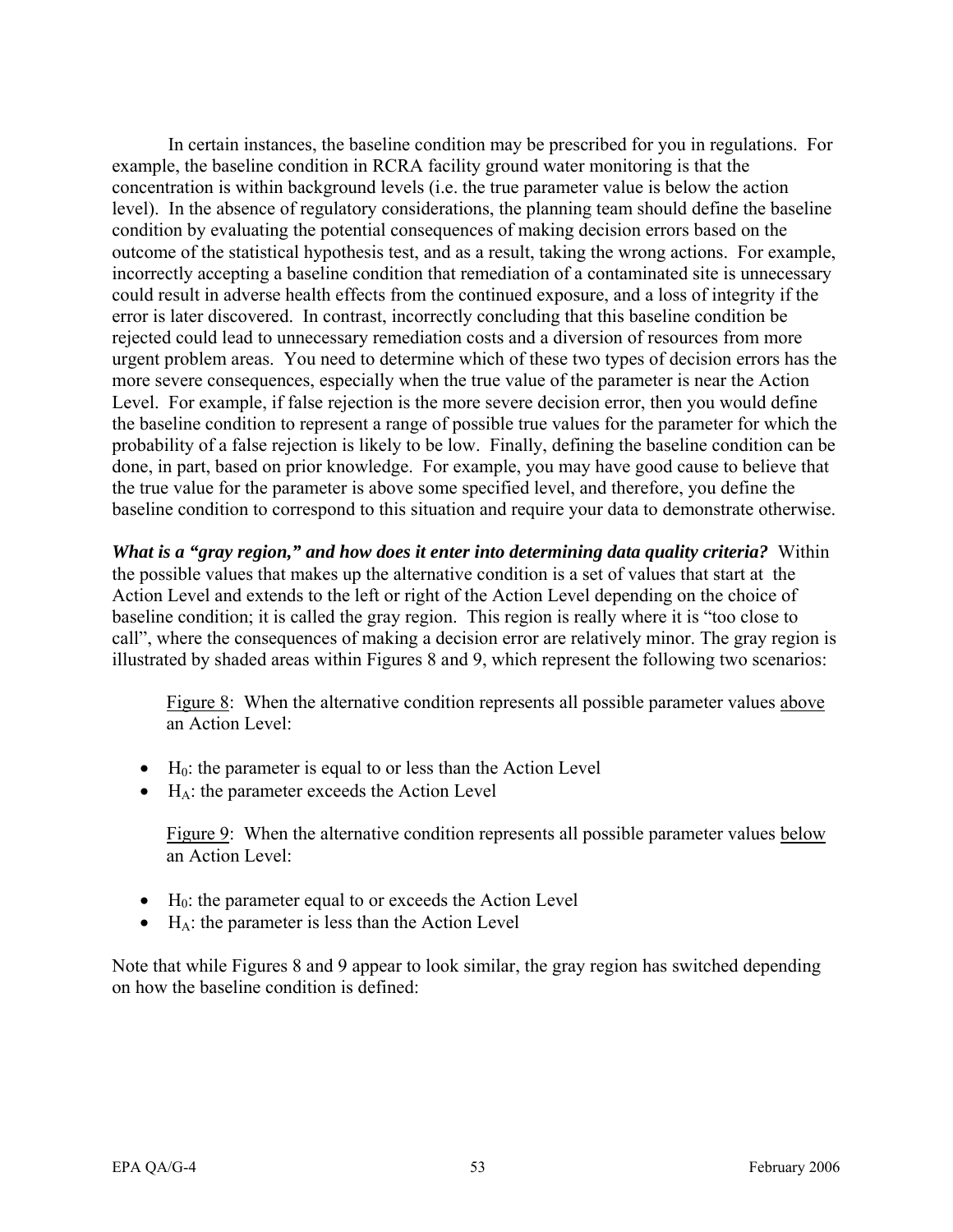

**Figure 8. Diagram Where the Alternative Condition Exceeds the Action Level** 



**Figure 9. Diagram Where the Alternative Condition Falls Below the Action Level**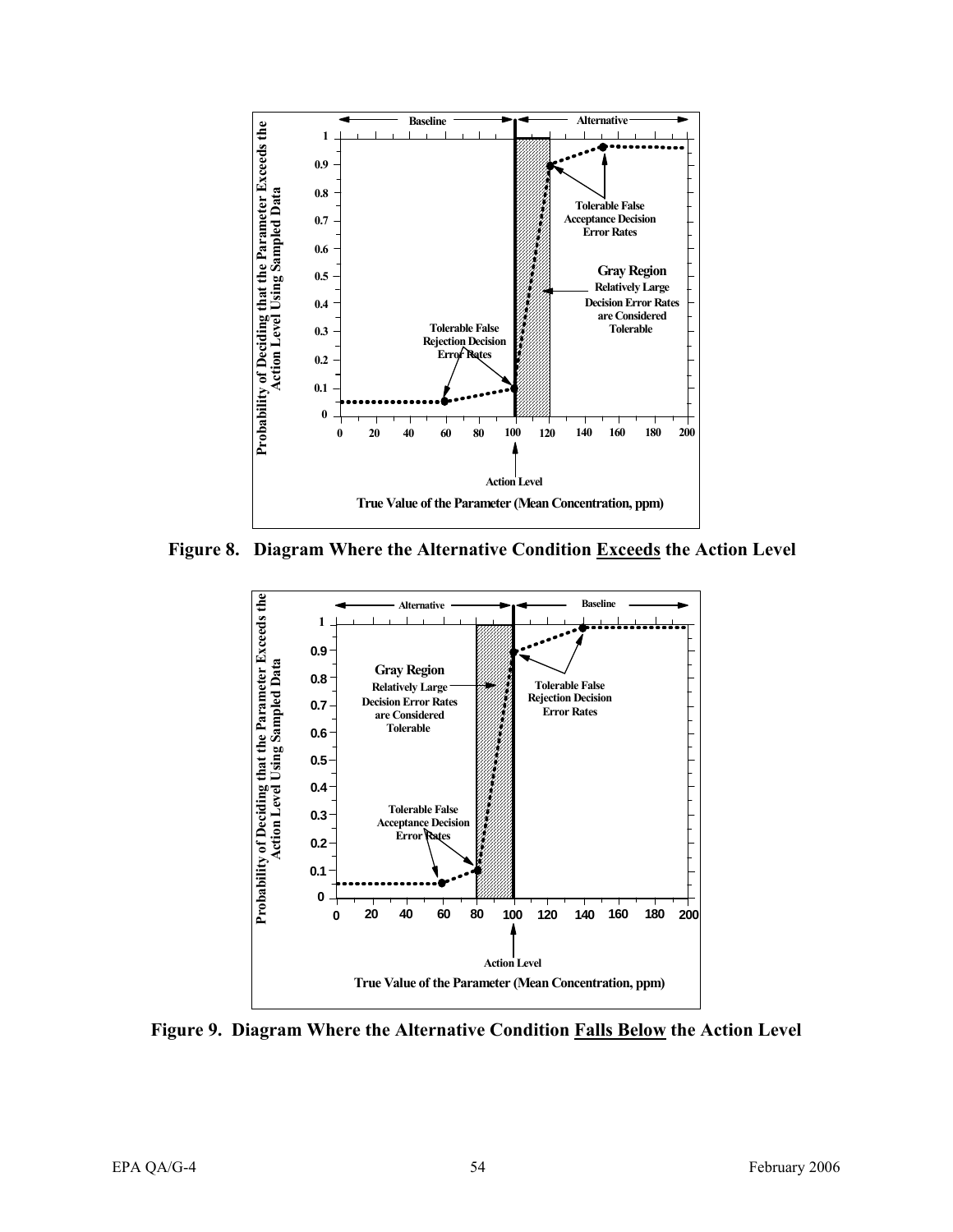- In Figure 8, the baseline condition corresponds to possible values of the parameter that fall below the Action Level. Therefore, the curve in this figure represents the probability of rejecting  $H_0$  for  $H_A$ . Thus, portions of the curve falling to the left of the Action Level represent the probability of making a false rejection error  $(\alpha)$ , while portions of the curve falling to the right of the Action Level represent the false acceptance error  $(\beta)$  [reading from the top down].
- In Figure 9, the baseline condition corresponds to possible values of the parameter that fall above the Action Level. Therefore, the curve in this figure represents the probability of failing to reject  $H_0$  for  $H_A$ . Thus, portions of the curve falling to the left of the Action Level represent the probability of making a false acceptance error, while portions of the curve falling to the right of the Action Level represent the false rejection error  $(\alpha)$ [reading from the top down].

If you had perfect information from which to make a decision, you would reject the assumption that the baseline condition was true whenever the true value of the parameter was within the gray region. However, because you won't have perfect information, Figures 8 and 9 suggest that the probability of rejecting the assumption that the baseline condition was true can be relatively small at values within the gray region that are close to the Action Level. This would imply a large probability of a false acceptance decision error. This happens because you want to control the probability of a false rejection decision error within the range of possible parameter values that fall within the baseline condition. The high likelihood of making a false acceptance error within this region, and your recognition and acceptance of this high likelihood, is what gives the "gray region" its name.

The gray region is bounded on one side by the Action Level and the other by that value where the consequences of making a false acceptance decision error becomes serious, i.e. the consequences of committing a false acceptance decision error would be significant. In general, the narrower the gray region, the greater the number of samples you will need in order to achieve the criteria you've placed on the false acceptance decision error probability, because the area in which high false acceptance error probabilities are considered tolerable is reduced. In statistical hypothesis testing language, the width of the gray region is called the minimum detectable difference and is often expressed as the Greek letter delta  $(\Delta)$ . This value is an essential part of the calculations that statisticians use to determine the number of samples that need to be collected so that you will have your stated confidence in decisions made based on the data collected.

It should be emphasized that the curves plotted in Figures 9 and 10 are graphical portrayals of Decision Performance Goals that are established during a study's planning phase prior to formulating a sampling design. More discussion regarding the use and interpretation of these figures is given at the end of this section.

*What if I determine that I don't need to specify a gray region for my problem?* In some situations, you may be making a decision from collected data without controlling one or both types of decision errors. In particular, if you are not controlling for false acceptance decision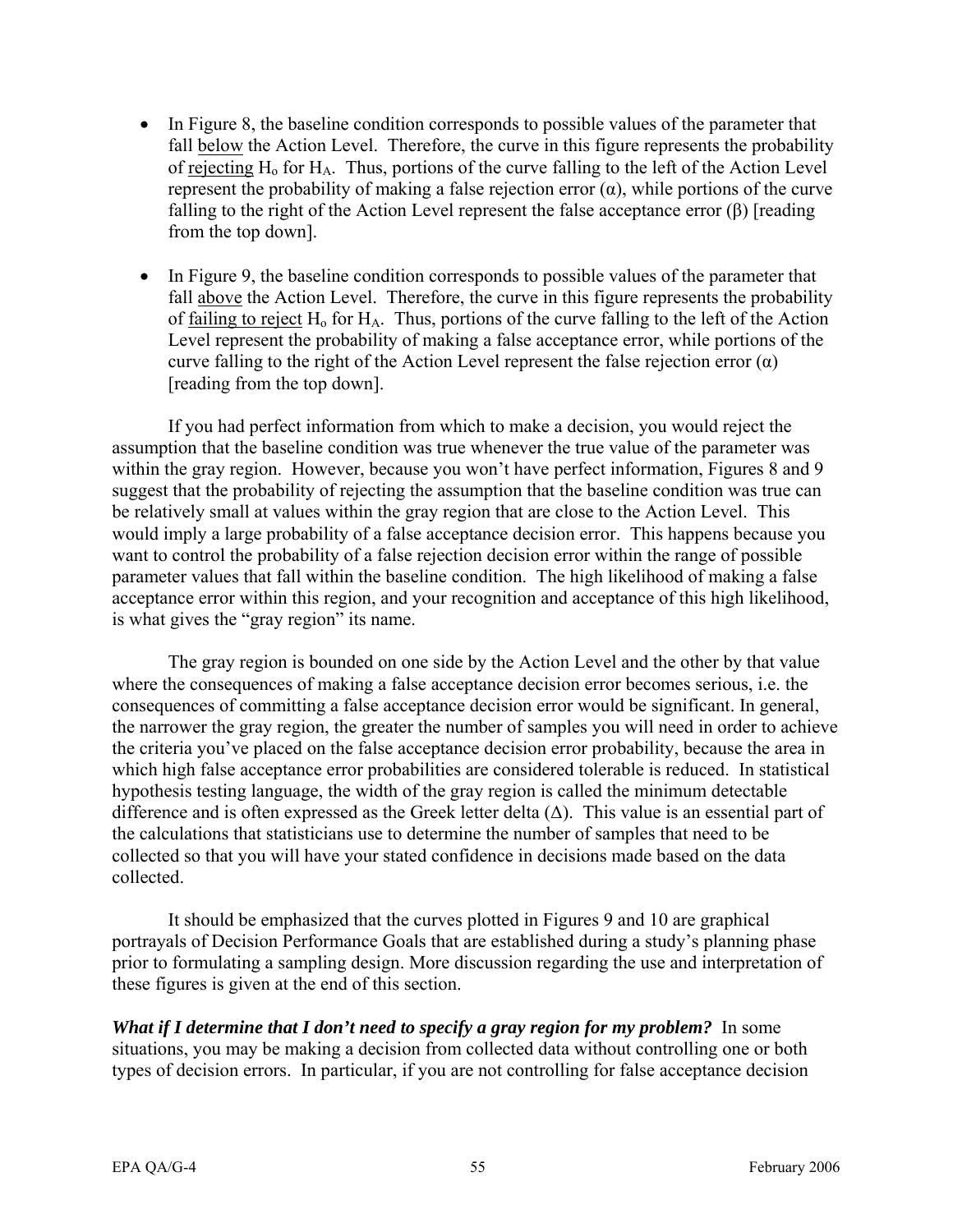errors, you are not specifying a gray region for your test. Consider the following two situations that may not lead to specifying a gray region:

- Some regulations require that an upper confidence bound on the value of a decision parameter (i.e., the largest value which the parameter can hold with a specified level of confidence) be compared to an Action Level. While this approach will control the probability of making a false rejection decision error, it does not control against making false acceptance decision errors.
- You may wish to use your data to make a yes/no decision simply by comparing a calculated mean value to some Action Level, without considering the variability associated with the calculated mean. In this situation, you are not performing a statistical hypothesis test and, therefore, are not specifying limits on making a wrong decision.

In both of these situations, you should specify as many Decision Performance Goals as your problem requires (e.g., control for false rejection decision errors such as in the first of these two situations). Then, you should design a plan for generating data that attempts to generate a decision performance curve (Figure 7) that achieves the Decision Performance Goals that you may have specified, plus is as steep as possible given your constraints on available resources. This will help keep false acceptance error probabilities low, although you may not necessarily have specified tolerable limits on these probabilities for possible parameter values that represent the alternative condition.

*How do you establish tolerable limits on decision error probabilities?* At one possible value of the parameter of interest, a *decision error limit* is the maximum probability that you are willing to tolerate of a decision error occurring, given that the true value of the parameter equals that particular value. By establishing decision error limits, you are expressing your tolerance for uncertainty and the risk you are willing to assume for making an incorrect decision.

At a minimum, there are two decision error limits you should specify:

- A false rejection decision error limit at the Action Level (which represents one boundary of the gray region)
- A false acceptance decision error limit at a point that will represent the other boundary of the gray region.

You set stringent decision error limits (i.e., low limits) when severe consequences (such as extreme risks to human health) would result from a particular decision error, and less stringent limits when moderate consequences would result. In general, the consequences of making a decision error become more severe as you consider possible values of the parameter that are farther away from the Action Level, and decision error limits should decrease as a result.

The most stringent decision error limits for environmental data are typically 0.01 (1%) for both false rejection and false acceptance decision errors. Therefore, this guidance recommends using 0.01 as the starting point for setting both false acceptance and false rejection decision error limits. If your planning team determines that the consequences of making a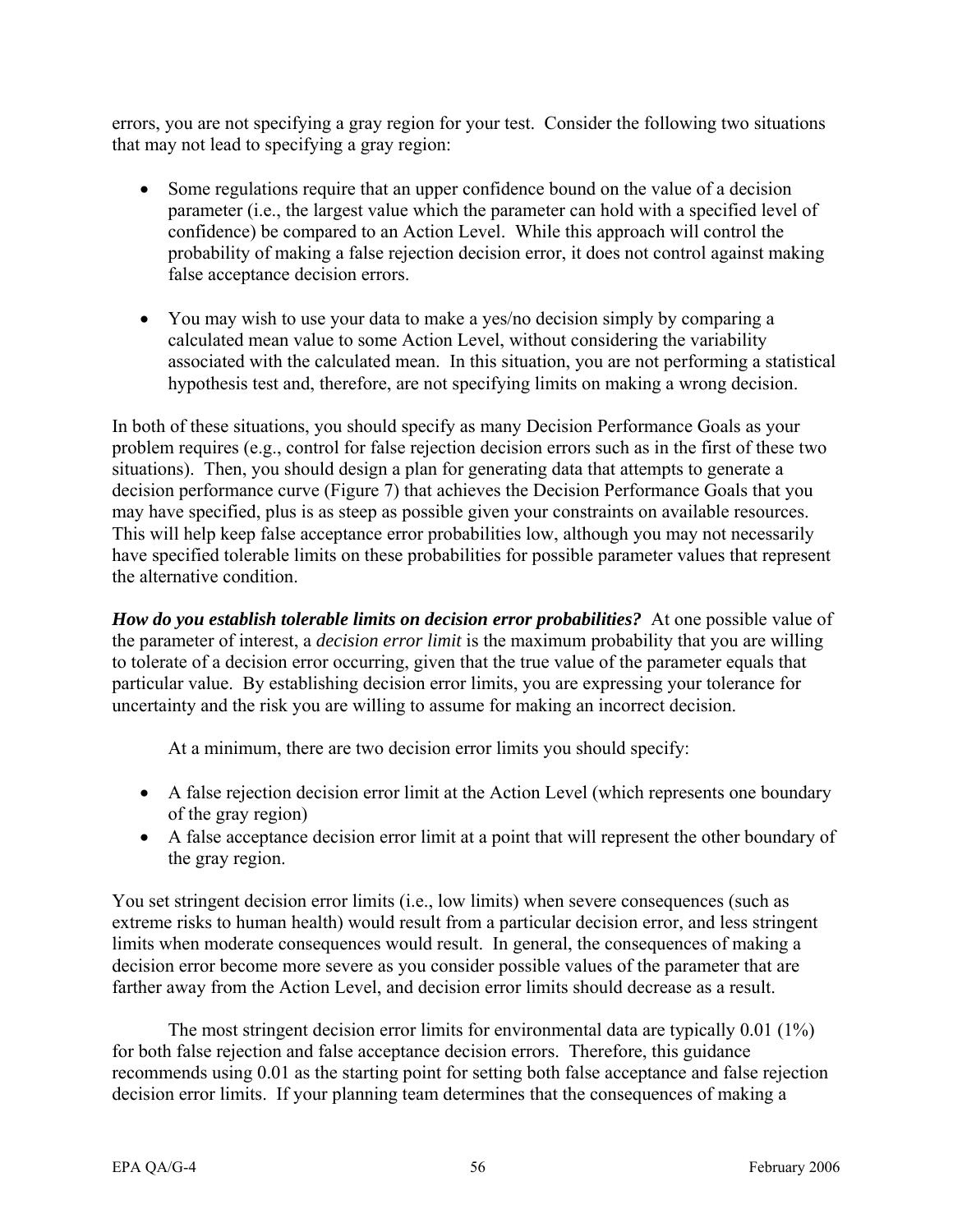decision error are not severe enough to warrant a decision error limit as low as 0.01, you can select a higher starting point, but you should document the rationale for doing so. This rationale may include regulatory guidelines; potential impacts on cost, human health, and ecological conditions; and sociopolitical consequences.

The value of 0.01 should not be considered a prescriptive value for setting decision error limits, nor has EPA set policy that encourages the use of any particular decision error limit. However, some programs (e.g., Superfund) may give alternative guidance on starting points for setting decision error limits. For example, *Soil Screening Guidance: User's Guide* (U.S. EPA, 1996) recommends starting values of 0.05 for the false rejection decision error limit and 0.20 for the false acceptance decision error limit. The actual values that your planning team selects will depend on the specific characteristics of the problem being investigated.

Note that in addition to illustrating the concept of a gray region, Figures 8 and 9 contain points representing decision error limits at four critical values which can possibly serve as the true value of the parameter of interest. By specifying these decision error limits and by showing how the x-axis is divided into two regions associated with baseline and alternative conditions, these two figures provide a graphic display of the Decision Performance Goals for their respective situations. By connecting the plotted points with straight lines, the result is a special schematic representation of a Decision Performance Curve, a *Decision Performance Goals diagram*. Your sampling design team will use this information to establish criteria for any sampling plan they design.

## Interpreting Figures 8 and 9

This section is a more detailed look at Figures 8 and 9, which represent statistical hypothesis tests performed to characterize a mean contaminant concentration level. Professional judgment indicated that possible values for this parameter range from the analytical detection limit (essentially zero for purposes of this example) to 200 ppm, while a permit for this investigation has established an Action Level of 100 ppm. This Action Level distinguishes the two regions representing the baseline and alternative conditions.

First, consider Figure 8, where the baseline condition represents all possible parameter values below the Action Level. Here, a false rejection decision error would occur if you conclude that the true parameter value is greater than the Action Level, when, in fact, it is really less, while a false acceptance decision error would occur if you conclude that the true parameter value is less than the Action Level when, in reality, it is above the Action Level. Within the range of possible parameter values that represents the alternative condition, the second boundary of the gray region was determined as follows:

• If the true parameter value fell below the Action Level (100 ppm) but your estimate from the data was 101 ppm, you will have committed a false rejection decision error because you rejected the baseline condition. However, the planning team determined that the consequence of committing this error at 101 ppm was minimal with regard to human health and financial resources, and determined that it was permissible to have a high false rejection decision error probability at this parameter value.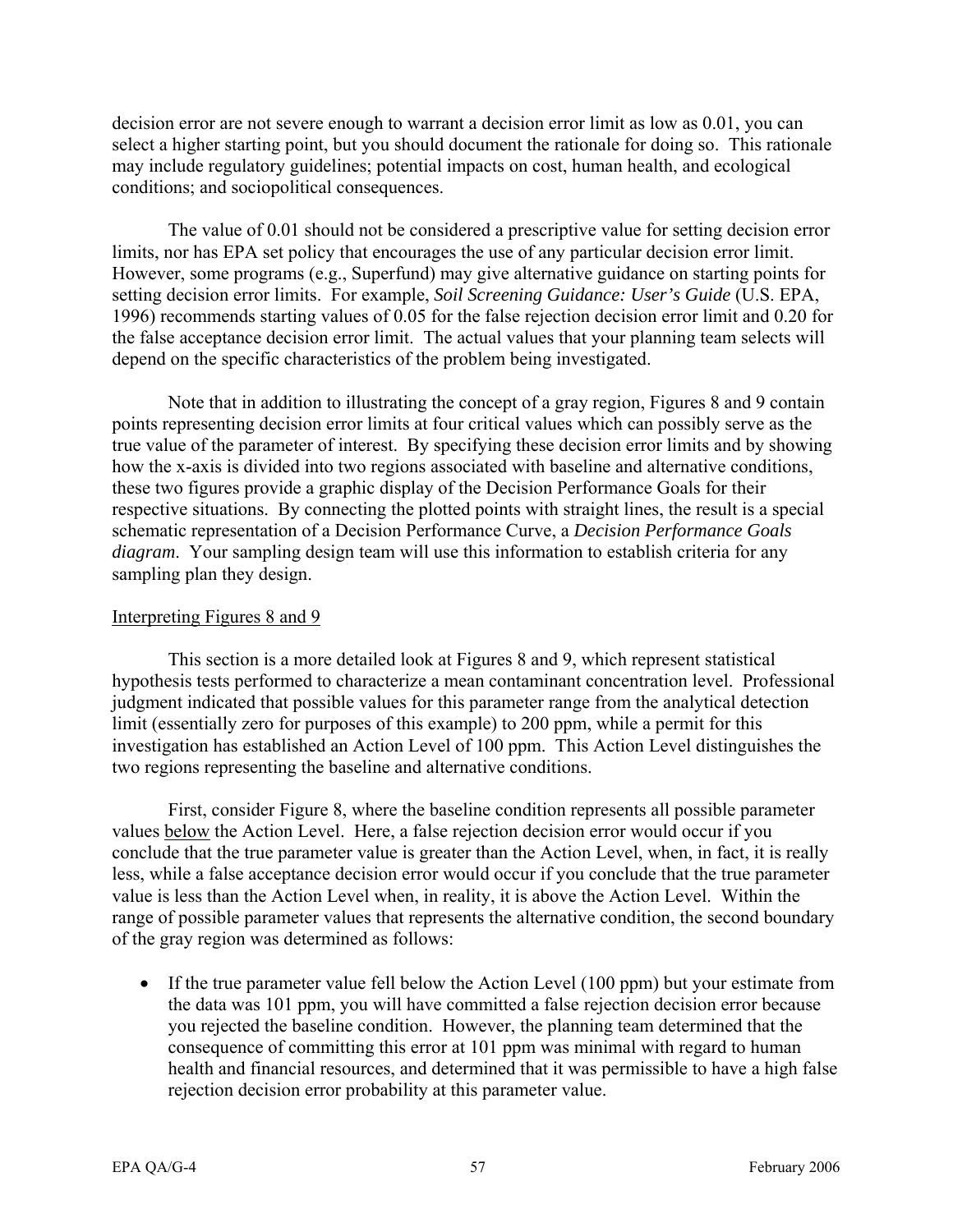• In considering other possible true values of the parameter within the alternative region, the planning team determined that the false acceptance decision error probability did not need to be controlled at values below 120 ppm. However, making a false acceptance decision error at 120 ppm would result in an elevated risk of adverse health effects. Therefore, the planning team specified 120 ppm as the first value at which the probability of a false acceptance decision error needs to be controlled. As a result, it was taken to equal the second boundary of the gray region.

Upon determining the gray region, the planning team then evaluated possible decision error limits at various true values of the parameter, balancing the consequences of making these decision errors with the resources required to achieve the decision error limits that they would set. They agreed to place a limit of 0.10 (10%) on the probability of making a false acceptance decision error at 120 ppm (This would correspond to a 90% chance of correctly rejecting the baseline assumption at 120 ppm). The planning team also determined that the probability of making a false acceptance decision error at 160 ppm should be no more than 0.05 (5%), due to the heightened risk of adverse health effects at this level. In a similar manner, the planning team determined that if the true parameter value was at the Action Level (100 ppm), the probability of making a false rejection decision error should be no more than 0.10 (10%), and at 60 ppm, this probability should be no more than 0.05 (5%). A Decision Performance Goal diagram results by connecting the four points on this graph.

Consider Figure 9, where the baseline condition represents all possible parameter values above the Action Level. The Decision Performance Goal diagram looks very similar to that of Figure 8, except that the regions representing baseline and alternative conditions have switched, and therefore, the gray region is on the other side of the Action Level. Figure 9 shows that at the Action Level, the planning team will tolerate a 10% chance of making a false rejection decision error, while the false rejection decision error limit decreases to 0.01 (1%) if the true value of the parameter equaled 140 ppm. At the edge of the specified gray region, 80 ppm, the planning team is willing to tolerate a 10% risk of making a false acceptance decision error, while this decision error limit reduces to 5% if the true value of the parameter is 60 ppm.

# **6.2.2 Estimation (Step 6B)**

The inherent variability and uncertainty in your collected data indicates there will be uncertainty associated with your estimate. The extent of uncertainty needs to be reported along with the actual estimate itself. By designing the data collection process appropriately you can control the level of uncertainty in your parameter estimates to achieve criteria that you and your planning team find acceptable.

The bias and precision associated with your collected data directly impact the level of uncertainty in parameter estimates. Bias and precision (collectively known as accuracy) are two principal attributes, or characteristics, of data quality in environmental studies. Bias represents systematic error (i.e., persistent distortion that causes constant errors in a particular direction), while precision represents random error (i.e., error among repeated measures of the same property under identical conditions, but not systematically in the same direction or of the same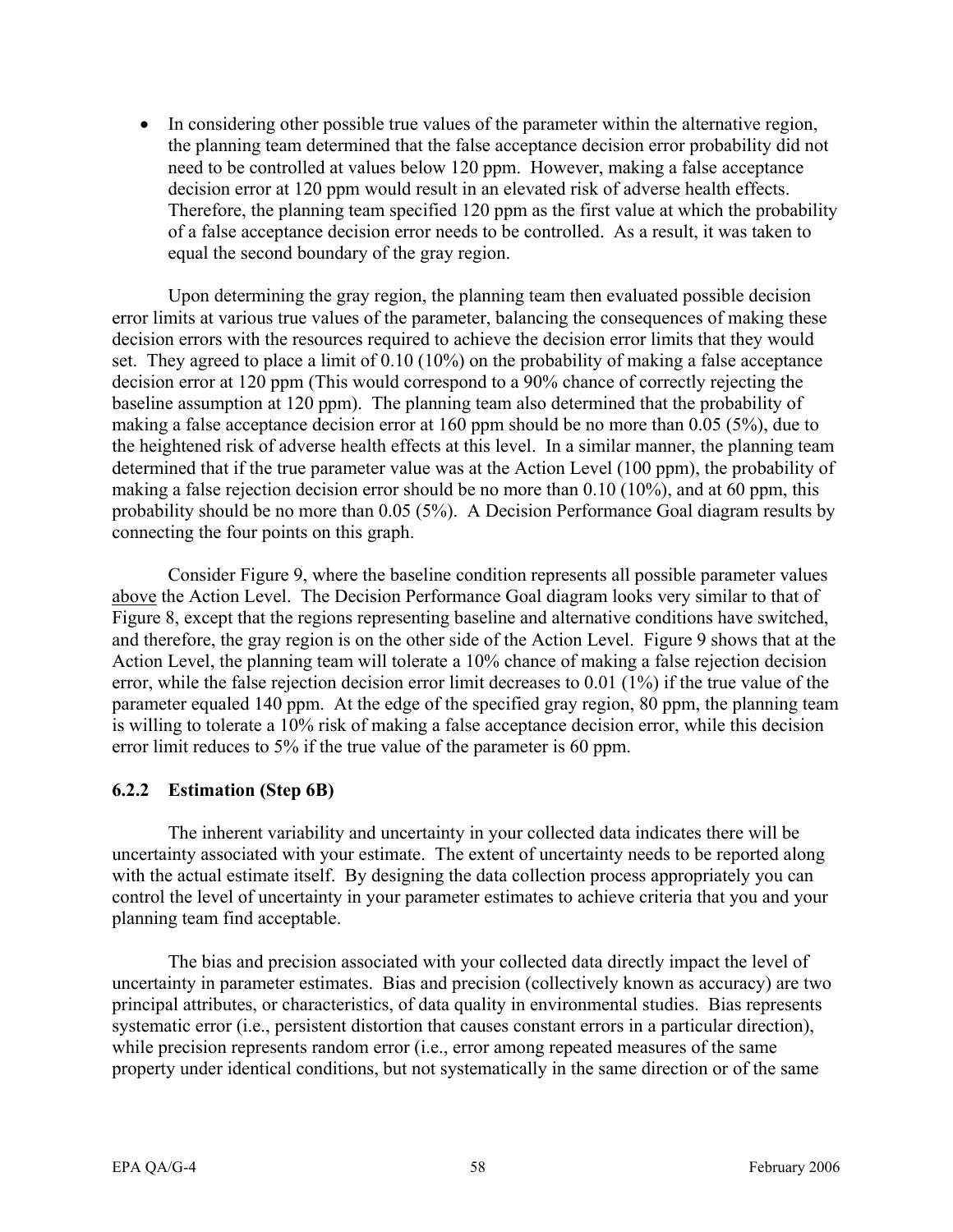magnitude). As part of the DQO Process, you should ensure that information on bias and precision are documented in the QA Project Plan.

*What are some examples of estimates commonly calculated for environmental studies?*  Typically, managers are interested in estimating "average" conditions and/or "extreme" conditions. Selecting a summary statistic to represent the condition of interest to the sponsor of an investigation is an important first step in planning an environmental study and is in many respects equivalent to establishing a decision rule for a decision-oriented study. The choice of statistic should take into consideration the underlying shape of the distribution from which the samples were taken. If the distribution is skewed, the mean would be a poor estimate of the average condition, and instead a median would be more appropriate. Transforming data sets, for example a log-transformation, may be useful in some cases, but estimates on transformed data are often very difficult to interpret. Finally, it also is important to have some measure of uncertainty or precision for the selected estimate in mind, so that during the planning phase of the data collection effort it is possible to express desired levels of certainty, and the design (type, number and quality of measurements) can be targeted at achieving the expressed criteria. Confidence intervals and other uncertainty indicators can be established around point estimates as well as around slopes, ratios and even contours (e.g., isopleths).

Examples of real-world estimates for which data are frequently collected:

- Means or medians to characterize the "average" characteristic of a population;
- Upper percentile, upper confidence limit (UCL) or upper tolerance limit to characterize the extreme values in a population;
- Exposure point concentrations used in risk assessments as a conservative estimate of central tendency (for example, 95% UCL on the mean);
- Bivariate relationships such as slopes or ratios that can be used in modeling (for example, to model transfer of contaminants between an environmental media such as soil, sediment or water to tissue of exposed organisms);
- Estimates of total study variance for use in designing follow-on data collection efforts or refining monitoring programs;
- Estimates of measurement bias and precision and associated minimum detection limits or quantitation limits for use in determining how well a measurement method performs for a specific range of concentrations;
- Rates of processes such as flow rates, rates of biologically mediated transport of contaminated soil or sediment, rates of contaminated water movement through the vadose zone, evaporation rates, environmental half-life, or temporal trend lines;
- Estimates of toxicity or Toxicity Reference Values;
- Spatial contours representing the location and area predicted to be at or above some concentration of interest;
- Population size, recruitment rate, total biomass, rates of primary or secondary productivity;
- Proportions, such as the proportion of time a measurement exceeds a threshold.

*In what ways can I express uncertainty in a parameter estimate?* You will most often express uncertainty in a parameter estimate in one of two ways: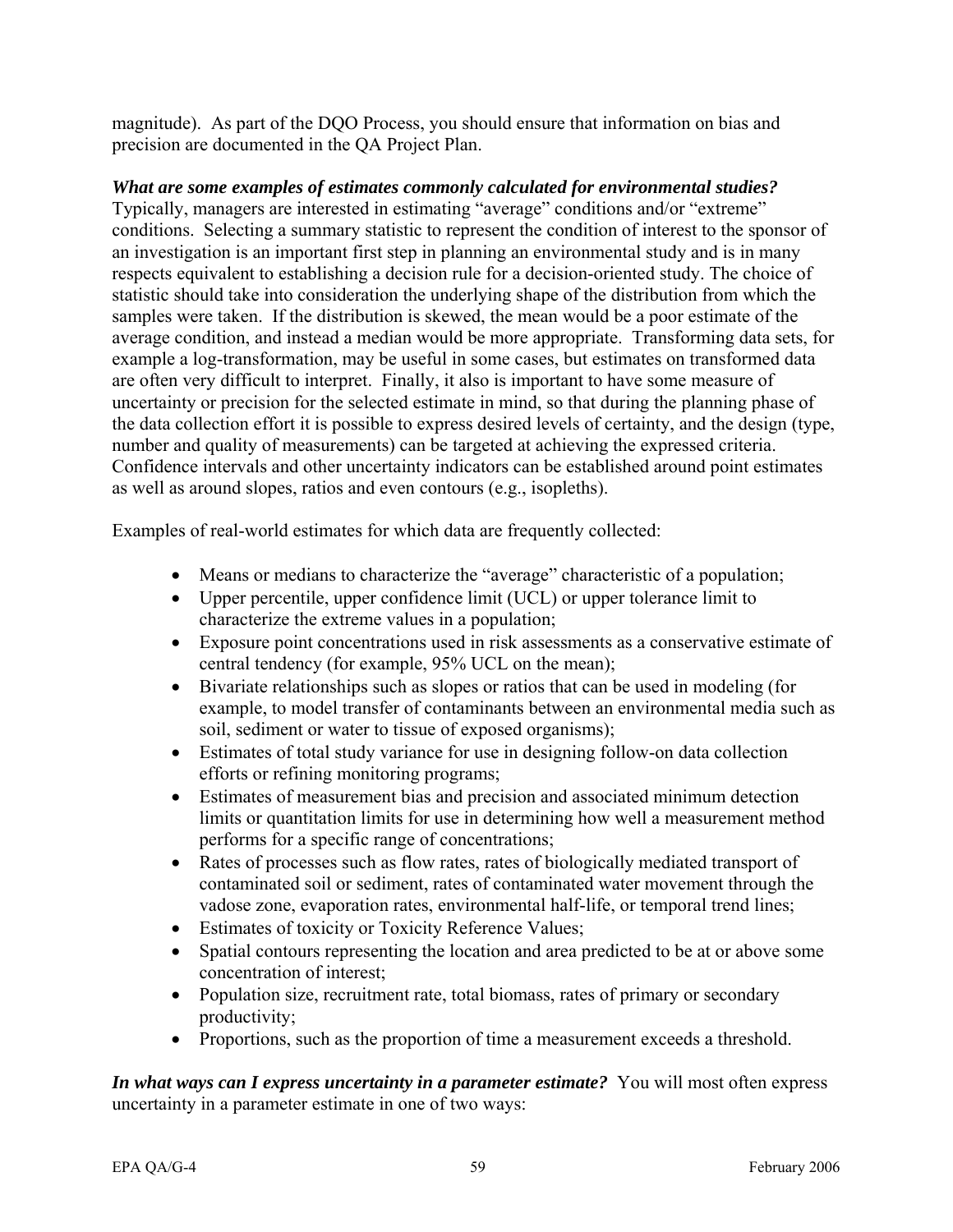- As a standard error, reported either in absolute or relative terms (but not easy to interpret).
- By expanding the single point estimate to cover an interval of possible values (a confidence interval or confidence limit, a tolerance interval or tolerance limit, or a prediction interval or prediction limit, which are easier to interpret).

By choosing a method for expressing uncertainty, you are specifying a performance metric that quantifies uncertainty and, therefore, allows you to establish limits against which this quantity can be compared. Similar to statistical hypothesis testing, levels of uncertainty that you find tolerable will be derived by considering the potential consequences associated with high levels of uncertainty and balancing this with available resources and other constraints that you may encounter.

## **Standard Errors**

The standard error calculation frequently depends on factors that include the amount of data available, the underlying distribution, and the variability in the data used to calculate the parameter estimate. A standard error can be expressed in either absolute form (i.e., a single number that accompanies the estimate) or relative to the value of the parameter estimate (i.e., a proportion or percentage of the estimate). When the standard error is expressed in relative terms, you are able to more easily specify criteria on the size of the standard error. For example, you can specify a goal that the standard error will not exceed 30% of the value of the parameter estimate. As you can achieve this goal only by collecting a sufficient amount of data that achieve a certain degree of precision, this requirement would contribute to the performance or acceptance criteria that you establish for the collected data.

An example of performance or acceptance criteria placed on the data for controlling the magnitude of a standard error:

• A sufficient amount of data will be collected to ensure that the standard error associated with the estimated mean concentration is no higher than 40% of the mean estimate.

## **Statistical Intervals**

Often decisions have to be made from a limited amount of sample data. For example, the property owners need to assess lead concentrations in soil before converting the site to a residential community. Six random sample data values can be described by a "point estimate" that provides a concise summary of the sample results. A statement such as "The average lead concentration for the 6 sediment samples was 2.3 ug/g" gives an overview of lead concentrations in those 6 samples but does not provide any information about the precision of the estimate. It is unlikely that lead concentrations on the site are 2.3 ug/g; however, we would expect lead concentrations to be somewhat close to that value.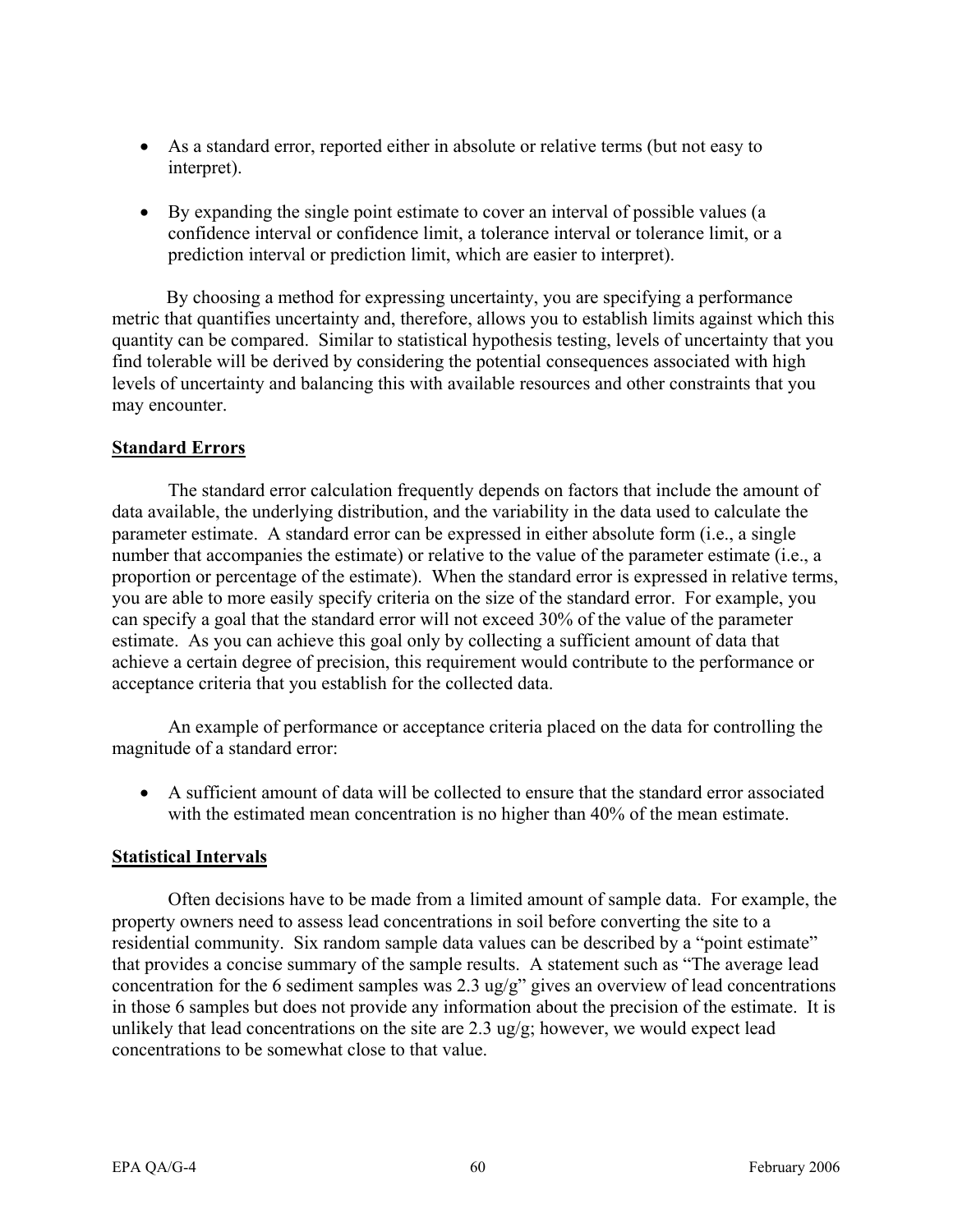One way to quantify uncertainty is to construct a statistical interval around a point estimate. There are a variety of statistical intervals that can be constructed from sample data. The appropriate interval depends on the specific application. Three of the most frequently used intervals are confidence intervals, tolerance intervals and prediction intervals.

*Which statistical interval should I use?* First it is important to consider whether your main interest is in describing the population from which the sample has been taken, or in predicting the results of a future sample from the same population. Intervals that describe a population include confidence intervals for the population mean or population standard deviation. Tolerance intervals contain a particular portion of the population with a specified probability. Prediction intervals, on the other hand, can be for a future single value, a future mean or future standard deviation.

# **Confidence Intervals**

A confidence interval is an interval used to estimate a population parameter from sample data. It is generally composed of two parts, an interval calculated from the data and a confidence level associated with the interval. The confidence interval is generally of the form: point estimate  $\pm$  margin of error (read as "estimate plus or minus margin of error"). The point estimate is a single value computed from the sample data. To account for the possibility of estimation error, the margin of error is included in the confidence interval to provide a range of possible parameter values. The margin of error is what determines the width of the confidence interval.

In addition to the confidence interval, there is a confidence level associated with the interval. A confidence level gives the probability that the interval will capture the population parameter in repeated sampling. Therefore, you can infer that you have a certain level of confidence that the interval contains the true value of the parameter. In other words, you are stating how confident you are in the process that produces the interval. The level of confidence is expressed in terms of a percentage, e.g., 95% confidence. The larger the percentage, the more confident you are that the interval contains the true value of the parameter. Consequently, the higher the confidence level, the wider the interval. Thus there is a trade-off between how confident you are and how wide your interval will be.

One of the most common confidence intervals constructed is a confidence interval to contain the population mean. Confidence intervals can, however, be constructed for any population parameter of interest.

*How are confidence intervals for the population mean constructed?* A sample mean is calculated and used as the estimate around which the interval is constructed. The margin of error used to construct the interval depends on the assumption that was made about the population distribution and the sample standard deviation.

Confidence intervals for the population mean are easy to construct and easy to understand. However, as with the construction of any statistical interval, the interval is strongly affected by outliers. Fortunately, the procedures are robust with respect to deviations from the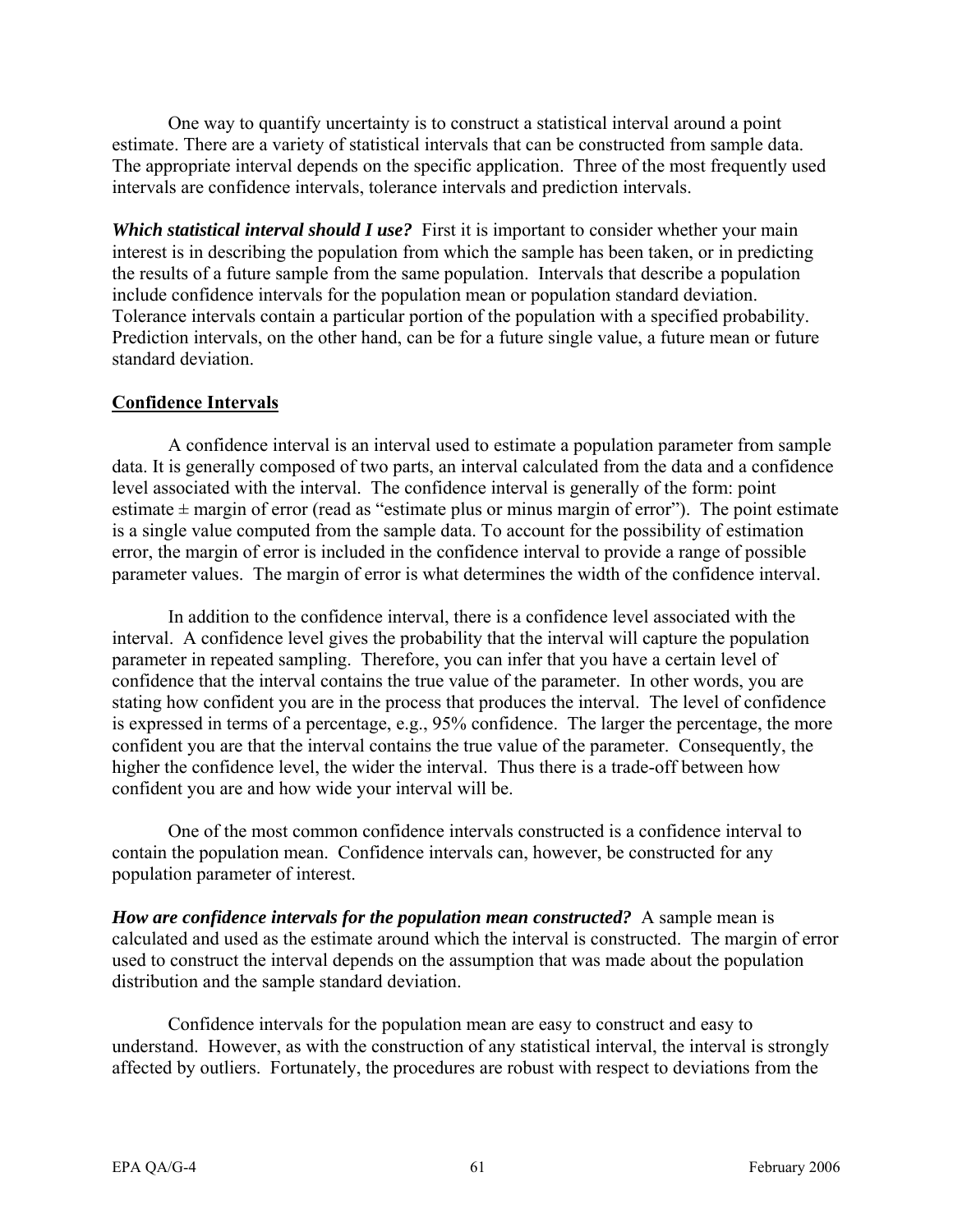assumption of normality when there are no outliers, especially when the population distribution is roughly symmetric.

*What is the difference between a two-sided confidence interval and a one-sided confidence bound?* A two-sided confidence interval has *both* an upper and a lower bound usually constructed to have an equal amount of uncertainty associated with the population parameter outside each of the two endpoints. Two-sided confidence intervals are used when you wish to create a closed interval that will bracket the population parameter with a certain amount of confidence. For example, you might construct a two-sided interval to contain the true mean relative risk for your site, this interval states with a certain amount of confidence that the true mean relative risk lies in a range between these two values. The one-sided confidence bound, or one-sided confidence limit, is restricted to either the upper or the lower bound of the two-sided confidence interval depending on the situation. In environmental applications, it is often the upper limit that is of interest. For example, the upper confidence limit (UCL) for mean concentrations in soils can be used for baseline screening assessments. The lower confidence limit is used in a similar manner for biological studies (e.g., longevity of organisms exposed to contamination) and other types of environmental assessments.

*What if my assumptions for constructing confidence intervals are not met?* The assumption of random sampling is critical for any type of statistical interval you are constructing. Statistical intervals incorporate only the randomness inherent in the sampling process, they do not take into account any bias that may be introduced by non-random sampling. Thus departures from this assumption may lead to a false sense of security regarding the usefulness of your interval.

Confidence intervals for the population mean are fairly insensitive to deviations from normality, unless the sample size is very small and/or the deviation from normality is extreme. Thus a confidence interval for the mean can be constructed for most practical situations even if the assumption of normality is not strictly met. The resulting confidence interval, however, is approximate rather than exact.

*What if my data are clearly non-normal or my sample size is so small that tests of normality are not appropriate for my data?* For these cases, non-parametric or "distribution-free" alternatives for constructing confidence intervals for the population mean are available. Nonparametric tests make few or no assumptions about the distribution of the sample data, and do not rely on distribution parameters in the construction of statistical intervals. Thus their chief advantage is improved reliability when the underlying population distribution is unknown. There is at least one nonparametric equivalent for each parametric (i.e., distributional assumptions are made) type of statistical interval.

There are some limitations to constructing statistical intervals using nonparametric methods. In general it is not possible to obtain a nonparametric interval with precisely the desired associated confidence level as a parametric interval for the same population parameter. Another weakness of nonparametric intervals is that they can be much wider than distribution dependant ones. Relatively large sample sizes are needed to reduce the width of a nonparametrically constructed interval.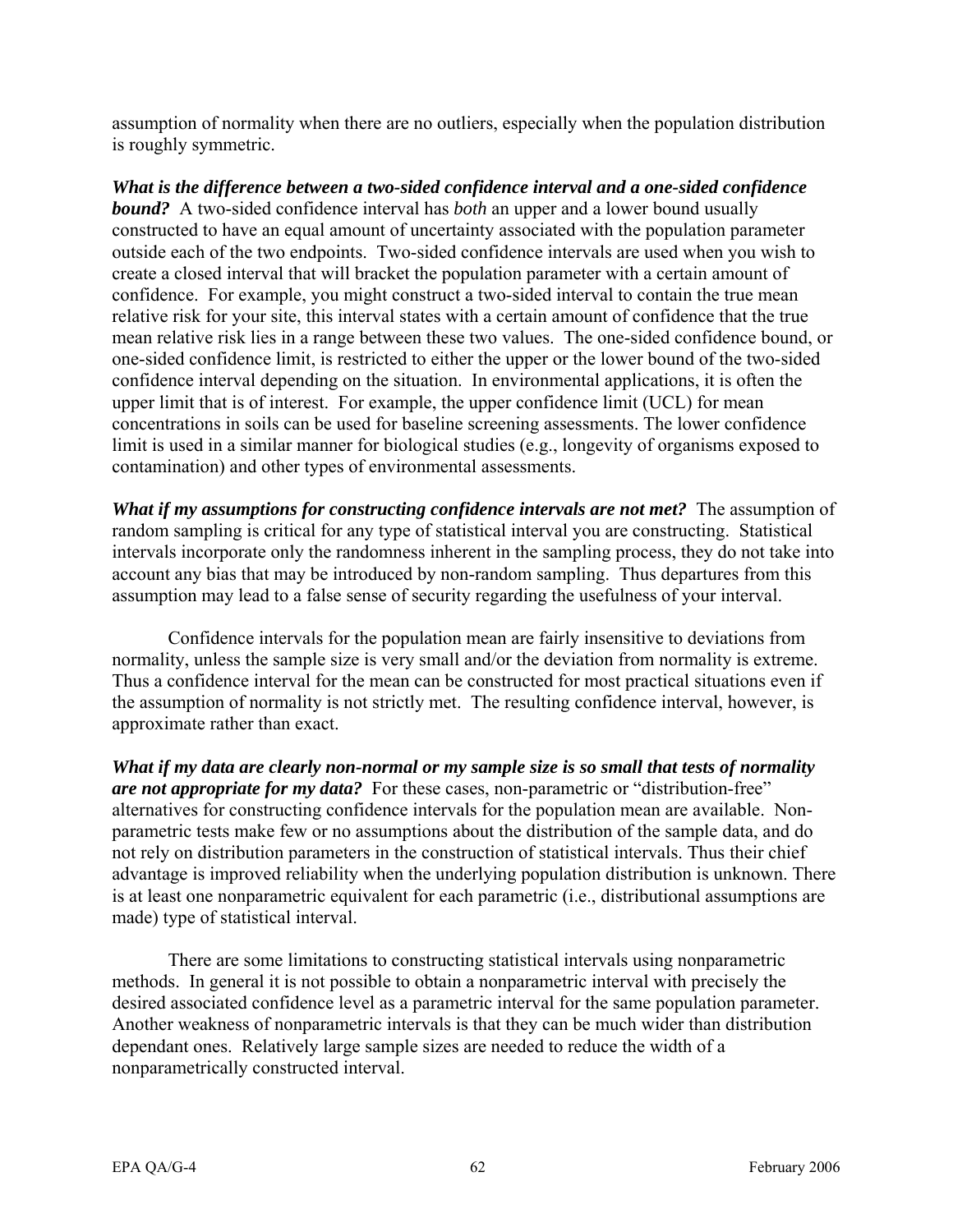While "distribution free" or nonparametric intervals have some limitations, they still deserve consideration. By their very nature, they are free from the assumptions that restrict other construction methods. Also remember that constructing parametric intervals when their underlying assumptions are violated can lead to incorrect intervals.

*How are hypothesis tests and confidence intervals related?* Hypothesis tests and confidence intervals are two sides of the same coin. Often a confidence interval can be used to test a hypothesis rather than performing the entire hypothesis test itself. For example, suppose a onesided 95% upper confidence limit for the true mean is calculated and this value exceeds the hypothesized mean. We would conclude that we can not reject the null hypothesis for these data. Thus a one-sided 95% upper confidence limit gives the same "accept" or "reject" information that a one-sided hypothesis test at a 0.05 significance level. There is a similar relationship between a two-sided 95% confidence interval and a two-sided hypothesis test at a 0.05 significance level.

*What does the planning team need to know to determine an acceptable level of precision in the confidence interval?* Typically, criteria for this type of study are defined by the need to estimate the unknown parameter to within a specified amount with a given confidence level. In doing this, the planning team is placing specifications on the maximum width of the confidence interval (or on the margin of error*,* or half-width).

The width of a confidence interval will generally depend on:

- The amount of data used to calculate the interval, and
- The precision, or variability, of these data.

Therefore, in placing limits on the maximum width of the confidence interval, you are specifying criteria on the precision and the amount of data needed to calculate this interval.

*Is it possible to control the width of a confidence interval?* The width of the confidence interval for the mean is directly related to the margin of error used to calculate the interval, the larger the margin of error, the larger the width of the confidence interval. There are three ways to reduce the width of the confidence interval: reduce the variability, increase the sample size, or reduce the confidence level. Practically speaking, it is not usually possible to reduce the variability in your data, thus the most common way to reduce the width of the confidence interval is to increase the number of samples collected.

The remaining factor that affects the width of a confidence interval is the level of confidence that you associate with the interval. As the level of confidence increases, the size of the interval increases. For example, a 95% confidence interval will be wider than a 90% confidence interval in order to support your claim of having 5% more confidence that the interval contains the true value of the population parameter.

*What is the difference between a confidence interval and a confidence limit?* A confidence interval is a range of values constructed around the estimate of interest that includes the variability in the data and the variability in the estimate. The interval has a lower bound and an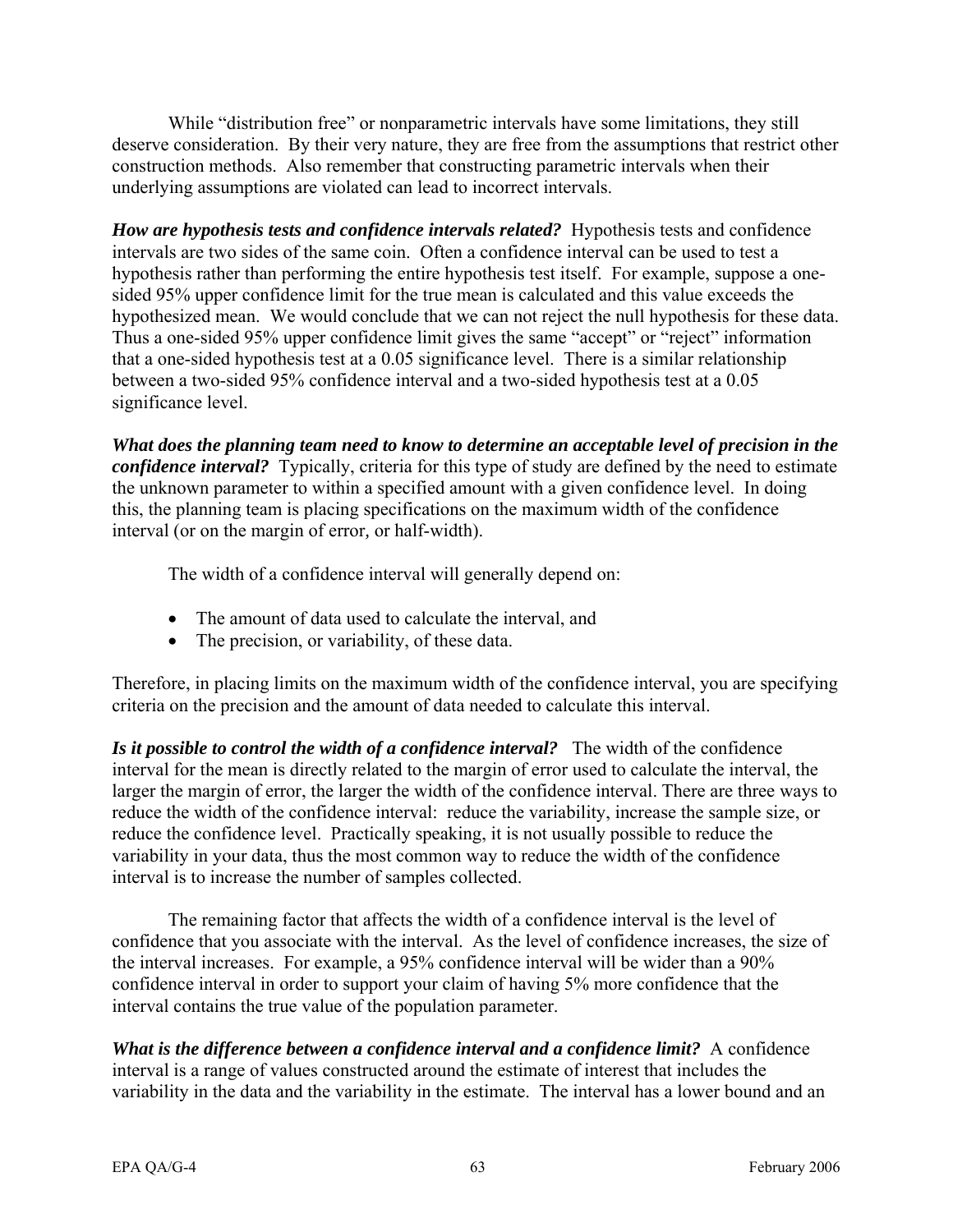upper bound. The upper bound is referred to as the Upper Confidence Limit or UCL, while the lower bound is known as the Lower Confidence Limit, or LCL. UCLs are used in a variety of environmental applications. For example, the UCL of the population mean is used in risk assessment as a conservative estimate of the average exposure.

*How do I interpret the resulting confidence interval?* Confidence intervals are often misinterpreted. There is an overwhelming desire to interpret the confidence level (i.e. 95%, 99%) associated with the interval as "the chance that the statistic will fall into that interval." This is not how the interval should be interpreted.

The goal of the confidence interval is to make inferences about the population parameter with a certain level of confidence. Thus the interpretation of the confidence interval should include a statement about the population parameter of interest and the amount of confidence we have in the interval we have created.

The confidence level associated with the interval is a reflection of our *confidence in the statistical process* used to create the confidence interval. Confidence intervals are based on randomly collected sample data that, by their nature, are subject to sampling variation. As a result of that variation, the calculated interval will sometimes not contain the parameter of interest it was calculated to contain. Thus, statistical intervals are only correct a certain percentage of the time, this percentage is defined by the confidence level.

We can never know if the population parameter truly falls within the interval we calculate. In fact, the population parameter is an unknown fixed quantity that is either in the interval or not. All we can say about the population parameter is that if, for example, we were to calculate one hundred 95% confidence intervals (each to contain the population parameter of interest from different random samples) 95 of those intervals will contain the population parameter while the other 5 will not. We *hope* that the interval we calculated is one of those 95.

*What does the planning team need to consider in determining level of confidence?* The degree of confidence to be placed in a confidence interval should be determined according to the importance of ensuring that the interval contains the true value of the parameter for a specified width. Confidence intervals of 90% to 99% are the most common intervals encountered in the scientific literature, with 95% confidence intervals being most common. For studies requiring that the calculated interval contain the true parameter value with a very high level of confidence (e.g., estimating the mean concentration of a compound that yields highly adverse health effects in sensitive subpopulations), a 99% or 99.9% confidence level may be necessary. In contrast, for studies that require only a moderate degree of confidence, such as a screening study, a 90% or even lower confidence interval *may* be acceptable.

Note that when important statistical assumptions are not satisfied, the actual confidence level associated with the interval you calculate may be considerably lower than the confidence level you have prescribed.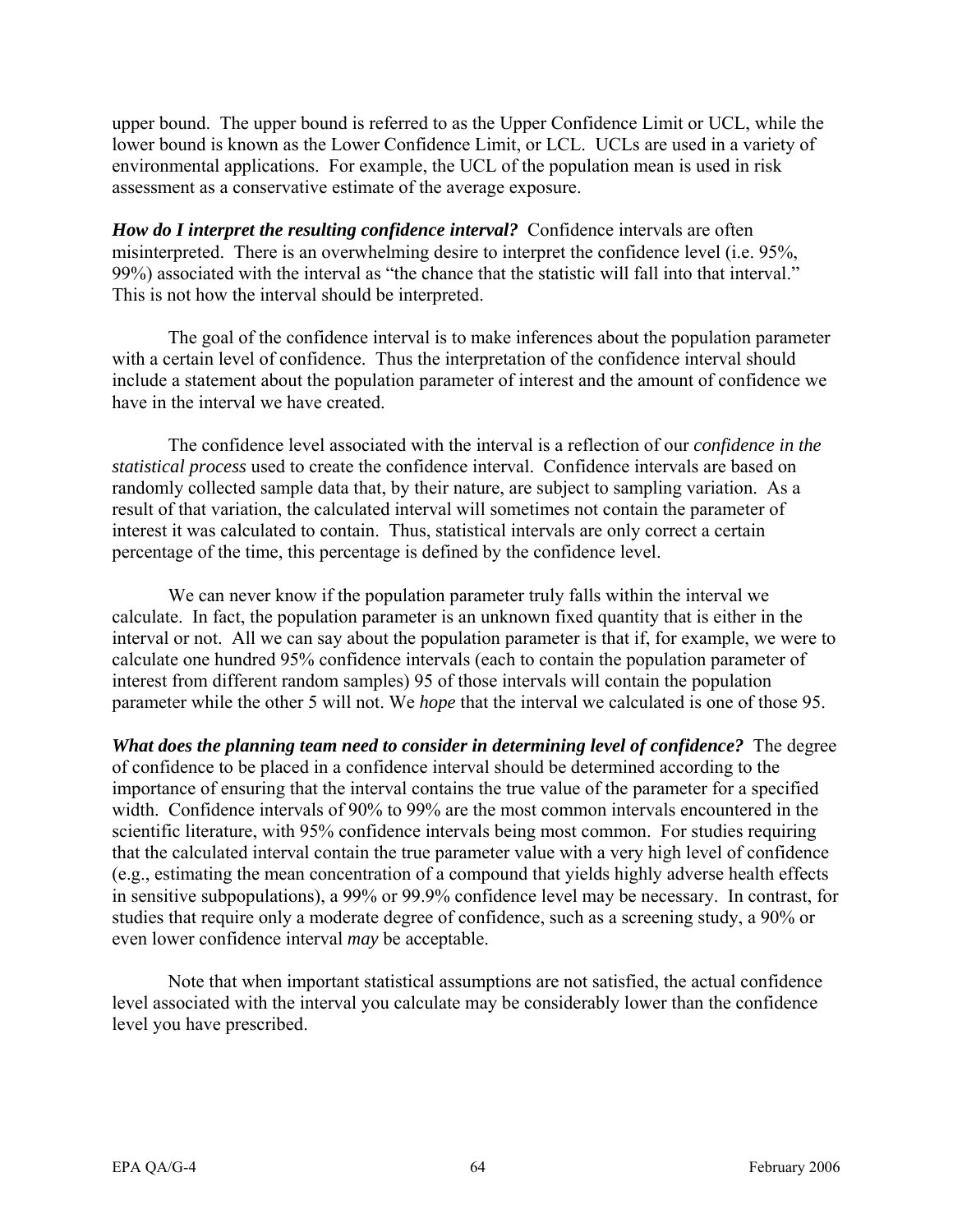### **Tolerance Intervals**

Tolerance intervals are similar to confidence intervals in that they portray uncertainty in a population parameter; however with tolerance intervals the parameter is a specified proportion of the population distribution. Specifically, tolerance intervals estimate the range that should contain a certain percentage of the values in the population. Similar to the concept of confidence level, we cannot be 100% confident that that interval will contain the specified proportion, only a certain percentage. There are two different inputs associated with the tolerance interval: a degree of confidence and a percent coverage. For example, we may be 95% confident that 90% of the population will fall within the range specified by the tolerance interval.

In practice the entire tolerance interval is rarely used, rather the upper limit of the tolerance interval is often of interest in environmental applications. Upper Tolerance Limits (UTLs) are frequently recommended to characterize the upper tail of a distribution. A percentile is chosen and a confidence interval is constructed around that value. A percentile is defined as a value on a scale of one hundred that indicates the percent of a distribution that is equal to or less than it. For example, if a set of data is put in order, the 30th percentile is the piece of data that comes 30% of the way through the ordered data set. When attempting to characterize the upper tail of a distribution, a large percentile is chosen,  $95<sup>th</sup>$  or  $99<sup>th</sup>$ , and a confidence interval with a high confidence level, say 95%, is constructed about that percentile. The upper limit of this interval is then used in various environmental contexts, for example as performance criterion. Upper tolerance limits constructed in this way provide a conservative estimate that approaches, or sometimes exceeds, the maximum observed value.

*How are upper tolerance limits used in environmental situations?* UTLs are useful for establishing simple benchmarks representing ambient or background concentrations. Upper tolerance limits can be calculated for long term monitoring data from specific geographical areas of interest such as large estuaries, Great Lakes, or regional soils. A more detailed example:

A long-term sampling program has been underway to monitor the sediment and water quality across a large estuary called Moon Bay. Sampling stations were set up at over 50 locations across the bay, and monitored on a yearly basis. Recent efforts to evaluate total loading of contaminants to the Bay have pointed to a number of industrial and Federal sites that are suspected to be point sources for a number of contaminants including heavy metals, PCBs, Total PAH, and pesticides. Moon Bay scientists decided to evaluate data collected over the last 5 years to calculate a number of summary statistics that could shed light on how concentrations vary by looking at different subsets of stations. Of particular interest were estimates representing background or ambient conditions.

Managers requested that in addition to calculating estimates of central tendency (mean and median), a value representing the upper tail of the distribution, or extreme values also be estimated. After discussion with data analysts, the maximum observation was dismissed, since there was no way to characterize the uncertainty around this value. Instead, the upper  $95<sup>th</sup>$ percentile was chosen. To provide 95% confidence that the reported 95<sup>th</sup> percentile was not under estimated, the data analysts proposed to calculate an upper tolerance limit or UTL based on this value. This UTL was used as a screening threshold to determine which constituents were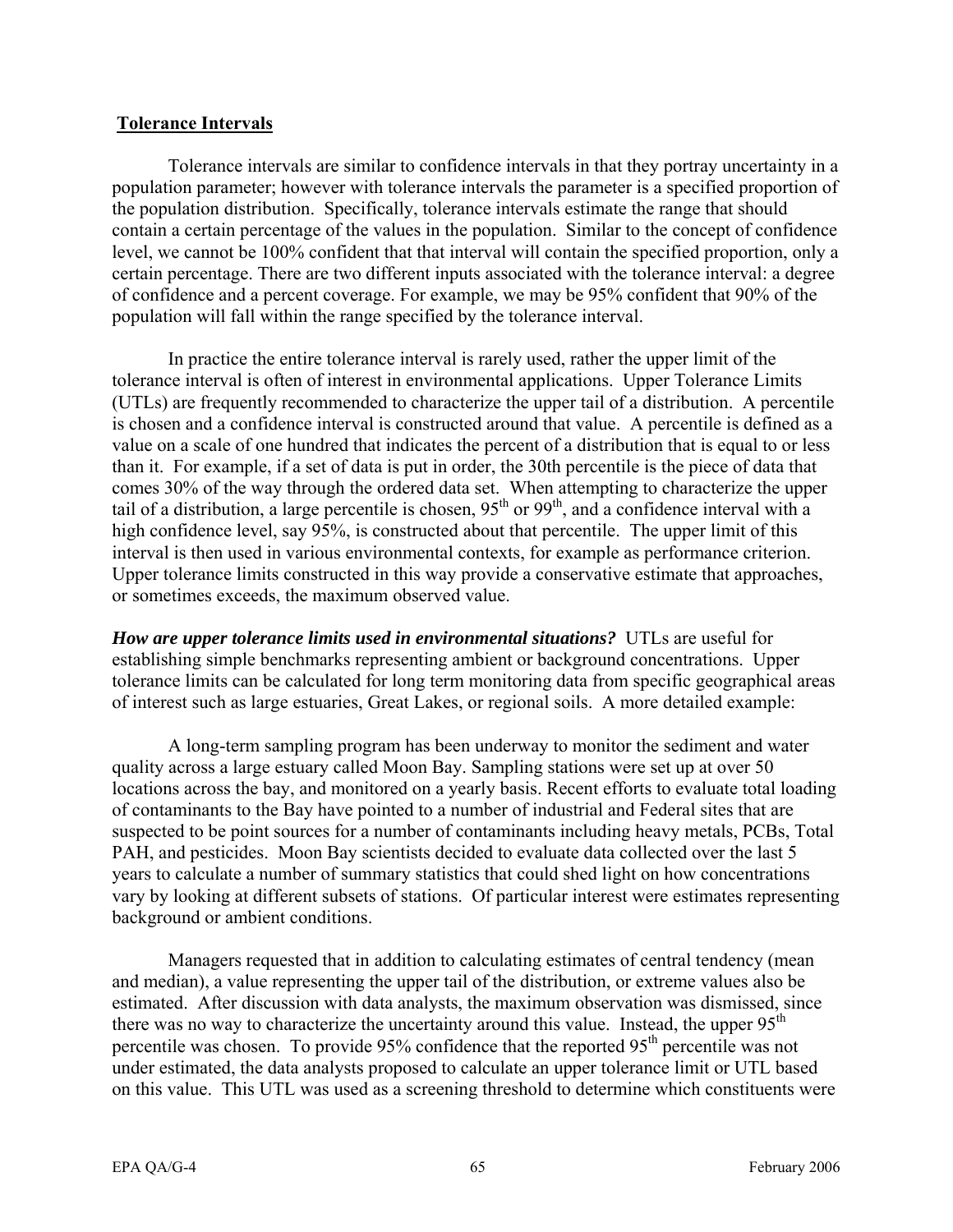present at levels in excess of the ambient data. While not a statistical test, this comparison was useful in identifying constituents that warranted further study.

Another area where tolerance intervals are useful is in ground-water data analysis. In many situations it is important to ensure that only a small fraction of compliance well sample measurements exceed a set limit to be protective of human health and the environment. By design, the tolerance interval is often constructed to cover all but a very small portion of the population, e.g. 90% confident that 99% of the population is contained in the interval. Thus you can evaluate how many extreme measurements are being sampled from compliance wells by comparing each compliance well measurement to the upper tolerance limit.

Finally, tolerance intervals are often used in monitoring for potential contamination. Compliance point samples are assumed to be similar to background values until evidence of contamination can be shown. One way to evaluate this assumption is to calculate an upper tolerance limit on background data and compare compliance point samples to that limit. If any of the compliance point samples exceed the upper tolerance limit, the well from which that sample was taken is deemed to have evidence of contamination.

*What are the assumptions needed to compute tolerance intervals?* The most critical assumption made when constructing tolerance intervals is that the data used for constructing the interval are representative of the population of interest and are a randomly collected sample. To ensure that the uncertainty in the estimate is attributable to random processes rather than systematic bias, data collected using a sample design based on randomization is critical. If this assumption is violated, tolerance intervals constructed from such data are of little practical use.

The adherence to the assumption of normality is more important for tolerance intervals than for other statistical intervals. Since tolerance intervals tend to concern the tails of the distribution, this is where deviations from normality are more pronounced. Tolerance intervals can be completely erroneous when the true underlying distribution is not normal. This is especially true for intervals that are constructed with a high degree of confidence and cover a large percent of the population. If the assumption of normality cannot be met, then one can construct nonparametric or "distribution free" tolerance intervals instead.

### **Prediction Intervals**

While confidence and tolerance intervals estimate present population characteristics, the prediction interval estimates what future values will be, based upon previously collected data. Just as with confidence and tolerance intervals, prediction intervals incorporate the idea of a confidence level when attempting to determine what future values will be. For example, we may attempt to predict that the next set of samples will fall within a determined range with 99% confidence. To calculate prediction limits, we first must have estimates of the current population mean and standard deviation. We must also decide how many sampling periods and how many samples will be collected per sampling period. Once these factors are determined, we can calculate an interval for estimating those future observations. Prediction intervals are always larger than confidence intervals.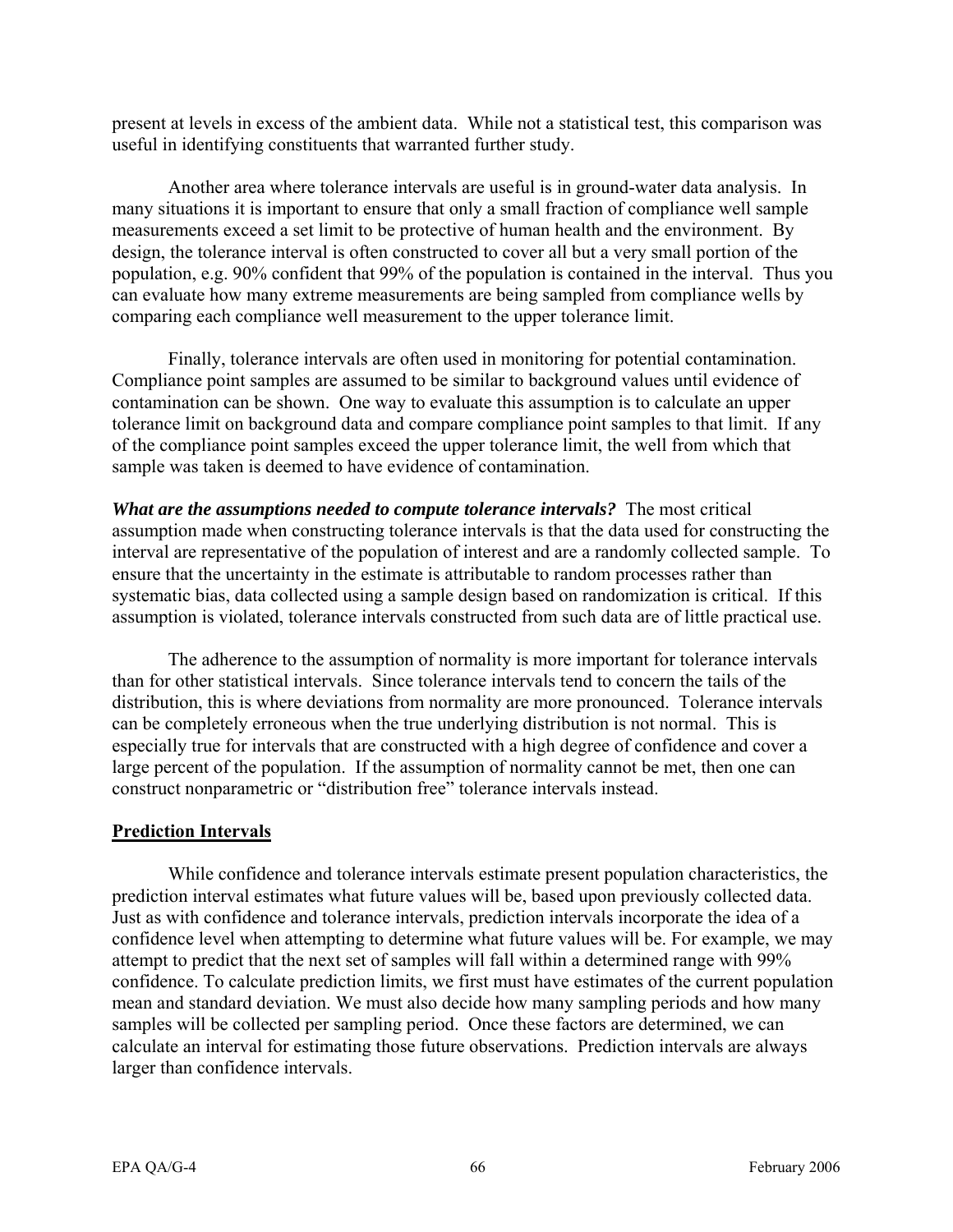*How are prediction intervals used in environmental situations?* Groundwater monitoring is one area where prediction intervals are used to predict future measurements based on previously collected samples. Regardless of the type of samples available, either repeated measurements from a single well or multiple measurements on many wells, it is often of concern to calculate an interval that will contain either the next future measurement or all future measurements with a given level of confidence. The distinction between an interval for the next future measurement and the next several future measurements is crucial. For example, assume that monitoring data is collected quarterly and that during the next event lead measurements will be collected from a compliance well located downgradient of the facility. Based on data previously collected, it would be nice to calculate an interval that would contain the next single lead measurement with 95% confidence. This interval takes into consideration both the uncertainty in our estimates from our data and the uncertainty associated with the next single future value.

Often it is not the prediction interval that is of interest; rather it is the upper limit for the new measurement that is of concern. For example, lead concentrations that are low do not pose an environmental threat. Thus by providing an upper limit for the next future measurement, you are stating with a certain level of confidence that the next measurement will not exceed this upper prediction limit. Of course it is not often that a single future observation requires evaluating, more often it is a series of wells that will be sampled and evaluated together. An upper prediction limit can be calculated simultaneously evaluating lead measurements from a series of wells. In this case, the upper limit will be larger since it needs to state with a certain level of confidence that the next series of measurements will not exceed this upper limit.

*What are the assumptions associated with prediction intervals?* As with confidence and tolerance intervals, the assumption that the sample data is collected using a sample design based on randomization is critical. Data collected using convenience or judgmental sampling introduces bias into the data that is not accounted for when constructing prediction intervals. Another assumption for constructing prediction intervals is the assumption of normality. Fortunately, prediction intervals are relatively insensitive to deviations from normality unless the future sample size is very small or the deviation from normality is extreme. For this reason, prediction intervals for the single future event may be incorrect when the assumption of normality is not met. If the assumption of normality is violated there are non-parametric or "distribution free" prediction intervals that can be constructed.

### **6.3 Outputs**

The primary output from Step 6 of the DQO Process is a set of performance or acceptance criteria (i.e., data quality objectives) that your collected data should achieve in order to minimize the possibility of either making a decision error or failing to keep uncertainty in estimates to within acceptable levels. You establish these criteria according to whether your problem is a decision-making problem requiring statistical hypothesis testing (Step 6A) or primarily an estimation problem (Step 6B).

In a statistical hypothesis setting, the outputs from performing Step 6A of the DQO Process that lead to performance or acceptance criteria on your collected data would include: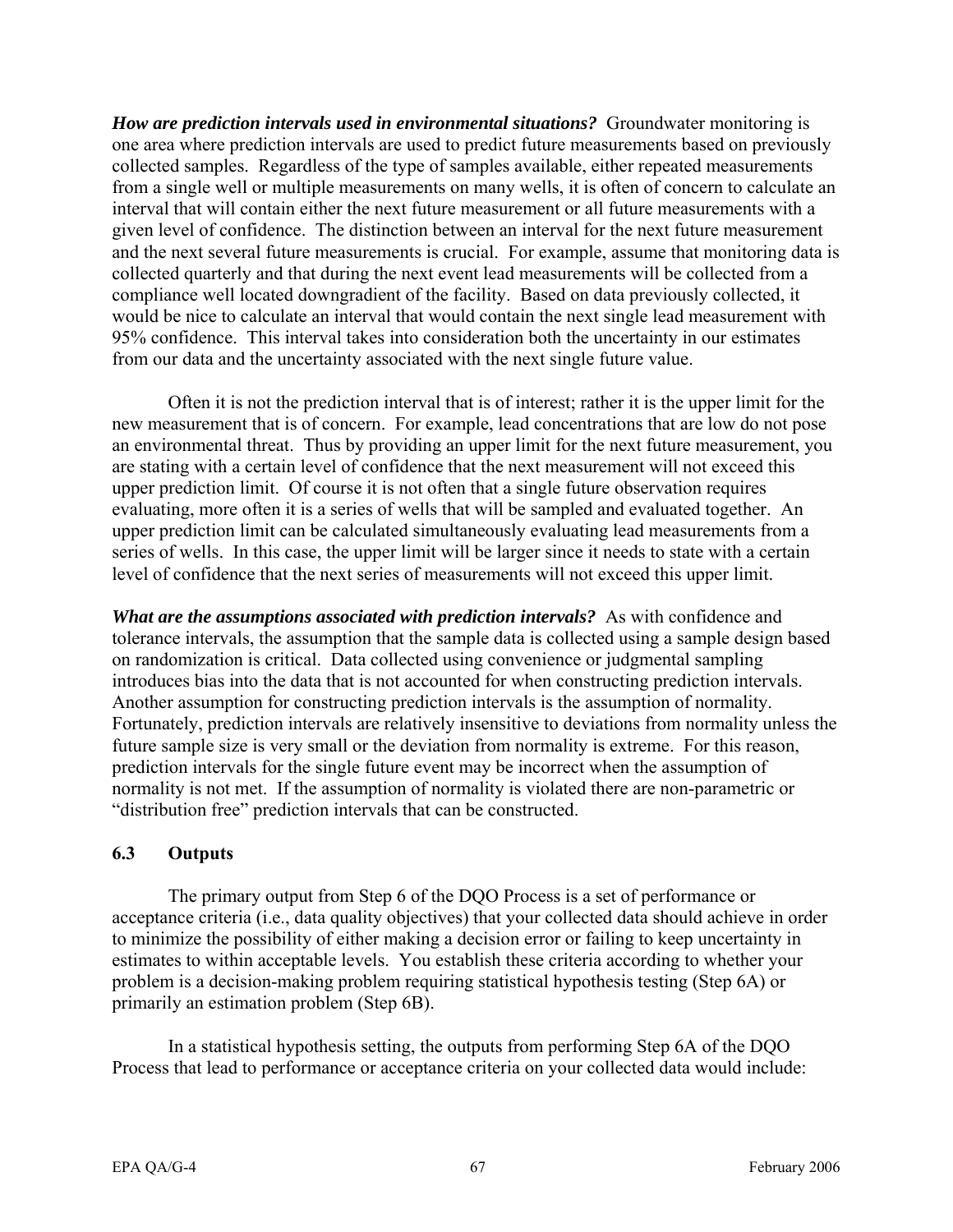- Specification of the range of possible true values of the parameter of interest that correspond to the baseline condition.
- Specification of the gray region containing possible true values of the parameter of interest that fall within the alternative condition and for which you can tolerate high probabilities of making false acceptance decision errors.
- The set of tolerable decision error limits at selected true values of the parameter of interest (i.e., at the boundaries of the gray region).

You generate these outputs by considering the consequences of making decision errors along the range of possible true values of the parameter of interest: false rejection decision errors within the range representing the baseline condition, and false acceptance decision errors within the range representing the alternative condition. Presenting these outputs with a Decision Performance Goal Diagram is an effective, graphical means of communicating, to the planning team and to stakeholders, draft versions of these outputs while they are being formulated, and as the final set of outputs.

When you will be calculating confidence intervals in an estimation setting, the outputs from performing Step 6B of the DQO Process are:

- The confidence level that specifies the likelihood that the interval will contain the true value of the parameter
- An acceptable width associated with the interval, expressed in either absolute or relative terms.

If you simply plan to calculate standard errors associated with your estimates, your outputs from Step 6B may correspond to bounds placed on the size of the standard error relative to the parameter estimate, either in absolute and relative terms, along with specifications placed on the various components of total study error in your data.

### **6.4 Example**

For the two examples, the procedures of Step 6A (decision-making) were applied to Example 1, while the procedures of Step 6B (estimation) were applied to Examples 2, 3 and 4.

### *Example 1. Making Decisions About Incinerator Fly Ash for RCRA Waste Disposal*

*Setting baseline and alternative conditions. The planning team determined that any decision on the disposal route of a given container of waste fly ash must be made with the*  safeguard of the public's health being of paramount importance. Following EPA Test *Methods for Evaluating Solid Waste Physical/Chemical Methods SW 846, the collected data from a given container must demonstrate that the waste fly ash within that container is, in fact, nonhazardous to human health. To meet this requirement, the baseline condition has been established as "the waste is hazardous" (i.e., is at or above the Action*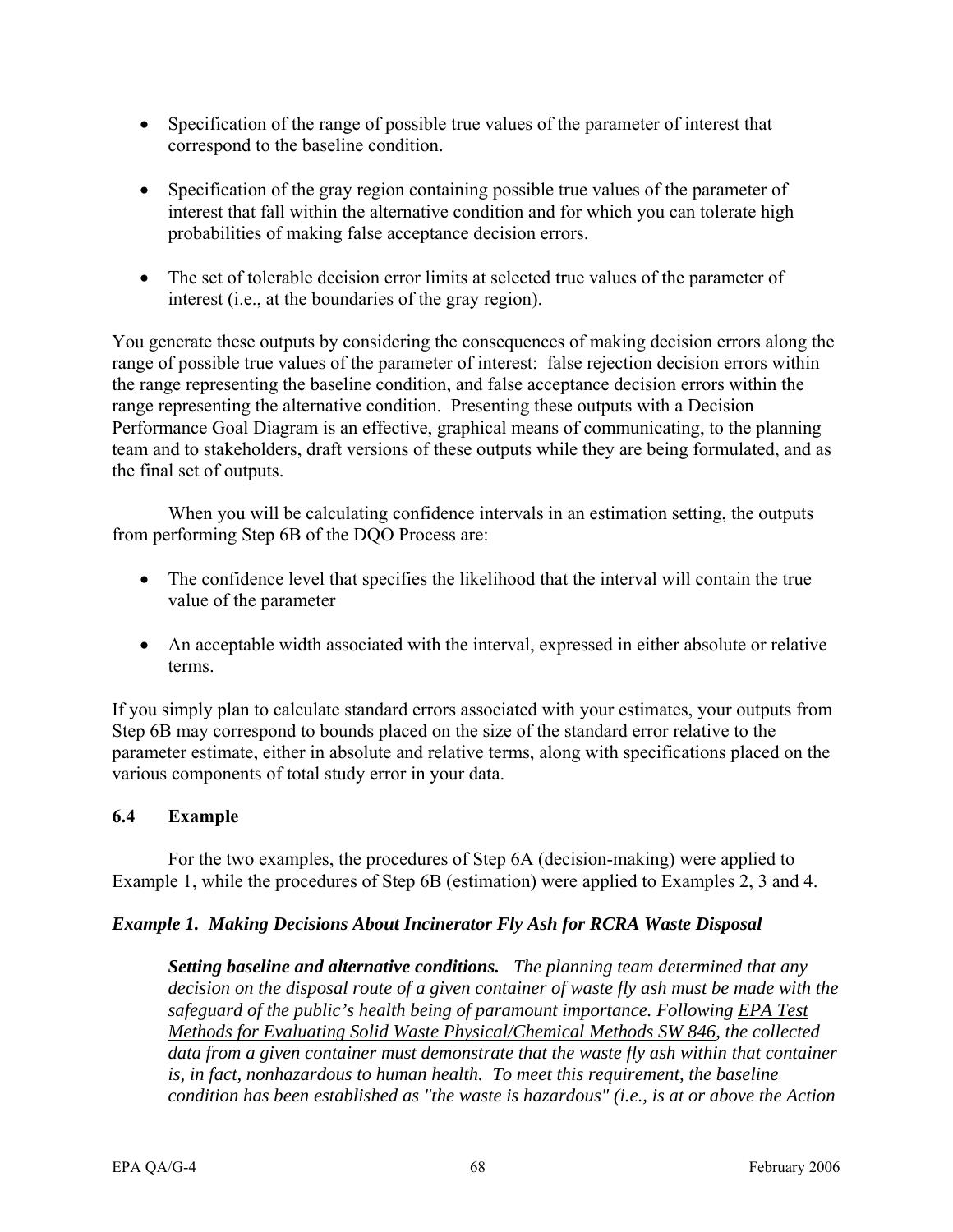*Level of 1.0 mg/L), while the alternative condition is "the waste is nonhazardous" (i.e., is below 1.0 mg/L). The statistical hypotheses are then:* 

*Ho: true mean cadmium concentration in TCLP leachate is at or above 1.0 mg/L* 

*Ha: true mean cadmium concentration in TCLP leachate is below 1.0 mg/L.* 

*Unless there is conclusive information from the collected data to reject the null hypothesis (i.e.,*  $H_0$ *, the baseline condition) for the alternative hypothesis (i.e.,*  $H_a$ *, the alternative condition), we therefore assume that the baseline condition is true.* 

*Determining the impact of decision errors. Recall that a "false acceptance decision error" corresponds to deciding that the waste fly ash is hazardous (i.e.,*  $H_0$  *is not rejected) when in reality it is not (i.e., H<sub>o</sub> is false). In contrast, a "false rejection decision error" corresponds to deciding that the waste is not hazardous (i.e., H<sub>o</sub> is rejected in favor of*  $H_a$ *) when in reality it is (i.e.,*  $H_a$  *is true). The planning team identified the following consequences for each decision error:* 

- The primary consequence of making a false acceptance decision error is the considerable expense to the incinerator company of unnecessarily disposing of containers in a RCRA landfill that, in fact, contain municipal landfill waste.
- The consequences of making a false rejection decision error are that the company would send containers containing hazardous waste for disposal to a sanitary landfill, possibly endangering human health and the environment. In this situation, the company could be held liable for future damages and environmental cleanup costs. Additionally, making a false rejection decision error would compromise the reputation of the company, jeopardizing its future profitability.

*As the risk to human health outweighs the consequences of having to pay more for RCRA*  landfill disposal, the planning team has concluded that when the true cadmium level of *the fly ash is near the Action Level, making a false rejection decision error would lead to more severe consequences than making a false acceptance decision error.* 

*Specifying the "gray region" for the problem's Decision Performance Curve. The gray region was designated as that area immediately below and adjacent to the Action Level (1.0 mg/L), similar to what is portrayed in Figure 9, where the planning team considered that the consequences of a false acceptance decision error were minimal. The planning team specified a width of 0.25 mg/L for this gray region based on their preferences to guard against false acceptance decision errors at concentrations lower than 0.75 mg/L (the lower bound of the gray region).* 

*Completing the Decision Performance Curve by setting tolerable decision error limits. RCRA regulations specify a false rejection decision error limit of 0.05 (5%) at the Action Level (1.0 mg/L). The planning team set the false acceptance decision error limit to be no higher than 0.20 (20%) for possible values of the true mean cadmium concentration*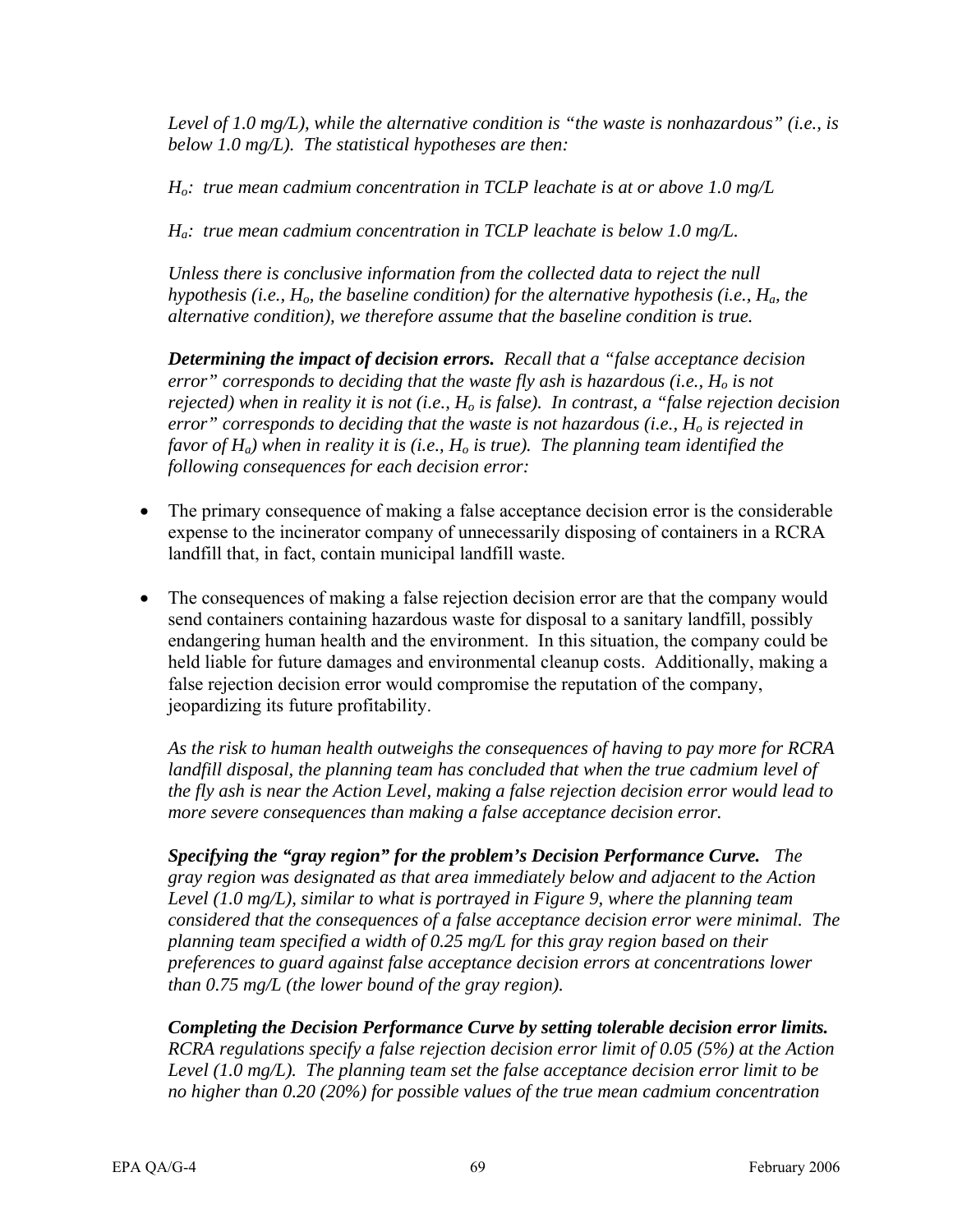*from 0.25 to 0.75 mg/L, and no higher than 0.10 (10%) for values below 0.25 mg/L. (Refer to Figure 9 for a graphical means of interpreting these specifications.) These limits were based on both experience and on the findings of an economic analysis that these decision error rates reasonably balanced the cost of sampling versus the consequence of sending clean ash to the RCRA landfill.* 

#### *Example 2. Monitoring Bacterial Contamination at Alki Beach*

*Specifying how uncertainty will be accounted for in the estimate. The Upper Confidence Limit (UCL) represents a density level that falls above the true level (unobservable) with a given degree of confidence (with the confidence level specified as a percentage). Use of a UCL in this context places the burden of proof on demonstrating that the health risk is neither moderate nor high (i.e., the data have to definitely show that the risk is low). By calculating the UCL on the geometric mean, uncertainty associated with the estimate can be accounted for in the predictive model.* 

*Specifying the confidence level associated with the UCL. The planning team selected 75% as the confidence level associated with the UCL on the geometric mean. This selection was made from EPA's 1986 ambient water quality criteria for bacteria, given that the area is a designated public bathing beach.* 

*Specifying performance or acceptance criteria. The planning team determined that a sufficient number of samples should be collected to allow for the 75% UCL to be no more than 50% higher than the geometric mean estimate, given the expected variability in the sample measurements which have been suggested in similar monitoring studies.* 

It was noted that the number of samples collected and the statistical method used to compute the UCL are based on certain assumptions about the variability of the data and need to be verified. Therefore, the planning team requested multiple water samples and multiple aliquots from these samples in order to assess whether the calculated UCL was sufficiently reliable (i.e., observed differences in the calculated UCLs among the multiple aliquots would be less than  $\pm$  10%).

### **Looking Ahead to other DQO Steps:**

• The performance or acceptance criteria, along with other goals and specifications identified by performing Step 6, are crucial for determining the sampling and analysis design in Step 7.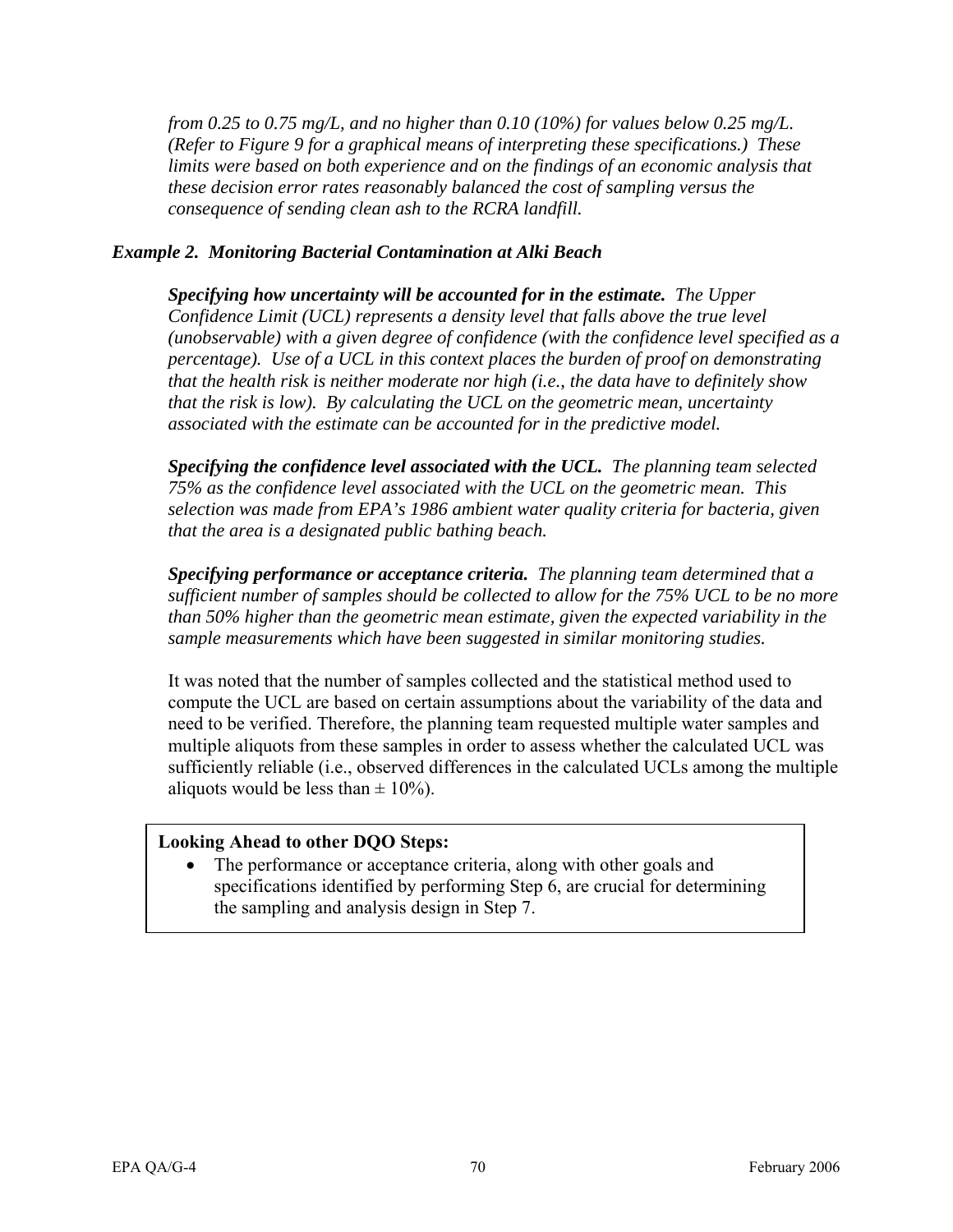### **CHAPTER 7**

### **STEP 7. DEVELOP THE PLAN FOR OBTAINING DATA**

#### **The DQO Process**

#### 1. State the Problem

- 2. Identify the Goal of the Study
- 3. Identify Information Inputs
- 4. Define the Boundaries of the Study
- 5. Develop the Analytic Approach
- 6. Specify Performance or Acceptance Criteria
- **7. Develop the Detailed Plan for Obtaining Data**

#### **7. Develop the Detailed Plan for Obtaining Data**

- Compile all information and outputs generated in Steps 1 through 6.
- Use this information to identify alternative sampling and analysis designs that are appropriate for your intended use
- Select and document a design that will yield data that will best achieve your performance or acceptance criteria.

*After reading this chapter you should have a broad understanding of the steps needed to develop a sampling and analysis design to generate data that meet the performance or acceptance criteria developed in Steps 1 through 6 of the DQO Process.* 

#### **7.1 Background**

By performing Steps 1 through 6 of the DQO Process, you will have generated a set of performance or acceptance criteria that your collected data will need to achieve. The goal of Step 7 is to develop a resource-effective design for collecting and measuring environmental samples, or for generating other types of information needed to address your problem. This corresponds to generating either (a) the most resource-effective data collection process that is sufficient to fulfill study objectives, or (b) a data collection process that maximizes the amount of information available for synthesis and analysis within a fixed budget. In addition, this design will lead to data that will achieve your performance or acceptance criteria. Development of the sampling design is followed by development of the study's QA Project Plan (Chapter 8).

This chapter provides an overview of the steps that you would follow in creating an appropriate sampling design. To provide more detail, EPA has developed *Guidance for Choosing a Sampling Design for Environmental Data Collection (EPA QA/G-5S)* (U.S. EPA, 2002c) which addresses how to create sampling designs for environmental data collection and contains detailed information for six different sampling designs and protocols that are relevant to environmental data collection. In addition, EPA's *Data Quality Assessment: Statistical Tools for Practitioners (EPA QA/G-9S)* provides examples of common statistical hypothesis tests, approaches to calculating confidence intervals, and sample size formulae that may be relevant for your problem.

While this chapter is written primarily in the context of collecting environmental samples, the basic concepts associated with designing the data collection process are also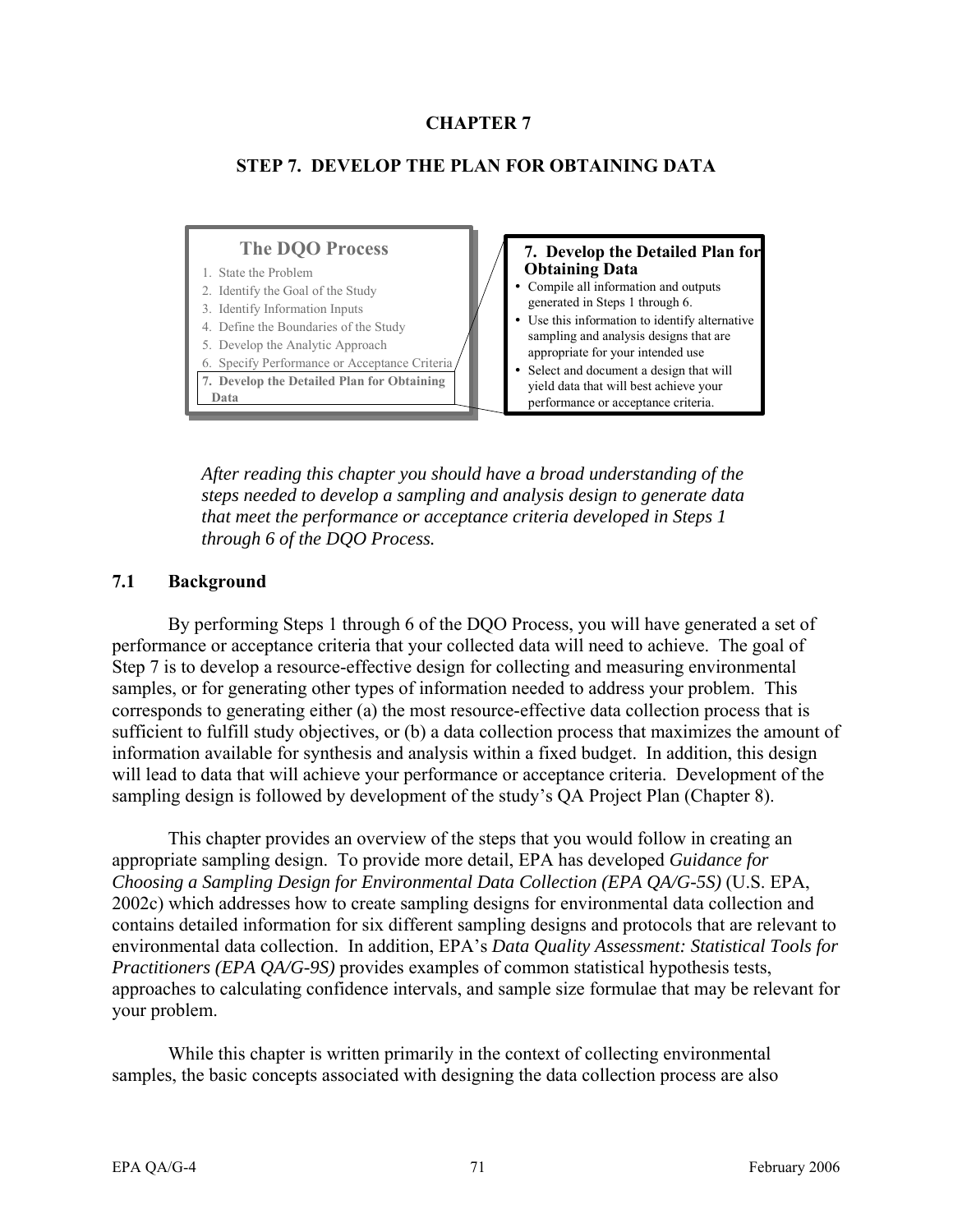relevant for other types of data collection efforts, such as modeling and obtaining data from existing sources.

# **7.2 Activities**

Among the activities that you will typically perform as part of Step 7, the final step of the DQO Process, include:

- Gathering information that you will need in developing an acceptable and efficient sampling and analysis design;
- Identifying constraints that will impact the sampling and analysis design;
- Providing details on the sampling and analysis methods you will use to generate the data;
- Identifying one or more candidate designs from which to select;
- Determining an "optimal" amount of information to collect for the potential design using statistical and cost considerations;
- Preparing a resource-effective information collection plan that will meet your needs and requirements.

# *What types of information will I need for developing a sampling and analysis design?*

*Guidance for Choosing a Sampling Design for Environmental Data Collection (EPA QA/G-5S)*  provides details on the information needed to develop a sampling and analysis design and the methods to be followed to ensure that the design achieves an efficient use of time, money, and human resources. The sampling design team should use this guidance to arrive at one or more candidate data collection and analysis designs. The following information will be needed in the process of preparing candidate designs:

- Your objectives and intended use of the data (e.g., statistical hypothesis testing, estimation)
- The outputs from Steps 1 through 6 of the DQO Process (e.g., the conceptual model, variables of interest, spatial and temporal boundaries, performance or acceptance criteria associated with the collected data)
- Background information on the problem (e.g., site properties, technical characteristics of the contaminants and media, regulatory requirements, known spatial/temporal patterns of environmental contamination)
- The expected variability for the data based on similar studies or professional opinion
- Preliminary information on the underlying distribution of the data that will impact calculations on minimum amounts of data to collect (discussed later).

You will use this information to identify the types of data to be collected and to make a judicious choice of a spatial and temporal sampling design (to reduce sampling variability) and analytical measurement technique (to reduce analytical variability) that will limit the total variability associated with these data (Figure 6).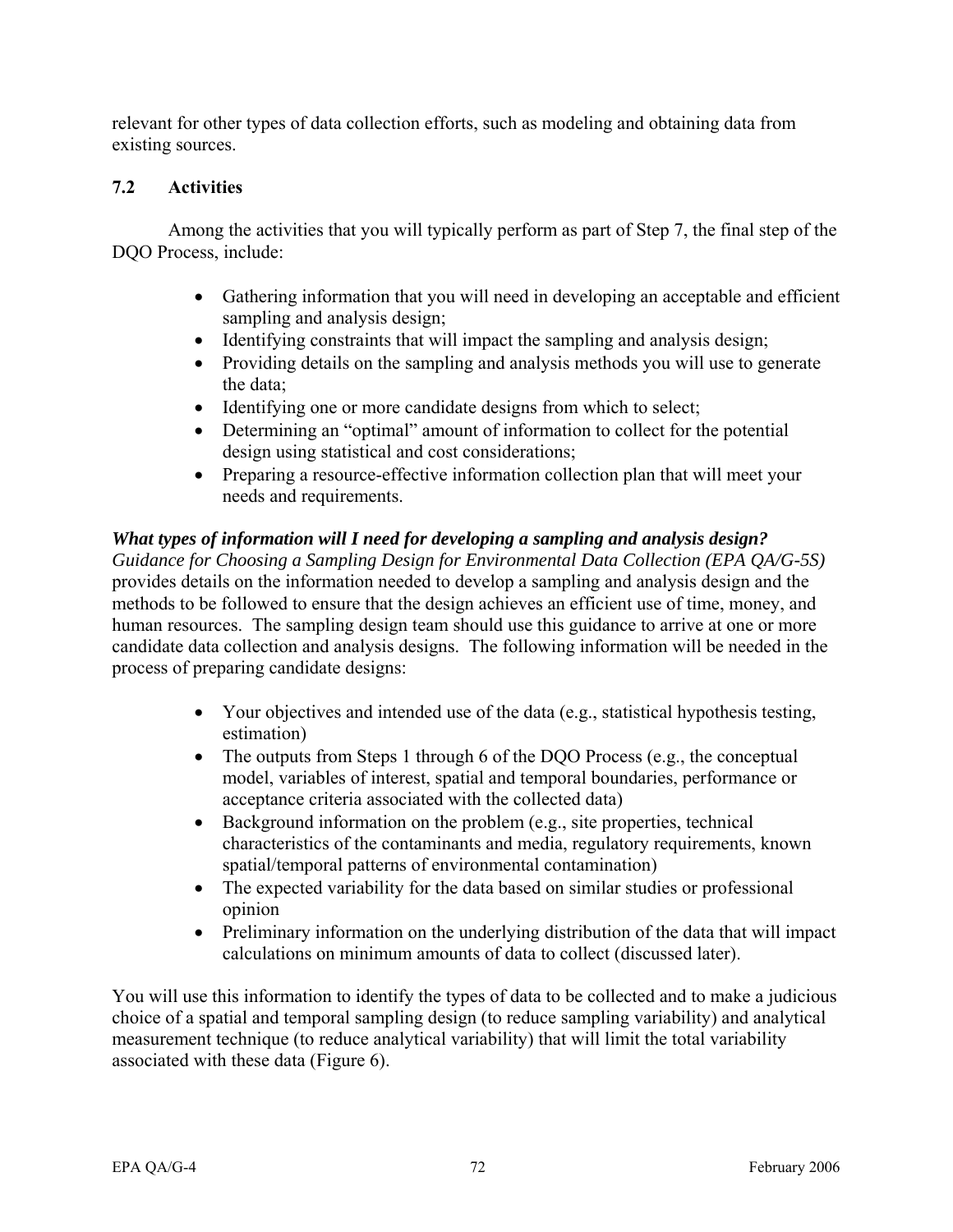*What are the two basic types of sampling designs?* The planning team will need to determine whether to consider only designs that are probability-based or whether certain judgmental designs are acceptable, typically depending on the extent of constraints imposed on the study. In a *probability-based* sampling design, each possible sampling unit has a known probability of being selected, and only those sampling units selected will provide data for the study. In a *judgmental* sampling design, the sampling units are not assigned a known probability of being selected, but rather, are selected at the discretion of the person in charge of the sampling effort. These two types of sampling designs have considerably different types of inference that can be drawn from the sample data.

 Statistical inference techniques (e.g., hypothesis tests, confidence intervals) require a probability-based sampling design, as this type of design will allow you to properly characterize uncertainty in the outcome of the data collection process. Because the DQO Process is centered on properly dealing with uncertainty in your data, such designs are highly recommended as part of this process. Examples of common probability-based sampling approaches include simple random sampling, stratified sampling, and systematic and grid sampling. Probability-based sampling allows you to draw quantitative conclusions about the target population, while also properly expressing uncertainty in these conclusions through calculating confidence intervals, controlling for decision error probabilities, etc.

Judgmental sampling involves the selection of sampling units on the basis of expert knowledge or professional judgment. Emphasizing historical and physical knowledge of the underlying site condition and sampling units over the need to implement potentially complex statistical sampling theory make judgmental sampling an appealing option for some applications. However, judgmental sampling designs will not allow you to characterize uncertainty properly. As a result, the outcome of statistical analysis on data collected through judgmental sampling cannot be used to make any type of scientifically-defensible probabilistic statements about the target population. Conclusions are made solely on the basis of scientific judgment, and therefore, depend entirely on the validity and accuracy of this judgment.

### More details on probability-based and judgmental sampling designs are provided in *Guidance for Choosing a Sampling Design for Environmental Data Collection (EPA QA/G-5S).*

*What will be important factors in identifying appropriate candidate sampling and analysis designs?* Generally, your goal will be to identify cost-effective design alternatives that balance the amount of data to be collected with measurement performance, given the feasible choices that you have for spatial and temporal sample designs and measurement methods. For example, if you expect spatial or temporal variability in the data to be very high, you may wish to consider designs that use less expensive and less precise analytical methods, so that you can focus your resources on collecting a larger number of samples over space and time in order to control the sampling design error component of total study error. In contrast, if the contaminant distribution over space and time is relatively homogeneous, and if your intended use of the data is to determine whether mean contaminant levels exceed an Action Level that is very near the method detection limit, you may consider designs that use more expensive, more precise, or more sensitive analytical methods (to reduce the analytical measurement error component of total study error) while collecting fewer samples.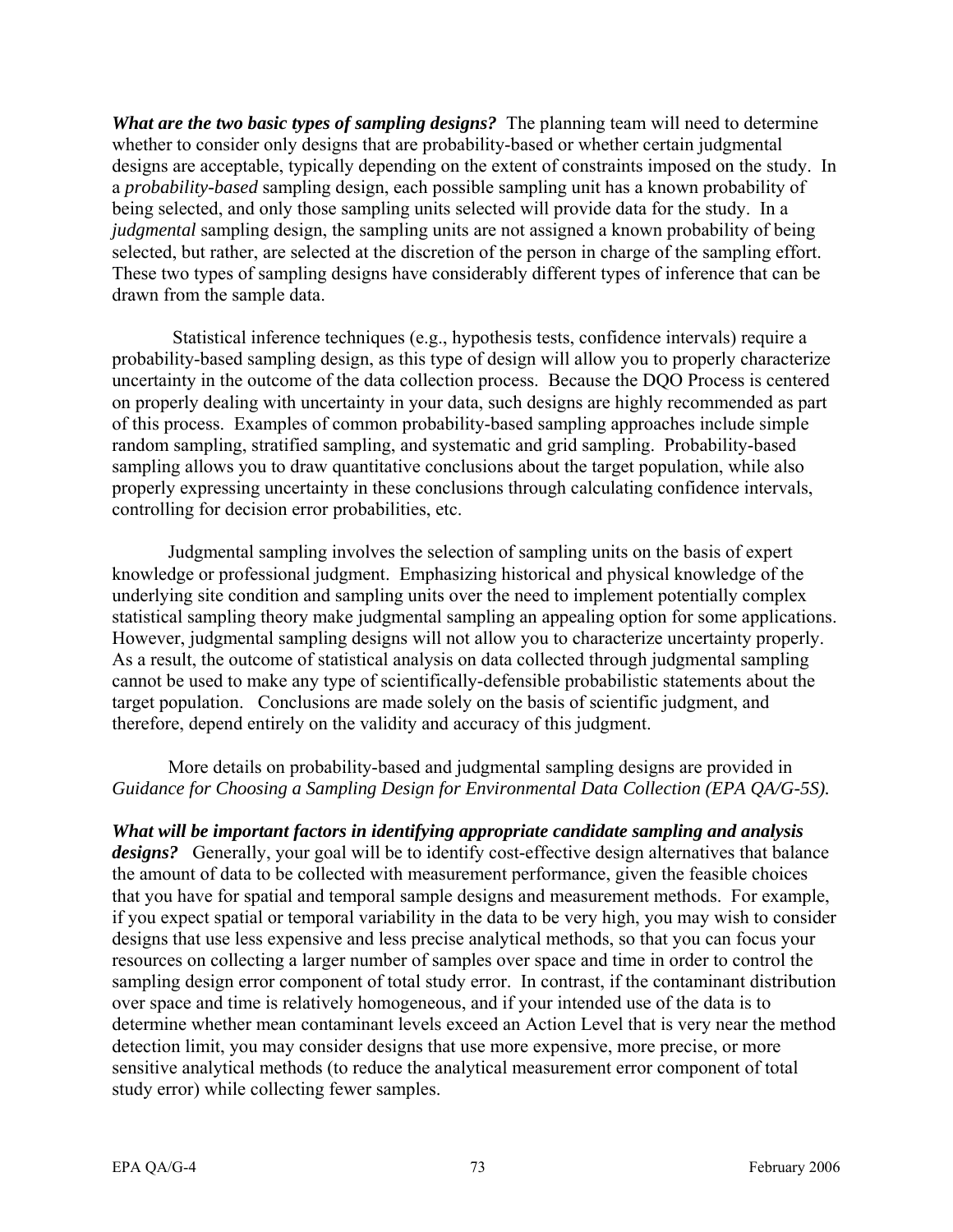When collecting field samples, alternative sampling and analysis designs should, at a minimum, specify the sample selection technique, the sample type, the number of samples, and the number of analyses per sample. To generate alternative designs, the planning team may vary the number and spatial/temporal locations of samples, the type of samples to be collected, the field sampling or analytical methods to be used, or the number of replicate analyses to be performed on samples.

An important point you should keep in mind is the necessity of reducing the natural variability of the population as much as possible. Dividing the population into strata that are as different as possible, yet are as homogeneous as possible within each stratum, is one way to reduce total variability associated with parameter estimates or other results of your study. (The planning team may have made an initial attempt at stratification in Step 4 of the DQO Process.) The strata may be physically based (areas proximal to an incinerator, septic tanks, receptor wells, underground storage tanks) or based on other factors (potential exposure, activity patterns, residences, ecological habitats, agricultural sectors, historical or future use). The advantages of stratification are:

- reducing the complexity of the problem by dividing it into manageable segments;
- reducing the variability within strata; and
- improving the efficiency of sampling.

Disadvantages of stratification include:

- difficulty in determining the basis for selecting strata (prior estimates of variability, estimates of strata area may be needed); and
- caution is needed not to overstratify, otherwise a large increase in sample size could occur.

*How is representativeness addressed when developing a sampling design?* Representativeness, an extremely important data quality indicator, addresses the extent to which measurements actually reflect the sampling unit from which they were taken, as well as the degree to which samples actually represent the target population. Therefore, one component of representativeness is addressed by properly specifying the number and location of samples within the study design. Like many types of quality criteria, representativeness can be properly interpreted only in the context of the intended use of the collected data.

The recommended approach to achieving a representative sampling design is the use of classical probabilistic sampling designs to obtain an adequately representative sample from the population of interest, from which data can be obtained and used to draw direct conclusions on the population of interest. For example, if the spatial properties of a target population (e.g., an area of soil to be characterized) indicate that different subareas of the population have different underlying characteristics (e.g., different portions of the area of interest had different prior uses), then utilizing a stratified sampling design with strata that correspond to these distinct subareas will help ensure proper representation of all characteristics associated with the given population.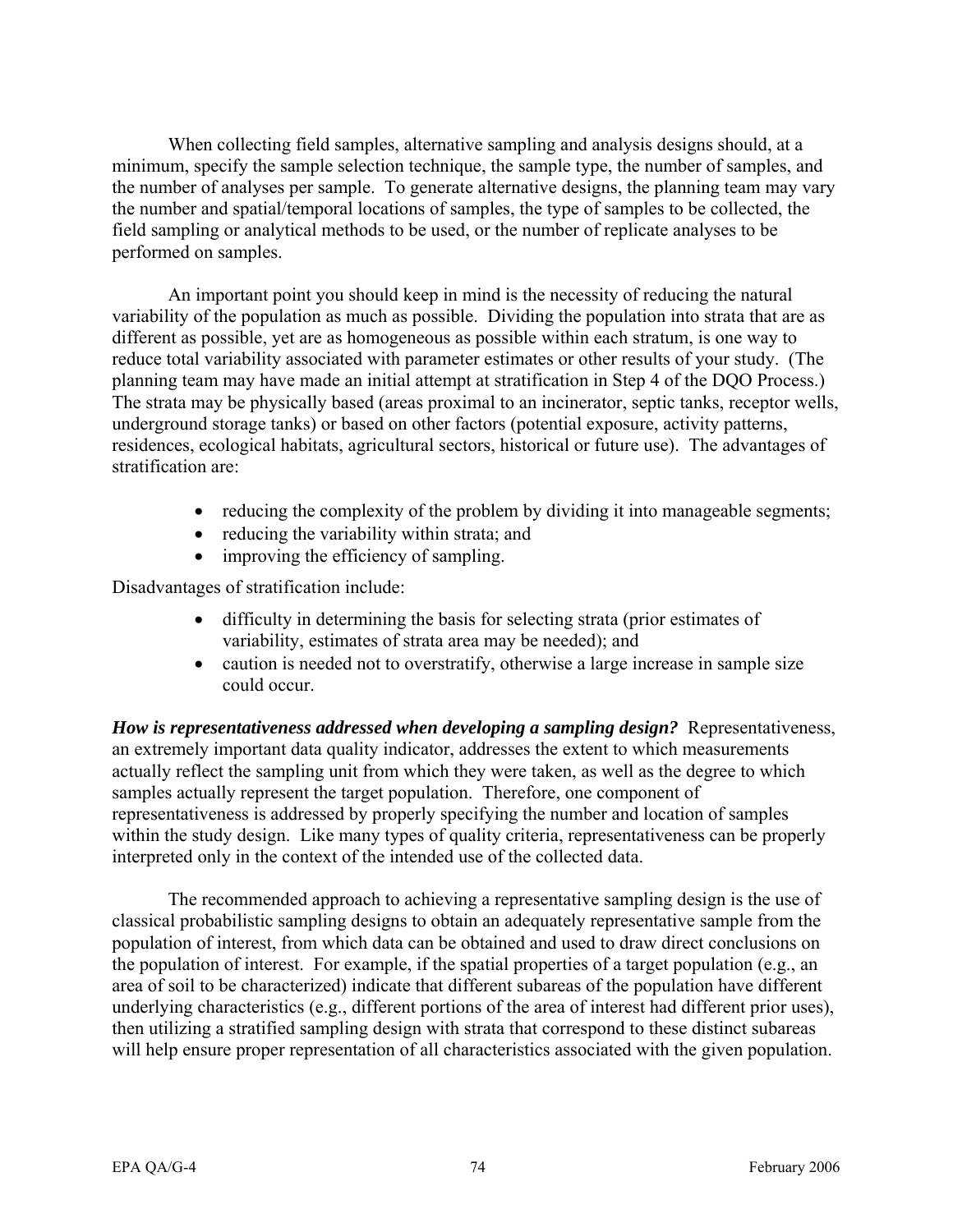For some intended uses, adequate representativeness of the entire target population may not be a requirement to developing a sampling design. For example, if good prior information is available on the target site of interest and high costs are associated with the sampling process, then the sampling design for a screening assessment may be designed to collect samples only from areas known by experts to have the highest concentration levels on the target site. If the observed concentrations from these samples are below the Action Level, then a decision can be made that the site contains safe levels of the contaminant without the samples being truly representative of the entire area. This may provide important information for developing a conceptual site model for a larger study to follow. However, limitations on use of these data in making conclusions would occur due to the judgmental sampling properties of the design.

To ensure representativeness in the collected data, careful attention is needed during each phase of the Project Life Cycle (i.e., planning, implementation, and assessment). For example, goals on representativeness and selection of proper sampling and analysis procedures to achieve these goals are established during the planning phase, and the extent to which these goals were realized by the collected data is verified during the assessment phase.

*Once I have identified candidate sampling and analysis designs, what will I need to do to determine the amount of data that I need to collect under each design?* The process of determining a minimum sample size relies on an estimate of total variability in the data to be collected. Sources of information on this estimate could include a pilot study of the same population, another study conducted with a similar population, or an estimate that is based on a variance model combined with separate estimates for the individual variance components. The more accurate you are able to make this estimate, the more relevant your sample size will be to your intended needs. However, if only a ballpark estimate can be obtained, it should be conservative (i.e., more likely to be larger than the actual variability, rather than smaller) in order to ensure against underestimating the sample size. This estimate of total variability is then used as input to formulas and tables that would provide minimum sample sizes necessary to achieve the desired statistical power (as specified in the performance or acceptance criteria).

For statistical hypothesis test settings, EPA has developed *Decision Error Feasibility Trials (DEFT) Software (EPA QA/G-4D)* (U.S. EPA, 2001a) to assist planning teams in developing alternative designs and evaluating their costs. For a candidate design, DEFT software uses the outputs generated in Steps 1 through 6 of the DQO Process to evaluate whether performance or acceptance criteria (i.e., DQOs) can be achieved within resource constraints, and then estimates the associated costs of the design. DEFT presents results in the form of a Decision Performance Goal Diagram, such as in Figures 8 and 9, which is overlaid upon your sampling design's Decision Performance Curve.

If the performance or acceptance criteria that you have established in Step 6 are not feasible or not achievable within resource constraints, the DEFT software allows you to relax some of these criteria until a feasible alternative is achieved. The software also allows the user to change the Action Level, the baseline condition, the width of the gray region, the decision error rates, the estimate of the standard deviation, and the sample collection and analysis costs. For each change, the software computes a new sample size and total cost and shows the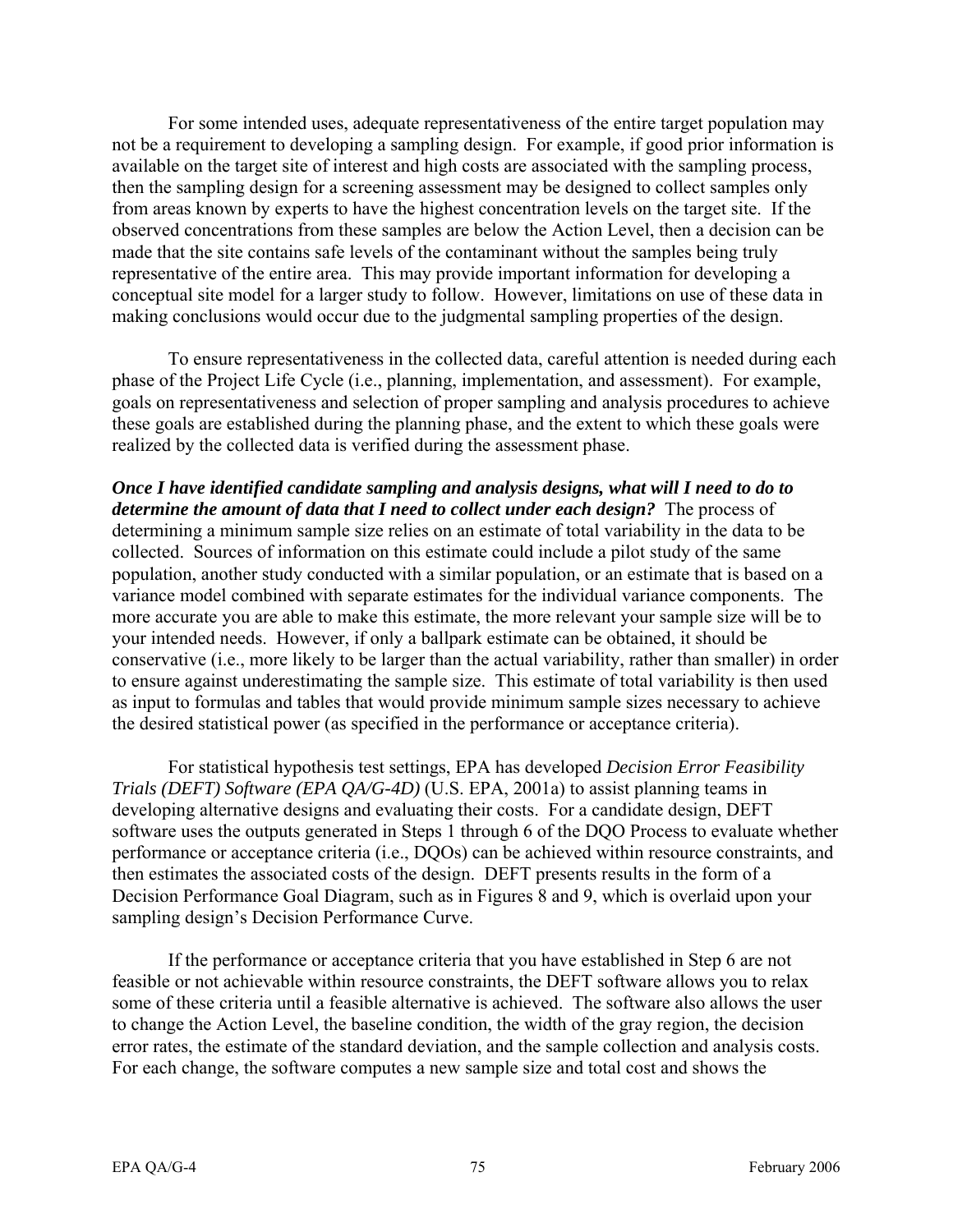corresponding Decision Performance Curve in the Decision Performance Goal Diagram. DEFT is free, and available from the website: [http://www.epa.gov/quality/qa\\_docs.html.](http://www.epa.gov/quality/qa_docs.html) 

Visual Sample Plan (VSP) is a software tool for selecting the right number and location of environmental samples such that the results of statistical analyses of the resulting data have the desired confidence for decision making. Sponsors of this public domain software include the EPA, Department of Energy, Department of Defense, and Department of Homeland Security; it was developed by Battelle Pacific Northwest National Laboratory. It provides simple, but statistically sound, practical tools for defining an optimal sampling scheme for any twodimensional contamination problem including surface soil, building surfaces, water bodies, or similar applications.

When appropriate, reports generated by VSP may be exported directly into a QA Project Plan or Sampling and Analysis Plan. VSP uses the seven Data Quality Objectives steps and is especially useful in resolving technical and statistical issues arising from steps 6 (Specify tolerable limits on decision errors), and 7 (Develop a plan for obtaining data). In particular, VSP can be used to generate different scenarios involving different decision error rates and statistical assumptions. VSP is easy to use, contains many graphics, and includes help and tutorial guides.

VSP utilizes state-of-the-art statistical and mathematical algorithms applicable to environmental statistics and presents the results in plain English. It provides the projected number of samples needed to meet DQO specifications, total sampling costs, and actual locations of the samples on an actual map of the site. VSP is designed for the non-statistician and is upgraded at various intervals to include more functions and methodologies. It is available at no cost from the website [http://dqo.pnl.gov/vsp.](http://vsp.pnnl.gov/)

Once you have identified the statistical approach you will take to determining sample size, you will need to make some assumptions on certain parameters associated with the underlying distribution of the data, such as variability, which this approach will require as input. Thus, it will be necessary for you to obtain preliminary data that can provide some reliable information on these parameters for purposes of study planning. If existing data sources are available, then you will need to establish some general criteria that these existing data will need to satisfy (e.g., representative of the target population, used sampling and analysis techniques that will be used on the upcoming study) in order to use these data to plan your upcoming study. In addition, existing data should be reviewed for analytical concerns, such as detection limits, that may hinder the use of certain statistical techniques within the planning process. If no existing data are available to meet your needs, then you may wish to design and conduct a limited data collection effort that will acquire just enough data to allow you to obtain preliminary estimates of the distribution parameters that will impact how much data you need to collect.

*What should I consider in selecting the most resource-effective data collection design that will satisfy all of my performance or acceptance criteria?* Among your potential designs, the design which provides the best balance between cost (or expected cost) and ability to generate data that will meet your performance or acceptance criteria given the non-technical, economic, and health factors imposed on the project, will be your most resource-effective design.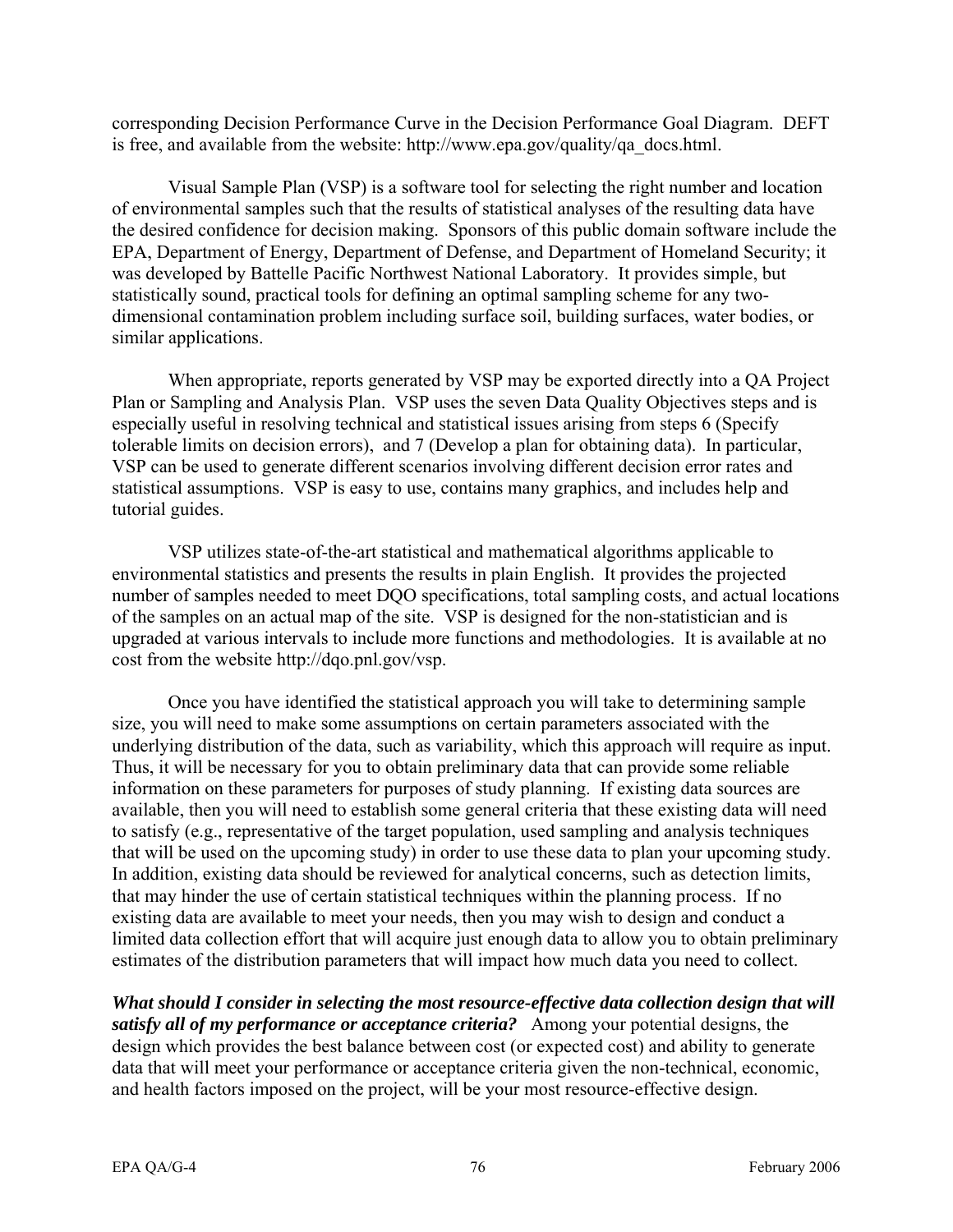For decision making problems that require use of a statistical hypothesis test, the statistical concept of a *power function* is extremely useful in evaluating the performance of alternative designs. For a possible true value of the unknown parameter of interest, a power function gives the probability of rejecting the baseline condition (i.e., null hypothesis) given that your data are generated from a distribution characterized by this possible true parameter value. The Decision Performance Curve (Figure 7) is a graphical portrayal of a power function, when the vertical axis of the curve corresponds to the probability of rejecting the baseline condition. A candidate design that produces a power curve that is closest to the ideal curve (i.e., having a very steep slope from low values within the baseline condition region to high values within the alternative condition region) would be preferred over a candidate design that produces a relatively flat power curve.

For estimation problems needing the calculation of confidence intervals, a similar graphical construct to the power curve would be a plot of sample size against some function of the estimated width of the confidence interval. For example, under certain statistical approaches to calculating the confidence interval, the sample size formula may be a function of the ratio of the confidence interval width to the underlying variability of the data. In this situation, a sample size can be selected by considering both width and variability as a ratio.

Visual Sample Plan, and other software packages are available to generate these graphics for both decision making and estimation problems.

*What should I do if none of my candidate designs will generate data that satisfy my performance or acceptance criteria?* You may need to consider other possible sampling approaches in situations where your candidate designs will not allow you to meet all performance or acceptance criteria. For example, suppose you planned to use simple random sampling to select environmental samples in your decision making problem and alternative approach would be to stratify the site or population into more homogeneous groups.

 If, despite these alternative considerations, none of the data collection designs satisfies your performance or acceptance criteria within your constraints, then the planning team may need to revisit one or more previous steps of the DQO Process in order to review and revise outputs, so that they are more amenable to achieving an acceptable design. Examples of adjustments that could be made in previous steps of the DQO Process are:

- increasing the tolerable limits on decision errors and/or the width of the gray region, or easing your requirements on confidence interval widths or data accuracy;
- increasing the funding for sampling and analysis;
- changing the boundaries of the study (it may be possible to reduce costs by changing or eliminating subgroups that need separate decisions); and
- relaxing other project constraints by considering alternative approaches to the problem.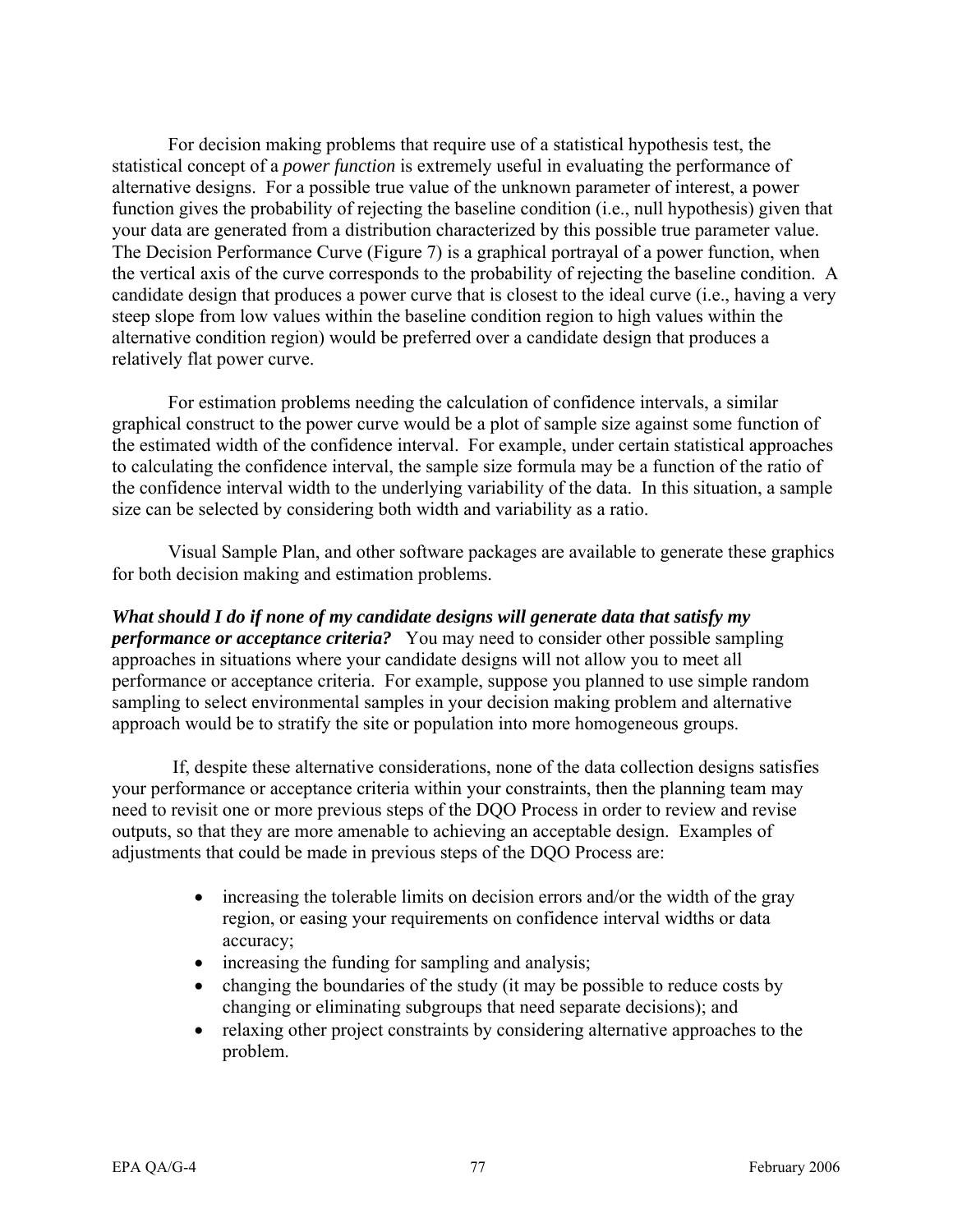The design team may also need to use other methods to evaluate design alternatives (e.g., computer simulation), which would require a statistical expert on sampling design and analysis.

*What types of requirements might I need to follow in documenting the sampling and analysis design which I will select?* While requirements will differ from one program to another, general EPA requirements are to document the sampling and analysis design, along with the operational requirements and procedures associated with implementing this design, in a Field Sampling Plan, Sampling and Analysis Plan, QA Project Plan or other required document.

Design elements that should be documented include:

- *number of samples,*
- *sample type (e.g., composite vs. individual samples),*
- *general collection techniques (e.g., split spoon vs. core drill),*
- *physical sample (i.e., the amount of material to be collected for each sample),*
- *sample support (i.e., the area, or quantity that each individual sample represents),*
- *sample locations (surface coordinates and depth) and how they were selected,*
- *timing issues for sample collection, handling, and analysis,*
- *analytical methods (or performance-based measurement standards), and*
- *statistical sampling scheme.*

Note that by properly documenting such study features as the conceptual model, analytical approach, and assumptions for collecting and statistically analyzing data, you will provide information that would be essential to ensuring that the overall validity of the study was maintained in the face of unavoidable deviations from the original design. Additionally, the documentation will serve as a valuable resource for data quality assessment activities that you will perform once the data have been collected, when you make a final determination of whether your collected data have, in fact, achieved your performance or acceptance criteria.

Early documentation of the design and analytical approach will improve the efficiency and effectiveness of later stages of the data collection and analysis process, such as the development of field sampling procedures, QC procedures, and statistical techniques for data analysis. The key to successful design documentation is to ensure that the statistical assumptions that underlie the sampling and analysis design and the analytical approach are linked with the practical activities that will ensure that the statistical assumptions generally hold true.

# **7.3 Outputs**

The outputs from Step 7 of the DQO Process are documented within your study's Quality Assurance Project Plan or within an accompanying Sampling and Analysis Plan. These outputs include:

- Full documentation of the final sampling and analysis design, along with a discussion of the key assumptions underlying this design,
- Details on how the design should be implemented together with contingency plans for unexpected events, and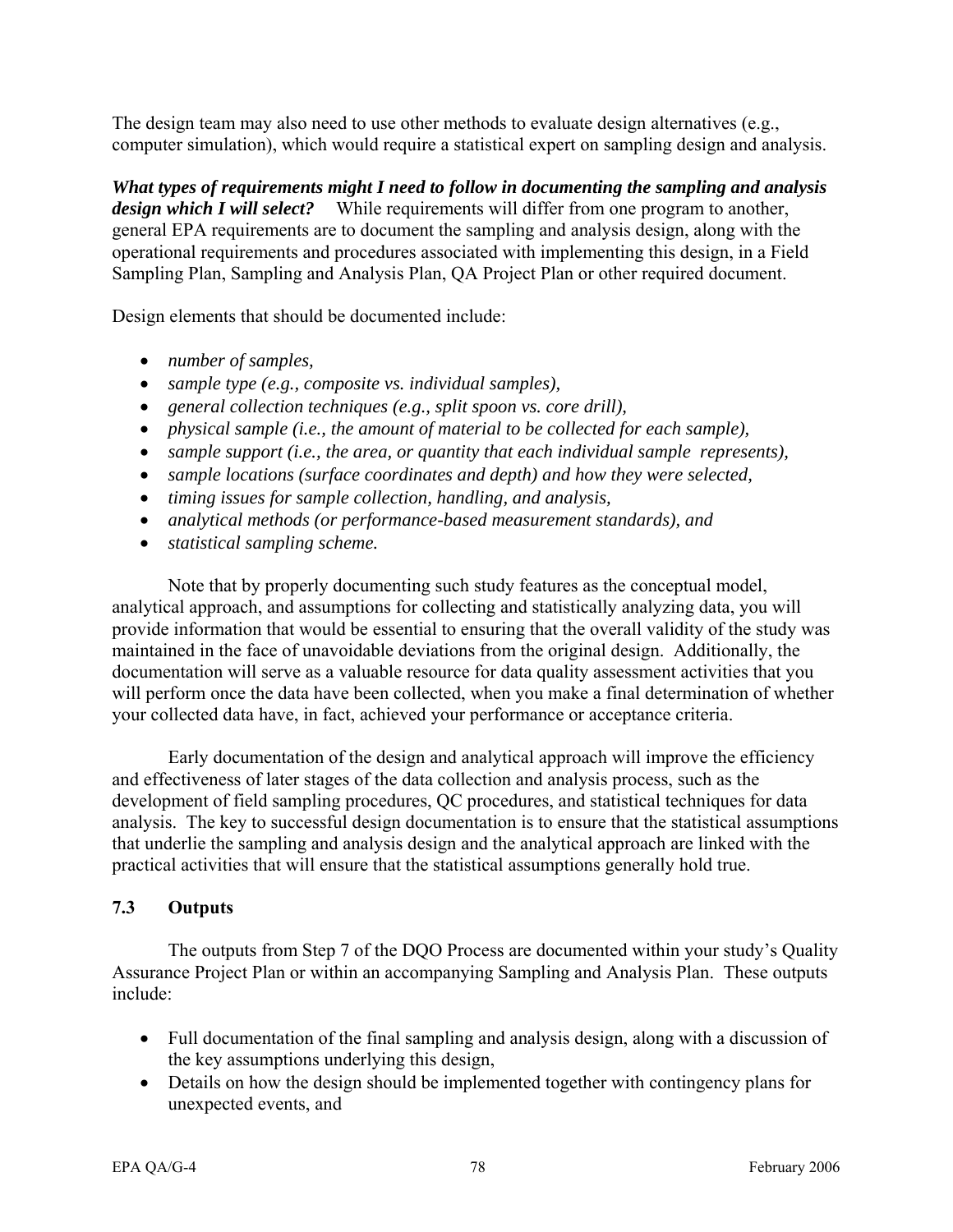• The Quality Assurance and Quality Control procedures that would be performed to detect and correct problems and so ensure defensible results.

### **7.4 Examples**

For the two examples introduced in Section 0.11, the outcome of implementing Step 7 is as follows.

#### *Example 1. Making Decisions About Incinerator Fly Ash for RCRA Waste Disposal*

*Selecting a sampling design. By performing an initial cost/benefit analysis, the planning team's statistician determined that a composite sample design was the best sampling option to use in determining whether the mean cadmium level within a container of waste fly ash was significantly below the Action Level, and therefore, deciding whether the container needs to be sent to a RCRA landfill. The design specified that eight composite samples, each consisting of eight individual samples, would be collected from each container. The container would be partitioned into eight components of equal volume. Then, to create a single composite sample, one individual sample (using a core extractor) would be taken randomly within each partition, and the eight individual samples would be composited. From this composite sample, two subsamples will be sent to the laboratory for analysis.* 

*Specifying key assumptions supporting the selected design. Estimated costs associated with the composite sampling design were based on average costs for collecting (\$10) and analyzing (\$150) a sample. If each composite sample corresponds to eight individual samples, the sampling cost for a composite sample would be \$80. If two subsamples per composite sample are analyzed, the analysis cost per composite sample would be \$300. Therefore, the total cost of collecting and analyzing eight composite samples in one container would be eight times the cost of one composite (\$380), for a total of \$3,040.* 

*The sampling design assumed that measurements made on composite samples were approximately normally distributed. This assumption will be evaluated once the measurements are obtained. If this assumption is not valid, then the planning team will recommend that each composite sample consist of additional individual samples, or that a revised compositing process be used, in order to more likely yield estimates that originate from a normal distribution.* 

*Based on the pilot study, the incineration company determined that each container of waste fly ash was fairly homogeneous and estimated the standard deviation in the concentration of cadmium among individual samples within containers of ash to be 0.6 mg/L. It was assumed that the variability in measurements for different subsamples within the same composite sample was negligible. Individual subsample measurements*  will be made to test this assumption, and if it is determined that this assumption is not *appropriate, then additional subsamples will be collected from each composite.*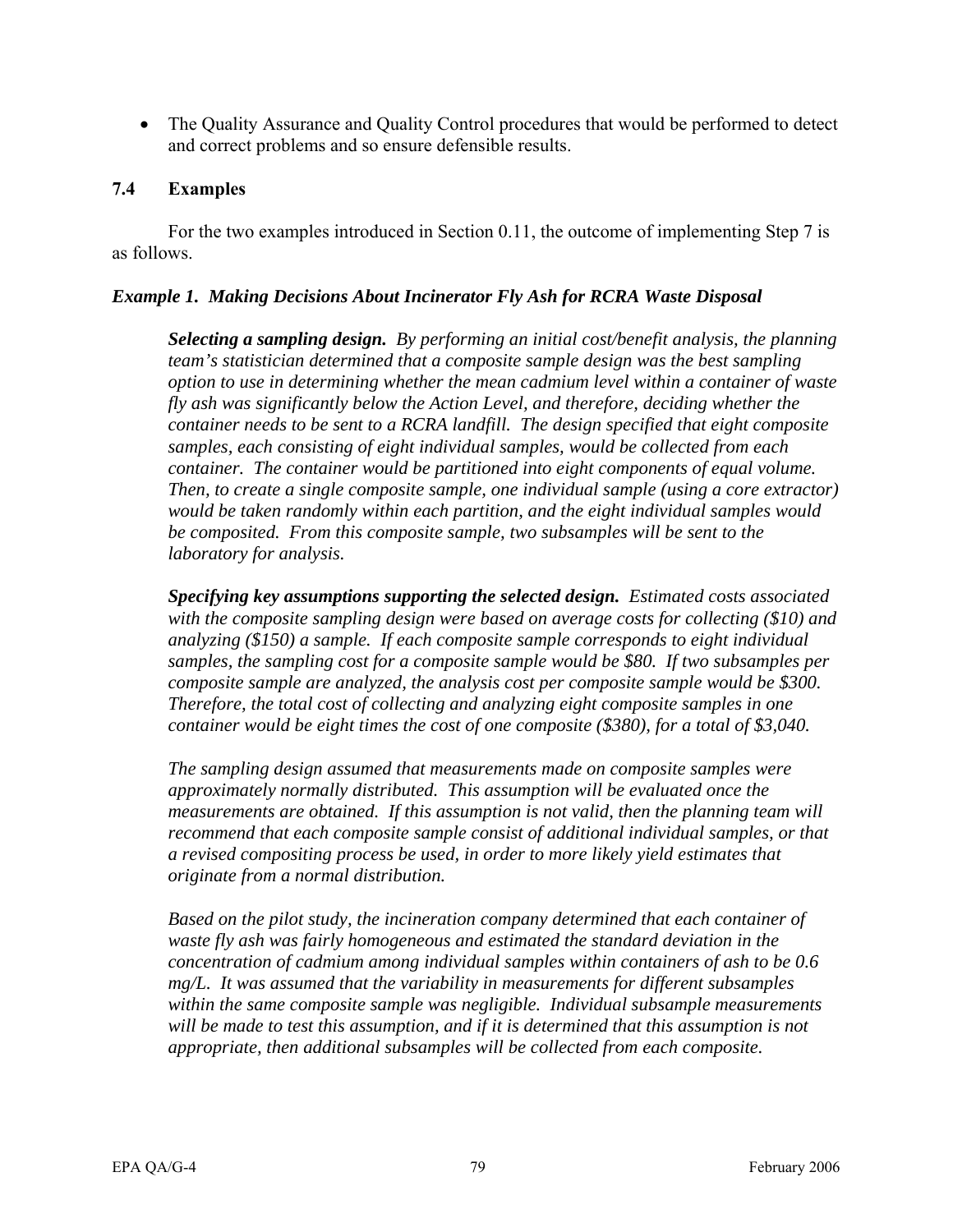#### *Example 2. Monitoring Bacterial Contamination at Alki Beach*

*Selecting the sampling design. A systematic square grid design was selected for sampling water at Alki Beach, modeled after a design that was proposed at a World Health Organization (WHO) workshop on recreational waters. The design consists of overlaying the 200x60 square meter area of the beach with a grid consisting of 30 squares of 20x20 square meters each.* 

*On a given day, one sample will be taken at each grid node (i.e., the corners of each square that do not fall on the beach), for a total of 33 samples. More samples will be taken if there are indications of increased contamination potential due to operations at the chicken farm, heavy rainfall, etc.* 

*The total number of samples was determined by considering that the data would be used to compute an upper confidence limit (UCL) on the geometric mean concentration for* E. coli *and* enterococci *and to allow for the DQOs associated with calculating the UCL to be achieved. The magnitude of the variability in indicator measurement was approximated from similar pathogen indicator measurements obtained from a similar river recreational beach area using measurement methods that were the same as that to be used at Alki Beach.* 

*Evaluating assumptions supporting the selected design. Based on the variability observed in* E. coli *and* enterococci *data obtained for replicate water samples from a beach in the vicinity of Alki Beach, three water samples will be collected from each of ten randomly selected grid nodes from the 33 possible on the sampling grid on the first three days of sampling. Two aliquots will be obtained from each of those water samples and measured* for E. coli *and* enterococci*. These data will be analyzed to estimate the variability between replicate measurements from the same sample and among replicate water samples at the same grid location. Analyses using these data will then be conducted to determine how much the computed confidence limits could change if difference samples or aliquots are used in the computations. If the change could exceed ± 10 percent, then consideration will be given to routinely collecting replicate samples and aliquots to obtain more precise estimates of the true density of* E. coli *and*  enterococci*. In addition, statistical tests for outliers and the most appropriate statistical distribution of the data will be conducted.*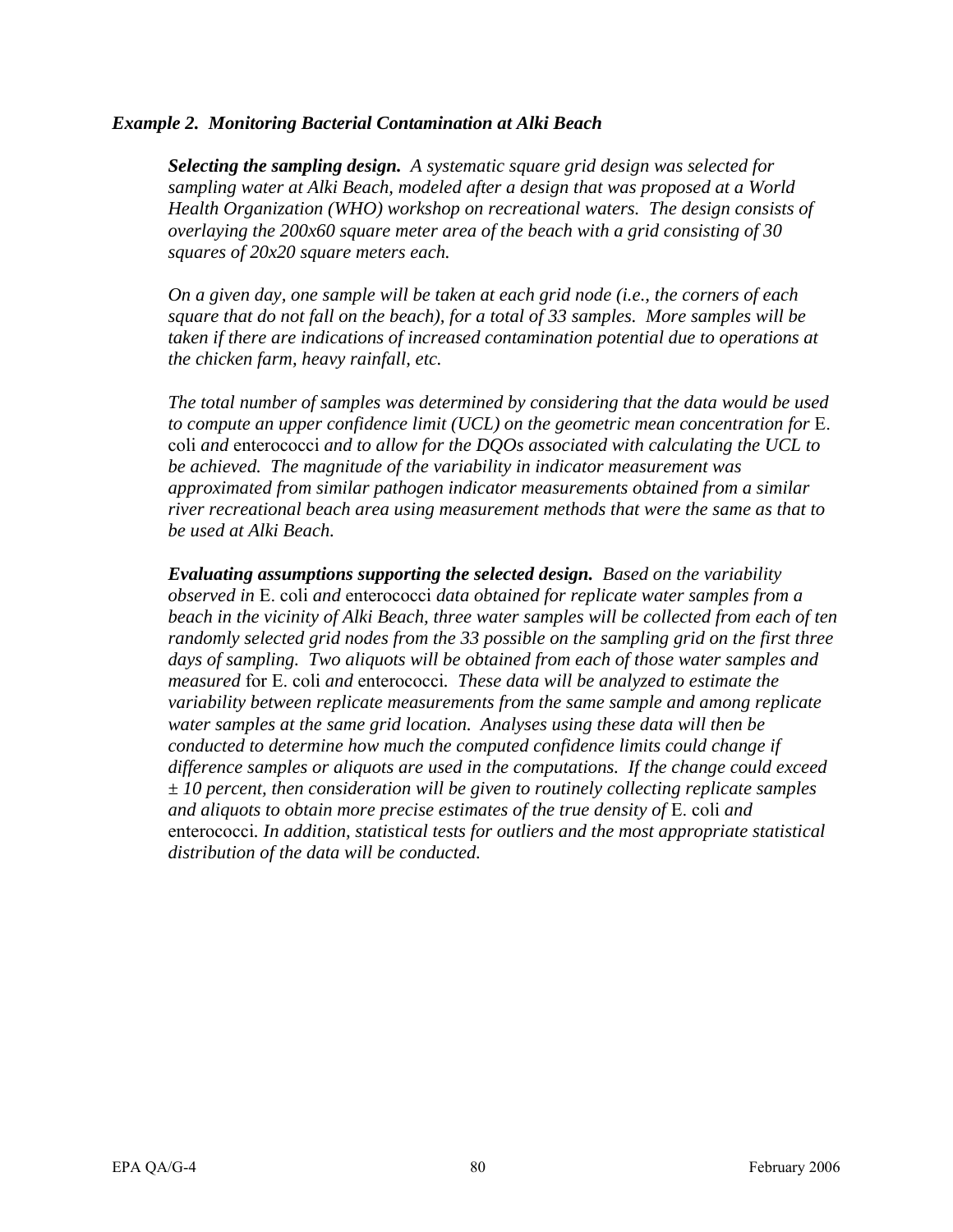## **CHAPTER 8**

### **BEYOND THE DATA QUALITY OBJECTIVES PROCESS**

*After reading this chapter you should understand how the information generated during the DQO Process is used to perform remaining activities within the Project Life Cycle, such as developing a QA Project Plan, performing oversight of data collection activities, and performing Data Quality Assessment.* 

Chapters 1 through 7 provide guidance on executing each of the seven steps of the DQO Process. Recall that the DQO Process is one approach to conducting systematic planning for a data collection project. Systematic planning is the primary component of the planning phase of the Project Life Cycle, which is illustrated in Figure 10.



**Figure 10. The Project Life Cycle** 

The Project Life Cycle specifies quality assurance activities to occur within the cycle's three primary phases: *Planning*, *Implementation and Oversight*, and *Assessment*. Proper execution of these activities on a project will ensure that the collected data achieve a desired level of quality and can be used to achieve project objectives, such as making a specific decision or estimating a certain unknown parameter. Figure 10 shows that this cycle can be iterative in nature, where activities conducted in one phase can generate additional information which can be used to improve on specifications established earlier in the project, when only limited information may have been available at the time.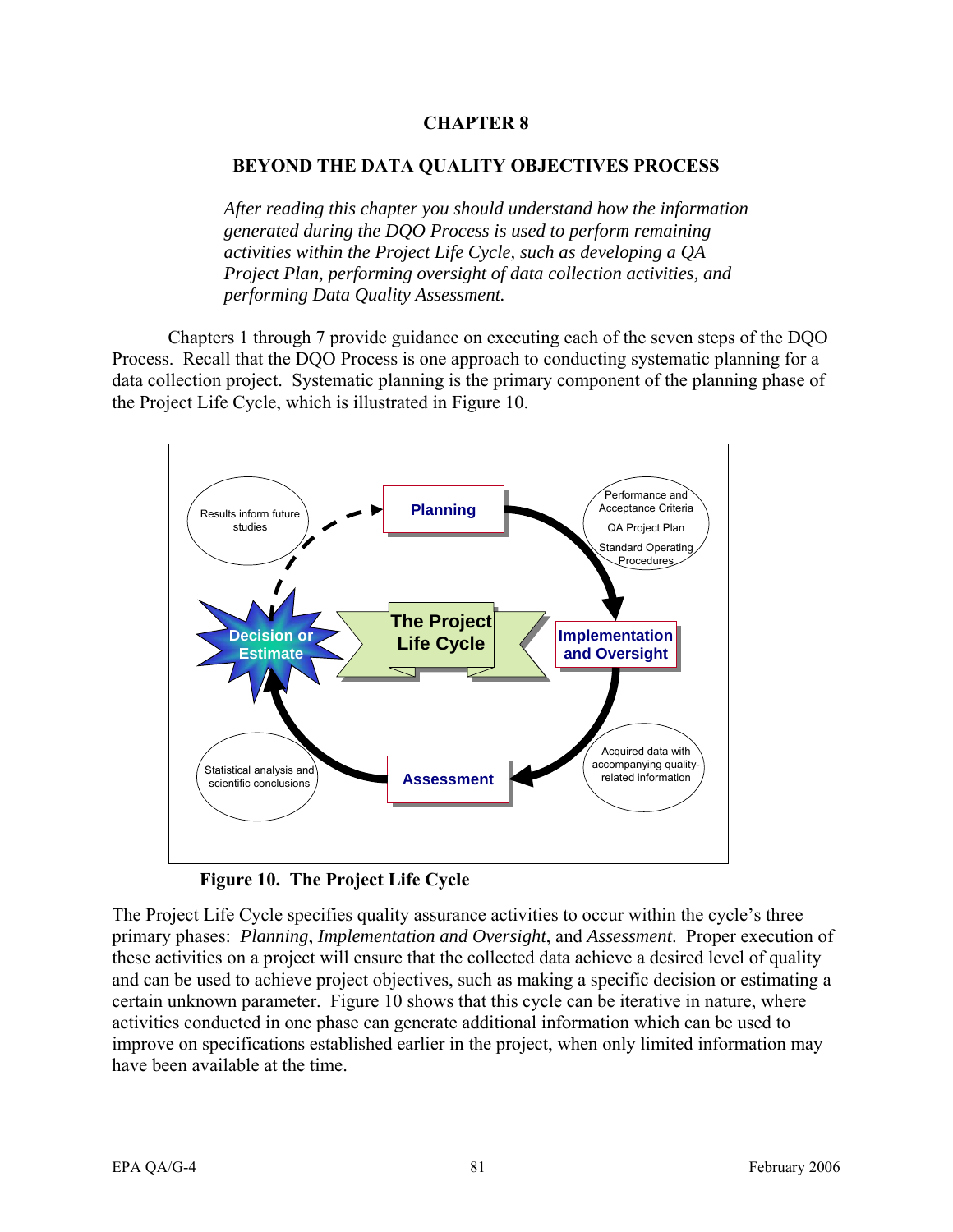This chapter provides a short overview of the quality assurance activities that occur within each of the three phases of the Project Life Cycle, and how the information generated by the DQO Process are used as inputs to these activities. A more detailed presentation can be found in the guidance document titled *Overview of the EPA Quality System for Environmental Data and Technology* (EPA/240/R-02/003, November 2002).

### **8.1 Planning**

As discussed in Chapter 0, investigators begin the planning phase of the Project Life Cycle by specifying the intended use of the data to be collected and planning the management and technical activities (such as sampling) that will be performed to acquire the data. *Systematic planning*, such as the DQO Process, is the foundation for the planning phase and leads to the development of performance or acceptance criteria which collected data need to achieve for their intended use. Once these criteria are in place, a design is prepared for collecting information (e.g., samples, data measurements) that will achieve these performance or acceptance criteria and whose quality indicators (e.g., accuracy, precision) can be controlled appropriately.

The outcome of the systematic planning process is documented within a *Quality Assurance (QA) Project Plan* or similar document. U.S. EPA, 2000b specifies that environmental data may not be collected or acquired on EPA-funded programs without an approved QA Project Plan in place. A QA Project Plan is a written document that describes the quality assurance procedures, quality control specifications, and other technical activities that must be implemented on a project in the course of the Project Life Cycle to ensure that results will achieve project specifications. As such, it provides the "blueprint" for obtaining the type and quality of environmental data and information needed for a specific use. *EPA Requirements for Quality Assurance Project Plans (EPA QA/R-5)* (U.S. EPA, 2001b) specifies that the QA Project Plan shall be organized into the following four main groups of standardized, recognizable elements that cover the entire Project Life Cycle:

### *Group A – Project Management*

These elements address project management, project history and objectives, and roles and responsibilities of the participants. These elements help ensure that project goals are clearly stated, that all participants understand the project goals and approach, and that the planning process is documented.

### *Group B – Data Generation and Acquisition*

These elements cover all aspects of the project design and implementation (including the key parameters to be estimated, the number and type of samples expected, and a description of where, when, and how samples will be collected). They ensure that appropriate methods for sampling, analysis, data handling, and QC activities are employed and documented.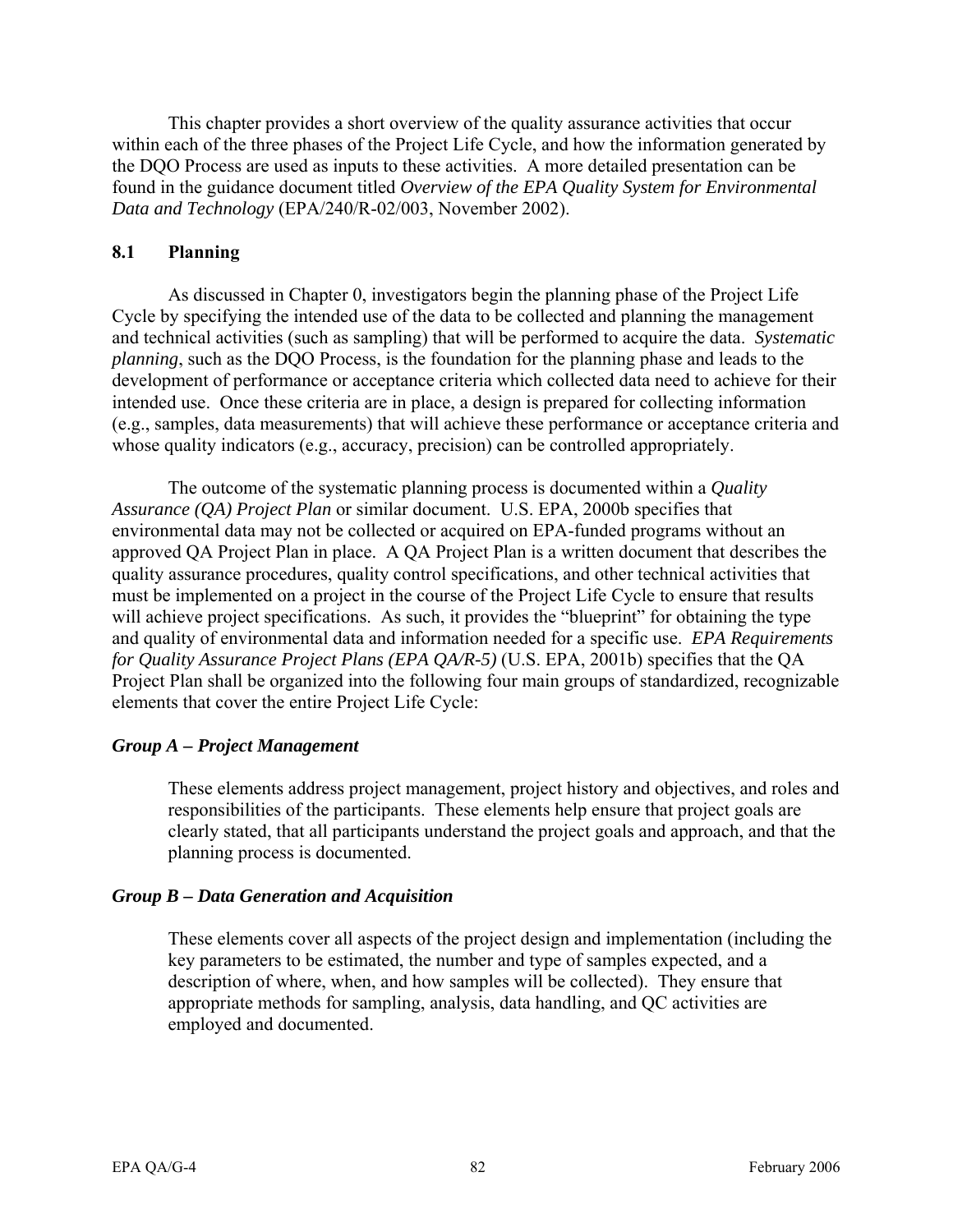#### *Group C – Assessment and Oversight*

These elements address activities for assessing the effectiveness of project implementation and associated QA and QC requirements; they help to ensure that the QA Project Plan is implemented as prescribed.

### *Group D – Data Validation and Usability*

These elements address QA activities that occur after data collection or generation is complete; they help to ensure that data meet the specified criteria.

The titles of elements appearing within each of these four groups are listed in Figure 12. Detailed guidance on preparing QA Project Plans is provided in *Guidance on Quality Assurance Project Plans (EPA QA/G-5)* (U.S. EPA, 2002d) and its companion documents.

| Table 8. Elements of a Quality Assurance Project Plan |                                                                                    |    |                                                   |  |  |  |  |
|-------------------------------------------------------|------------------------------------------------------------------------------------|----|---------------------------------------------------|--|--|--|--|
| A. Project Management                                 |                                                                                    |    |                                                   |  |  |  |  |
| A1                                                    | Title and Approval Sheet                                                           | A6 | Project/Task Description                          |  |  |  |  |
| A2                                                    | Table of Contents                                                                  | A7 | Quality Objectives and Criteria                   |  |  |  |  |
| A <sub>3</sub>                                        | Distribution List                                                                  | A8 | Special Training /Certification                   |  |  |  |  |
| A4                                                    | Project/Task Organization                                                          | A9 | Documents and Records                             |  |  |  |  |
| A5                                                    | Problem Definition/Background                                                      |    |                                                   |  |  |  |  |
| <b>B.</b> Data Generation and Acquisition             |                                                                                    |    |                                                   |  |  |  |  |
| B1                                                    | Sampling Process Design (Experimental Design)                                      | B7 | Instrument/Equipment Calibration and Frequency    |  |  |  |  |
| <b>B2</b>                                             | <b>Sampling Methods</b>                                                            | B8 | Inspection/Acceptance of Supplies and Consumables |  |  |  |  |
| B <sub>3</sub>                                        | Sample Handling and Custody                                                        | B9 | Non-direct Measurements                           |  |  |  |  |
| B4                                                    | <b>Analytical Methods</b>                                                          |    | B <sub>10</sub> Data Management                   |  |  |  |  |
| B <sub>5</sub>                                        | <b>Quality Control</b>                                                             |    |                                                   |  |  |  |  |
| <b>B6</b>                                             | Instrument/Equipment Testing, Inspection, and                                      |    |                                                   |  |  |  |  |
|                                                       | Maintenance                                                                        |    |                                                   |  |  |  |  |
| C. Assessment and Oversight                           |                                                                                    |    |                                                   |  |  |  |  |
| C1                                                    | Assessments and Response Actions                                                   | C2 | Reports to Management                             |  |  |  |  |
| D. Data Validation and Usability                      |                                                                                    |    |                                                   |  |  |  |  |
| D1                                                    | Data Review, Verification, and Validation D3 Reconciliation with User Requirements |    |                                                   |  |  |  |  |
| D <sub>2</sub>                                        | Verification and Validation Methods                                                |    |                                                   |  |  |  |  |

From the perspective of scientists and engineers responsible for creating data and analyzing data quality, their qualitative and quantitative measures of quality attributes typically involve Data Quality Indicators (DQIs). The principal DQIs are precision, bias, representativeness, completeness, comparability, and sensitivity. In Step 7 of the DQO Process, the analyst uses the performance or acceptance criteria defined in the DQOs to develop appropriate DQIs as part of the sampling and analysis design. This provides an operational method for designing a strategy for achieving the DQOs, and then in the assessment phase of the Project Life Cycle, for determining whether the DQOs actually were satisfied.

#### **8.2 Implementation and Oversight**

As the planning phase of the Project Life Cycle concludes, *Standard Operating Procedures* (SOPs) are identified or prepared. SOPs are a set of written instructions that document how a routine or repetitive activity should be performed. They describe both technical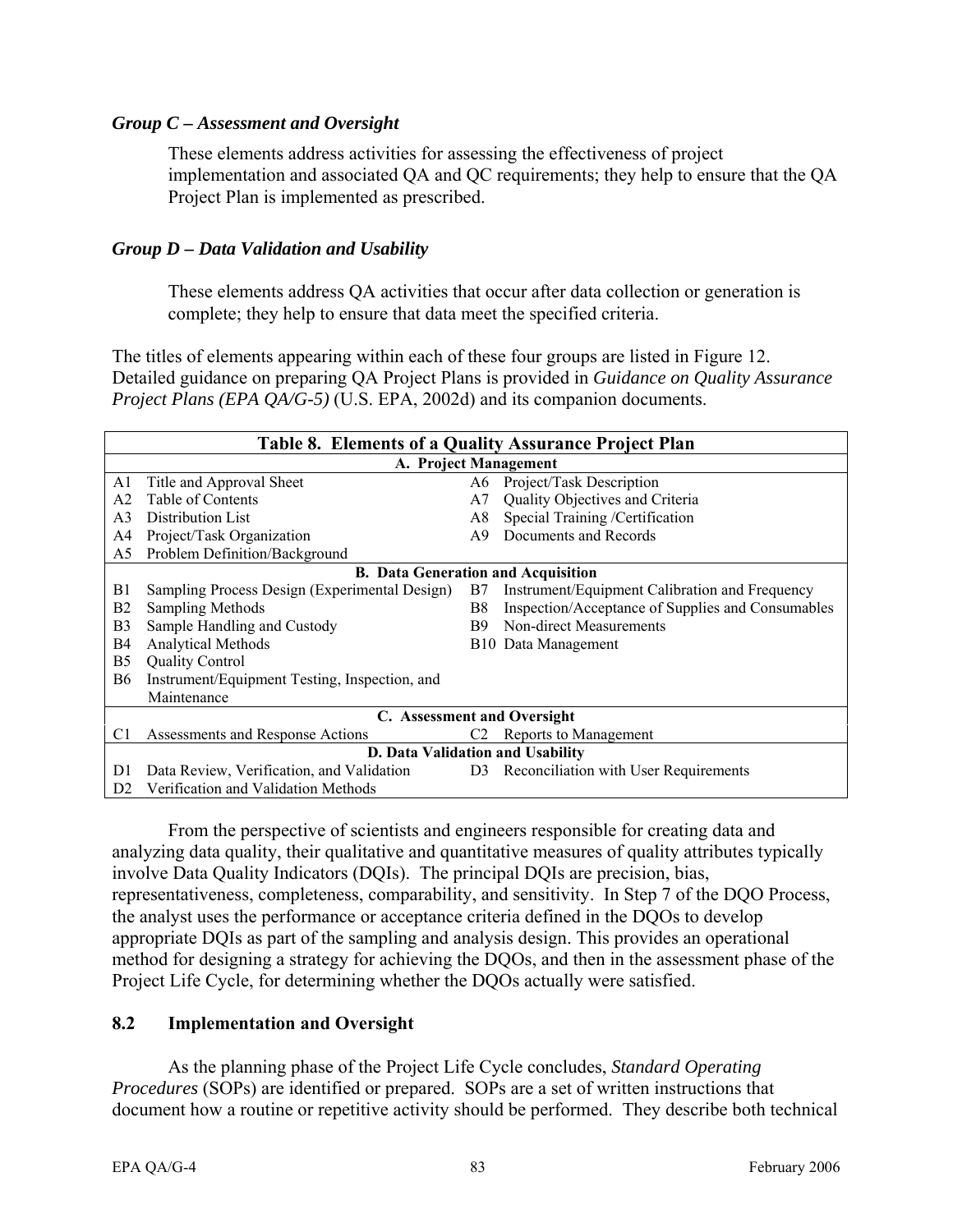and administrative operational elements of an organization that would be managed under a QA Project Plan and under an organization's Quality Management Plan. The information in SOPs allows for individuals to perform a job properly and facilitates consistency in the quality and integrity of a product or end-result through consistent implementation of a process or procedure within the organization. These SOPs are documented and utilized throughout the implementation and oversight phase of the Project Life Cycle. More information on preparing SOPs can be found in *Guidance on Preparing Standard Operating Procedures (EPA QA/G-6)*  (U.S. EPA, 2001c).

During a project's implementation and oversight phase, the different types of information identified in the systematic planning process as being necessary for achieving project objectives are acquired. Data are collected according to specifications given in the QA Project Plan, SOPs, and other documents required by the program (e.g., Sampling and Analysis Plan). This phase of the project can include such activities as acquiring existing data from known data sources, conducting literature searches, performing field sample collection activities, and performing sample analysis activities in qualified laboratories.

During these data collection activities, necessary QA and QC activities are conducted to ensure that data collection activities are being performed correctly and in accordance with the QA Project Plan and other planning documents. These activities include oversight, such as technical systems audits and performance evaluations, which address whether environmental data collection activities are being implemented effectively and their results are suitable to achieve the project's data quality goals. Appropriate action is taken through the course of performing the audits or assessments to ensure that any identified problems are properly corrected. Guidance on selecting, planning, and implementing technical audits in support of environmental programs can be found in *Guidance on Technical Audits and Related Assessments for Environmental Data Operations (EPA QA/G-7)* (U.S. EPA, 2000d).

#### **8.3 Assessment**

Within the initial stage of the Project Life Cycle's assessment phase, the collected data are verified and validated. The verification and validation process ensures that the data were collected according to specifications given in the planning phase and that they are appropriate and consistent with their intended use. *Data verification* is a systematic process for evaluating performance and compliance of a set of data when compared to a set of standards to ascertain the data's completeness, correctness, and consistency using methods and criteria defined in the QA Project Plan. *Data validation* follows the data verification process and uses information from the QA Project Plan to ascertain the usability of the data in light of their pre-determined measurement quality objectives and to ensure that results obtained are scientifically defensible. Details on this process are provided in *Guidance on Environmental Data Verification and Data Validation (EPA QA/G-8)* (EPA/240/B-02/004, November 2002).

Once the collected data have been properly verified and validated, a final Data Quality Assessment (DQA) is performed. DQA is built on a fundamental premise: data quality is meaningful only when it relates to the intended use of the data. Data quality does not exist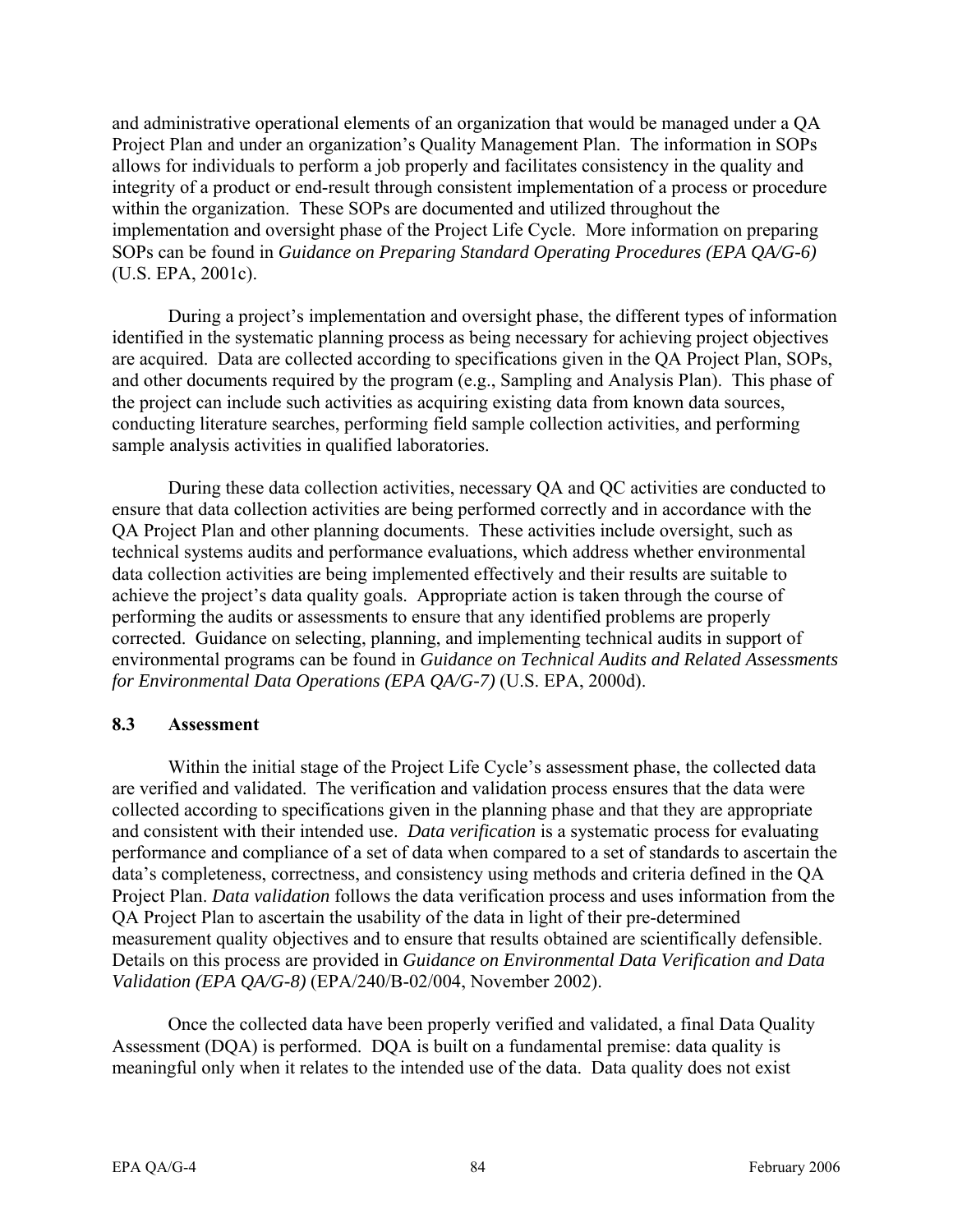without some frame of reference – an investigator really needs to know the context in which the data will be used when judging whether the data set is adequate.



# **Figure 11. The Data Quality Assessment (DQA) Process**

Similar to the DQO Process, DQA follows a multi-step process known as the "DQA Process." The five steps of the DQA Process, as shown in Figure 11, parallel the activities of a statistician analyzing a data set. It involves the use of statistical and graphical tools to determine if the data are of appropriate quality to achieve their intended use (e.g., making a decision with an acceptable level of confidence, or making an estimate within a desired level of uncertainty). Like the DQO Process, the DQA Process is, by its own nature, an iterative process. While the DQA Process is performed at the end of a project to verify that objectives were met, a version of this same process should be performed during the implementation and oversight phase of the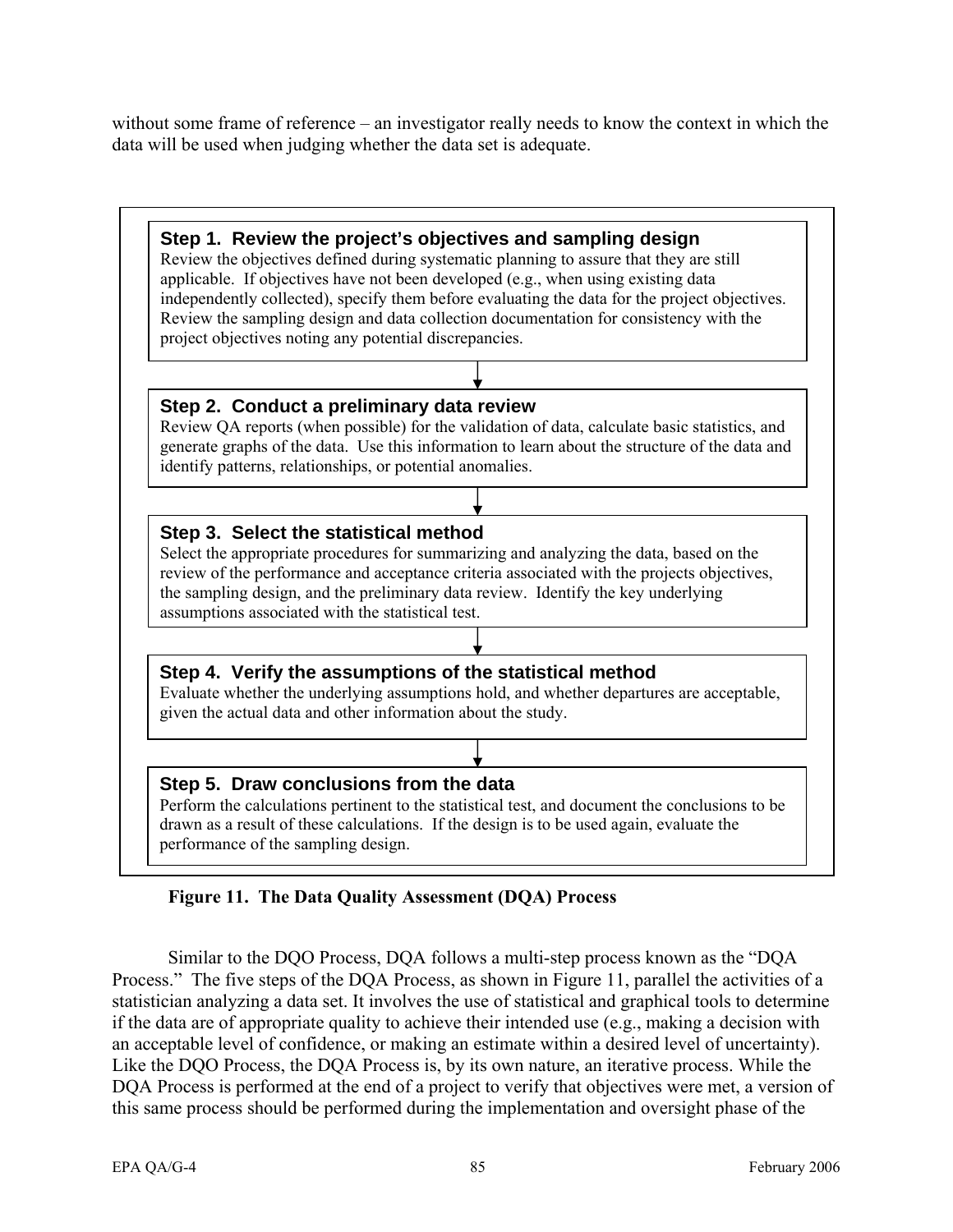Project Life Cycle to monitor the progress of ongoing data collection. For a plan English guide to Data Quality Assessment, refer to *Data Quality Assessment: A Reviewer's Guide (EPA QA/G-9R)* (U.S. EPA, 2006a). For a discussion of statistical techniques, refer to *Data Quality Assessment: Statistical Tools for Practitioners (EPA QA/G-9S)* (U.S. EPA, 2006b).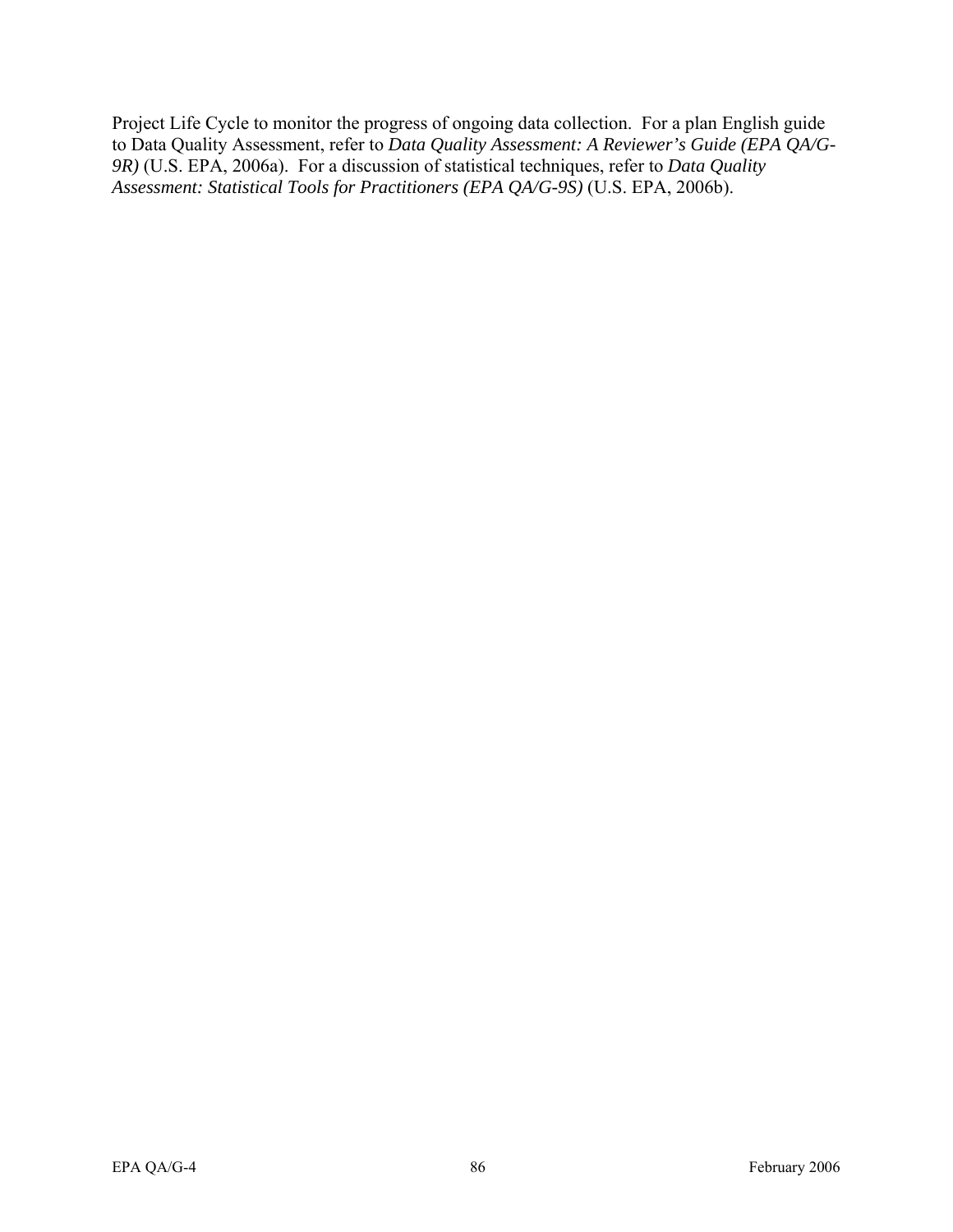### **CHAPTER 9**

#### **ADDITIONAL EXAMPLES**

This chapter provides two additional examples to help you better understand how the DQO Process discussed in Chapters 1 through 7 may be effectively implemented under a variety of real-world data collection efforts. Sections 9.1 and 9.3 address decision making; Section 9.2 is an estimation problem.

### **9.1 Decisions on Urban Air Quality Compliance**

#### **Background on the Case Study**

Representatives of a primary metropolitan statistical area (PMSA) wish to determine whether their PMSA attains National Ambient Air Quality Standards (NAAQS) for  $PM_{2.5}$  (i.e., particulate matter no larger than 2.5 micrometers in diameter). Thus, following the specifications given in the NAAQS, they will need to collect ambient air samples from various locations throughout the PMSA over a specified period of time and analyze the samples for  $PM<sub>2.5</sub> concentration.$ 

As specified in the NAAQS (i.e. the "Standards"), the primary parameter of concern in this example is an upper percentile of the distribution of measured  $PM<sub>2.5</sub>$  concentrations within the PMSA. This example highlights a situation where data will be obtained from an existing monitoring network to determine attainment to the Standards. Thus, the number and location of air samplers have previously been determined, but not necessarily in accordance with the DQO Process, and samples have routinely been collected from these samplers over several years at a specified sampling frequency (i.e., once every three days). Here, the DQO Process will be applied to determine if the network's existing sample collection design could provide data of sufficient quality and quantity for making a statistically defensible decision on attainment, and if not, what alternative design would be necessary.

### **Step 1: State the Problem**

*Describing the problem.* The problem is to determine whether the PMSA is in attainment for  $PM<sub>2.5</sub>$  in ambient air, based upon standards documented within EPA's NAAQS. If the findings of this monitoring study conclude that the PMSA should be designated as a "nonattainment" area, then the particle pollution control strategies defined in the PMSA's State Implementation Plan (SIP) will need to be implemented.

*Establishing the planning team.* The planning team to be involved in the DQO Process will include a senior manager of the PMSA's air monitoring program (who will serve as the team's final decision maker), technical experts in air sampling and analysis, representatives of local stakeholder groups, and a quality assurance specialist.

*Describing the conceptual model of the potential hazard.* Particulate matter includes airborne particles such as dust, dirt, soot, smoke, and liquid droplets. Within the urbanized area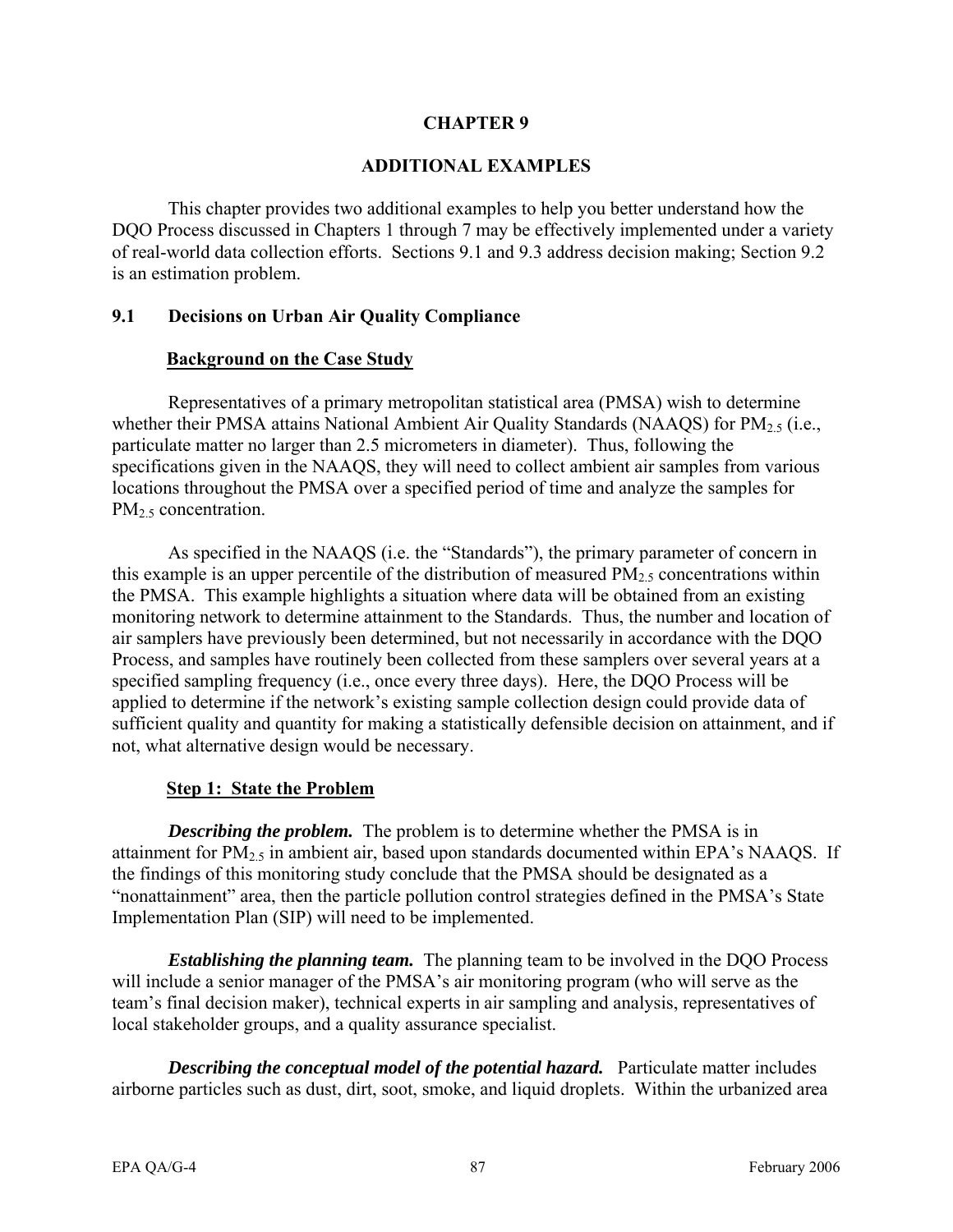represented by the PMSA, the primary direct sources of  $PM_{2.5}$  include various point and mobile sources such as transportation vehicles, factories, construction sites, and locations at which wood burning occurs. An indirect source of  $PM<sub>2.5</sub>$  is the atmospheric chemical changes that occur when gases from burning fuel are emitted and interact with sunlight and water vapor.

Atmospheric conditions can carry  $PM<sub>2.5</sub>$  over long distances and deposit them many miles away from their source. Thus, some of the  $PM_{2.5}$  that is present within the PMSA may occur from sources outside of its general area. However, the PMSA is not concerned with long-term transport because, over time, such particulates can become aggregated (no longer falling within the 2.5 micrometer requirement) or can deposit on other materials. To begin addressing the  $PM_{2.5}$  problem, the PMSA developed a Cartesian map indicating local  $PM_{2.5}$  point sources, main roadways, and predominant wind patterns to identify areas of maximum potential exposure.

Inhalation of  $PM_{2.5}$  is the most common route of exposure to humans. Such fine particles can lodge deeply within the lungs and can eventually travel into the bloodstream. Thus, many scientific studies have linked breathing air that is polluted with  $PM_{2.5}$  to a series of significant health problems, including various types of respiratory distress, decreased lung function, and even premature death.

*Identifying the general intended use of collected data.* The collected data will be used to make a statistically-based decision on whether the Standards are achieved for  $PM_{2.5}$  within the PMSA. As such, each  $PM<sub>2.5</sub>$  measurement will need to represent an average concentration over a 24-hour period.

*Identifying available resources, constraints, and deadlines.* Using PMSA's existing ambient air monitoring network, the effort will utilize data resulting from the analysis of air samples. The network consists of three fixed-site multiple filter gravimetric devices that measure daily  $PM<sub>2.5</sub>$  concentrations (representing a 24-hour average) once every three days. Thus, about 365 readings are available from the network for a given year. The NAAQS require data over a three-year period. The DQO Process will also determine if this sampling frequency is deemed insufficient for this particular use, resulting in a need for additional necessary resources for collecting new data.

# **Step 2: Identify the Goal of the Study**

*Specifying the primary study question.* The primary question to be addressed is the following:

• Is the PMSA in attainment for  $PM_{2.5}$  based upon the current NAAQS?

*Determining the alternative actions.* The possible actions that would result from review of the data include:

• Continue routine ambient air monitoring with no further action needed. (This action is relevant if attainment is reached.)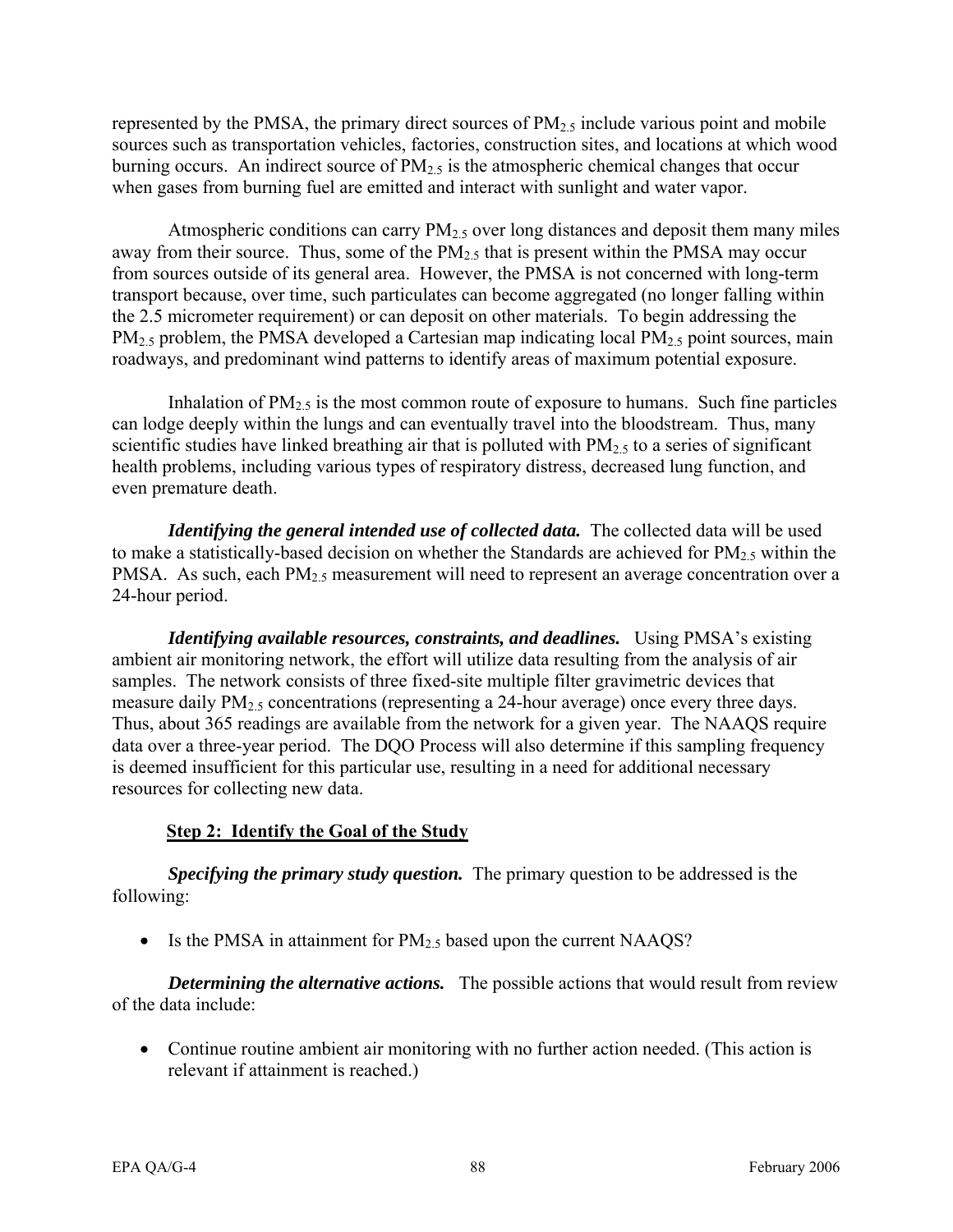• Continue ambient air monitoring, but implement the  $PM_{2.5}$  control strategies outlined in the SIP. (This action is relevant if attainment is not reached).

*Specifying the decision statement.* The decision statement is as follows:

• Determine whether the  $PM<sub>2.5</sub>$  Standards are not achieved within the PMSA, thereby requiring that  $PM_{2.5}$  control strategies outlined in the SIP be implemented.

### **Step 3: Identify Information Inputs**

*Identifying the types of information that is needed to resolve the decision statement.* To resolve the decision statement, the planning team will need data that represent 24-hour average  $PM<sub>2.5</sub> concentrations within the PMSA over a three-year period. This type of information is$ required for comparison to the NAAQS.

*Identifying the source of information.* The planning team will obtain three years of PM<sub>2.5</sub> concentration measurements from the existing monitoring network within the PMSA.

*Identifying how the Action Level will be determined.* The Action Level will be determined from the NAAQS.

*Identifying appropriate sampling and analysis methods.* The existing monitoring network consists of three IMPROVE© samplers, each equipped with a polytetrafluoroethylene membrane filter to collect aerosols for mass measurement. Gravimetry (electro-microbalance) is used as the method of quantitative analysis.

#### **Step 4: Define the Boundaries of the Study**

*Specifying the target population.* Although the desired target population is the ambient air within the PMSA, the actual target population will consist of all possible 24-hour ambient air samples. These would be collected by the three samplers within the PMSA's monitoring network over a three-year period and analyzed for  $PM<sub>2.5</sub>$  concentration. Thus, the target population is highly dependent on the locations which are represented by the existing network. The planning team must determine the extent to which these locations adequately represent the variety of atmospheric conditions that are present throughout the PMSA.

*Specifying the spatial boundaries for collecting data.* The spatial boundary is defined by the region represented by the PMSA. The locations of the samplers within the monitoring network also dictate the spatial boundaries which the data will represent.

*Specifying the temporal boundaries for collecting data.* The set of temporal boundaries has two components and are defined by the Standards:

• Individual  $PM<sub>2.5</sub>$  measurements will be based on 24-hour averages obtained on each day of monitoring.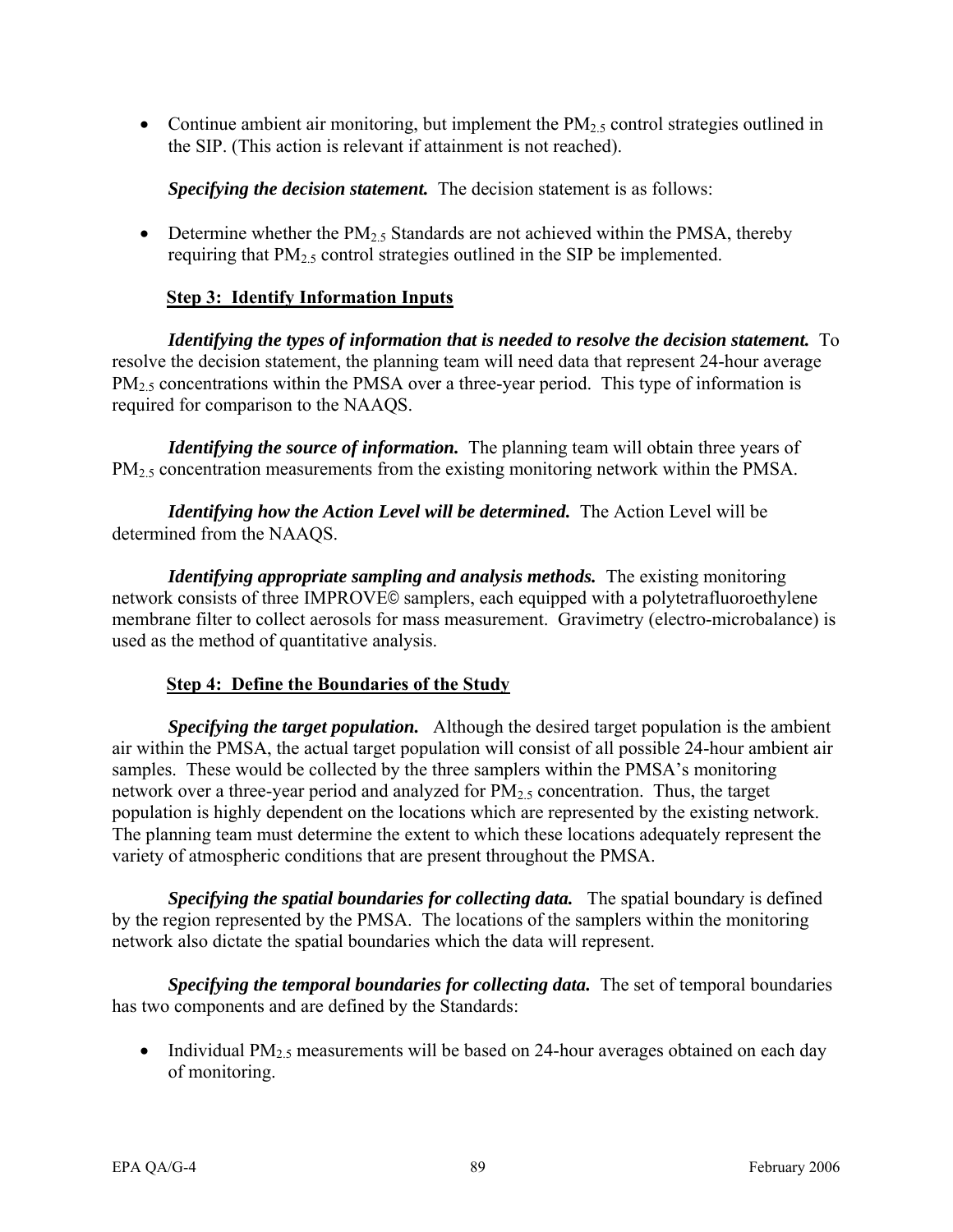• Measurements will represent three years of data collection and will be assumed to characterize both the near past (i.e., previous 3 years) and current air quality, unless substantial upward or downward trends are observed in daily  $PM_{2.5}$  concentrations.

*Specifying other practical constraints for collecting data.* Given that the monitoring network and sampling plan have already been established, a potential practical constraint is the continual valid operation of the samplers within the monitoring network. If a monitor was found to become defective over the three-year sampling period, the planning team will decide either to collect a smaller number of samples over this period or to extend the period for collecting data in order to obtain the required number of samples. The planning team has verified that they will have full access to the data generated by these samplers for this specific use.

*Specifying the scale of inference for decision making.* The decision unit is the geographic region in which the PMSA is located, for the three-year period that is represented by the collected data.

# **Step 5: Develop the Analytic Approach**

*Specifying the Action Level.* At the time when the planning team was conducting the DQO Process, the NAAQS specified a  $PM_{2.5}$  federal standard of 65  $\mu g/m^3$ . This standard represents a health-protective standard which the planning team required. The NAAQS specifies that the PMSA would be in attainment for  $PM_{2.5}$  if 98 percent of the 24-hour average concentrations, measured over a three-year period, are at or below this value. Therefore, the planning team adopted 65  $\mu$ g /  $m^3$  as the Action Level. The gravimetric method identified in Step 3 was confirmed to have a detection limit that is well below this Action Level.

*Specifying the population parameter of interest and the theoretical decision rule.* The population parameter of interest for characterizing PM2.5 air quality relative to the Standard is the true long-term proportion of daily average concentrations that fall below 65  $\mu$ g /  $m^3$  during the three-year period which the planning team specifies. (An equivalent parameter would be the  $98<sup>th</sup>$ percentile of the distribution of daily average concentrations during this period.) The theoretical decision rule would be stated as follows:

• If this true portion is greater than or equal to 0.98, then the PMSA would be in attainment for  $PM_{2.5}$ , allowing for routine monitoring to continue but not requiring any other action be taken. Otherwise, the PMSA would be in nonattainment for  $PM_{2.5}$ , requiring the  $PM_{2.5}$ control strategies outlined in the State Implementation Plan to be implemented.

# **Step 6: Specify Performance or Acceptance Criteria**

In most applications of the DQO Process, when, where, and how many samples to collect is not determined until Step 7. However, given that the PMSA's monitoring network and sampling frequency have already established, the DQO Process will establish the quality and quantity of data needed for making an attainment decision and to determine if the present network design will achieve these quality and quantity specifications.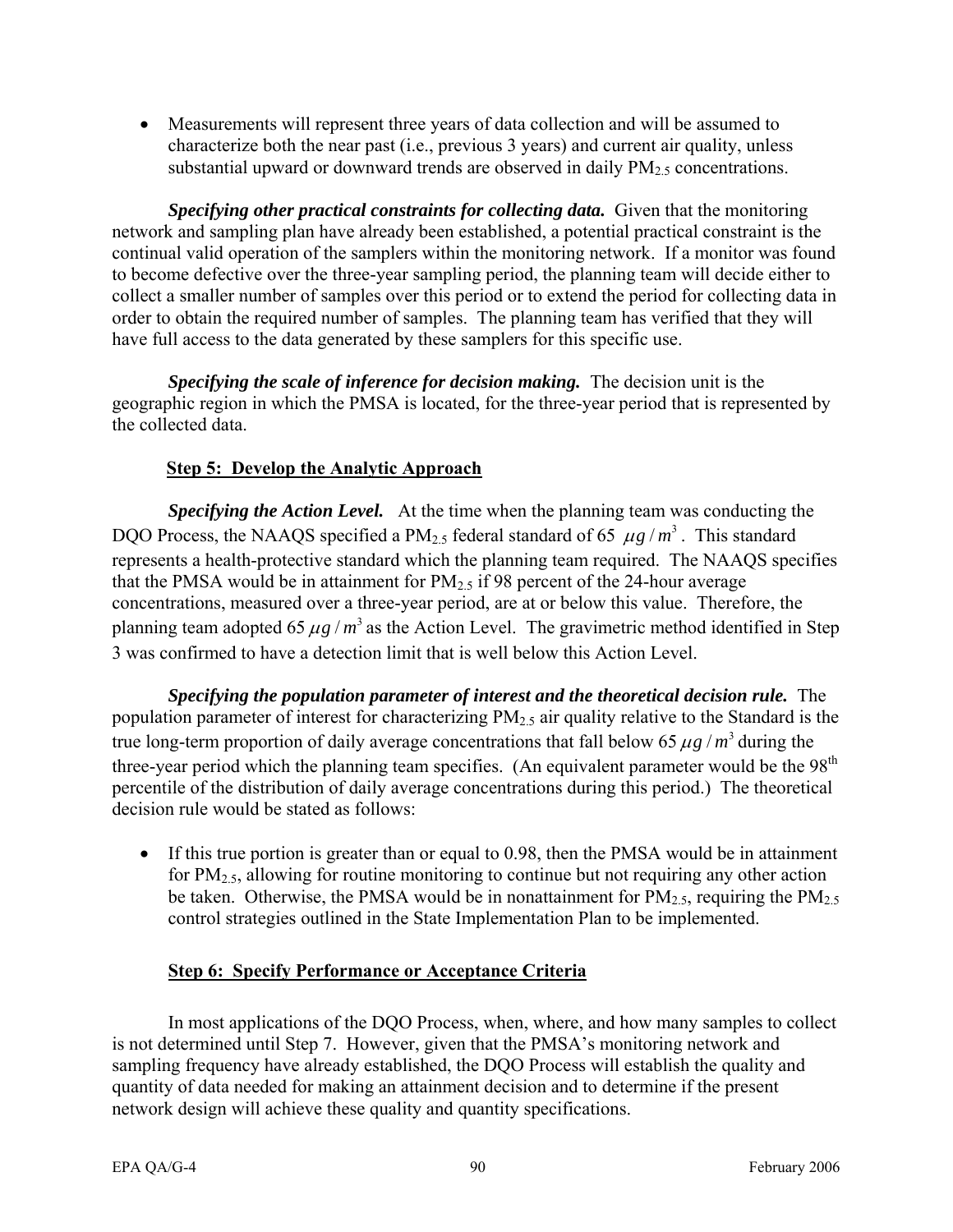*Setting the baseline condition.* The baseline condition was defined based upon the proportion of daily concentrations that are below 65  $\mu$ g /  $m^3$  during the three-year period. As the planning team was most concerned about protecting public health, they set the baseline condition to correspond to the possible states of nature where this proportion is less than or equal to 0.98. Thus, it will be assumed that the PMSA is not in attainment, unless the collected data contain sufficient evidence to conclude otherwise. If *P* represents this unknown proportion, the corresponding null and alternative hypotheses are as follows:

H<sub>o</sub>:  $P \le 0.98$  (non-attainment)  $H_a$ :  $P > 0.98$  (attainment)

*Determining the impact of decision errors and setting tolerable decision error limits.*  To protect public health, the planning team desires to carefully guard against false rejection decision error (i.e., incorrectly rejecting the baseline condition). While it was most desirable to keep the tolerable bound on false rejection decision error as low as possible, the planning team determined (upon reviewing the variability of  $PM<sub>2.5</sub>$  daily concentration measurements that has been observed in other parts of the country) that very small limits on false rejection error rates could be achieved for only the most extensive and costly network designs. Therefore, they determined that the tolerable false rejection decision error rate should be no higher than 10% across all scenarios represented by the baseline condition (i.e., values of the unknown proportion *P* which are less than 0.98).

The team also wished to protect against implementing unnecessary and costly control strategies which could lead to failing to reject the null hypothesis when it, in fact, it was false (i.e., false acceptance decision error). The team was willing to tolerate a false acceptance decision error which was somewhat higher than the false rejection decision error limit. The planning team decided that the false acceptance decision error rate should be no higher than 30% across all scenarios represented under the alternative condition.

*Specifying the "gray region" for the problem's Decision Performance Curve.* In this case, the gray region is specified in terms of the unknown proportion *P*. The planning team decided that the gray region should range from 0.98 to 0.995. If the true value of *P* was within this range, then the correct decision would be to reject the null hypothesis. However, within this range, the planning team would not be concerned about controlling the likelihood of (falsely) accepting the null hypothesis.

The Decision Performance Goal diagram that highlights that decision error limits and the gray region which the planning team agreed to adopt is shown in Figure 12. Recall that the vertical axis in this diagram represents the probability of rejecting the null hypothesis, while the horizontal axis represents possible values for the unknown proportion *P*. Thus, the false acceptance decision error limit is portrayed within the portion of the plot that represents the alternative condition outside of the gray region, and it corresponds to one minus the probability of rejection in this area (i.e.,  $1 - 0.7 = 0.3$ ).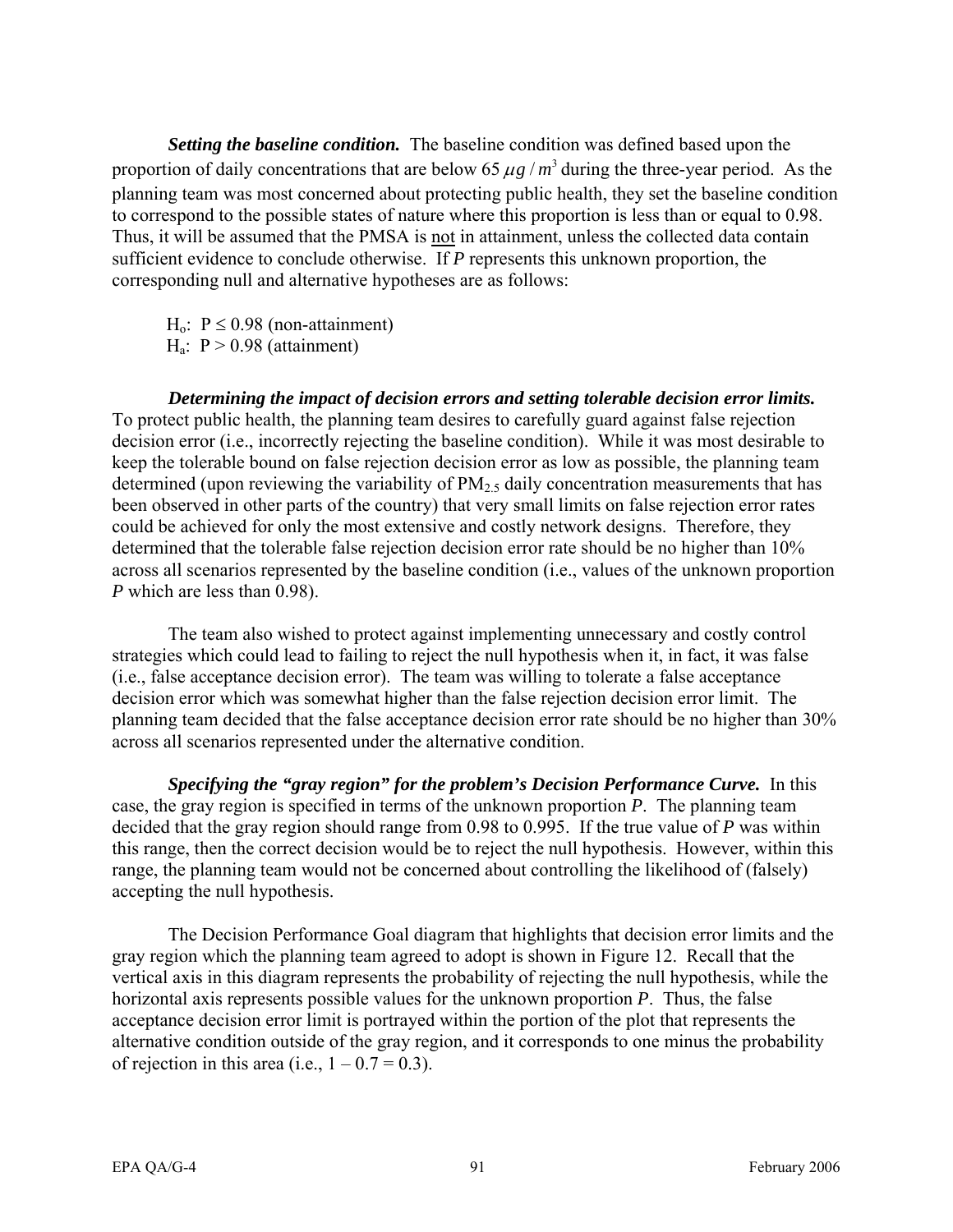#### **Step 7: Develop the Plan for Obtaining Data**

 be an inefficient use of resources and was unnecessary. In contrast, 1-in-6-day or 1-in-3-day *Selecting the sampling design.* In Step 7, the planning team needed to evaluate the sampling frequency that would allow the performance or acceptance criteria specified in Step 6 to be achieved, and in particular, whether the frequency currently used by the monitoring network (i.e., every three days) would achieve these criteria. From information gathered in Step 6 and based upon the statistical approach that would be taken to analyze the collected data in order to decide on whether to reject the null hypothesis, the planning team considered how the false acceptance decision error rates would be affected by different sampling frequencies. The results are presented in Table 9. Table 9 indicates that obtaining ambient air samples on a daily basis (i.e., the last column) results in false acceptance decision error rates that were far below the 30% limit which was decided upon in Step 6, regardless of the tolerable false rejection decision error rate (specified in the second column of the table). This implies that daily sampling would sampling would not satisfy the false acceptance decision error rate limit of 30% if the false rejection decision error rate limit was set at the very low value of 1%.



### **Figure 12. Decision Performance Goal Diagram for the Urban Air Quality Compliance Case Study**

Note that under the tolerable false rejection decision error rate of 10%, which the planning team selected in Step 6, the network's current sampling scheme (1-in-3 day sampling) performed at a satisfactory level, achieving a false acceptance decision error of 11% which was below the 30% tolerable limit. Even 1-in-6-day sampling was satisfactory under these conditions. Thus, if the planning team decided that up to 10% false rejection decision error truly could be tolerated, then the information in Table 9 indicated it was possible to reduce sampling frequency. It would then fall from the current rate to 1-in-6-day sampling, thereby reducing costs while maintaining an acceptable false acceptance decision error rate of around 23%.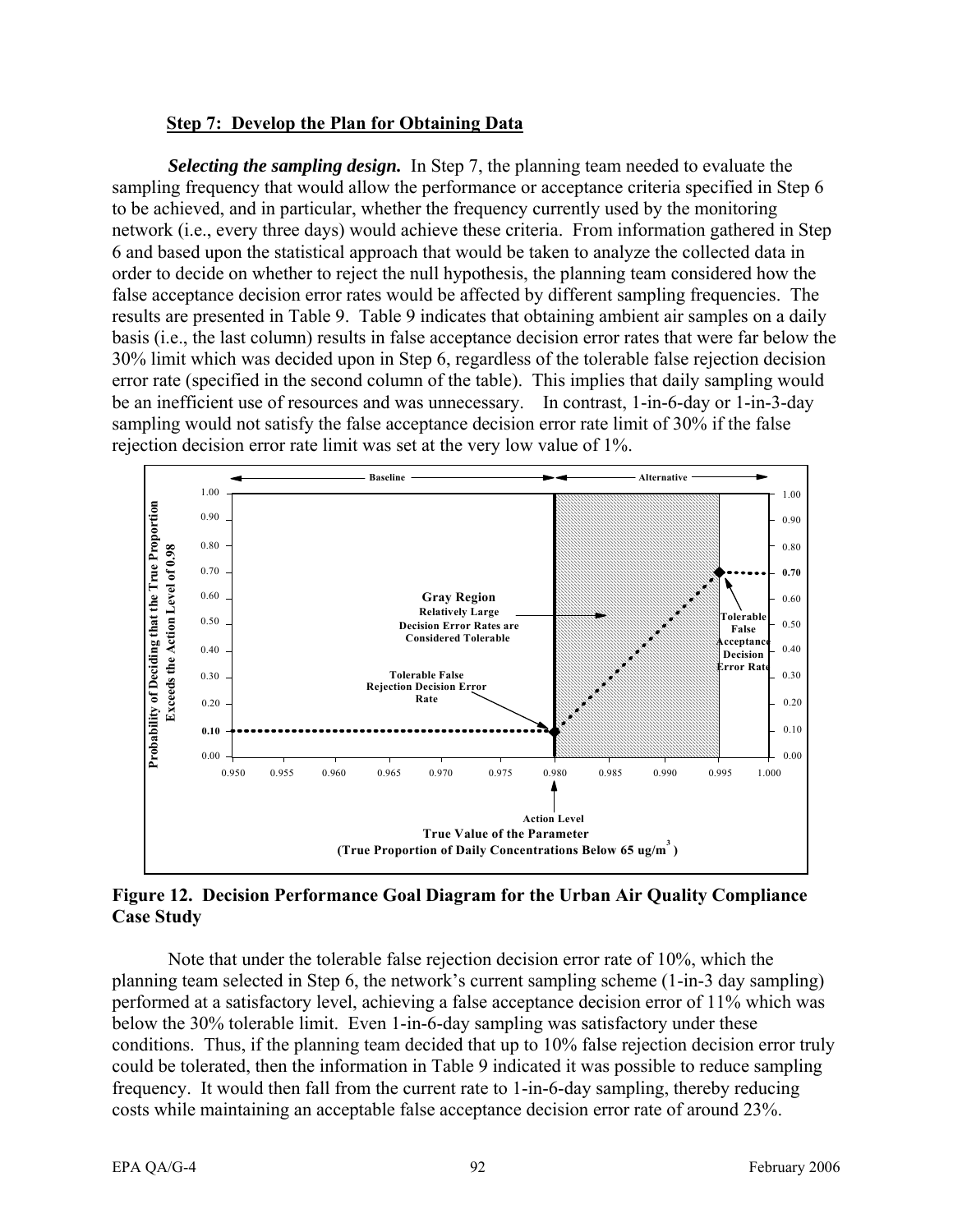*Specifying key assumptions supporting the selected design.* The Information in Table 9 shows the design performance (false acceptance decision error rate) as a function of different possibilities for the tolerable false rejection error rates, and alternative sampling frequencies over a three-year period of data collection. In general, data in Table 9 indicated that the false acceptance decision error rate decreased when a higher false rejection decision error rate was tolerated.

| Table 9. False Acceptance Decision Error Rates and Alternative Sampling Frequencies |       |                                                                   |                                               |                  |  |  |  |  |
|-------------------------------------------------------------------------------------|-------|-------------------------------------------------------------------|-----------------------------------------------|------------------|--|--|--|--|
| <b>Over a Three-Year Period</b>                                                     |       |                                                                   |                                               |                  |  |  |  |  |
|                                                                                     |       | <b>Sampling Frequency At Each Of Three Monitors Over a Three-</b> |                                               |                  |  |  |  |  |
|                                                                                     |       | <b>Year Period</b>                                                |                                               |                  |  |  |  |  |
|                                                                                     |       | 1 in 6 Days                                                       | 1 in 3 Days<br>(Current Network<br>Frequency) | <b>Every Day</b> |  |  |  |  |
| <b>Tolerable False</b>                                                              | $1\%$ | $>50\%$                                                           | $>50\%$                                       | $1\%$            |  |  |  |  |
| <b>Rejection Decision</b><br><b>Error Rates</b>                                     | $5\%$ | $>50\%$                                                           | <b>28%</b>                                    | $<1\%$           |  |  |  |  |
|                                                                                     | 10%   | 23%                                                               | 11%                                           | $<1\%$           |  |  |  |  |

Similarly, false acceptance decision error rates decreased when sampling intensity was increased from 1-in-6-day sampling to every-day sampling.

### **9.2 Estimating Mean Drinking Water Consumption Rates for Subpopulations of a City**

### **Background on the Case Study.**

The Safe Drinking Water Act Amendments of 1996 require the EPA to identify subpopulations that may have an elevated risk of health effects from exposure to contaminants in drinking water. The assessment of possible elevated risks requires that estimates of mean water consumption per person per day be obtained for subpopulations in the U.S. defined by age, sex, race, socioeconomic status, etc. Typically, a mean drinking water consumption rate of two liters per person per day is used to assess risk. However, this rate represents the general population, and it is less certain if this rate is applicable to certain subpopulations. Currently-available drinking water data are considered inadequate to resolve this issue. Therefore, there is a need to obtain new data to estimate, with specified accuracy and confidence, the mean drinking water consumption rate per person per day for selected subpopulations in the U.S. This information will be used to identify those subpopulations that could have an elevated risk of health effects from exposure to contaminants in drinking water.

To stay within budget constraints, an initial focus will be to collect data for a single city of approximately 1,000,000 inhabitants. This case study consists of a field study that will involve collecting new data to characterize drinking water consumption rates of subpopulations living in this city. It is anticipated that the experience gained from this survey will be useful for developing a survey design that is applicable to a wide range of U.S. cities. As the results will influence multiple drinking water issues, it was decided that the study's performance criteria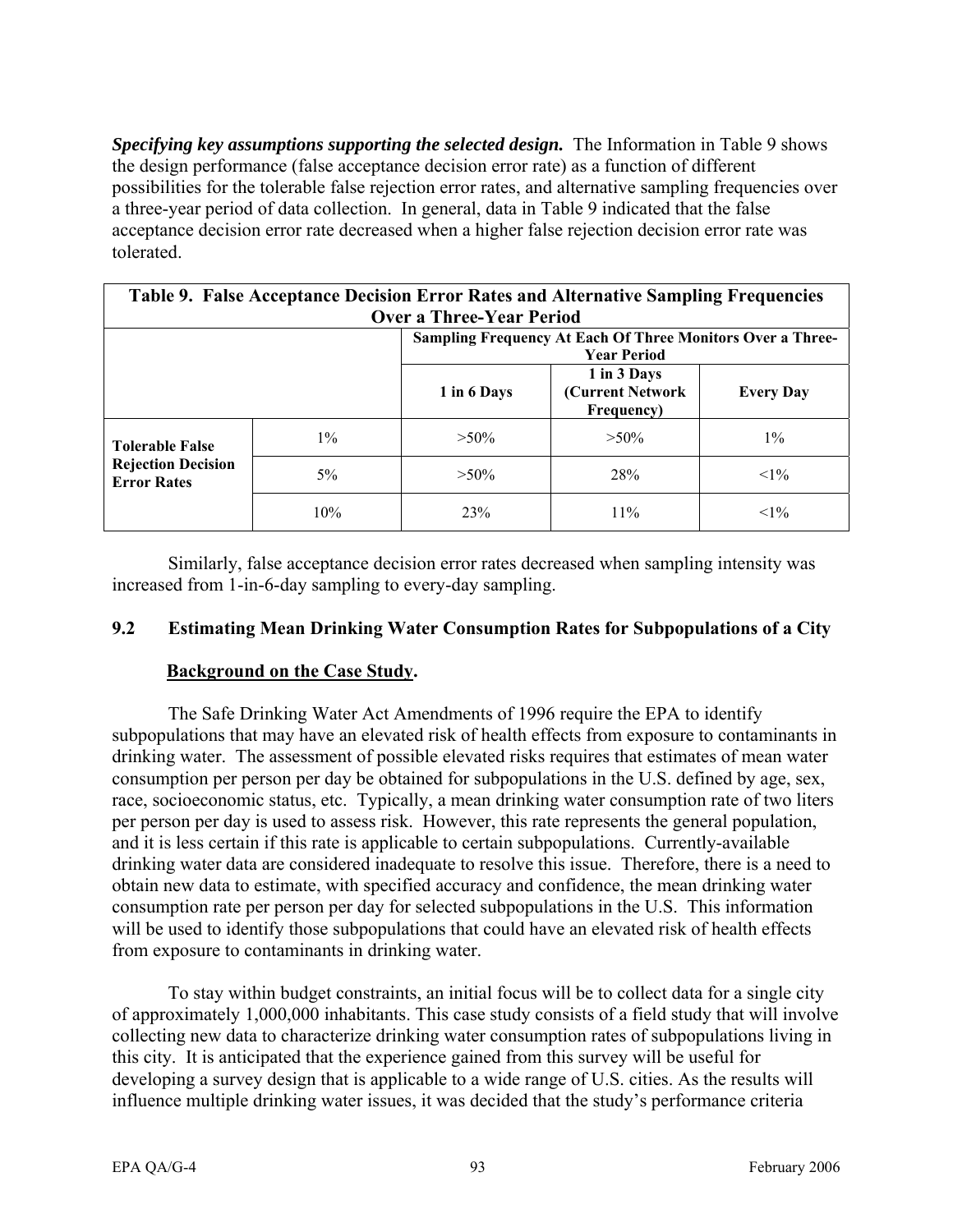should be specified quantitatively, and that the survey sample size should be determined statistically.

# **Step 1: State the Problem**

*Describing the problem.* The problem is to characterize mean drinking water consumption (in liters) per person per day, within specified accuracy and confidence, for subpopulations residing within the city.

*Establishing the planning team.* The planning team consists of the following:

- A representative of the city's environmental protection department, who will be responsible for developing the design of the survey, for resolving conflicts and for moving the DQO Process forward,
- A representative of the EPA region in which the city is located,
- A social worker who has knowledge of the living and eating patterns of many subpopulations in the city,
- A scientist with experience in developing risk-based surveys of human populations,
- A risk assessor who would use the findings of this study as input to mathematical risk models (data user).

*Describing the conceptual model of the potential hazard.* Consumption of drinking water can occur either through the direct ingestion of plain (noncarbonated) water ("direct water"), or through adding water to foods and beverages during final preparation at home or by local food service establishments ("indirect water"). In addition to the city's central water system, selected subpopulations may get their drinking water from various sources, such as private wells or other providers (e.g., water bottlers).

All drinking water contains some impurities. While some of these substances are harmless, others may be classified as contaminants which make water unpalatable or unsafe at certain levels. For example, microbes such as bacteria and viruses can contaminate drinking water. When they are present in water at an elevated level, and the water is consumed at a sufficiently high rate, the resulting ingestion can cause acute health effects, especially in sensitive subpopulations with potentially weakened immune systems. This study will address only drinking water consumption rate and will not extend to estimating health risk from ingesting contaminated water. Estimating risk is a separate problem that will be addressed after the mean drinking water consumption rates have been estimated from the results of this study.

*Identifying the general intended use of collected data.* The data collected in this study will be used to calculate estimates of mean drinking water consumption per person per day for the selected subpopulations, along with some measure of uncertainty associated with these estimates. Eventually, these estimates would be used as input to models that characterize health risks associated with ingestion and possibly other exposure routes. It follows that the primary use of the study data will be for estimation purposes.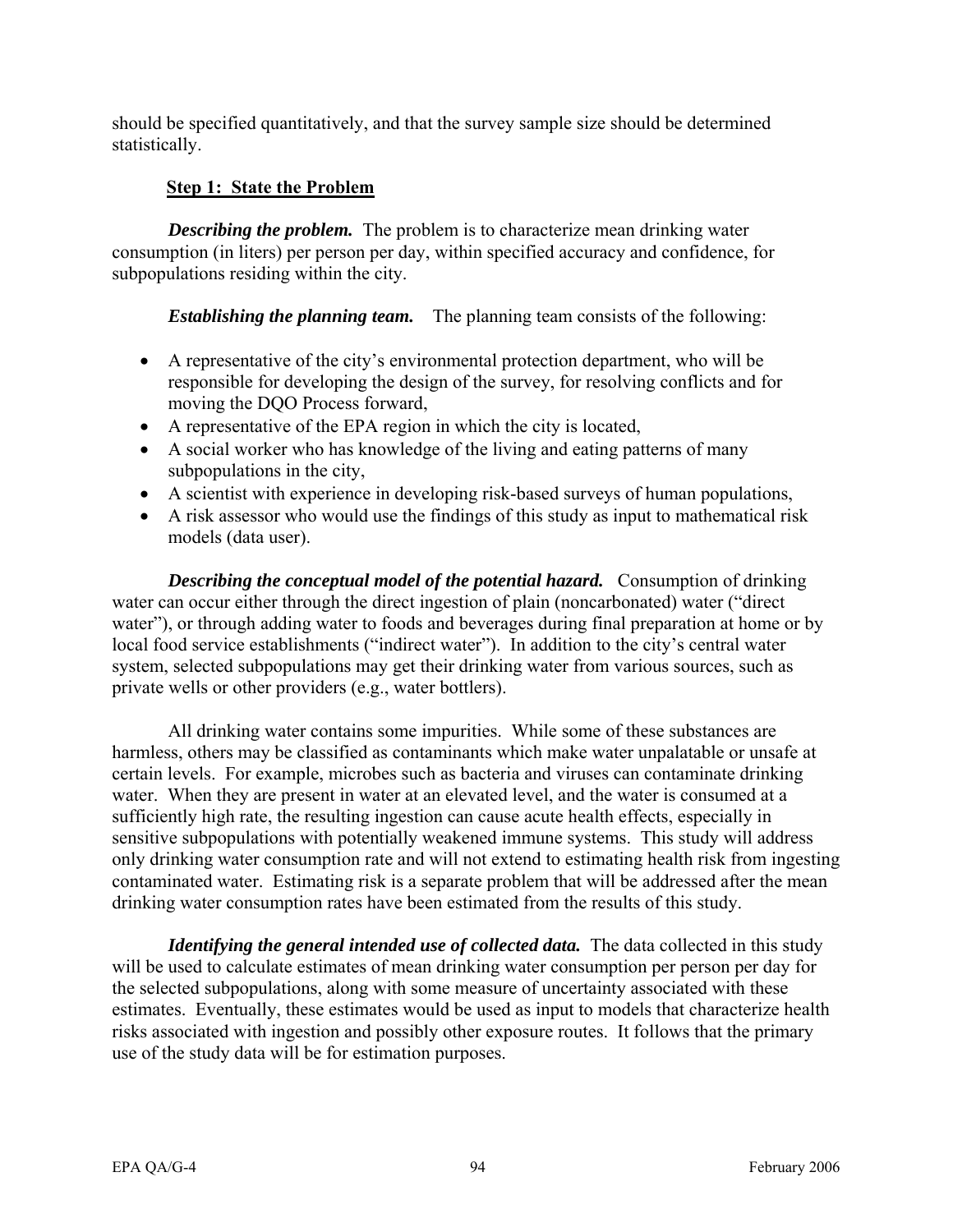*Identifying available resources, constraints, and deadlines.* The planning team has two months to complete the DQO Process and to have a sampling plan in place. The planning team projected that the entire study will take place over a two-year period. It will take four months to design the survey, which includes developing field survey forms and procedures and training people to conduct the survey, six months to gather the data and enter the data into a suitable data base, three months to conduct a data quality assessment for the data and to statistically analyze the data, and three months to prepare a report. Sufficient resources (funding and personnel) have been acquired to conduct these activities over the two-year period.

The design or conduct of the survey will need to adhere to city regulations. Thus, these regulations will need to be known and understood during the DQO Process.

# **Step 2: Identify the Goal of the Study**

*Specifying the primary study question.* The primary question to be addressed is:

- What are estimates of the mean consumption of drinking water per person per day within selected subpopulations of the city?
- A secondary issue would be to review how these estimates differ among each other and relative to the estimated mean consumption rate for the general population.

*Determining the range of possible outcomes from this study.* This study may find that certain subpopulations have considerably different average drinking water consumption rates, and therefore, these differences need to be taken into account when characterizing risk levels for these subpopulations. Alternatively, this study may find that such differences are only minor in nature and do not differ among the subpopulations from a statistical standpoint. This would imply that these subpopulations need not be a factor in characterizing risk, and the drinking water consumption rate for the overall population could be used.

*Specifying the estimation statement.* The (unknown) parameter of interest is true mean consumption of drinking water per person per day. This parameter will be estimated for subpopulations residing within the city, and the estimation process will account for both direct and indirect water ingestion.

### **Step 3: Identify Information Inputs**

*Identifying the types of information that is needed to resolve the estimation statement.*  The primary data to be collected are measurements of the amount of water consumed each day by surveyed individuals in a given day, along with other explanatory data related to the survey respondents such as physical and demographic characteristics and activity and dietary patterns. The design of the survey will require information about the characteristics of the subpopulations, such as the number of people in the subpopulation, residence locations, and activity patterns. This would consist of information from any past human surveys conducted in the city that can provide information about water ingestion, city maps that identify areas where people live and their type of residence (e.g., single-family dwelling, apartment, low-income housing, etc.), and street addresses and phone numbers of city residents.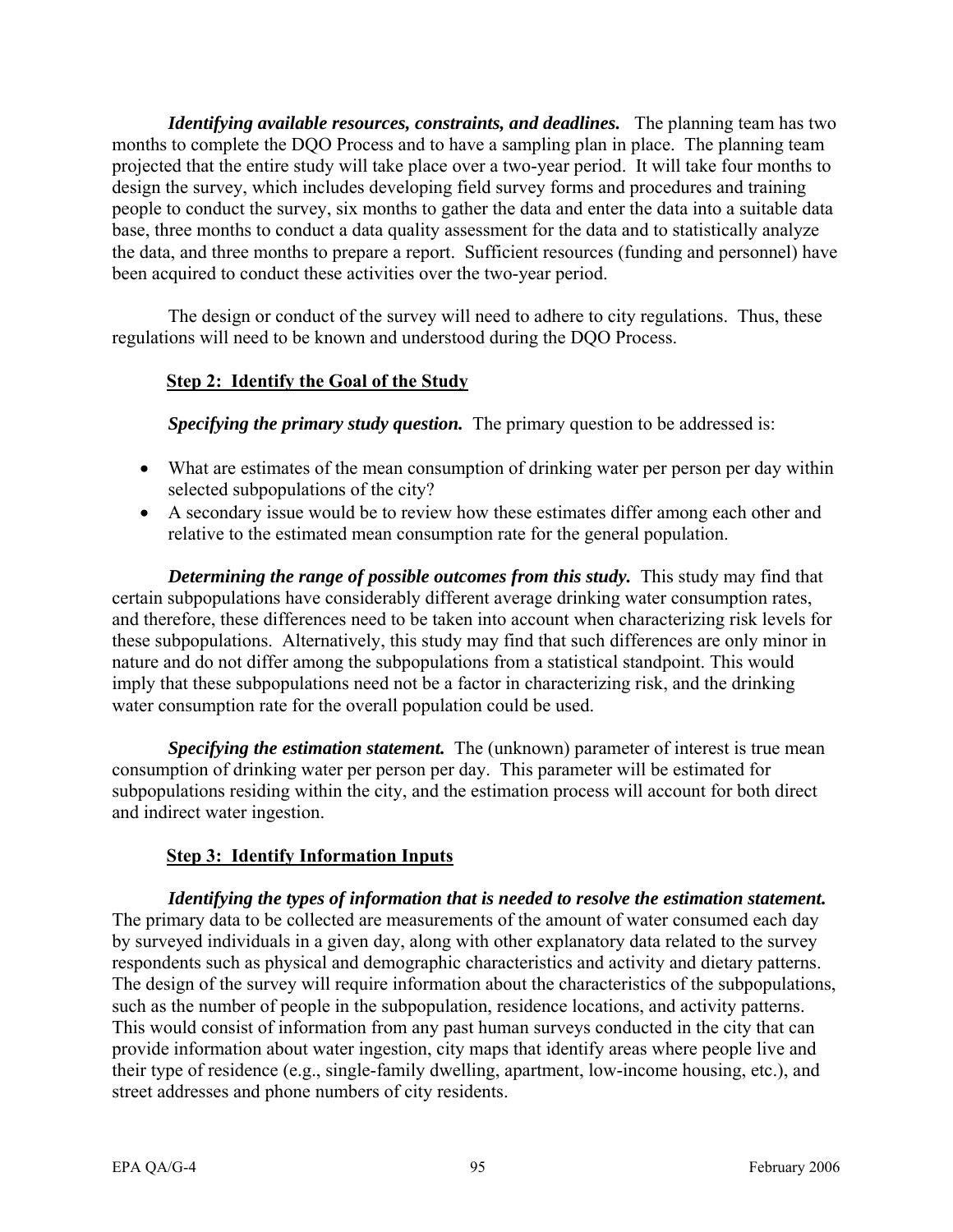*Identifying the source of information.* In addition to the new data to be collected on this study, Census information on the city's total population will be required in order to project the survey results onto the full population at the time of statistical analysis. Information on the city's households (e.g., addresses) will be obtained from appropriate offices within the city government, such as tax assessor records.

*Identifying appropriate sampling and analysis methods.* The planning team will acquire examples of well-designed human survey questionnaire forms that have been used in other U.S. cities and which can be adopted for use on this survey. The team will also receive guidance from professional human survey designers on the pros and cons associated with the approach to collecting data (e.g., using a mailed questionnaire, personal interview, or both). The survey and interview instrument to be utilized on this study will be approved by all members of the planning team prior to use on this study, and field workers who will collect data on this study will be properly trained in the use of this instrument before they can begin their data collection duties.

Daily drinking water consumption rates may be considerably increased in summer months compared to other times of year, or on days in which certain types of activities are performed (e.g., days on which a person is at work, if his/her employment requires frequent fluid replenishment). Thus, the collected data will need to be sufficient to represent multiple seasons in a given year, as well as days having distinct activity patterns.

### **Step 4: Define the Boundaries of the Study**

*Specifying the target population.* The planning team has determined that the subpopulations of interest in this study will consist of all combinations of the following demographic categories:

| Age group             | 0-6 months (non-breast feeding), 7-11 months (non-breast)       |  |  |
|-----------------------|-----------------------------------------------------------------|--|--|
|                       | feeding), 1-3 years, 4-6 years, 7-10 years, 11-14 years, 15-19  |  |  |
|                       | years, $20-24$ years, $25-54$ years, $55-64$ years, $65+$ years |  |  |
| Race                  | White, Black, Hispanic, Asian                                   |  |  |
| <b>Sex</b>            | Males, Pregnant Females, Non-Pregnant Females                   |  |  |
| Socio-Economic Status | Below poverty income level, Above poverty income level          |  |  |

Within each subpopulation, eligible subjects for this study will include all persons who have been official city residents of established housing for at least six months prior to the start of the survey. Temporary residents who stay less than six months and individuals without an official place of residence will not be eligible.

*Specifying the spatial and temporal boundaries for collecting data.* The study will take place within official city limits over a two-year period. No restrictions are necessary on the specific time within this period when data will be collected on a given subject.

*Specifying other practical constraints for collecting data.* Certain difficulties may be encountered in getting appropriate representation of small subpopulations in the inner city whose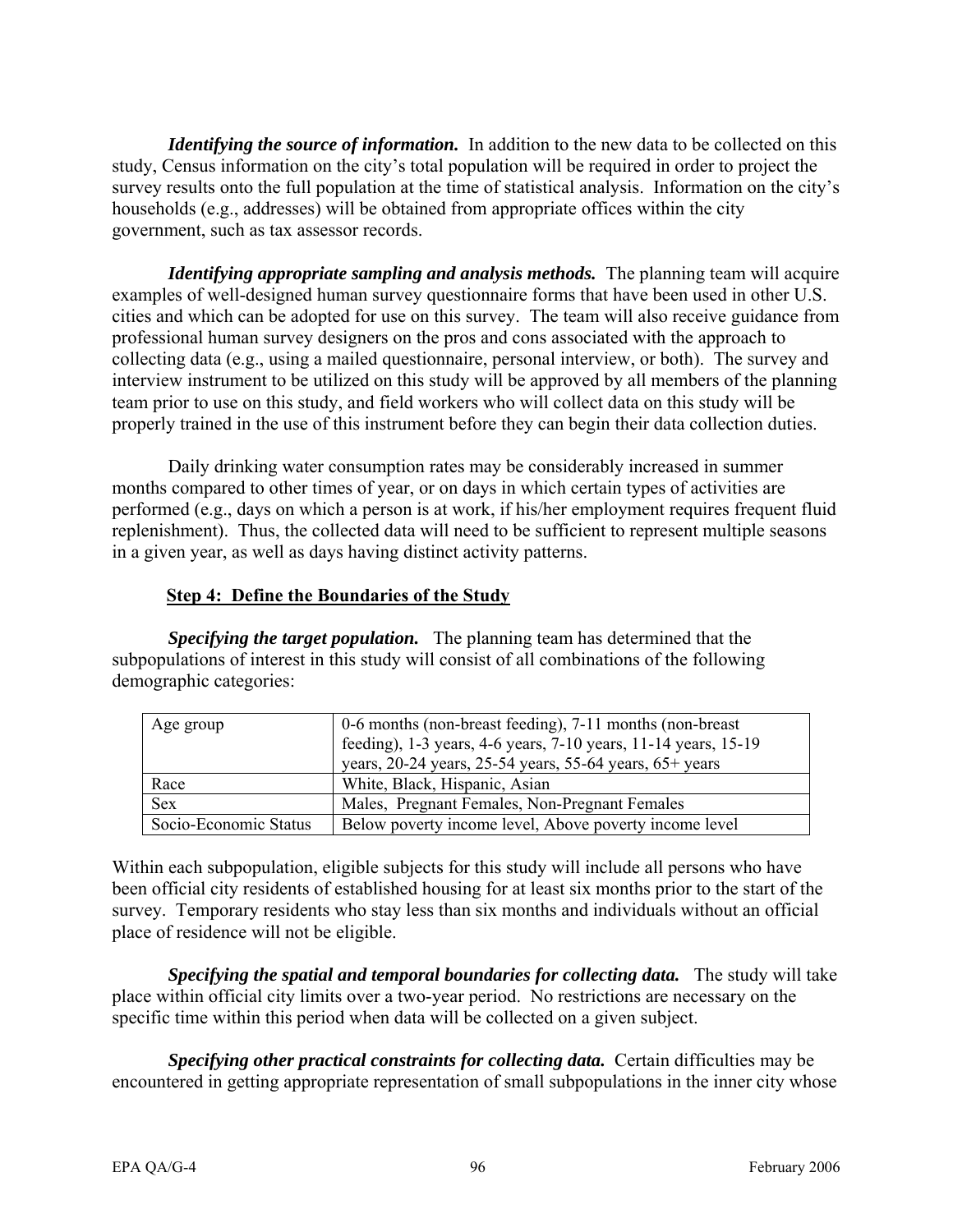subjects are historically difficult to locate and interview. Constraints such as this will need to be accounted for in the survey design.

*Specifying the scale of estimates to be made.* Because data will be collected on each individual participating in this study, estimates will be made on an average per person basis for each subpopulation of interest within the city. The collected data will permit estimates to be expressed for a typical 24-hour period.

## **Step 5: Develop the Analytic Approach**

*Developing the specification of the estimator.* This study will estimate the true mean drinking water consumption rate per person per day within each specified subpopulation residing within city limits.

The planning team specified that, at a minimum, the following information about each drinking water ingestion data set will be provided for each subpopulation in the survey: the estimated mean, standard error of the estimated mean, 95% confidence limits for the mean, the number of respondents and non-respondents, and graphical displays of the data set (e.g., histograms, box-plots, and probability plots).

# **Step 6: Specify Performance or Acceptance Criteria**

The planning team recognizes the key performance criterion as being a specified acceptable level of uncertainty in the estimated mean drinking water consumption rate per person per day within a given subpopulation. Once that desired level of performance is set, an optimal survey design strategy and the required number of subjects for the study can be determined.

The planning team's risk assessor noted that any risk estimates obtained from mathematical risk models are likely to have large amounts of uncertainty if the level of uncertainty in estimated mean drinking water consumption rates (coming from this study) is too large. Therefore, by working backwards from acceptable levels of uncertainty in risk estimates, the planning team determined that the survey design must allow for the following performance criteria to be achieved:

- The mean drinking water consumption rate will be estimated for each subpopulation to within ±30% of the true mean rate with 95% confidence.
- However, the team recognized that these performance criteria may not be achievable for certain subpopulations because of budget restrictions or because the number of people in some subpopulations may be very small. In these cases, especially if the subpopulation is not deemed to be "critical," actual performance achieved will simply be documented and will be made available to risk assessors and others who may use the survey results in the future.

Specifying an acceptable level of uncertainty in estimated mean drinking water consumption rates is only one of several important performance and acceptance criteria for this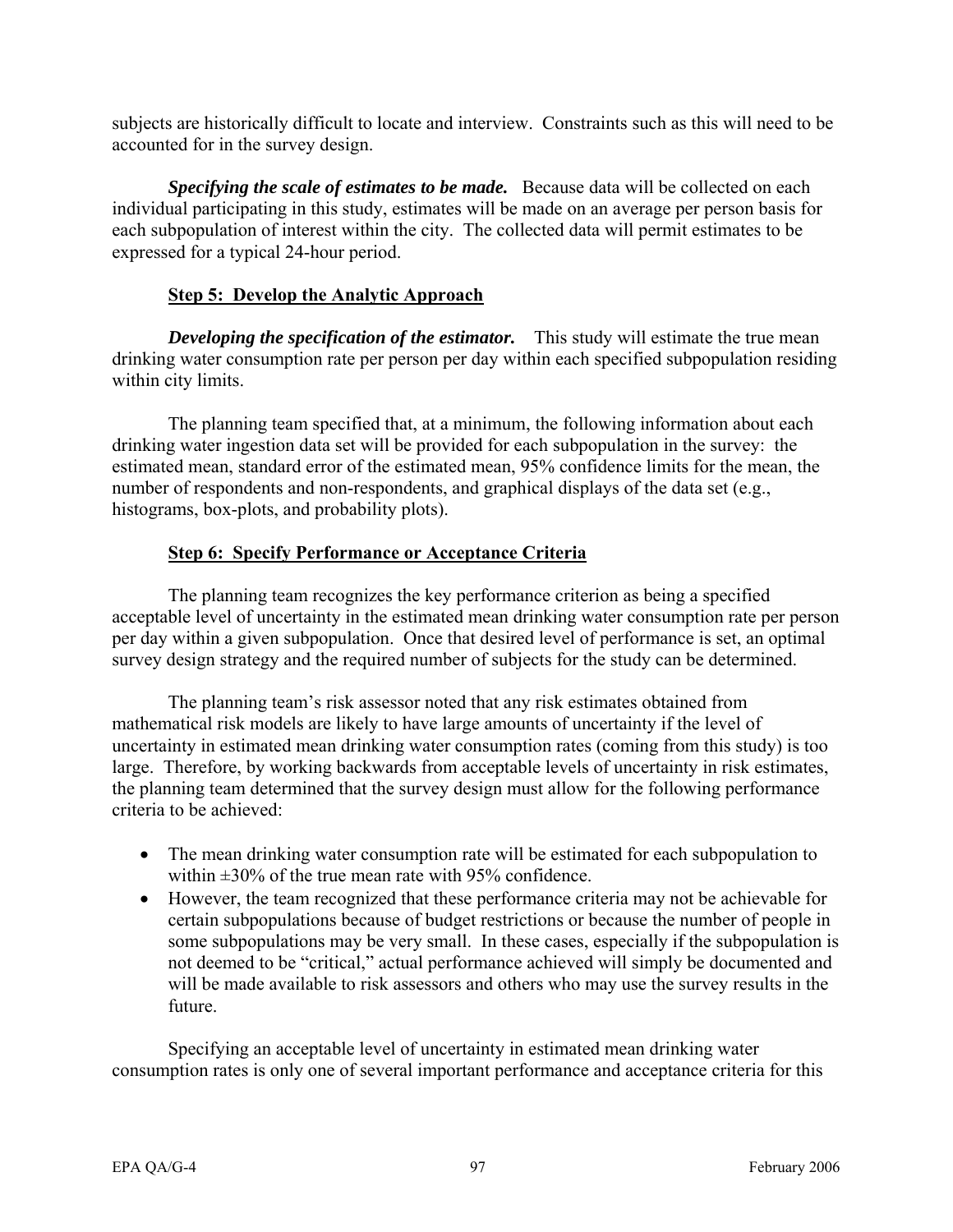study. For example, in order to achieve proper representation, the planning team specified that a 90% response rate would be necessary within a given subpopulation.

The survey design process will need to adhere to specific QC procedures to ensure proper design, implementation, and analysis. These QC procedures include checking that (1) the process of selecting people for the survey is implemented properly, (2) the appropriate questions are asked in the appropriate ways, (3) persons conducting the survey are properly recruited and trained, (4) information obtained from persons is accurate and entered correctly into the data base, and (5) software codes used are appropriate for performing required calculations.

Field activities during the survey process (e.g., visiting homes to administer a questionnaire or mailing questionnaires to homes) will need to be audited. This will involve performing follow-up activities such as returning to households where no one was home. The planning team specified that valid data from at least 90% of the people contacted must be obtained.

### **Step 7: Develop the Plan for Obtaining Data**

*Selecting the sampling design.* The uncertainty in the estimated mean drinking water consumption rates will depend on several factors, including the number of people from which data are obtained and the patterns of variability in consumption rates among people in the subpopulation. An appropriate survey design will help to minimize the effect of variability patterns on the uncertainty of the estimated mean. Also, increasing the number of people in the survey will decrease the uncertainty in the estimated means.

Standard statistics will be utilized to estimate the mean drinking water consumption rates for targeted subpopulations, using statistical survey sampling weights to ensure unbiased results. The planning team specified that a probability-based design will need to be developed and used to select persons to be contacted in the survey.

Based upon the information collected to this point in the DQO Process, the planning team worked together to design the survey. They determined that a minimum of 400 persons in each subpopulation would need to participate in the survey to allow for the mean consumption rate to be estimated to within ±30% of the true mean with 95% confidence. Furthermore, the team did not have sufficient confidence that the required 90% response rate would be achieved if mailed questionnaires were used to obtain the data. Thus, they decided that persons in the survey would be interviewed in their homes by trained field data collectors, with appropriate follow-up activities taking place if no response was obtained (e.g., returning to households at a later time if no one was home at the time of the visit). They noted that certain subpopulations are scattered in different sections of the city, while others were grouped together in certain districts.

Taking this information and considerations of cost and budget into account, the team determined that a multi-stage, cluster sampling design would most likely achieve the performance criteria. This design involves first selecting a set of city blocks using simple random sampling, then selecting a set of homes within each selected block using simple random sampling, and finally, interviewing each person in the home that is a member of a subpopulation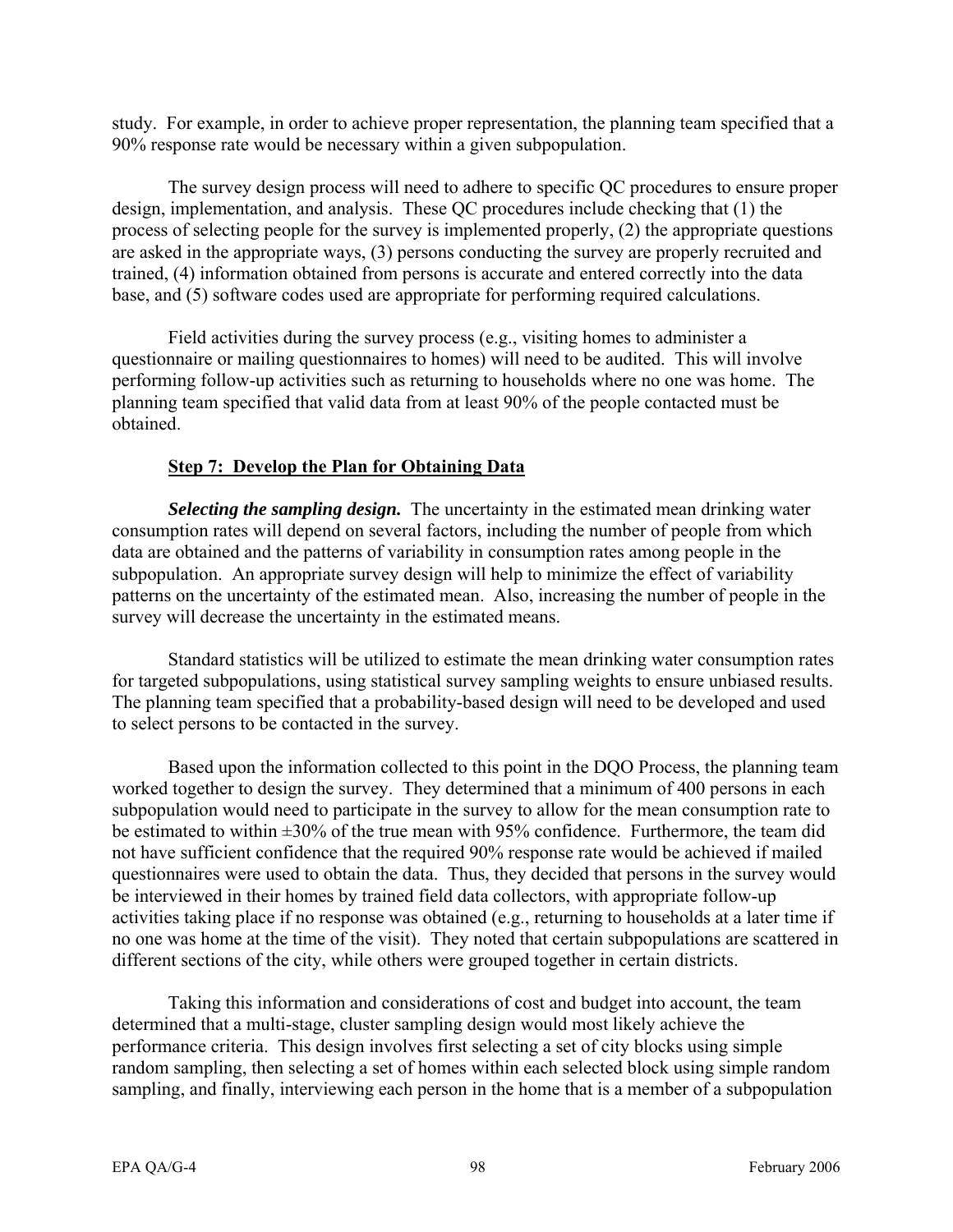of interest. For subpopulations that live mostly within certain districts, the design would be applied to only those districts. The formulae that must be used to estimate the mean drinking water consumption rate for a multi-stage, cluster design will be developed using information from references on statistical sampling designs.

All of this design information, along with the methods that will be used to conduct the survey, will be determined and documented within a QA Project Plan. This QA Project Plan will then be properly implemented by the study team, with all QA-related procedures properly monitored by the study's QA manager, in order to provide an appropriate level of confidence that the survey results are credible, unbiased, and meaningful. The results of the survey will be documented in a report that includes information on non-response rate and any caveats that are observed in interpreting the data.

*Specifying key assumptions supporting the selected design.* The targeted sample size for each subpopulation in this study was calculated based on published methods. In this case, the planning team indicated a prespecified relative standard deviation of  $\eta = 3$  (where  $\eta = \sigma/\mu$  is the coefficient of variation,  $\mu$  is the true mean consumption rate, and  $\sigma = 6$  is the standard deviation of the mean consumption rate). Then, the *relative error* is specified as  $d_r = |\bar{X} - \mu|/\mu$  such that Prob[  $|\bar{X} - \mu| \ge d_r$   $\mu$ ] =  $\alpha$ . For this study,  $d_r = 0.30$  and  $\alpha = 0.05$  (i.e., within  $\pm 30\%$  of the true mean with 95% confidence). The corresponding formula for calculating the sample size for each subpopulation is given as

$$
n = \frac{(z_{1-\alpha/2} \cdot \eta / d_r)^2}{1 + (z_{1-\alpha/2} \cdot \eta / d_r)^2 / N}
$$

where  $z_{0.975} = 1.96$  and N = 1,000,000. Computing this formula gives n = 384 (~400) as an approximate sample size for each subpopulation.

The approach to calculating uncertainty in each estimated mean involves using the drinking water ingestion data to calculate the standard error of the mean consumption rate and using it, along with information about the shape of the underlying distribution of the consumption rate data, to compute a 95% confidence interval for the true mean. If the data are found to be normally distributed and no sampling problems are encountered, then standard techniques will be used to compute this confidence interval. If there are anomalies in sampling or the data are not normally distributed, then special formulas will need to be identified and/or constructed.

The consumption rate data sets for the various subpopulations will be graphically summarized and compared using histograms, box plots, and probability plots. These graphs can be used to visually assess whether the data are normally distributed and whether there may be differences in mean consumption rates among subpopulations. Although the primary purpose of the survey is not to detect differences in consumption rate means among subpopulations, the graphical and other data analyses may suggest hypotheses about possible differences that may need to be evaluated more thoroughly using a special survey at a later time.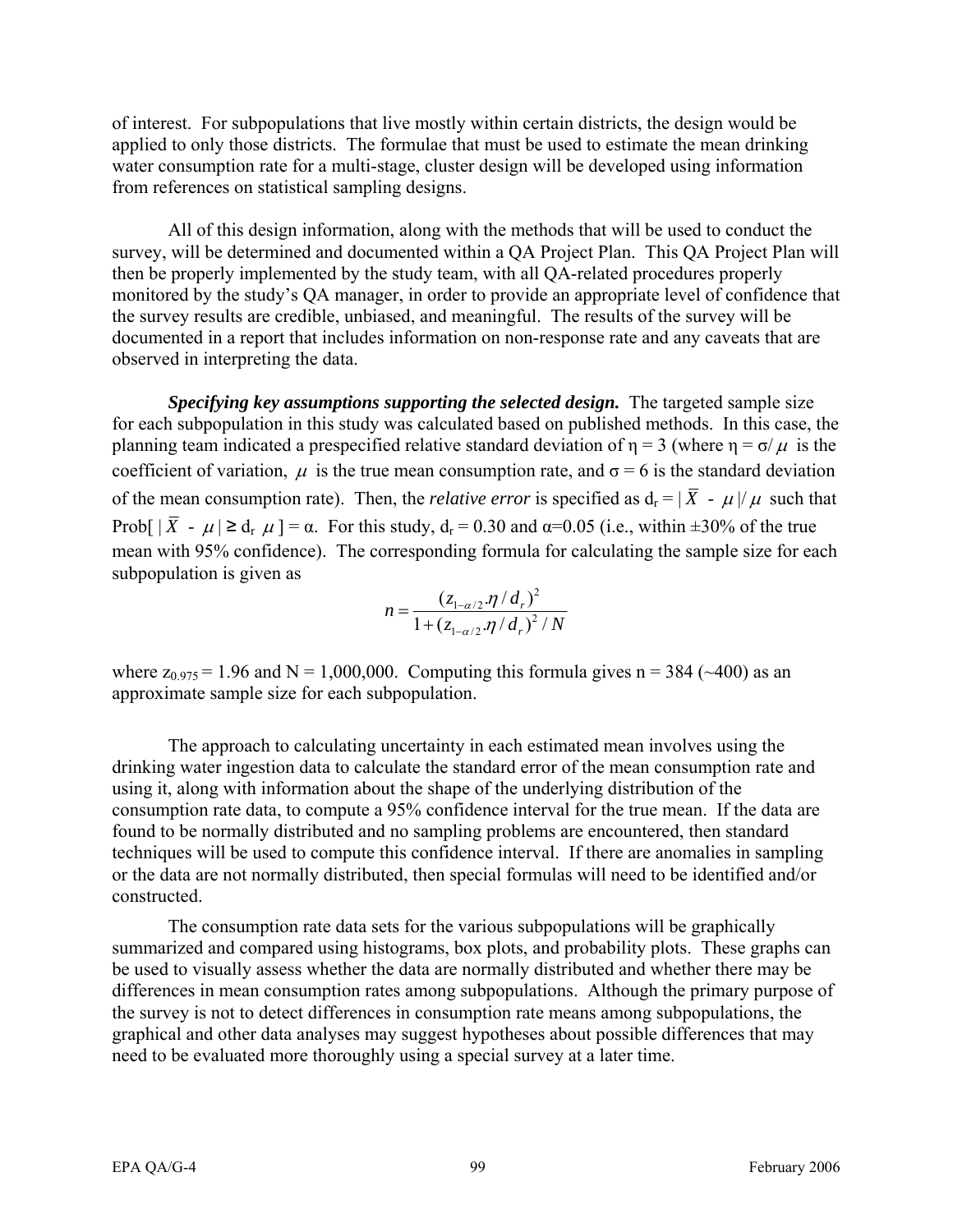# **9.3 Household Dust Lead Hazard in Athington Park House, Virginia**

### **Background on the Case Study.**

Athington Park House is a very desirable property that was built some years before the discontinuing of lead in paint in the mid-1970s. The current owners are concerned about the possible presence of lead in dust contained in the house.

The adverse health effects resulting from exposure to lead hazards (paint, dust, and soil) have received increasing attention because chronic exposure to low levels of lead can cause impairment of the central nervous system, mental retardation, and behavioral disorders. Young children (below the age of six) are at a particularly high risk for these adverse effects. Concern about the exposure to lead hazards in residential housing has led federal agencies, including the EPA and Department of Housing and Urban Development, to develop programs to evaluate, and ultimately control, lead hazards in housing.

A critical pathway for exposure to lead by a child is through the ingestion of household dust because dust collects on hands, toys, and food and is easily transferred by hand-to-mouth activities. As a result of the concern about the dust-to-mouth pathway, an important component of risk assessment is dust sampling. Dust sampling offers a way of characterizing dust lead levels at a property and determining if intervention is warranted. One of the preferred methods for sampling residential dust is using baby wipes to wipe a specified surface area. A single area may be sampled using an individual wipe; or multiple areas of a room may be sampled with individual wipes, and the individual wipes combined, or composited, then submitted to the laboratory as a single sample (40 CFR 745). The distribution of dust lead levels is such that normality cannot be assumed and a 50th percentile (the median) is the appropriate risk assessment level.

## **Step 1: State the Problem**

**Describing the problem.** The owners wish to evaluate the potential hazards associated with lead in dust in a single-family residence because other residences in the Athington Park House neighborhood had shown levels of lead in dust that might pose potential hazards.

*Establishing the planning team.* The planning team included the property owners, a certified risk assessor (to collect and handle dust samples and serve as a liaison with the laboratory), and a quality assurance specialist. The decision makers were the property owners.

*Describing the conceptual model of the potential hazard.* The conceptual model described a single-family residence in a neighborhood where hazardous levels of lead had been detected in other residences. Interior sources of lead in dust were identified as lead-based paint on doors, walls, and trim, which deteriorated to form, or attach to, dust particles. Exterior sources included lead in exterior painted surfaces that had deteriorated and leached into the dripline soil, or lead deposited from gasoline combustion fumes that accumulated in soil. In these cases, soil could be tracked into the house, and collected as dust on floors, window sills,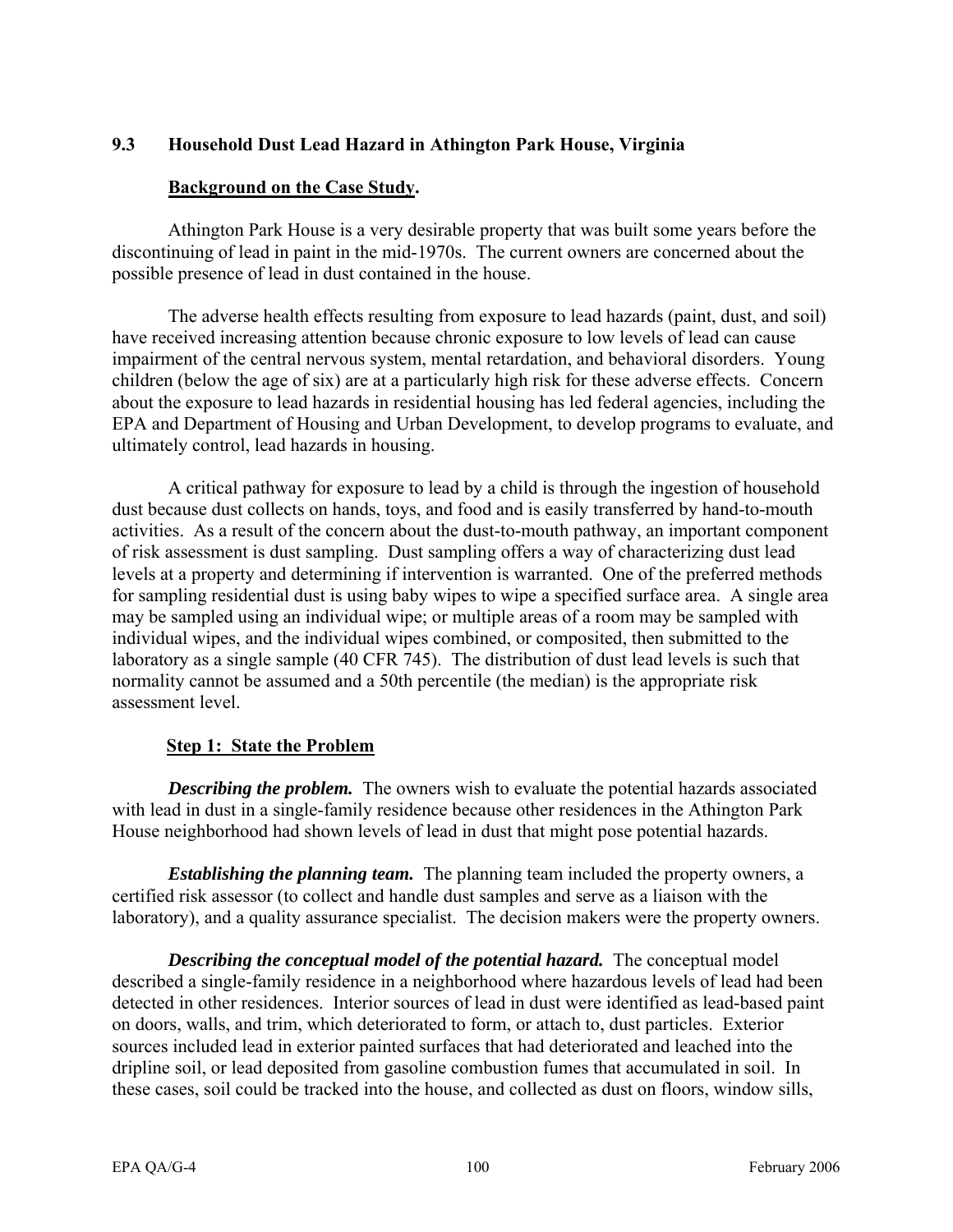toys, etc. As this dust could be easily ingested through hand-to-mouth activities, dust was considered to be a significant exposure route. Levels of lead in floor dust were to be used as an indicator of the potential hazard.

*Identifying the general intended use of collected data.* The data collected in this study will be used to determine if a heath hazard is present at Athington Park House using the criteria established under 40 CFR 745. This is a decision making (test of hypothesis) DQO Process.

*Identifying available resources, constraints, and deadlines.* The property owners were willing to commit up to \$1,000 for the study. To minimize inconvenience to the family, all sampling would be conducted during one calendar day.

# **Step 2: Identify the Goal of the Study**

**Specifying the primary study question.** The primary question to be addressed is to determine if there were significant levels of lead in floor dust at the House.

*Determining the range of possible outcomes from this study.* If there were significant levels of lead in floor dust at the residence, the team planned follow-up testing to determine whether immediately dangerous contamination exists and the location of the contamination in the property. If not, then there was no potential lead hazard, and testing would be discontinued.

# **Step 3: Identify Information Inputs**

*Identifying the types of information that is needed to resolve the decision statement.*  The assessment of a dust lead hazard would be evaluated by measuring dust lead loadings by individual dust wipe sampling according to established protocol.

*Identifying the source of information.* The EPA proposed standard stated that if dust lead levels were above 50  $\mu$ g /  $ft^2$  on bare floors, a lead health hazard was possible and follow-up testing and/or intervention should be undertaken (40 CFR 745).

*Identifying how the Action Level will be determined.* The Action Level is the EPA standard specified in 40 CFR 745.

*Identifying appropriate sampling and analysis methods.* Wipe samples were collected according to ASTM standard practice E1728. These samples were digested in accordance with ASTM standard practice E1644 and the sample extracts were chemically analyzed by ASTM standard test method E1613. The results of these analyses provided information on lead loading (i.e., μ*g* of lead per square foot of wipe area) for each dust sample. The detection limit was well below the Action Level.

## **Step 4: Define the Boundaries of the Study**

*Specifying the target population.* The planning team has determined that the subpopulations of interest in this study will consist of all combinations of the following demographic categories: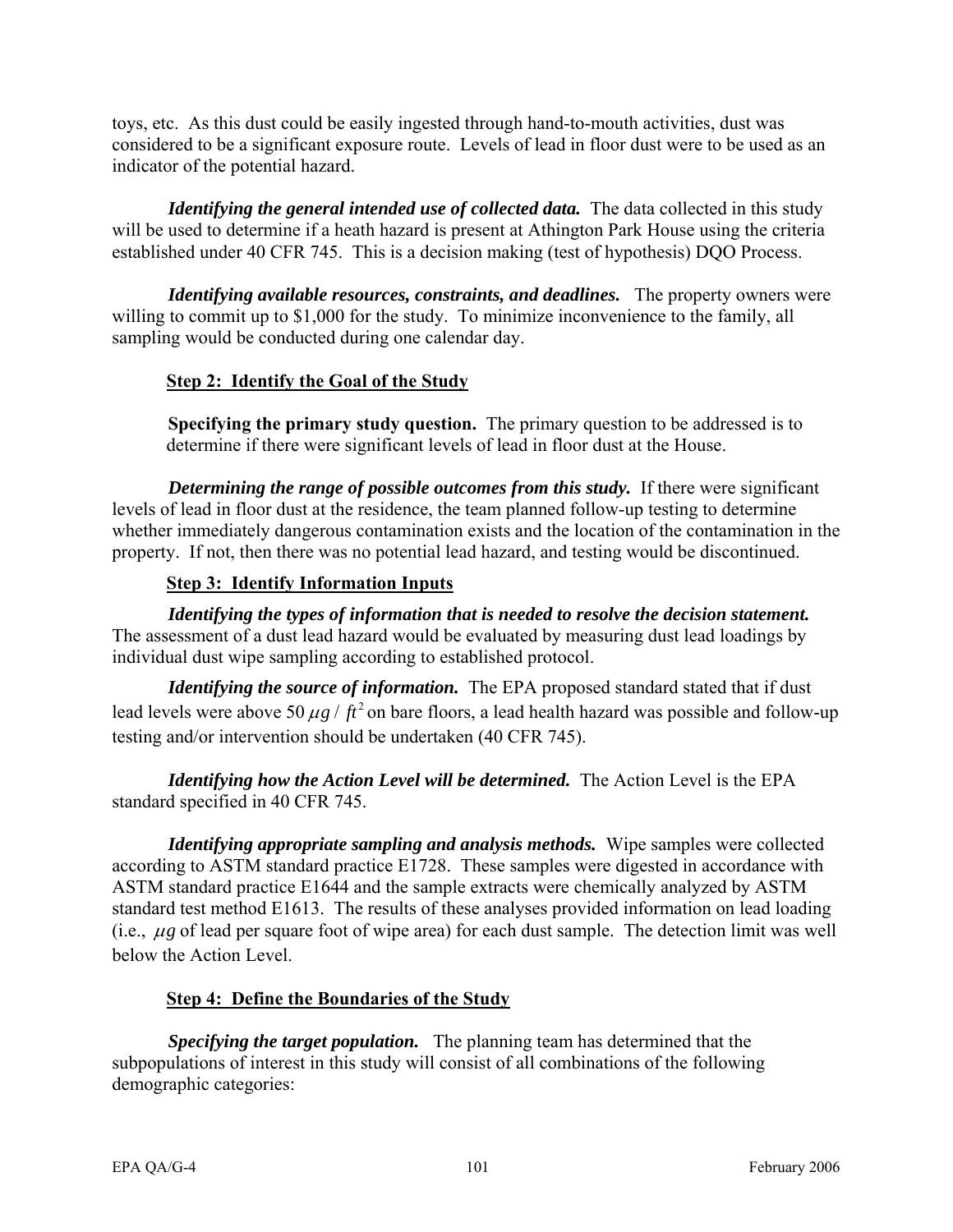| Age group             | 0-6 months (non-breast feeding), 7-11 months (non-breast)<br>feeding), 1-3 years, 4-6 years, 7-10 years, 11-14 years, 15-19<br>years, $20-24$ years, $25-54$ years, $55-64$ years, $65+$ years |  |
|-----------------------|------------------------------------------------------------------------------------------------------------------------------------------------------------------------------------------------|--|
| Race                  | White, Black, Hispanic, Asian                                                                                                                                                                  |  |
| <b>Sex</b>            | Males, Pregnant Females, Non-Pregnant Females                                                                                                                                                  |  |
| Socio-Economic Status | Below poverty income level, Above poverty income level                                                                                                                                         |  |

Within each subpopulation, eligible subjects for this study will include all persons who have been official city residents of established housing for at least six months prior to the start of the survey. Temporary residents who stay less than six months and individuals without an official place of residence will not be eligible.

*Specifying the spatial and temporal boundaries for collecting data.* The spatial boundaries of the study area were defined as all floor areas within the dwelling that were reasonably accessible to young children who lived at, or visited, the property. Dust contained in each one ft.<sup>2</sup> area of each floor of the residence was sampled and sent to a laboratory for analysis.

*Specifying other practical constraints for collecting data.* Permission from the residents of Athington Park House was required before risk assessors could enter the residence to collect dust wipe samples. Sampling was completed within 1 calendar day to minimize the inconvenience to the residents.

*Specifying the scale of estimates to be made.* The test results were considered to appropriately characterize the current and future hazards. It was possible that lead contained in soil could be tracked into the residence and collect on surfaces, but no significant airborne sources of lead deposition were known in the region. The dust was not expected to be transported away from the property; therefore, provided the exterior paint was maintained in intact condition, lead concentrations measured in the dust were not expected to change significantly over time.

*Specifying the scale of inference for decision making.* The decision unit was the interior floor surface (approximately  $1,700$  ft<sup>2</sup>) of the residence at the time of sampling and in the near future.

# **Step 5: Develop the Analytic Approach**

*Specifying the Action Level.* This was given in 40 CFR 745 which specified 50  $\mu$ g /  $ft^2$ .

*Developing the population of interest and the theoretical decision rule.* **From 40 CFR** 745, the median was selected as the appropriate parameter to characterize the population under study. The median dust lead loading was defined to be that level, measured in  $\mu$ g/ft<sup>2</sup>, above and below which 50% of all possible dust lead loadings at the property were expected to fall. If the true median dust loading in the residence was greater than 50  $\mu$ g /  $\hat{t}^2$ , then the planning team required followup testing. Otherwise, they decided that a dust lead hazard was not present and discontinued testing.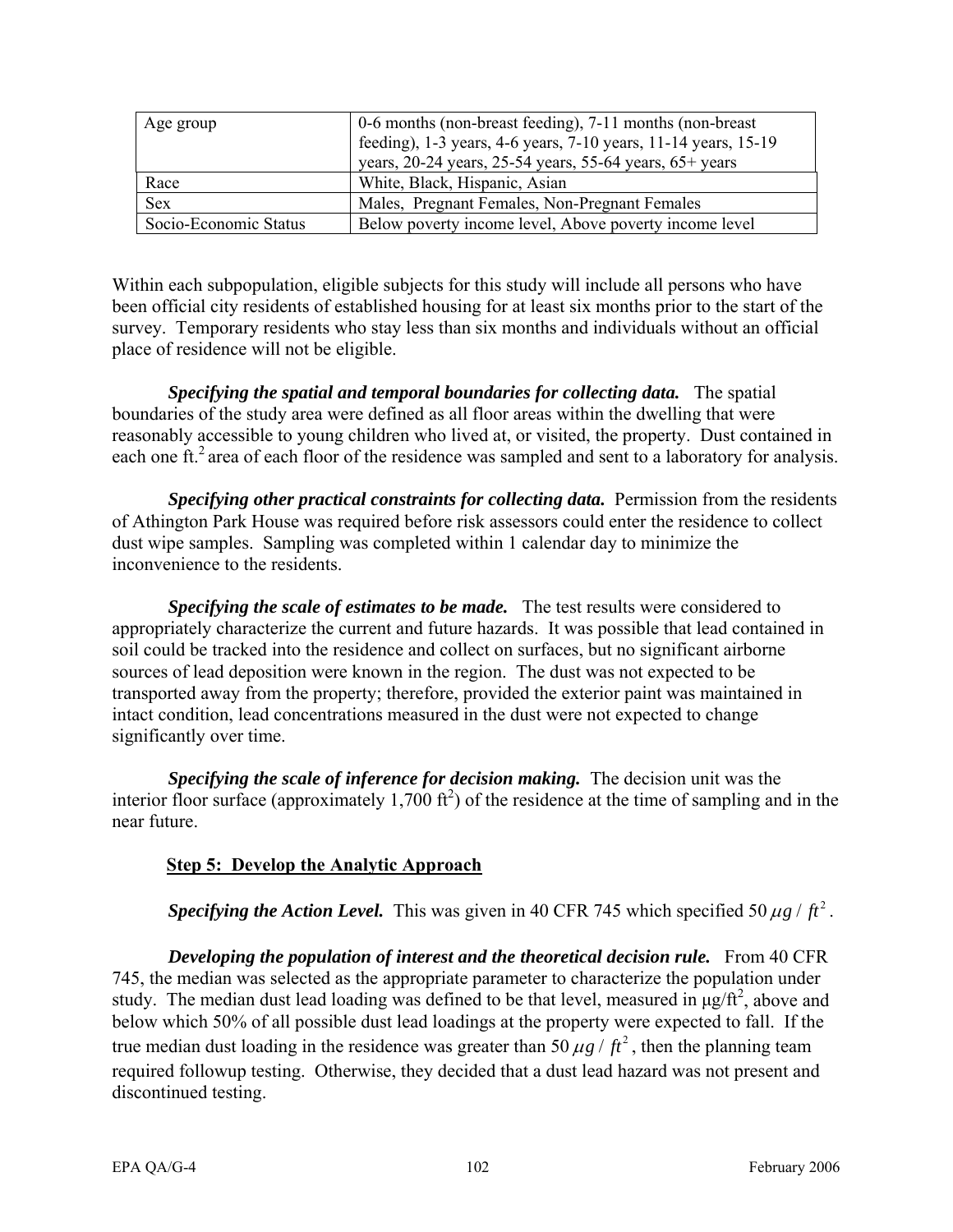### **Step 6: Specify Performance or Acceptance Criteria**

*Setting the baseline condition.* The baseline condition adopted by the property owners was that the true median dust lead loading was above the EPA hazard level of 50  $\mu$ g /  $ft^2$ , due to the seriousness of the potential hazard. The planning team decided that the most serious decision error would be to decide that the true median dust lead loading was below the EPA hazard level of 50  $\mu$ g /  $ft^2$ , when in truth the median dust lead loading was above the hazard level. This incorrect decision would result in significant exposure to dust lead and adverse health effects.

*Determining the impact of decision errors and setting tolerable decision error limits.*  The edge of the gray region was designated by considering that a false acceptance decision error would result in the unnecessary expenditure of scarce resources for follow-up testing and/or intervention associated with a presumed hazard that did not exist. The planning team decided that this decision error should be adequately controlled for true dust lead loadings of  $40 \mu g$  /  $ft^2$  and below. Since human exposure to lead dust hazards causes serious health effects, the planning team decided to limit the false rejection error rate to 5%. This meant that if this dwelling=s true median dust lead loading was greater than 50  $\mu$ g /  $ft^2$ , the baseline condition would be correctly rejected 19 out of 20 times. The false acceptance decision, which would result in unnecessary use of testing and intervention resources, was allowed to occur more frequently (i.e., 20% of the time when the true dust-lead loading is  $40 \mu g / ft^2$  or less). These are shown in Figure 13.

### **Step 7: Develop the Plan for Obtaining Data**

*Selecting the sampling design.* The planning team determined that the cost of sending a certified risk assessor to the property for collecting and handling dust wipe samples was about \$400. Also, an NLLAP-recognized laboratory was selected to analyze the collected wipe samples at a cost of \$10 per sample. Thus, a maximum of 60 samples could be obtained within the study=s cost constraint of \$1,000. From Step 6 the initial gray region lower bound for the study was set at 40  $\mu$ g /  $ft^2$ , but, the team found that this requirement could not be met given the specified decision errors (i.e., false rejection rate of 5% and false acceptance rate of 20%), assumed standard deviation (of the natural logarithms), range, and cost constraints of the study (i.e., a maximum of 60 samples). The planning team decided they were unwilling to relax the decision error rate requirements and elected to expand the width of the gray region from the original 40 to 50  $\mu$ *g* /  $ft^2$  to the less restrictive range of 35 to 50  $\mu$ *g* /  $ft^2$ . Further, the planning team decided that a standard deviation (of the natural logarithms) value of  $\sigma$ =1.0 was probably more realistic than the more conservative estimate of  $\sigma$ =1.5.

The planning team used the upper variability bound to develop Table 10 which presented statistical sample size requirements across various assumed dust lead loading standard deviations (of the natural logarithms) and various lower bounds of the gray region. This table indicated that sample size requirements increased rather dramatically as variability increased and/or as the gray region was made more narrow.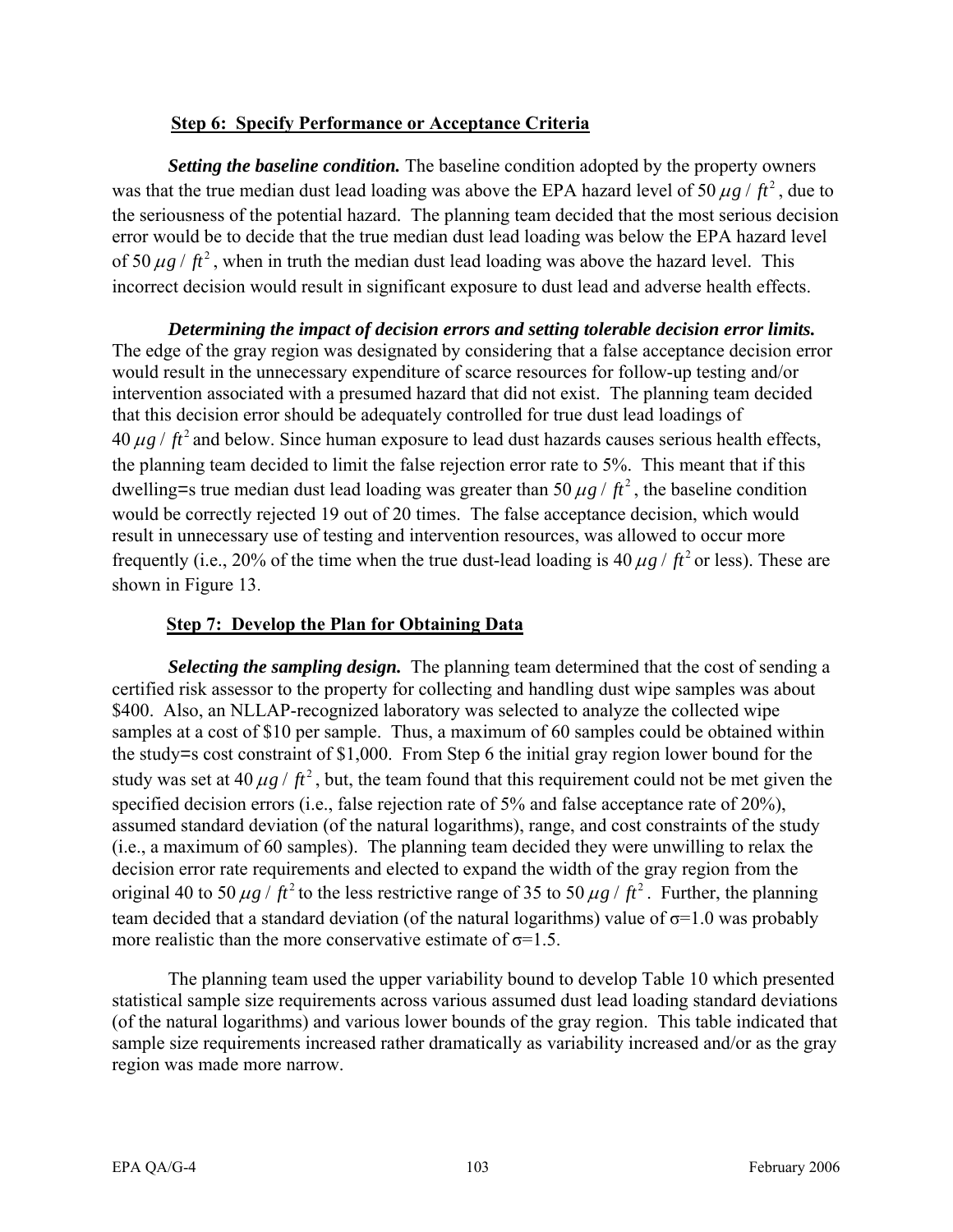Therefore, based on Table 10, the planning team decided that a total of 50 samples should be collected by a certified risk assessor (all within 1 calendar day) using simple random sampling throughout the residence. Samples were sent to the selected NLLAP-recognized laboratory for analysis. The total study cost was approximately \$900 to the property owners.



**Figure 13. Decision Performance Goal Diagram for Lead Dust Loading** 

| Table 10. Number of Samples Required for Determining<br>If the True Median Dust Lead Loading is Above the Standard |                                                 |              |               |
|--------------------------------------------------------------------------------------------------------------------|-------------------------------------------------|--------------|---------------|
| <b>Gray Region</b>                                                                                                 | <b>Standard Deviation of Natural Logarithms</b> |              |               |
| $(\mu g / ft^2)$                                                                                                   | $\sigma=0.5$                                    | $\sigma=1.0$ | $\sigma$ =1.5 |
| $20 - 50$                                                                                                          | 6                                               | 9            | 13            |
| $25 - 50$                                                                                                          | 8                                               | 15           | 21            |
| $30 - 50$                                                                                                          | 14                                              | 26           | 37            |
| $35 - 50$                                                                                                          | 26                                              | 50           | 75            |
| $40 - 50$                                                                                                          | 64                                              | 126          | 188           |
| 45-50                                                                                                              | 280                                             | 559          | 837           |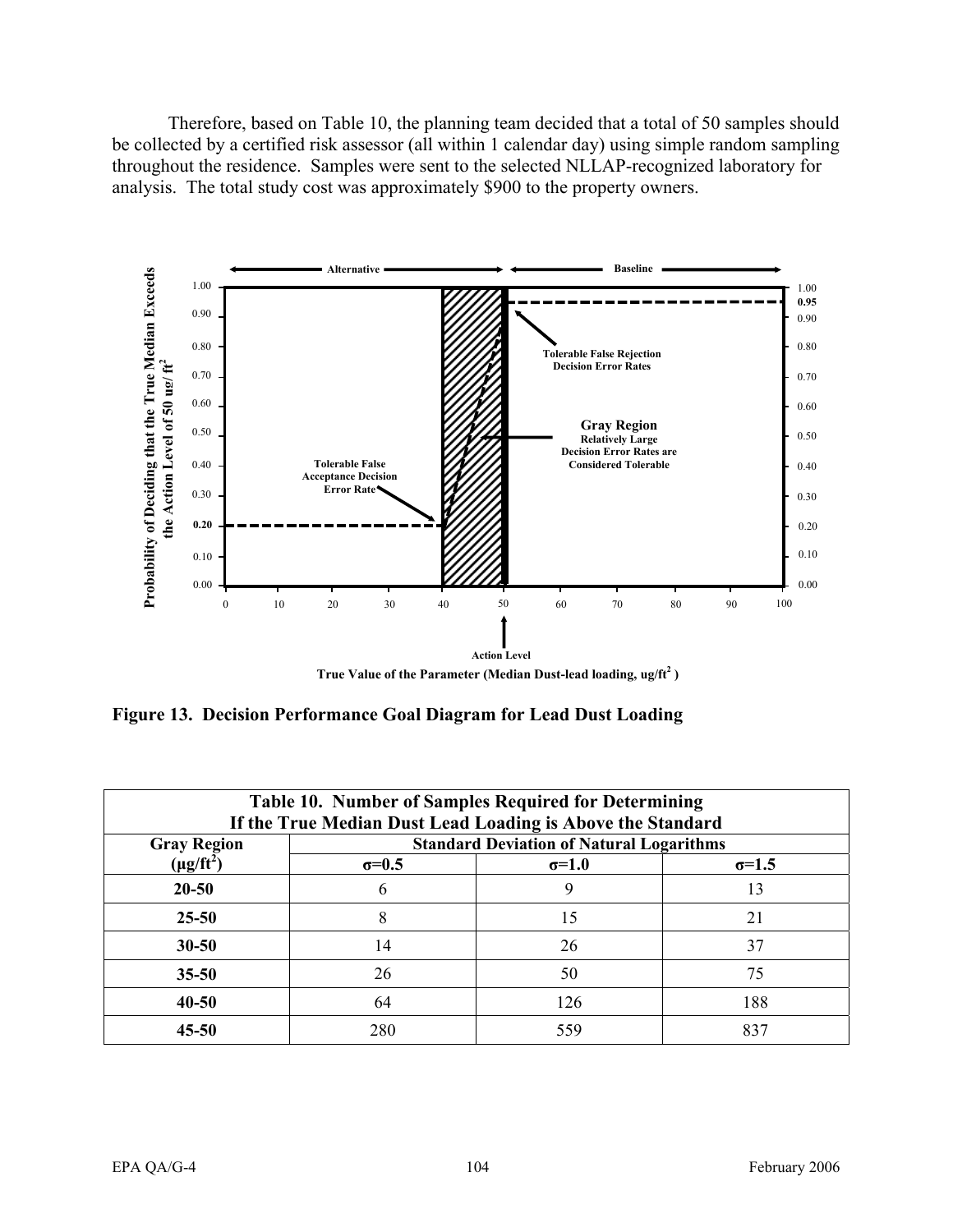**Specifying key assumptions supporting the selected design.** The dust lead loading data was assumed to be log-normally distributed. The geometric mean was computed using the data because the true median and true geometric mean are the same when log-normality is assumed. The true variability in dust lead loadings was not known, but past data was used to estimate a reasonable upper bound on variability.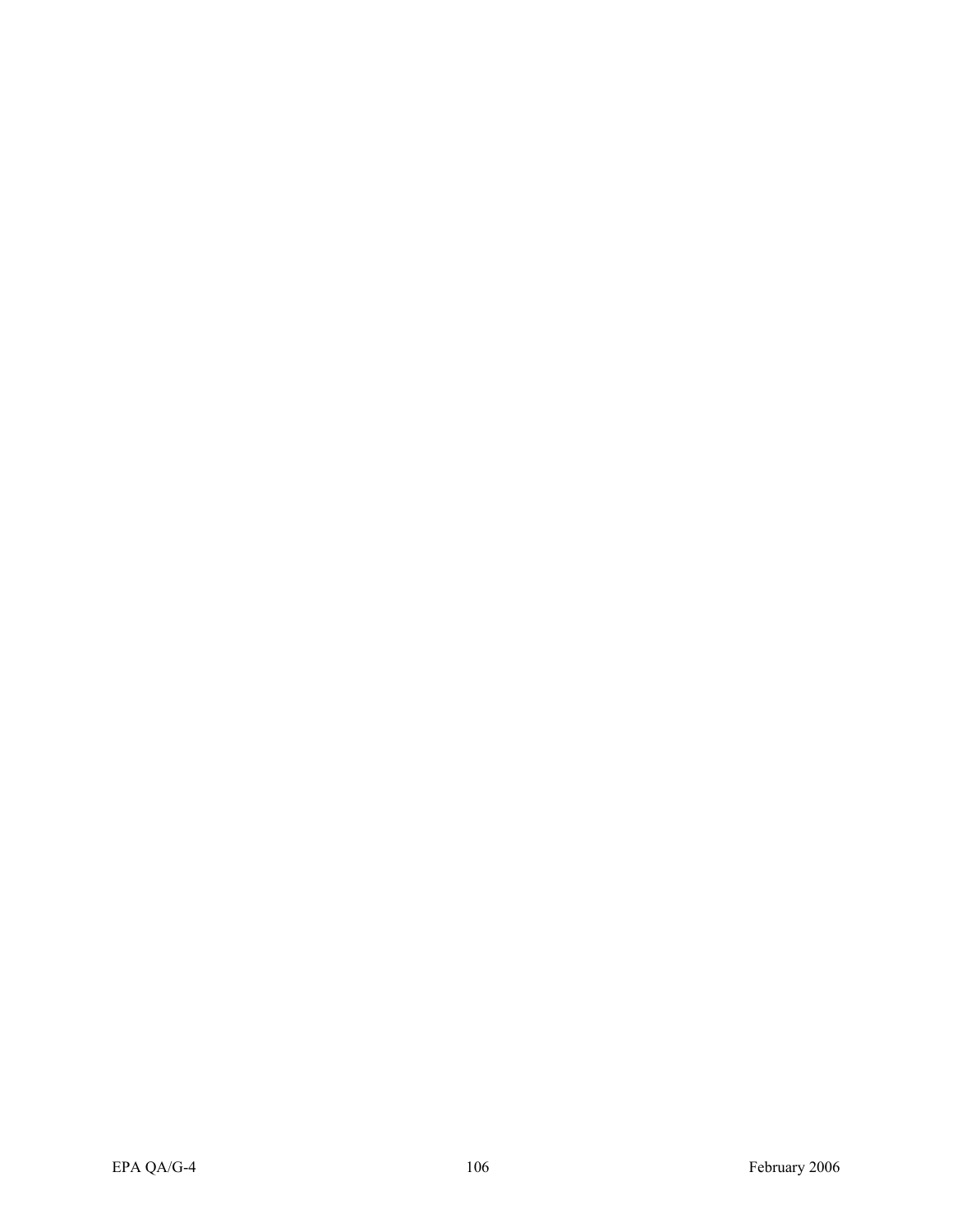#### **APPENDIX**

### **DERIVATION OF SAMPLE SIZE FORMULA FOR TESTING MEAN OF NORMAL DISTRIBUTION VERSUS AN ACTION LEVEL**

This appendix presents a mathematical derivation of the sample size formula used in the DQO Example 1.

Let  $X_1, X_2, \ldots, X_n$  denote a random sample from a normal distribution with unknown mean  $μ$  and known standard deviation  $σ$ . The decision maker wishes to test the null hypothesis  $H_0$ :  $\mu$  = AL versus the alternative  $H_A$ :  $\mu$  > AL, where AL, the action level, is some prescribed constant; the false positive (Type I) error rate is  $\alpha$  (i.e., probability of rejecting *H<sub>o</sub>* when  $\mu = AL$ is  $\alpha$ ); and for some fixed constant U > AL (where U is the other bound of the gray region), the false negative (Type II) error rate is β (i.e., probability of rejecting  $H_0$  when  $\mu = U$  is 1 - β). Let  $\overline{X}$  denote the sample mean of the Xs. It will have a normal distribution with mean  $\mu$  and variance  $\sigma^2/n$ . Hence the random variable Z, defined by

$$
Z = \frac{(\bar{X} - \mu)\sqrt{n}}{\sigma} \tag{A-1}
$$

will have a standard normal distribution (mean 0, variance 1).

Let  $z_p$  denote the p<sup>th</sup> percentile of the standard normal distribution. Recall that the symmetry of the standard normal distribution implies that  $z_p = -z_{1-p}$ .

#### Case 1: Standard Deviation Known

The test of  $H_0$  versus  $H_A$  is performed by calculating the test statistic:

$$
T = \frac{(\bar{X} - AL)\sqrt{n}}{\sigma} \tag{A-2}
$$

If  $T > z_{1-\alpha}$ , the null hypothesis is rejected.  $\overline{a}$ 

Note that

$$
T = \frac{[(\bar{X} - \mu) + (\mu - AL)]\sqrt{n}}{\sigma} = Z + \varepsilon(\mu)
$$
 (A-3)

where

$$
\varepsilon(\mu) = \frac{(\mu - AL)\sqrt{n}}{\sigma} \tag{A-4}
$$

Thus T has a normal distribution with mean  $\varepsilon(\mu)$  and variance 1, and, in particular,  $\varepsilon(AL) = 0$ . Hence the Type I error rate is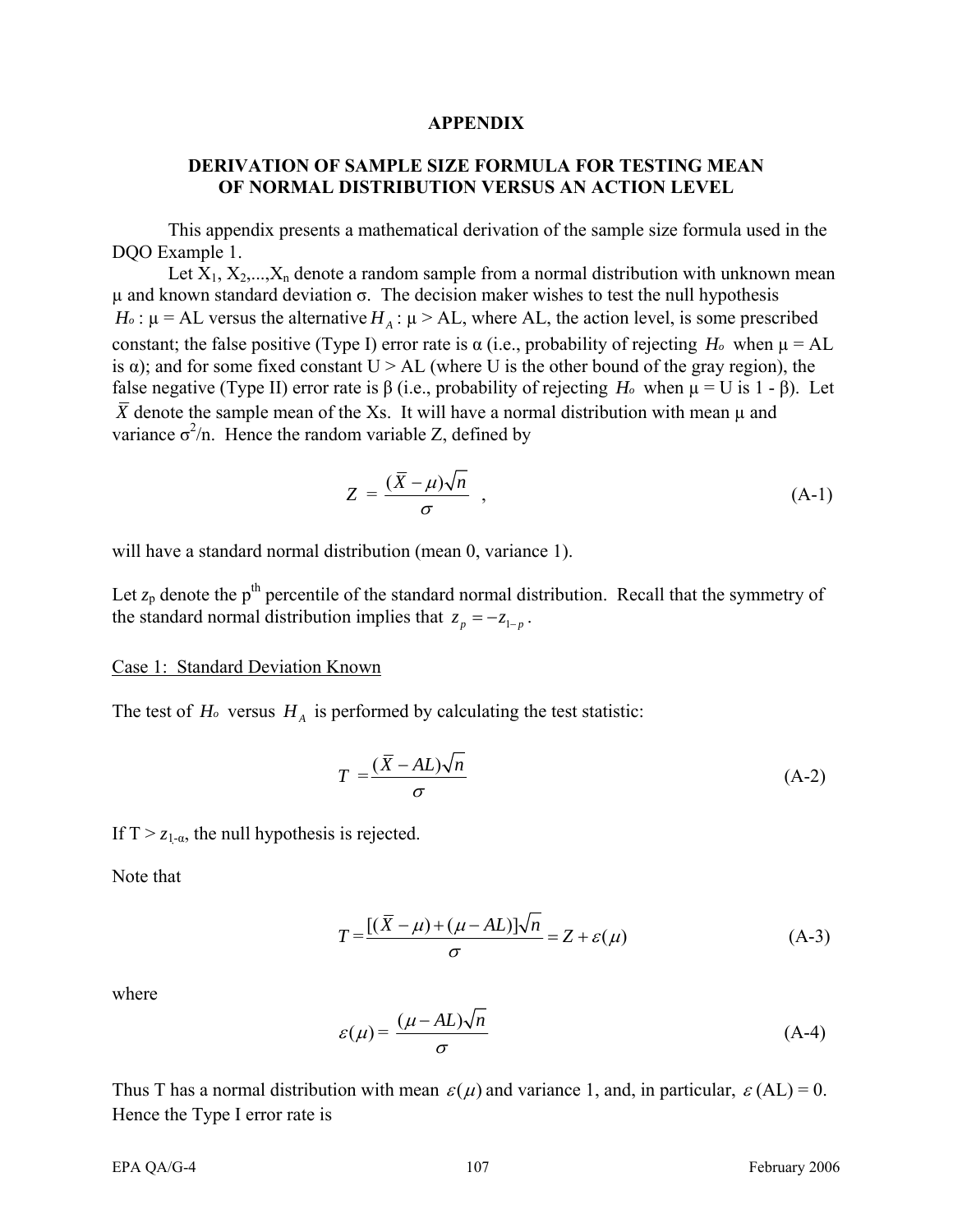$$
\Pr[\text{rejecting } H_o | H_o] = \Pr[T > z_{1-\alpha} | \mu = AL] = \Pr[Z + \varepsilon(AL) > z_{1-\alpha}] = \Pr[Z > z_{1-\alpha}] \tag{A-5}
$$

Achieving the desired power 1-  $\beta$  when  $\mu = U$  requires that

Pr[reject  $H_0 | \mu = U$ ] = 1 – β.

Therefore,

$$
\Pr[T \le z_{1-\alpha} \mid \mu = U] = \Pr[Z + \varepsilon(U) \le z_{1-\alpha}] = \Pr[Z \le z_{1-\alpha} - \varepsilon(U)] = \beta \tag{A-6}
$$

This implies

$$
z_{1-\alpha} - \varepsilon(\mu) = z_{\beta} ,
$$

 $(z_{1-\alpha} + z_{1-\beta})\sigma = d\sqrt{n}$ 

or

$$
z_{1-\alpha} - \frac{(U - AL)\sqrt{n}}{\sigma} = -z_{1-\beta}
$$

Let  $d = U-AL$ , then rearrange terms to obtain

or

$$
n = \frac{(z_{1-\alpha} + z_{1-\beta})^2 \sigma^2}{d^2}
$$
 (A-7)

#### Case 2: Standard Deviation Unknown

If the standard deviation  $\sigma$  is unknown, then a test statistic such as Equation A-2 is used except that  $\sigma$  is replaced by s, an estimate of the standard deviation calculated from the observed Xs. Such a statistic has a noncentral t distribution rather than a normal distribution, and the n computed by the above formula will be too small, although for large n (say n>40), the approximation is good. The particular noncentral t distribution involved in the calculation depends on the sample size n. Thus, determining the exact minimum n that will satisfy the Type I and Type II error rate conditions requires an iterative approach in which the noncentral t probabilities are calculated for various n values until the desired properties are achieved. With the aid of a computer routine for calculating such probabilities, this is not difficult; however, a simple and direct approach for approximating n is available. This approach, whose derivation is described in the paragraphs below, leads to the following approximate but very accurate formula for n: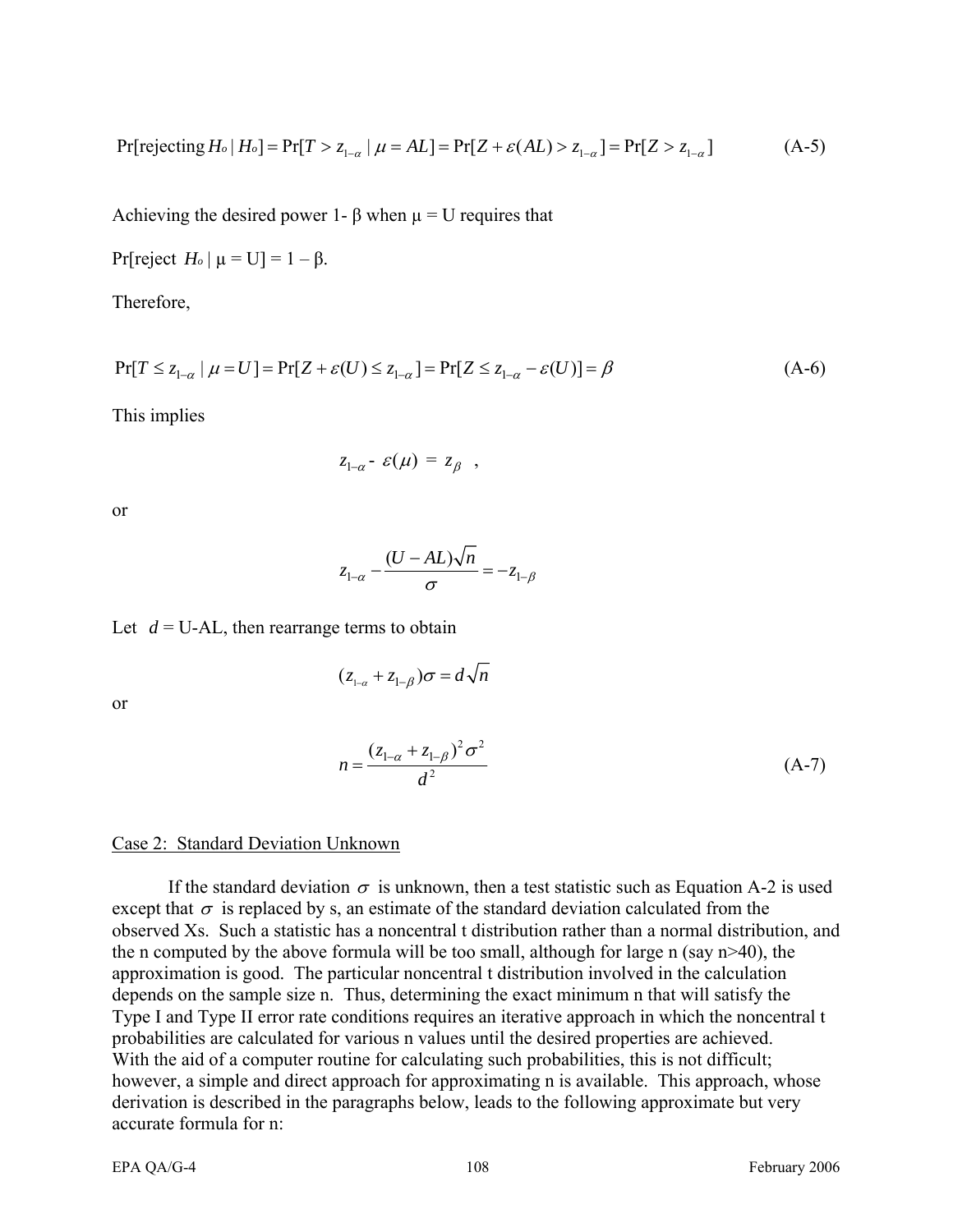$$
n = \frac{(z_{1-\alpha} + z_{1-\beta})^2 \sigma^2}{d^2} + \frac{1}{2} z_{1-\alpha}^2
$$
 (A-8)

In practice, since  $\sigma$  is unknown, a prior estimate of it must be used in Equation A-8.

The approach is based on the assumption that, for a given constant k, the statistic is approximately normal with mean  $\mu$ -k $\sigma$  and variance ( $\sigma^2/n$ )(1+k<sup>2</sup>/2) (Guenther, 1977 and 1981).

The classical t-test rejects H<sub>0</sub> when,  $T = [(X - AL)/s\sqrt{n}] > D$  where the critical value D is chosen to achieve the desired Type I error rate α. The inequality can be rearranged as  $\overline{X}$  − *ks* > *AL*, where  $k = D\sqrt{n}$ . Subtracting the mean (assuming H<sub>0</sub>) and dividing by the standard deviation of  $\overline{X}$  − *ks* on both sides of the inequality leads to

$$
\frac{\overline{X} - ks - (AL - k\sigma)}{(\sigma/\sqrt{n})\sqrt{1 + k^2/2}} > \frac{AL - (AL - k\sigma)}{(\sigma/\sqrt{n})\sqrt{1 + k^2/2}} = \frac{k\sqrt{n}}{\sqrt{1 + k^2/2}}
$$
(A-9)

By the distributional assumption on  $\overline{X}$  − *ks*, the left side of Equation A-9 is approximately standard normal when  $\mu = AL$ , and the condition that the Type I error rate is  $\alpha$  becomes

$$
Pr[Z > k\sqrt{n}/\sqrt{1+k^2/2}] = \alpha
$$
\n(A-10)

i.e.,  $z_{1-\alpha} = k\sqrt{n}/\sqrt{1+k^2/2}$  (A-11)

One can show that Equation A-11 is equivalent to

$$
1 - [1 + k^2 / 2] = (1 - z_{1-\alpha}^2) / 2n
$$
 (A-12)

The condition that the Type II error rate is  $\beta$  (or that power is 1- $\beta$ ) when  $\mu = U$  means that the event of incorrectly accepting H<sub>0</sub> given  $\overline{X}$  − *ks* should have probability β. Subtracting the mean (U - kσ) and dividing by the standard deviation of *X* − *ks* on both sides of this inequality yields

$$
\frac{\overline{X} - ks - (U - k\sigma)}{(\sigma/\sqrt{n})\sqrt{1 + k^2/2}} \le \frac{AL - (U - k\sigma)}{(\sigma/\sqrt{n})\sqrt{1 + k^2/2}}
$$
(A-13)

Again, the left side is approximately standard normal and the Type II error rate condition becomes

$$
Pr{Z \leq [AL - (U - k\sigma)] / [(\sigma/\sqrt{n})\sqrt{1 + k^2/2}] } = \beta
$$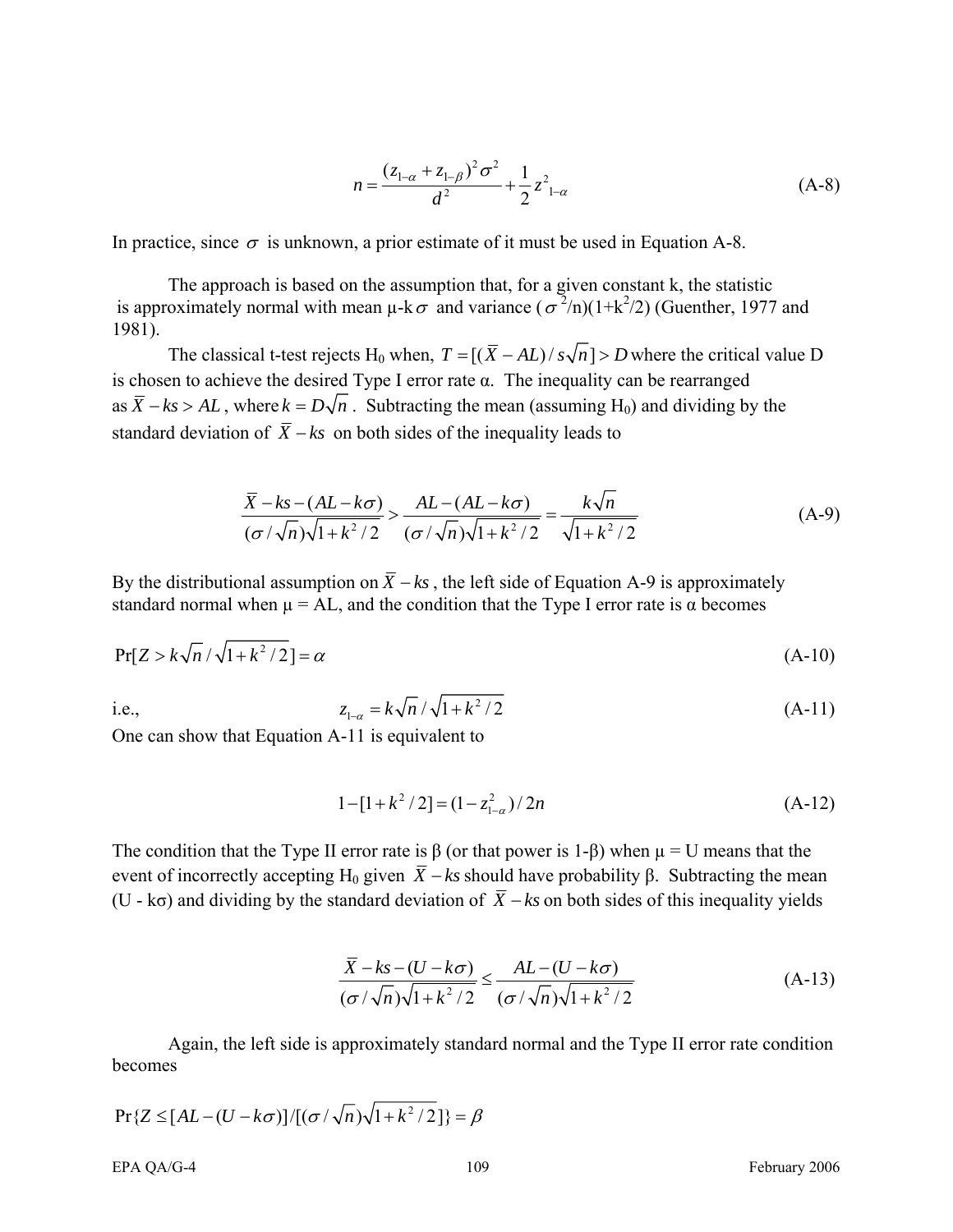which implies

$$
-z_{1-\beta} = z_{\beta} = \frac{(AL - U) + k\sigma}{(\sigma/\sqrt{n})\sqrt{1 + k^2/2}}
$$
 (A-14)

Subtracting Equation A-14 from Equation A-11 yields

$$
z_{1-\alpha} + z_{1-\beta} = \frac{(U - AL)}{(\sigma / \sqrt{n})\sqrt{1 + k^2 / 2}}
$$
 (A-15)

or

$$
\frac{(z_{1-\alpha} + z_{1-\beta})\sigma}{(U - AL)} = \frac{\sqrt{n}}{\sqrt{1 + k^2 / 2}}
$$
(A-16)

Substituting Equation A-12 into the denominator on the right side of Equation A-16 yields

$$
\frac{(z_{1-\alpha} + z_{1-\beta})\sigma}{(U - AL)} = \sqrt{n}\sqrt{1 - z_{1-\alpha}^2 / 2n}
$$
 (A-17)

Squaring both sides of Equation A-17 and solving for n yields Equation A-8.

### **References**

Guenther, William C. 1977. *Sampling Inspection in Statistical Quality Control.* Griffin's Statistical Monographs and Courses, No. 37, London: Charles Griffin.

Guenther, William C. 1981. Sample size formulas for normal theory T test. *The American Statistician,* Vol. 35, 4.